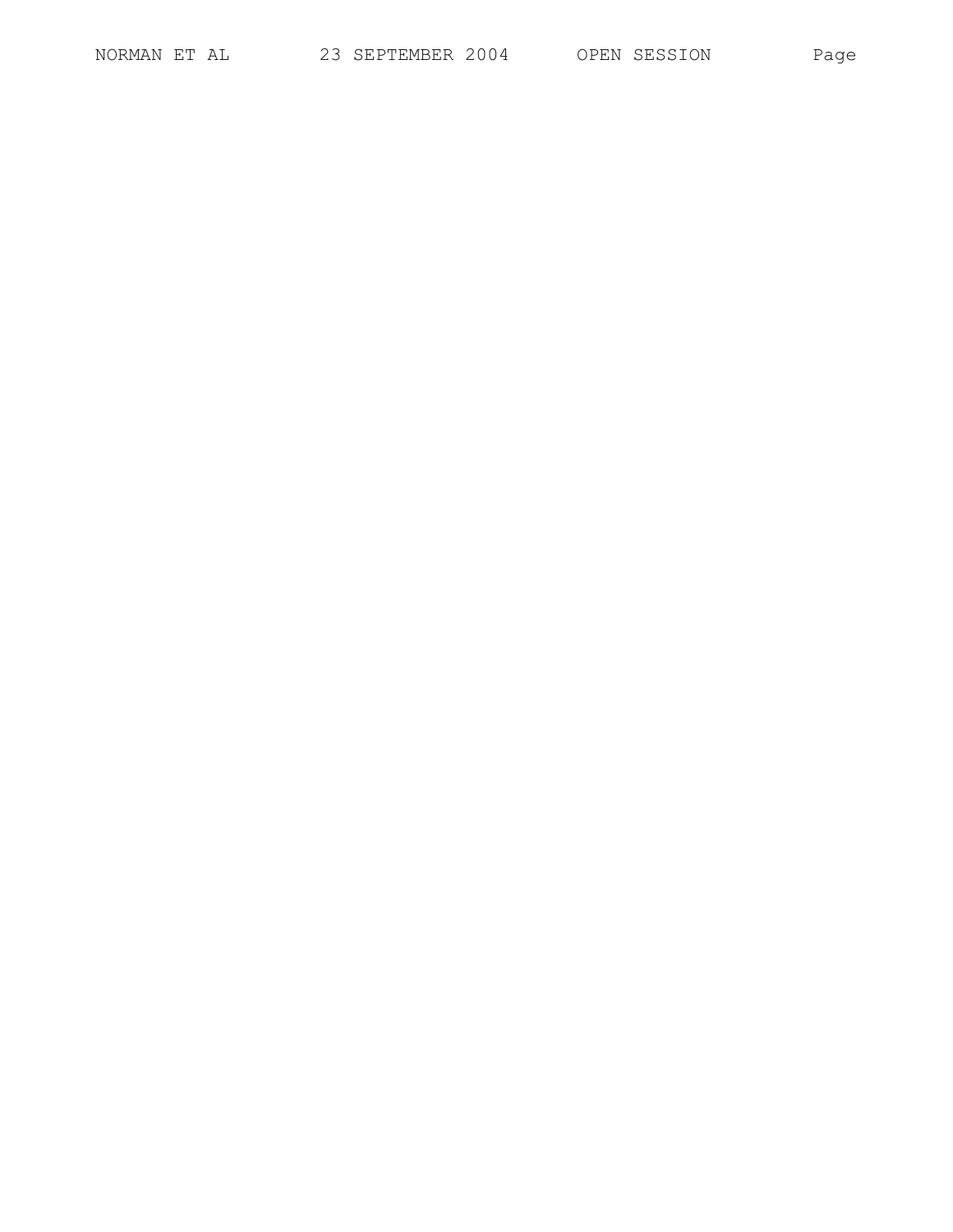| NORMAN ET AL |              | 23 SEPTEMBER 2004 OPEN SESSION                              | Page 1 |  |
|--------------|--------------|-------------------------------------------------------------|--------|--|
|              | $\mathbf{1}$ | Thursday, 23rd September 2004                               |        |  |
|              | 2            | [The accused Kondewa entered court]                         |        |  |
|              | 3            | [The accused Norman and Fofana not present]                 |        |  |
|              | 4            | [The witness entered court].                                |        |  |
| 09:41:25     | 5            | [Open session]                                              |        |  |
|              | 6            | [Upon commencing at 9.55 a.m.]                              |        |  |
|              | 7            | PRESIDING JUDGE: We're resuming the session. If we're       |        |  |
|              | 8            | starting late, it is because the Court Management           |        |  |
|              | 9            | informed the Chamber that the second accused and learned    |        |  |
| 09:51:29     | 10           | counsel Mr Bockarie was not -- were not in court, so we     |        |  |
|              | 11           | had to wait and I noticed, you know, that the second        |        |  |
|              | 12           | accused, Mr Fofana, is not present. Do we have any          |        |  |
|              | 13           | explanation for this just before we proceed?                |        |  |
|              | 14           | MR BOCKARIE: Yes, Your Honour. First, I apologise for being |        |  |
| 09:51:56     | 15           | late in court. I was on my way to court when I had a        |        |  |
|              | 16           | call from the Chief of Detention that I should go and see   |        |  |
|              | 17           | Moinina Fofana. I called on him and -- I don't know what    |        |  |
|              | 18           | to say, but it is the same old point that is being          |        |  |
|              | 19           | reiterated, which is contrary to our advice. In short,      |        |  |
| 09:52:22     | 20           | he is not in court, Your Honour.                            |        |  |
|              | 21           | JUDGE BOUTET: He is not in court not because he's sick?     |        |  |
|              | 22           | MR BOCKARIE: Well --                                        |        |  |
|              | 23           | JUDGE BOUTET: We don't want to put you in a difficult       |        |  |
|              | 24           | scenario here. We are intending to call the Director of     |        |  |
| 09:52:50     | 25           | the Detention Facility as well as the doctor to establish   |        |  |
|              | 26           | what the situation is, as you know. We heard what he        |        |  |
|              | 27           | said yesterday and we were prepared to listen to him when   |        |  |
|              | 28           | he was saying he felt sick, but we needed to be given       |        |  |
|              | 29           | some time to know what was happening. And the - unless      |        |  |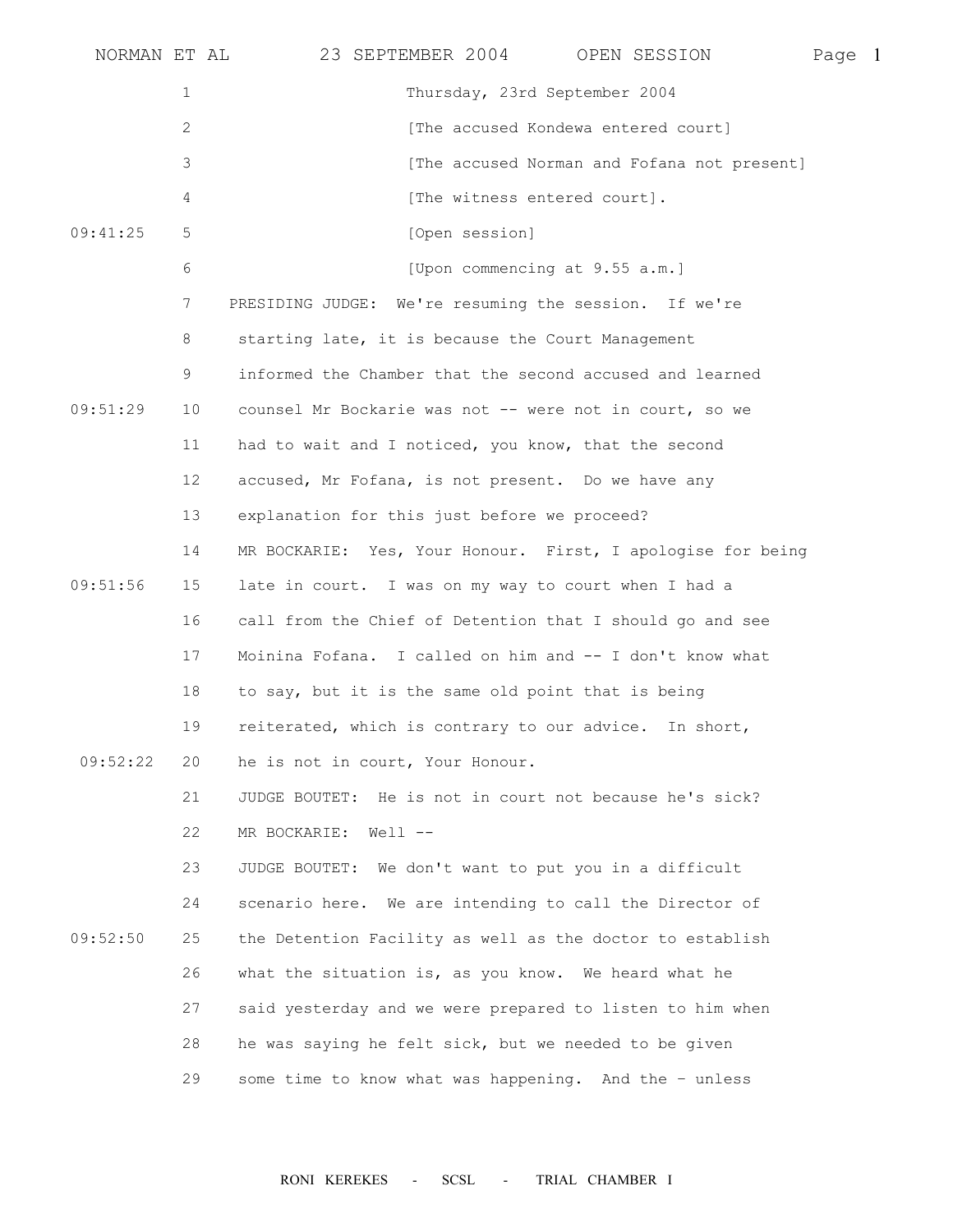| NORMAN ET AL |    |                             |                                                 | 23 SEPTEMBER 2004 OPEN SESSION                            | Page 2 |
|--------------|----|-----------------------------|-------------------------------------------------|-----------------------------------------------------------|--------|
|              | 1  |                             |                                                 | we have evidence from the doctor to tell us what his      |        |
|              | 2  |                             |                                                 | medical status is or is not, well, we don't know exactly. |        |
|              | 3  |                             |                                                 | We'll do that this morning and then, if you want to make  |        |
|              | 4  |                             | representations, we'll let you do so.           |                                                           |        |
| 09:53:17     | 5  |                             |                                                 | MR BOCKARIE: That is the most appropriate, Your Honour.   |        |
|              | 6  | Thank you.                  |                                                 |                                                           |        |
|              | 7  |                             |                                                 | JUDGE BOUTET: Can we call the Chief of Detention or the   |        |
|              | 8  |                             |                                                 | responsible person from the detention? Court Management   |        |
|              | 9  |                             | is the doctor here as well?                     |                                                           |        |
| 09:53:38     | 10 | MS EDMONDS: Yes.            |                                                 |                                                           |        |
|              | 11 |                             | JUDGE BOUTET: Call the doctor first.            |                                                           |        |
|              | 12 |                             | [The witness entered court]                     |                                                           |        |
|              | 13 |                             |                                                 | WITNESS: DR DONALD HARDING sworn                          |        |
|              | 14 |                             | QUESTIONED BY THE COURT:                        |                                                           |        |
| 09:54:31     | 15 | JUDGE BOUTET: Good morning. |                                                 |                                                           |        |
|              | 16 | 0.                          |                                                 | Could you please identify yourself for the record?        |        |
|              | 17 | Α.                          |                                                 | I'm Dr Donald Harding, medical officer for the Special    |        |
|              | 18 |                             | Court of Sierra Leone.                          |                                                           |        |
|              | 19 | Where do you work?<br>Q.    |                                                 |                                                           |        |
| 09:54:45     | 20 | Α.                          | I work at the Detention Centre.                 |                                                           |        |
|              | 21 | $Q$ .                       |                                                 | Do you have access to the detainees at the Detention      |        |
|              | 22 | Centre?                     |                                                 |                                                           |        |
|              | 23 | Α.                          | Yes, Your Honour, I do.                         |                                                           |        |
|              | 24 | Q.                          |                                                 | Did you have occasion this morning to examine one         |        |
| 09:54:57     | 25 |                             | detainee by the name of Moinina Fofana?         |                                                           |        |
|              | 26 | Α.                          | Yes, Your Honour, I did examine Moinina Fofana. |                                                           |        |
|              | 27 | $\circ$ .                   |                                                 | Can you inform the Court as to his medical condition or   |        |
|              | 28 |                             |                                                 | status this morning and your opinion as to his capacity   |        |
|              | 29 |                             |                                                 | and capability to attend the trial this morning?          |        |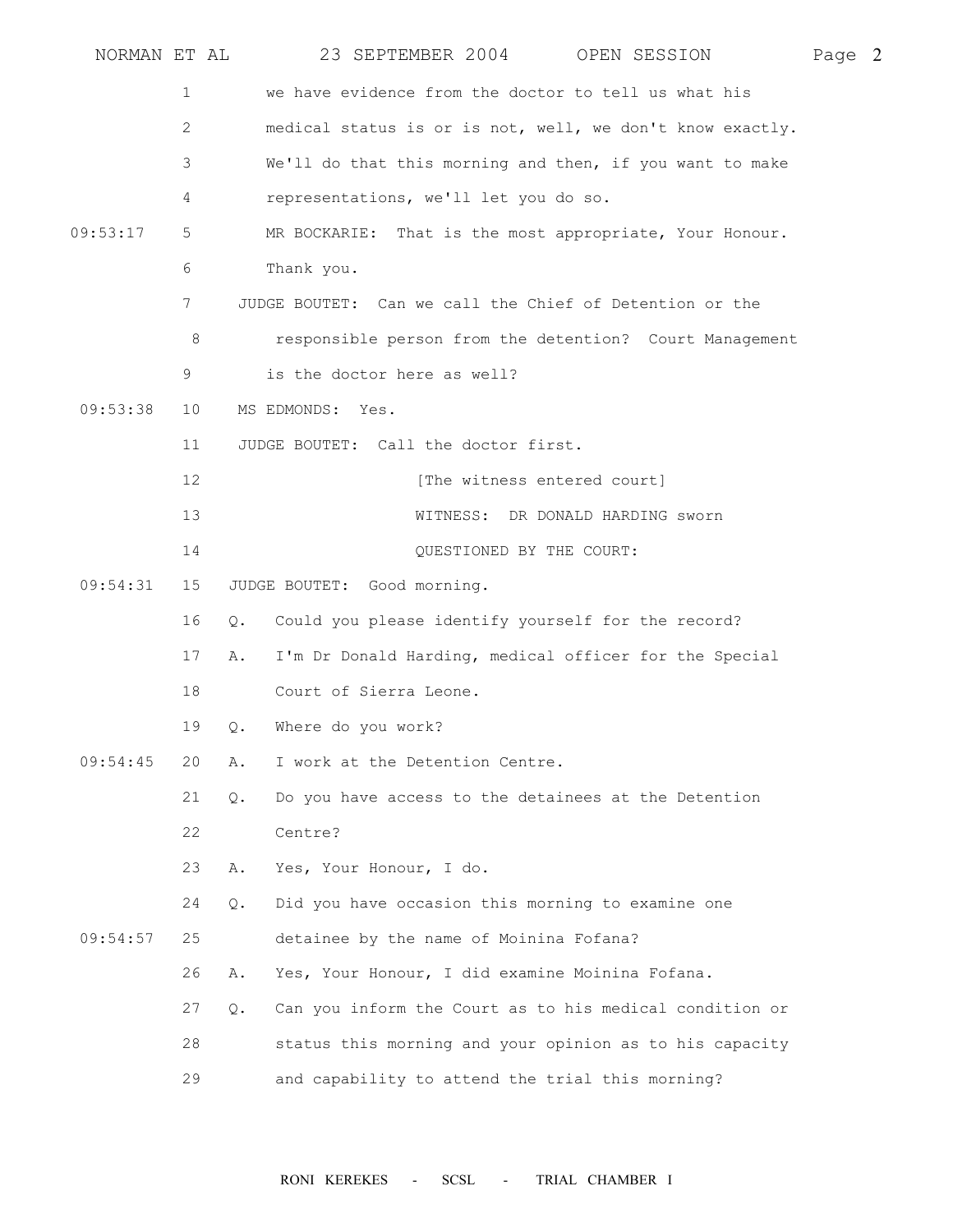| NORMAN ET AL |                 | 23 SEPTEMBER 2004 OPEN SESSION<br>Page 3                            |  |
|--------------|-----------------|---------------------------------------------------------------------|--|
|              | $\mathbf{1}$    | Mr Moinina Fofana, after examination, I found out that he<br>Α.     |  |
|              | 2               | is physically and mentally fit, in a good condition of              |  |
|              | 3               | health, and that he is able -- he should be able to come            |  |
|              | 4               | to court this morning.                                              |  |
| 09:55:29     | 5               | JUDGE BOUTET: Thank you, doctor.                                    |  |
|              | 6               | THE WITNESS: Thank you very much.                                   |  |
|              | 7               | JUDGE BOUTET: Do counsel for the Defence wish to ask any            |  |
|              | 8               | additional questions?                                               |  |
|              | 9               | MR BOCKARIE: No, Your Honour.                                       |  |
| 09:55:4      | 10              | JUDGE BOUTET: Thank you. Anybody from Prosecution wish to           |  |
|              | 11              | ask questions?                                                      |  |
|              | 12 <sup>°</sup> | MR BANGURA: No questions, Your Honour.                              |  |
|              | 13              | JUDGE BOUTET: We thank you very much, Dr Harding.                   |  |
|              | 14              | [The witness withdrew]                                              |  |
| 09:56:04     | 15              | JUDGE BOUTET: Next we would like to hear from somebody from         |  |
|              | 16              | the Detention Centre.                                               |  |
|              | 17              | [The witness entered court]                                         |  |
|              | 18              | WITNESS: BARRY WALLACE sworn                                        |  |
|              | 19              | QUESTIONED BY THE COURT:                                            |  |
| 09:56:53     | 20              | JUDGE BOUTET:                                                       |  |
|              | 21              | Good morning, Mr Wallace.<br>Q.                                     |  |
|              | 22              | Good morning, Your Honour,<br>Α.                                    |  |
|              | 23              | Would you please identify yourself for the record?<br>$Q_{\bullet}$ |  |
|              | 24              | My name is Barry Wallace. I am the Chief of Detention<br>Α.         |  |
| 09:57:06     | 25              | for the Special Court of Sierra Leone.                              |  |
|              | 26              | Mr Wallace, do you have as one of the detainees under<br>Q.         |  |
|              | 27              | your control at the Detention Facility, one by the name             |  |
|              | 28              | of Moinina Fofana?                                                  |  |
|              | 29              | I do, Your Honour.<br>Α.                                            |  |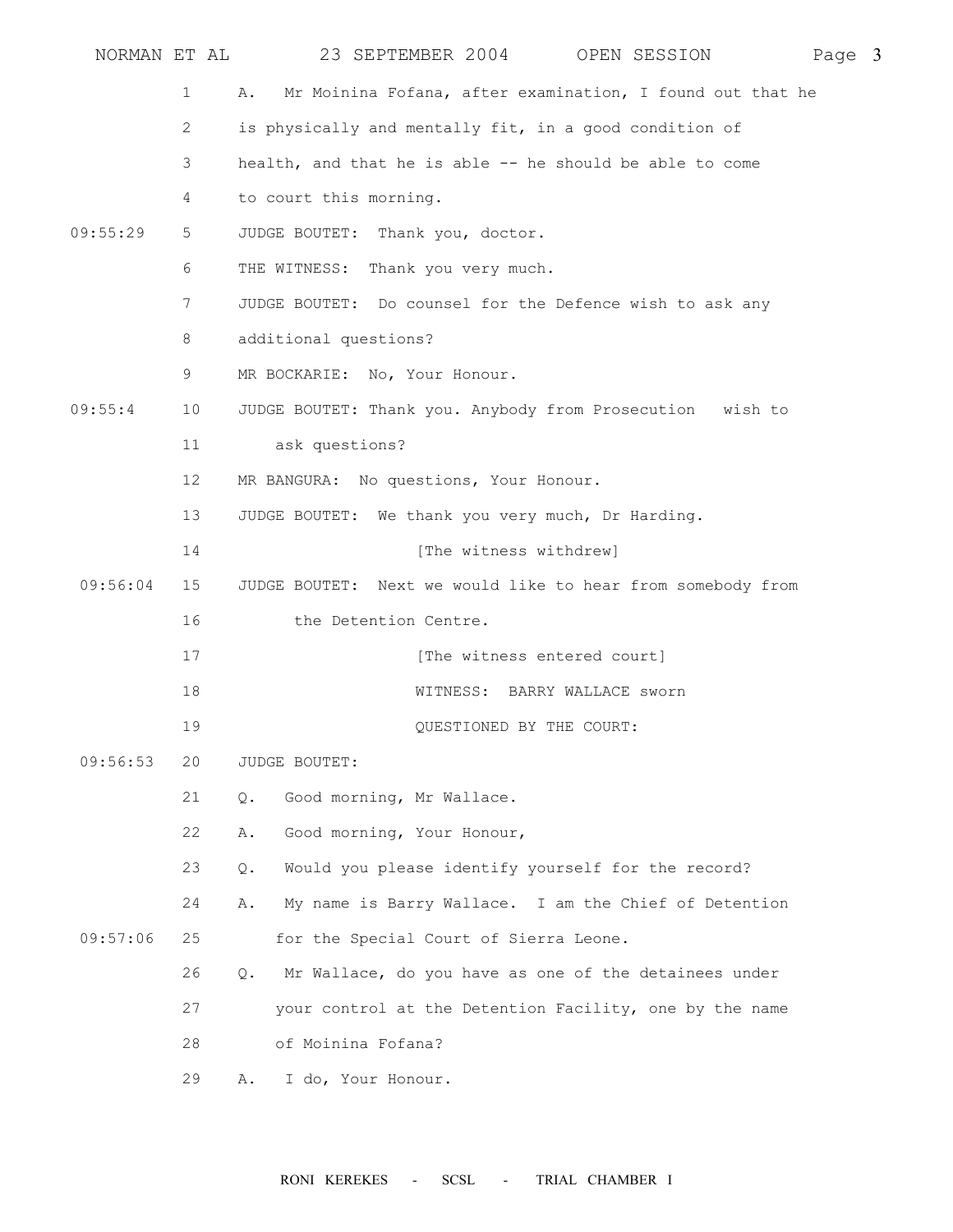| NORMAN ET AL |             | 23 SEPTEMBER 2004 OPEN SESSION                                | Page 4 |  |
|--------------|-------------|---------------------------------------------------------------|--------|--|
|              | $\mathbf 1$ | Have you seen him this morning?<br>Q.                         |        |  |
|              | 2           | I have, Your Honour.<br>Α.                                    |        |  |
|              | 3           | Can you inform the Court as to what you know about his<br>Q.  |        |  |
|              | 4           | attending the trial this morning or not?                      |        |  |
| 09:57:22     | 5           | He has indicated that he does not wish to attend the<br>Α.    |        |  |
|              | 6           | trial this morning.                                           |        |  |
|              | 7           | Has he informed you as to why?<br>Q.                          |        |  |
|              | 8           | No, Your Honour, he did not give a reason. When he was<br>Α.  |        |  |
|              | 9           | first approached this morning, he did not want to go. He      |        |  |
| 09:57:39     | 10          | then reported sick and I had him seen immediately by the      |        |  |
|              | 11          | medical officer who declared him fit. I also contacted        |        |  |
|              | 12          | the Defence Office, because I wanted to be sure that          |        |  |
|              | 13          | Mr Fofana was making the decision on his own accord and       |        |  |
|              | 14          | I had his Defence counsel Mr Bockarie come to the clinic      |        |  |
| 09:58:01     | 15          | to speak to Mr Fofana and, after that, Mr Fofana              |        |  |
|              | 16          | indicated he did not wish to attend court.                    |        |  |
|              | 17          | JUDGE BOUTET: Thank you. Mr Bockarie, do you wish to ask      |        |  |
|              | 18          | questions?                                                    |        |  |
|              | 19          | MR BOCKARIE: No, Your Honour.                                 |        |  |
| 09:58:18     | 20          | JUDGE BOUTET: Prosecution?                                    |        |  |
|              | 21          | MR BANGURA: No, Your Honour.                                  |        |  |
|              | 22          | Thank you very much, Mr Wallace.<br>JUDGE BOUTET:             |        |  |
|              | 23          | THE WITNESS:<br>Thank you, Your Honour.                       |        |  |
|              | 24          | [The witness withdrew]                                        |        |  |
| 09:59:22     | 25          | JUDGE BOUTET: Based on the information available to the Court |        |  |
|              | 26          | at this particular moment, and certainly based on the         |        |  |
|              | 27          | evidence that we have heard, it is obvious to this Court      |        |  |
|              | 28          | that the second accused Mr Fofana is voluntarily refusing     |        |  |
|              | 29          | to attend trial this morning and, therefore, pursuant to      |        |  |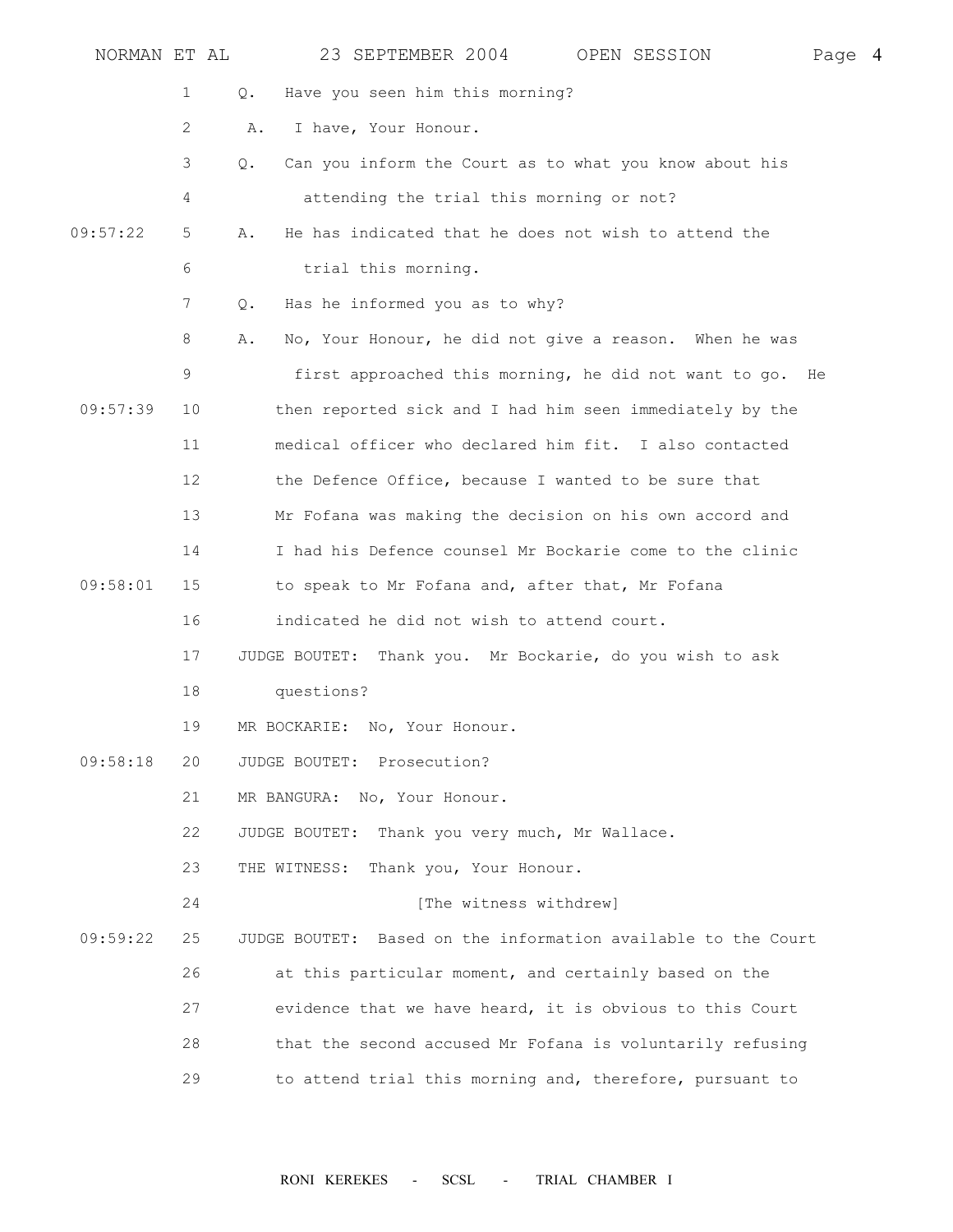| NORMAN ET AL |    | 23 SEPTEMBER 2004<br>Page 5<br>OPEN SESSION                   |  |
|--------------|----|---------------------------------------------------------------|--|
|              | 1  | Rule 60 and pursuant to our previous ruling, we'll            |  |
|              | 2  | proceed in his absence.                                       |  |
|              | 3  | Mr Bockarie, for your convenience, we wish to tell            |  |
|              | 4  | you that as of today on, unless further advised, you are      |  |
| 09:59:59     | 5  | becoming court-appointed counsel for the accused Fofana.      |  |
|              | 6  | As we had indicated earlier in the week, there is a           |  |
|              | 7  | written ruling in progress at this particular moment and      |  |
|              | 8  | a further explanation will be provided in that written        |  |
|              | 9  | ruling. So, from now on, you are court-appointed              |  |
| 10:00:14     | 10 | counsel, you and the team assisting you - that is             |  |
|              | 11 | yourself, Mr Koppe and Mr Pestman. Thank you.                 |  |
|              | 12 | JUDGE THOMPSON: As far as our [microphone not activated] this |  |
|              | 13 | is an order of the Court; it is not just an information.      |  |
|              | 14 | Thank you, sir.<br>MR BOCKARIE:                               |  |
| 10:00:41     | 15 | PRESIDING JUDGE: The order will be reduced in writing; it is  |  |
|              | 16 | an oral order. It will be reduced in writing and              |  |
|              | 17 | communicated to all the parties. And, of course,              |  |
|              | 18 | Mr Bockarie, you're court-appointed counsel, but you          |  |
|              | 19 | still have your liberty, as counsel, to communicate with      |  |
| 10:00:58     | 20 | your client to receive instructions from him for purposes     |  |
|              | 21 | of filing your objections as a court-appointed counsel in     |  |
|              | 22 | the course of these proceedings.                              |  |
|              | 23 | MR BOCKARIE: I will, Your Honour. Thank you.                  |  |
|              | 24 | PRESIDING JUDGE: Thank you.                                   |  |
| 10:01:15     | 25 | JUDGE BOUTET: So, we will continue with the trial where we    |  |
|              | 26 | We were trying to complete the<br>were.                       |  |
|              | 27 | examination-in-chief of witness TF2-151.                      |  |
|              | 28 | MR BANGURA: Yes, Your Honour.                                 |  |
|              | 29 | JUDGE BOUTET: You may proceed.                                |  |
|              |    |                                                               |  |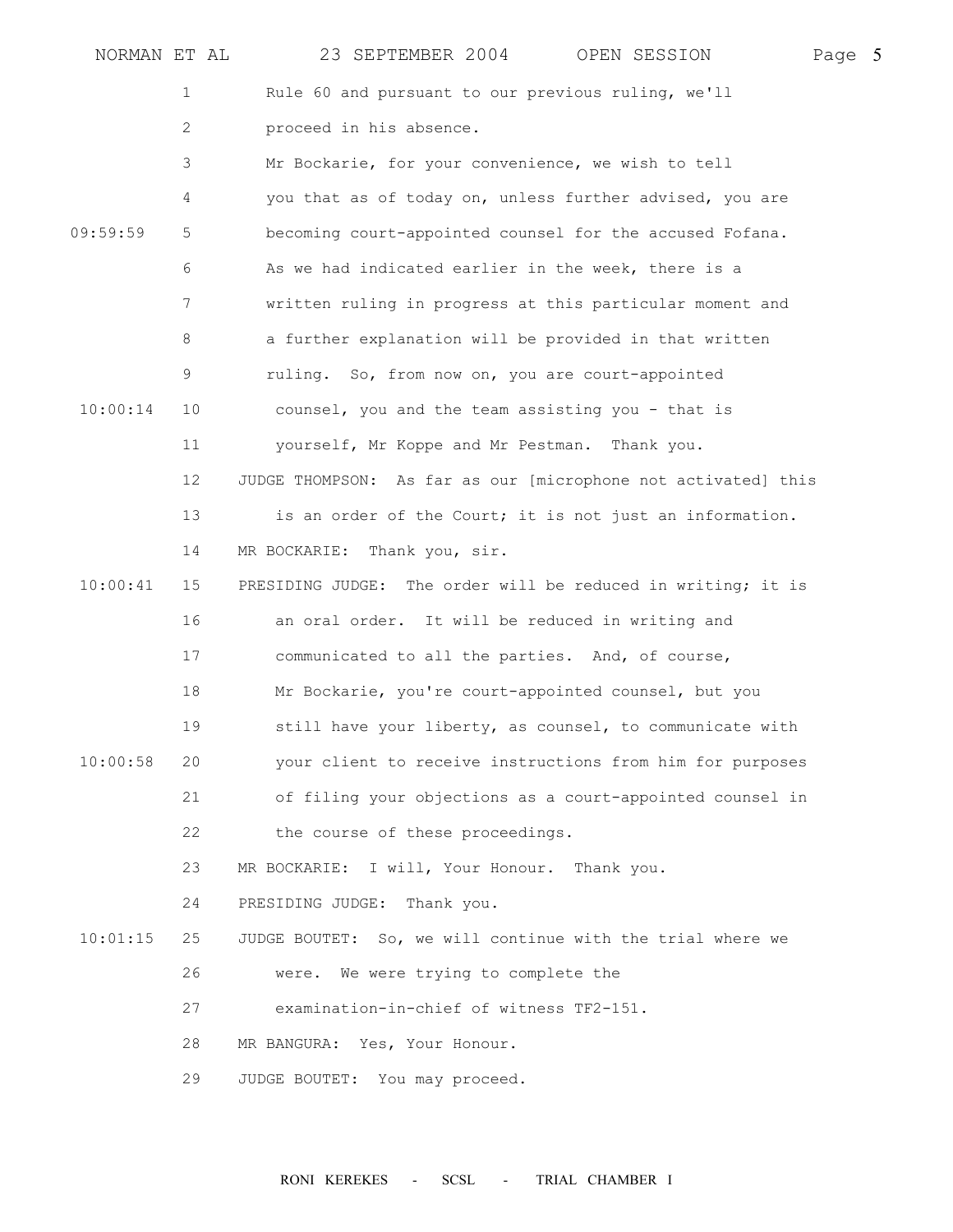| NORMAN ET AL |                 | 23 SEPTEMBER 2004<br>OPEN SESSION<br>Page 6                    |  |
|--------------|-----------------|----------------------------------------------------------------|--|
|              | $\mathbf{1}$    | WITNESS: TF2-151 [Continued]                                   |  |
|              | $\mathbf{2}$    | [Witness answered through interpretation]                      |  |
|              | 3               | EXAMINED MR BANGURA: [Continued]                               |  |
|              | 4               | MR BANGURA: Good morning, Mr Witness. We shall continue with   |  |
| 10:01:40     | 5               | your testimony this morning.                                   |  |
|              | 6               | PRESIDING JUDGE: I think you got to a point where you were in  |  |
|              | 7               | a place called Fonikor.                                        |  |
|              | 8               | MR BANGURA: Yes, Your Honour.                                  |  |
|              | 9               | PRESIDING JUDGE: That is where we stopped. "We drove in from   |  |
| 10:01:52     | 10              | the headquarters, in that car, to a place called               |  |
|              | 11              | Fonikor."                                                      |  |
|              | 12 <sup>°</sup> | MR BANGURA: That's right.                                      |  |
|              | 13              | JUDGE THOMPSON: You also said that concluded an episode; that  |  |
|              | 14              | you're about to begin a new episode. But that's entirely       |  |
| 10:02:09     | 15              | up to you. I just wanted to --                                 |  |
|              | 16              | MR BANGURA: In a sense, Your Honour, it conveniently puts us   |  |
|              | 17              | at the point where the same episode he was explaining          |  |
|              | 18              | could have been stopped.                                       |  |
|              | 19              | JUDGE THOMPSON: It is all right. Thank you.                    |  |
| 10:02:22     | 20              | MR BANGURA:                                                    |  |
|              | 21              | Mr Witness, you were in this Mercedes -- this blue-black<br>Q. |  |
|              | 22              | Mercedes Benz car and you were driven to a place called        |  |
|              | 23              | Fonikor; not so?                                               |  |
|              | 24              | Yes, sir.<br>Α.                                                |  |
| 10:02:36     | 25              | Did anything happen there when you got there?<br>Q.            |  |
|              | 26              | Yes, sir.<br>Α.                                                |  |
|              | 27              | Please say.<br>Q.                                              |  |
|              | 28              | When we arrived there, the man stopped with the Mercedes<br>Α. |  |
|              | 29              | Benz and he alighted. We saw a lot of Kamajors and he          |  |
|              |                 |                                                                |  |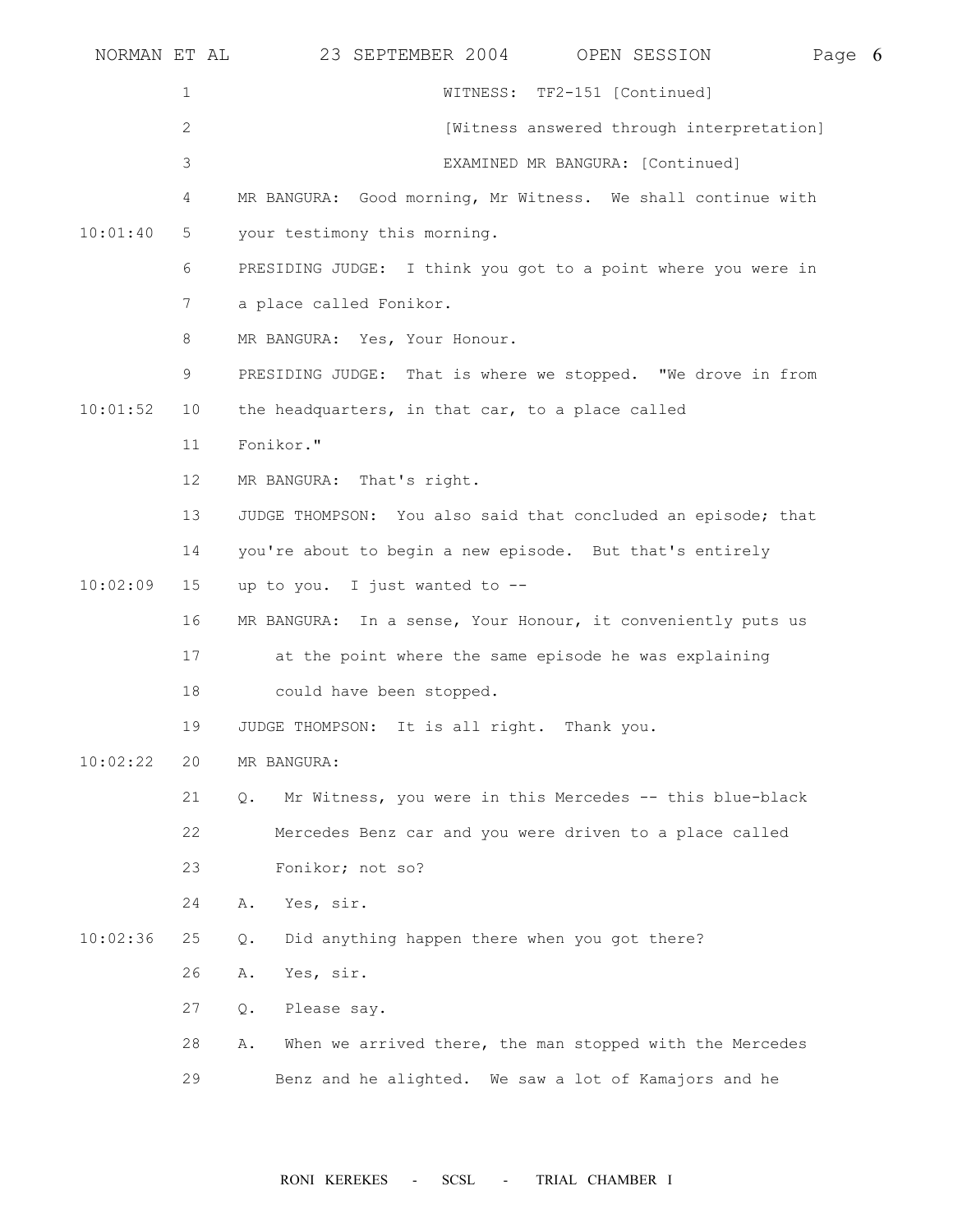| NORMAN ET AL  |                |               | 23 SEPTEMBER 2004 OPEN SESSION                           | Page 7 |  |
|---------------|----------------|---------------|----------------------------------------------------------|--------|--|
|               | 1              |               | went to them and he did not ask me to alight. We went    |        |  |
|               | $\overline{c}$ |               | and they talked and they came inside the Benz and they   |        |  |
|               | 3              |               | started it and we moved. And they brought me back.       |        |  |
|               | 4              | Q.            | Mr Witness, take note that the your evidence is being    |        |  |
| 10:03:27      | 5              |               | recorded and so just be a bit slower than this. Go on,   |        |  |
|               | 6              |               | please.                                                  |        |  |
|               | 7              | Α.            | Yes, sir. They brought me back to the CDF office. When   |        |  |
|               | 8              |               | they brought me to the CDF office, they stopped Benz.    |        |  |
|               | 9              | Q.            | Now, the CDF office is it the same place that you've     |        |  |
| $10:03:56$ 10 |                |               | spoken before in your testimony?                         |        |  |
|               | 11             | Α.            | Yes, sir.                                                |        |  |
|               | 12             | Q.            | Yes, sir, go on.                                         |        |  |
|               | 13             | Α.            | And they opened the door of the Benz and I alighted.     |        |  |
|               | 14             |               | When I alighted from the Benz, he ordered that -- the    |        |  |
| $10:04:26$ 15 |                |               | radio that was in my pocket be taken off.                |        |  |
|               | 16             | $Q_{\bullet}$ | When you say "he", who are you referring to?             |        |  |
|               | 17             | Α.            | Mr Magona.                                               |        |  |
|               | 18             | Q.            | Go on.                                                   |        |  |
|               | 19             | Α.            | They took the radio from my pocket.                      |        |  |
| $10:04:47$ 20 |                | $Q$ .         | Who were "they"?                                         |        |  |
|               | 21             | Α.            | The Kamajors.                                            |        |  |
|               | 22             | Q.            | Go on, please.                                           |        |  |
|               | 23             | Α.            | They took the money that I had in my pocket. They took   |        |  |
|               | 24             |               | off my jean jacket; they took off my trousers; they took |        |  |
| $10:05:17$ 25 |                |               | off my sandals from my feet and they told me that --     |        |  |
|               | 26             | Q.            | Mr Witness, when you say "he", can you try to be very    |        |  |
|               | 27             |               | precise. Can you name the person you're talking about,   |        |  |
|               | 28             |               | please?                                                  |        |  |
|               | 29             | Α.            | Mr Magona. He took off a paper and a pen and he asked me |        |  |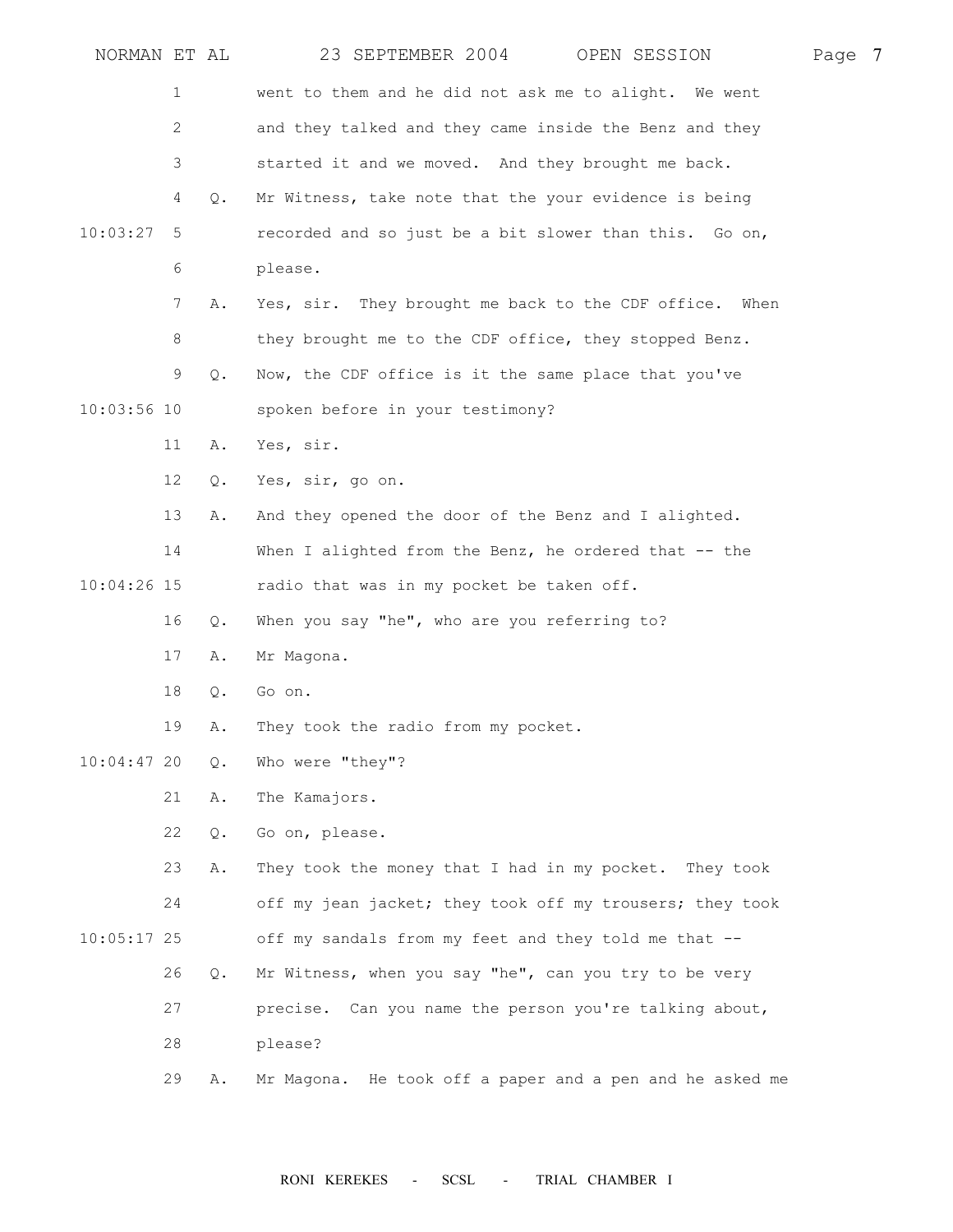| NORMAN ET AL  |    |       | 23 SEPTEMBER 2004<br>OPEN SESSION                          | Page 8 |  |
|---------------|----|-------|------------------------------------------------------------|--------|--|
|               | 1  |       | to sign my death warrant. I told him that I couldn't do    |        |  |
|               | 2  |       | anything with my hand. And Mr Magona took a pen and a      |        |  |
|               | 3  |       | paper and he wrote something, but I did not know what he   |        |  |
|               | 4  |       | And he said: Let me be beaten and put into the<br>wrote.   |        |  |
| 10:06:25      | 5  |       | cell and at 8.00 he will come to kill me. He said he       |        |  |
|               | 6  |       | will come and kill me at 8.00 and nobody to ask him.       |        |  |
|               | 7  | Q.    | And did anything happen next?                              |        |  |
|               | 8  | Α.    | Yes, sir.                                                  |        |  |
|               | 9  | Q.    | Please, go on.                                             |        |  |
| $10:06:45$ 10 |    | Α.    | Yes, sir. They beat me. There were a lot of people         |        |  |
|               | 11 |       | around and they took me up the building. When I was        |        |  |
|               | 12 |       | taken up the building, I was put in the cell. They put     |        |  |
|               | 13 |       | me in the cell and I was in the cell; I was there for      |        |  |
|               | 14 |       | some hours. I was there when I started hearing some        |        |  |
| $10:07:22$ 15 |    |       | shots outside. I heard two gun shots. I sat in a corner    |        |  |
|               | 16 |       | and I started praying. It was not long afterwards I        |        |  |
|               | 17 |       | started hearing people saying, "Catch him, catch him,      |        |  |
|               | 18 |       | catch him." I was still in my cell. Just after that I      |        |  |
|               | 19 |       | heard somebody standing by the cell -- the door of the     |        |  |
| $10:08:05$ 20 |    |       | cell and he shouted my name. When he shouted my name, I    |        |  |
|               | 21 |       | did not answer, because I was with the impression that     |        |  |
|               | 22 |       | they had come for me so as to be executed. I was inside    |        |  |
|               | 23 |       | there.<br>When $--$                                        |        |  |
|               | 24 | $Q$ . | Mr Witness, try to be a bit slower again, please.          |        |  |
| $10:08:29$ 25 |    | Α.    | Yes, sir.                                                  |        |  |
|               | 26 | Q.    | Somebody shouted your name.                                |        |  |
|               | 27 | Α.    | Yes, sir. So when this person shouted my name, I did not   |        |  |
|               | 28 |       | This individual said in -- the individual had a<br>answer. |        |  |
|               | 29 |       | Nigerian accent. The person said, "I don't think this      |        |  |
|               |    |       |                                                            |        |  |
|               |    |       |                                                            |        |  |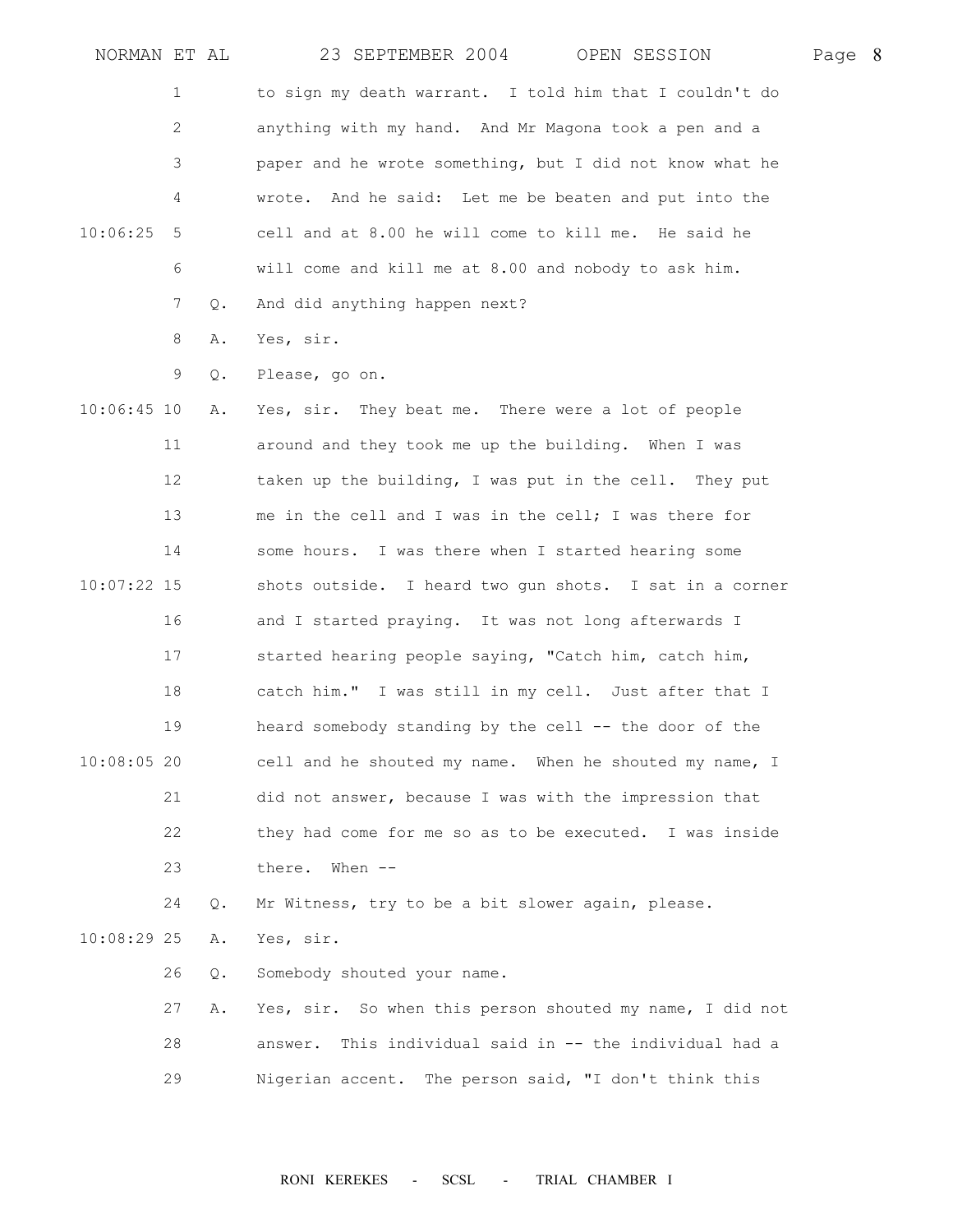| NORMAN ET AL  |                           |               | 23 SEPTEMBER 2004<br>OPEN SESSION                         | Page 9 |  |
|---------------|---------------------------|---------------|-----------------------------------------------------------|--------|--|
|               | 1                         |               | person is here, because I had called his name and he did  |        |  |
|               | $\mathbf{2}^{\mathsf{I}}$ |               | not answer." And that was the time I answered, "Yes,      |        |  |
|               | 3                         |               | sir."                                                     |        |  |
|               | 4                         | Q.            | And did anything happen after this?                       |        |  |
| 10:09:22      | 5                         | Α.            | Yes, sir.                                                 |        |  |
|               | 6                         | Q.            | Yes, would you tell the Court.                            |        |  |
|               | 7                         | Α.            | Yes, sir. Then they opened the door -- when they opened   |        |  |
|               | 8                         |               | the door -- when I came out of the -- when I came         |        |  |
|               | 9                         |               | outside, I saw that it was a Nigerian soldier; it was an  |        |  |
| $10:09:50$ 10 |                           |               | ECOMOG soldier.                                           |        |  |
|               | 11                        | Q.            | Did he say anything to you?                               |        |  |
|               | 12                        | Α.            | Yes, sir. He said, "With orders from ECOMOG, you should   |        |  |
|               | 13                        |               | be released and tomorrow morning you should report to     |        |  |
|               | 14                        |               | ECOMOG high brigade." I was there released and I came     |        |  |
| $10:10:18$ 15 |                           |               | down with my empty briefs. I alighted down -- I came      |        |  |
|               | 16                        |               | down the building, and when I came down I met my wife, my |        |  |
|               | 17                        |               | boys of the shop and some other relatives waiting for me. |        |  |
|               | 18                        | Q.            | I see. After this did you eventually go home?             |        |  |
|               | 19                        | Α.            | Yes, sir.                                                 |        |  |
| $10:10:38$ 20 |                           | $Q_{\bullet}$ | Now, you were advised to report at ECOMOG headquarters;   |        |  |
|               | 21                        |               | is that right?                                            |        |  |
|               | 22                        | Α.            | Yes, sir.                                                 |        |  |
|               | 23                        | Q.            | Did you go there?                                         |        |  |
|               | 24                        | Α.            | Excuse me, sir. The person that is interpreting in Krio   |        |  |
| $10:11:07$ 25 |                           |               | is not making the correct interpretation.                 |        |  |
|               | 26                        |               | MR BANGURA: Okay, Mr Witness, I will -- Your Honour, it   |        |  |
|               | 27                        |               | arises from the fact that he understands English.         |        |  |
|               | 28                        |               | JUDGE BOUTET: Repeat your question.                       |        |  |
|               | 29                        |               | MR BANGURA:                                               |        |  |
|               |                           |               |                                                           |        |  |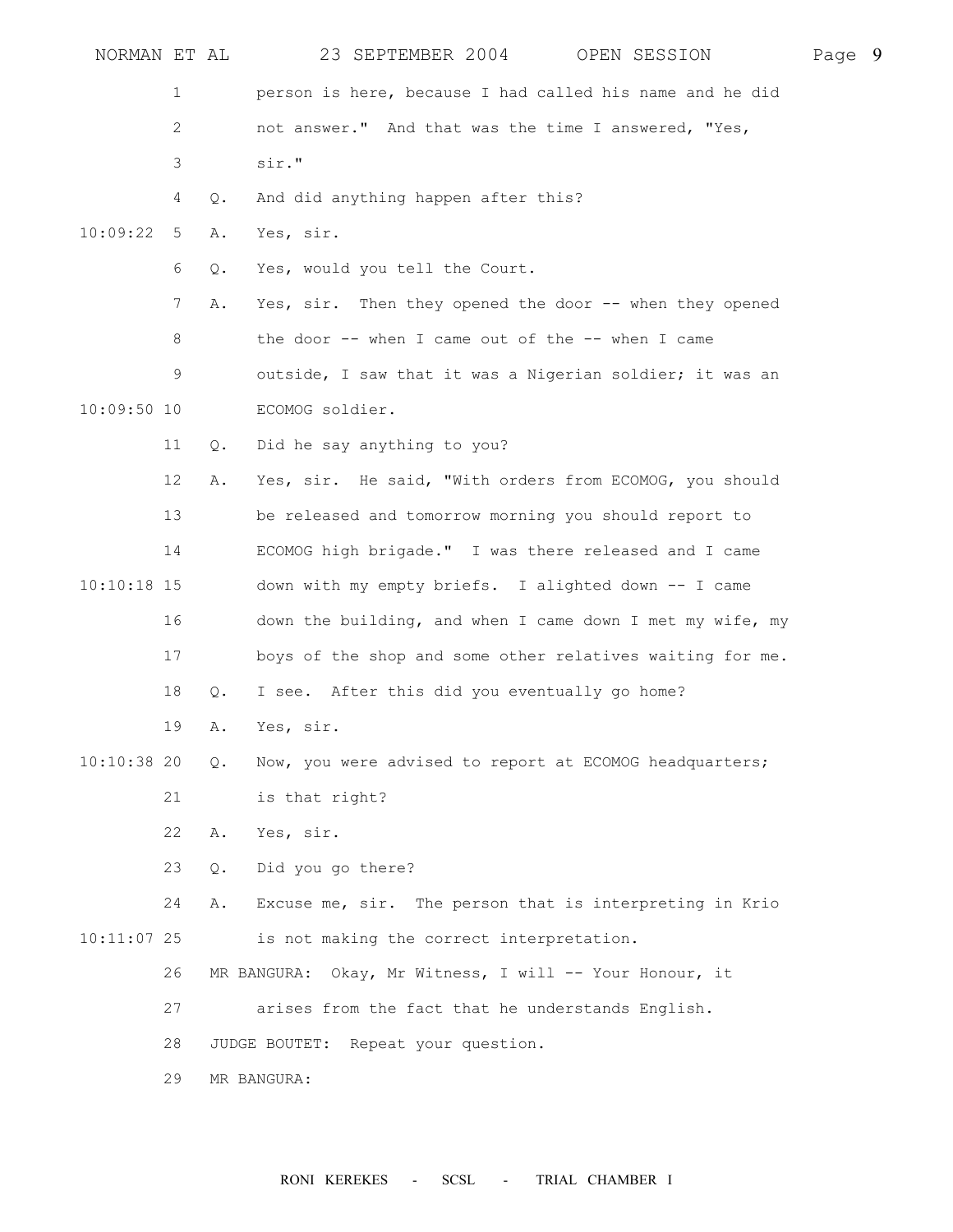| NORMAN ET AL  |                 |               | 23 SEPTEMBER 2004<br>OPEN SESSION                         | Page 10 |
|---------------|-----------------|---------------|-----------------------------------------------------------|---------|
|               | 1               | $Q$ .         | Did you eventually go home after this?                    |         |
|               | 2               | Α.            | Yes, sir.                                                 |         |
|               | 3               | $Q$ .         | You were advised to report to the ECOMOG headquarters the |         |
|               | 4               |               | next day; not so?                                         |         |
| 10:11:38      | $5\overline{)}$ | Α.            | Yes, sir.                                                 |         |
|               | 6               | Q.            | And did you go there?                                     |         |
|               | $7^{\circ}$     | Α.            | Yes, sir.                                                 |         |
|               | 8               | $Q$ .         | Can you say what happened when you went there the next    |         |
|               | 9               |               | day?                                                      |         |
| $10:11:51$ 10 |                 | Α.            | Yes, sir.                                                 |         |
|               | 11              | Q.            | Please go on.                                             |         |
|               | 12              | Α.            | The following morning --                                  |         |
|               | 13              | Q.            | Did you go to the ECOMOG headquarters?                    |         |
|               | 14              | Α.            | Yes, sir.                                                 |         |
| $10:12:13$ 15 |                 | Q.            | Tell what happened there.                                 |         |
|               | 16              | Α.            | When I went to the ECOMOG headquarters, I met the         |         |
|               | 17              |               | soldiers and they gave me space to sit. I sat there and   |         |
|               | 18              |               | one captain came. He called my name and he said whether   |         |
|               | 19              |               | it was I and I said "Yes, sir." And they said Mr Magona   |         |
| $10:12:55$ 20 |                 |               | should be asked to come and I saw them bringing Mr Magona |         |
|               | 21              |               | in front of me.                                           |         |
|               | 22              | Q.            | Now, this Magona, was it the same person who had got you  |         |
|               | 23              |               | locked up in the cell the previous day?                   |         |
|               | 24              | Α.            | Yes, sir.                                                 |         |
| $10:13:14$ 25 |                 | $Q_{\bullet}$ | Yes, go on.                                               |         |
|               | 26              | Α.            | And the man asked me whether I knew him and I said "yes". |         |
|               | 27              |               | And he asked him whether he knew me and he himself        |         |
|               | 28              |               | answered "yes", and they took me to the ECOMOG commander. |         |
|               | 29              |               | When I was taken to the ECOMOG commander and the ECOMOG   |         |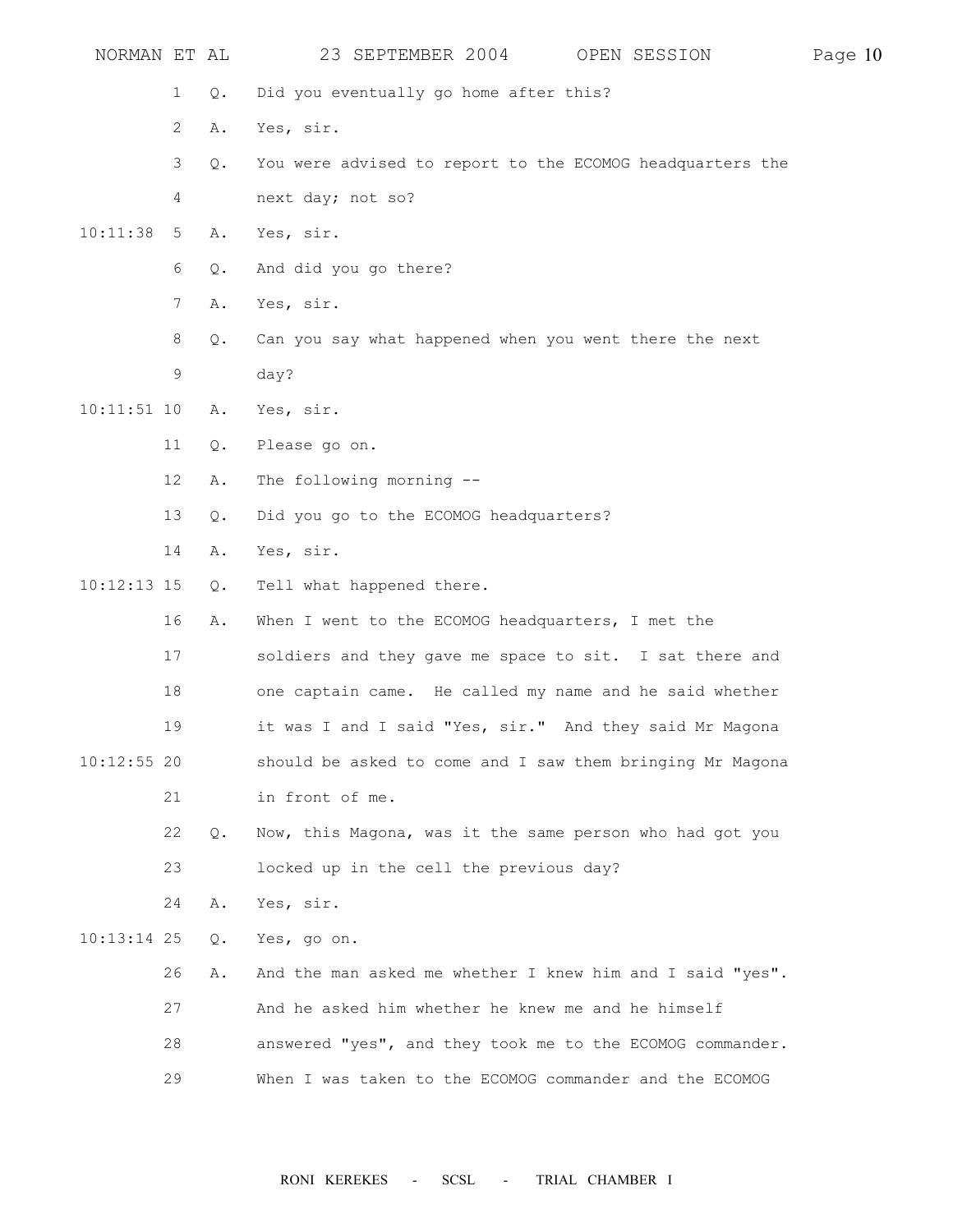|               | NORMAN ET AL   |               | 23 SEPTEMBER 2004 OPEN SESSION                             | Page 11 |
|---------------|----------------|---------------|------------------------------------------------------------|---------|
|               | 1              |               | commander asked what happened, that was the time I         |         |
|               | $\overline{c}$ |               | explained to him. The ECOMOG commander sympathised with    |         |
|               | 3              |               | me and said -- and he said, "Let that captain obtain       |         |
|               | 4              |               | statements from him," and that I should be taken to the    |         |
| 10:14:10      | 5              |               | hospital, and they there obtained statements from me.      |         |
|               | 6              | $Q$ .         | What happened next?                                        |         |
|               | 7              | Α.            | They took me to the hospital.                              |         |
|               | 8              | $Q_{\bullet}$ | Did you continue to get treatment from ECOMOG for your     |         |
|               | 9              |               | condition?                                                 |         |
| $10:14:27$ 10 |                | Α.            | Yes, sir, they continued to treat me, but it was just for  |         |
|               | 11             |               | a short while.                                             |         |
|               | 12             | Q.            | As a result of this, the tying -- keeping you tied up at   |         |
|               | 13             |               | the CDF headquarters, now can you describe what your       |         |
|               | 14             |               | present state of health is as a result of that tying up?   |         |
| $10:14:54$ 15 |                | Α.            | Yes, sir.                                                  |         |
|               | 16             | Q.            | Can you say?                                               |         |
|               | 17             | Α.            | There are things I used to do with my hands which I        |         |
|               | 18             |               | cannot do any more because, for instance, if water is put  |         |
|               | 19             |               | into a 34-centimetre bucket -- if I were to take this      |         |
| $10:15:34$ 20 |                |               | bucket from here up to that point there, I would not be    |         |
|               | 21             |               | able to, except if I asked somebody to do it. As for       |         |
|               | 22             |               | now, when the place is too cold, my hands -- my hands are  |         |
|               | 23             |               | weak. I will not be able to work at all.                   |         |
|               | 24             | Q.            | Now, you say if water is brought in a bucket and you're    |         |
| $10:16:00$ 25 |                |               | asked to move it -- a 34-centimetre bucket and you're      |         |
|               | 26             |               | asked to move it a distance, you now cannot do it.<br>What |         |
|               | 27             |               | was the position before? You could do that before --       |         |
|               | 28             |               | before this incident?                                      |         |
|               | 29             | Α.            | Yes, sir.                                                  |         |
|               |                |               |                                                            |         |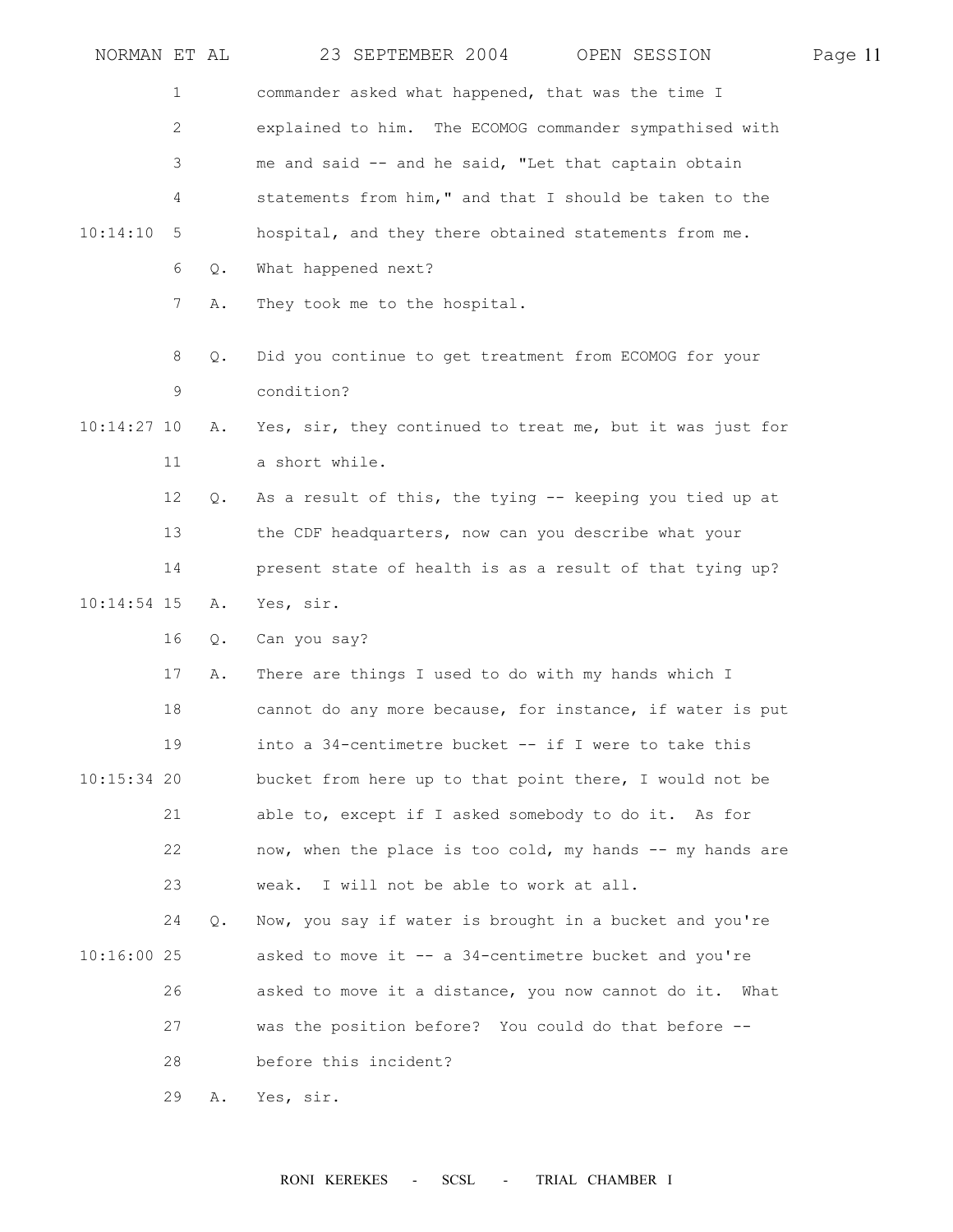| NORMAN ET AL  |                   |       | 23 SEPTEMBER 2004<br>OPEN SESSION                         | Page 12 |
|---------------|-------------------|-------|-----------------------------------------------------------|---------|
|               | 1                 | Q.    | Apart from your hands, is there any other condition that  |         |
|               | 2                 |       | you suffered as a result of the treatment you had from -- |         |
|               | 3                 |       | in the hands of the Kamajors?                             |         |
|               | 4                 | Α.    | Yes, sir.                                                 |         |
| 10:16:39      | 5                 | Q.    | What else?                                                |         |
|               | 6                 | Α.    | That is -- I have problems with my eyes.                  |         |
|               | 7                 | Q.    | What exactly?                                             |         |
|               | 8                 | Α.    | With all that had happened with me, initially --          |         |
|               | 9                 |       | initially I would do everything. In fact, I could read    |         |
| $10:17:10$ 10 |                   |       | Bible at night, but now I cannot even read the Bibles     |         |
|               | 11                |       | that have small prints [sic] and some books. And after    |         |
|               | $12 \overline{ }$ |       | 7.00 I cannot -- I cannot continue with my profession, no |         |
|               | 13                |       | matter how bright the light is. I would find it very      |         |
|               | 14                |       | difficult, you know, to pass a thread and at any time --  |         |
| $10:17:33$ 15 |                   |       | and at any time when I sit for a long time, my eyes keep  |         |
|               | 16                |       | on itching.                                               |         |
|               | 17                | Q.    | Thank you, Mr Witness. Now, you remember in your          |         |
|               | 18                |       | testimony earlier, you mentioned that during the time of  |         |
|               | 19                |       | your second arrest; do you recall?                        |         |
| $10:17:53$ 20 |                   | Α.    | Yes, sir.                                                 |         |
|               | 21                | $Q$ . | You said you were -- you felt like easing yourself and    |         |
|               | 22                |       | you were brought out of the building and you came out and |         |
|               | 23                |       | you eased yourself; not so? You urinated outside?         |         |
|               | 24                | Α.    | Yes, sir.                                                 |         |
| $10:18:11$ 25 |                   | $Q$ . | Can you describe the situation outside the building at    |         |
|               | 26                |       | the time?                                                 |         |
|               | 27                | Α.    | Yes, sir.                                                 |         |
|               | 28                | Q.    | Now after -- after your release on that second arrest,    |         |
|               | 29                |       | were you -- did you at any time learn about what was      |         |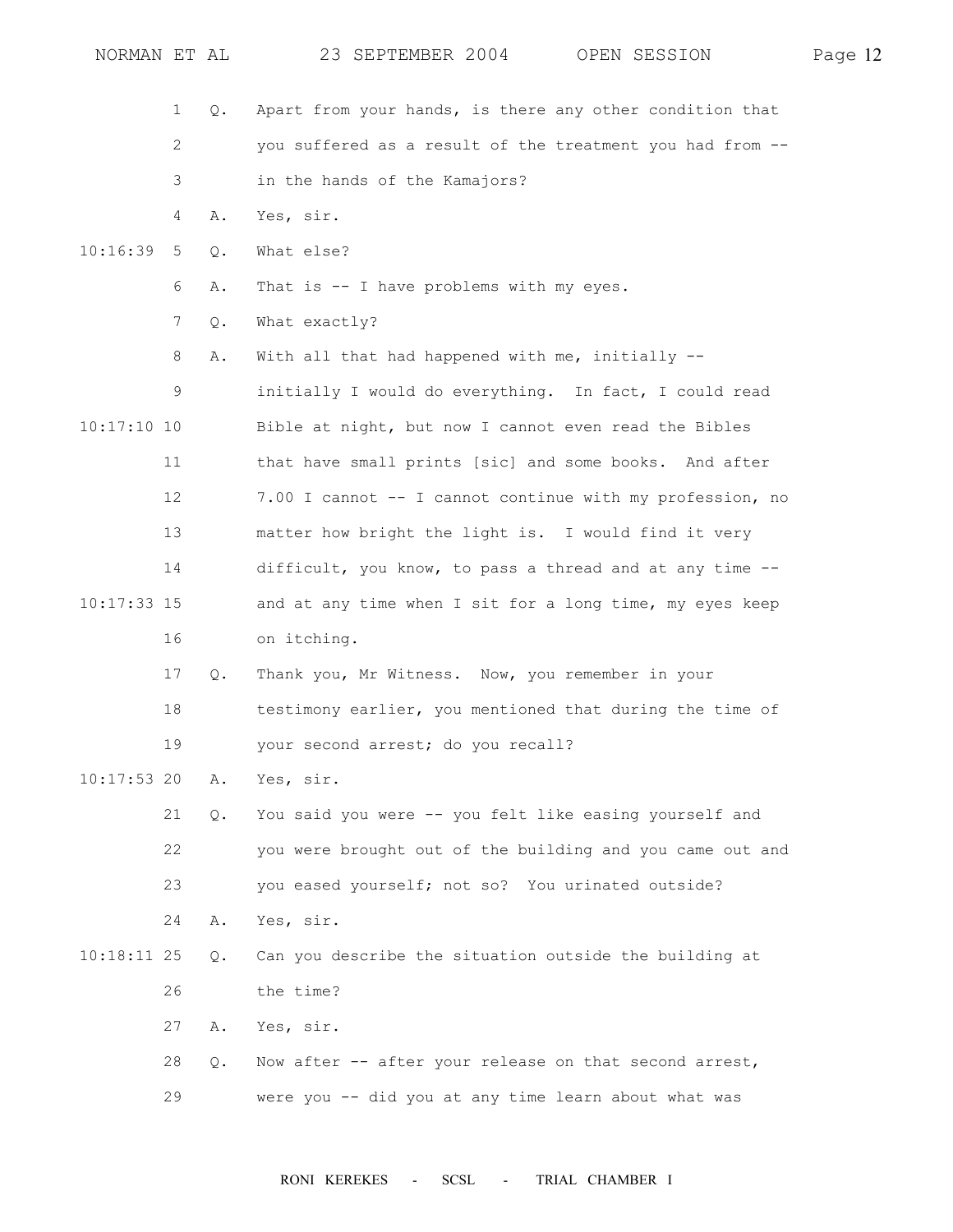| NORMAN ET AL  |    |       | 23 SEPTEMBER 2004<br>OPEN SESSION                         | Page 13 |
|---------------|----|-------|-----------------------------------------------------------|---------|
|               | 1  |       | going on in the building that day?                        |         |
|               | 2  | Α.    | Yes, sir, they explained to me what happened in the       |         |
|               | 3  |       | building during that time. It was my wife that explained  |         |
|               | 4  |       | to me.                                                    |         |
| 10:18:42      | 5  | $Q$ . | What did she say to you?                                  |         |
|               | 6  | Α.    | My wife explained to me that, "Do you know that that day  |         |
|               | 7  |       | when they tied your hands up there, when we were shouting |         |
|               | 8  |       | up there, in fact, they were having a meeting down here   |         |
|               | 9  |       | and their chief was there in the meeting. I told him --   |         |
| $10:19:06$ 10 |    | $Q$ . | Mr Witness, you have to slow down a bit. Go on, please.   |         |
|               | 11 |       | Now, she said to you the chief was there at the meeting.  |         |
|               | 12 |       | Who was this chief she referred to?                       |         |
|               | 13 | Α.    | Mr Hinga Norman.                                          |         |
|               | 14 | Q.    | Now, Mr Witness, apart from the incidents that you have   |         |
| $10:19:37$ 15 |    |       | narrated to this Court that you experienced personally,   |         |
|               | 16 |       | did you observe anything else in Kenema - at this time -  |         |
|               | 17 |       | that you wish to inform this Court about?                 |         |
|               | 18 | Α.    | Yes, sir.                                                 |         |
|               | 19 | Q.    | Please do.                                                |         |
| $10:19:55$ 20 |    | Α.    | When I returned -- when I returned to Kenema after the    |         |
|               | 21 |       | intervention, after my first arrest I went to shop to go  |         |
|               | 22 |       | and watch to know what was happening in the shop. When I  |         |
|               | 23 |       | went to the shop, it was locked.                          |         |
|               | 24 | Q.    | Mr Witness, can you just give us a sense of time? When    |         |
| $10:20:42$ 25 |    |       | was this? You said after your arrest. How long after      |         |
|               | 26 |       | your arrest? Just let us know how long; was it a few      |         |
|               | 27 |       | days, please say?                                         |         |
|               | 28 | Α.    | Just some days after my arrest.                           |         |
|               | 29 | Q.    | Okay, go on, please.                                      |         |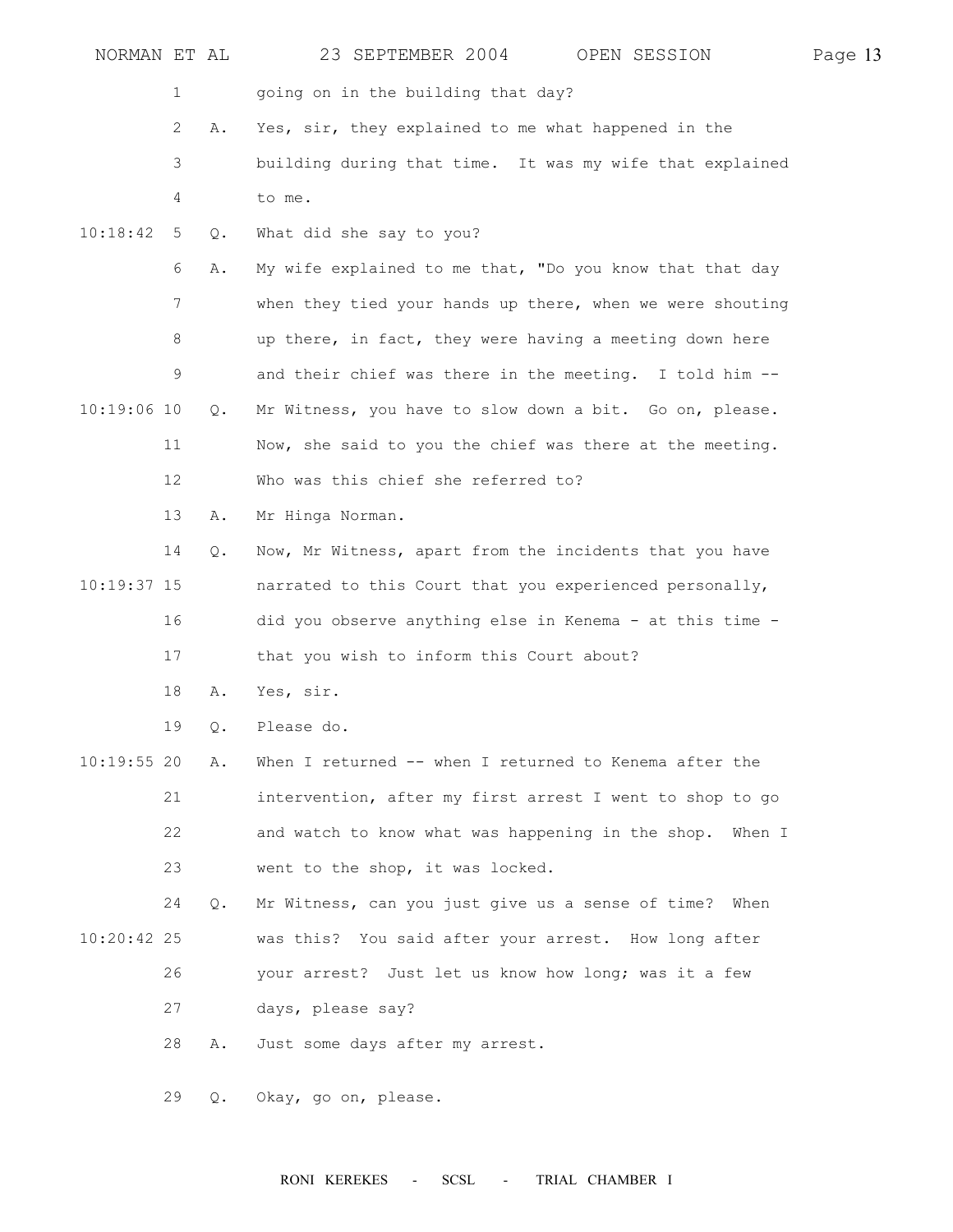| NORMAN ET AL  |    |               | 23 SEPTEMBER 2004 OPEN SESSION                            | Page 14 |
|---------------|----|---------------|-----------------------------------------------------------|---------|
|               | 1  | Α.            | I was in front of my shop. When I saw that it was         |         |
|               | 2  |               | sealed -- one man and they had been shouting after him,   |         |
|               | 3  |               | "Catch him, catch him, he's junta."                       |         |
|               | 4  | $Q$ .         | Who were "they"? You said "they".                         |         |
| 10:21:23      | 5  | Α.            | Some Kamajors.                                            |         |
|               | 6  | Q.            | Yes, go on.                                               |         |
|               | 7  | Α.            | A young man ran and went towards the Junction. As he was  |         |
|               | 8  |               | approaching the Junction, that was the time they fired at |         |
|               | 9  |               | him and they chopped him. They placed tyres on him and    |         |
| $10:22:02$ 10 |    |               | they burnt him. We all scattered from the scene.          |         |
|               | 11 | Q.            | Now, you say he was shot, who -- did you notice who shot  |         |
|               | 12 |               | him?                                                      |         |
|               | 13 | Α.            | It was one Kamajor.                                       |         |
|               | 14 | Q.            | Now, apart from this incident, is there anything else     |         |
| $10:22:26$ 15 |    |               | that you noticed over this period of time -- that you     |         |
|               | 16 |               | have narrated this incident. Is there anything else you   |         |
|               | 17 |               | would like to inform this Court about?                    |         |
|               | 18 | Α.            | Yes, sir.                                                 |         |
|               | 19 | Q.            | Yes, please.                                              |         |
| $10:22:44$ 20 |    | Α.            | With some time after that - the incident that I saw - I   |         |
|               | 21 |               | saw another incident along Sumaila Street by KEDC field.  |         |
|               | 22 | Q.            | Now, when you say "some time", can you give us a more     |         |
|               | 23 |               | precise answer for what time you're referring to?         |         |
|               | 24 | Α.            | Just after -- just after the incident that I spoke about, |         |
| $10:23:26$ 25 |    |               | that I saw around my shop.                                |         |
|               | 26 | $Q_{\bullet}$ | Okay, go on, please.                                      |         |
|               | 27 | Α.            | I use that course in the morning as -- to go to my shop.  |         |
|               | 28 | Q.            | That is Sumaila Street?                                   |         |
|               | 29 | Α.            | Sumaila, yes, sir.                                        |         |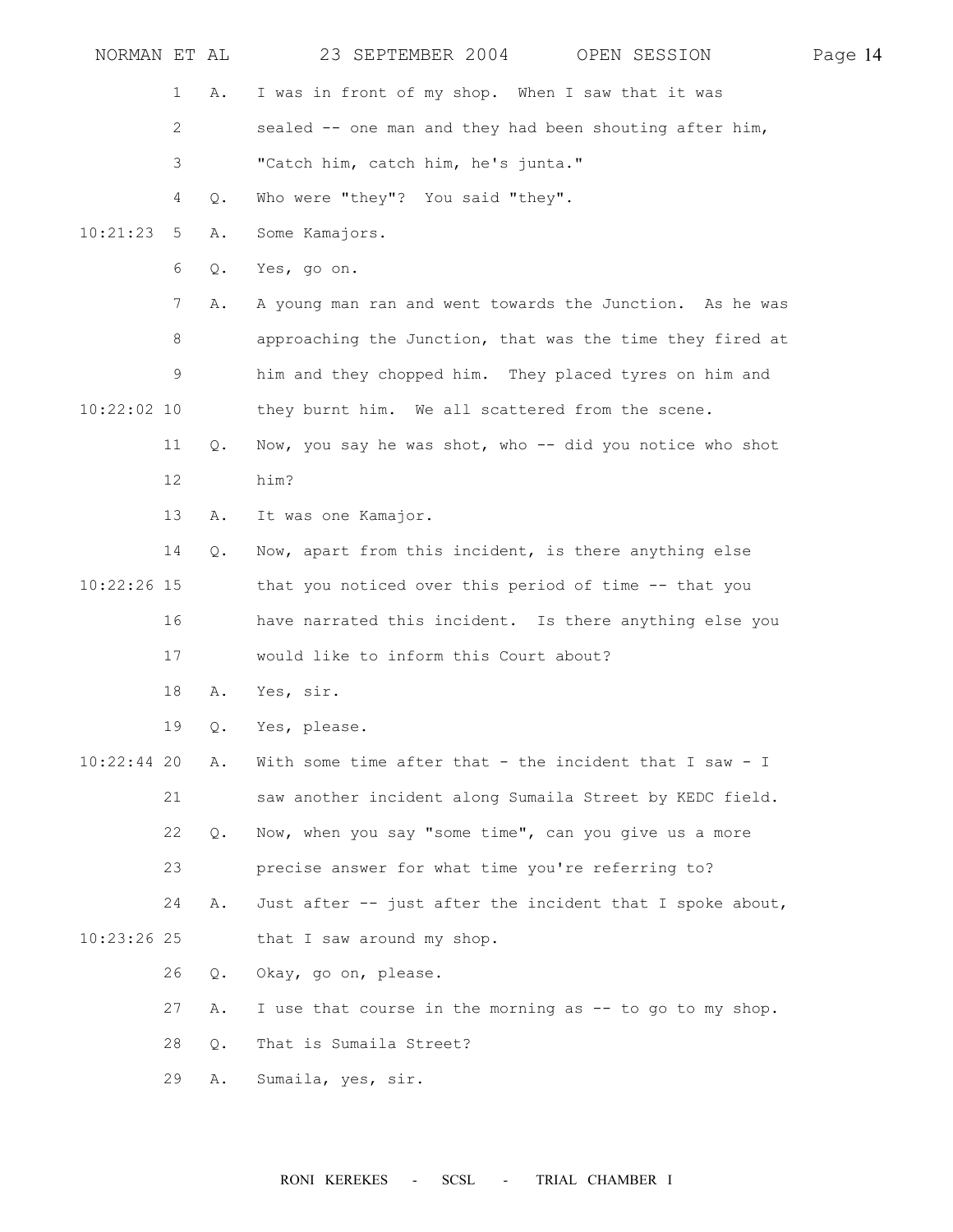| NORMAN ET AL  |    |               | 23 SEPTEMBER 2004<br>OPEN SESSION                        | Page 15 |
|---------------|----|---------------|----------------------------------------------------------|---------|
|               | 1  | Q.            | Yes.                                                     |         |
|               | 2  | Α.            | So when I arrived, opposite the goal post at KEDC field  |         |
|               | 3  |               | school, by the street I saw a lot of people standing and |         |
|               | 4  |               | watching. I saw some Kamajors, so I also became curious  |         |
| 10:24:25      | 5  |               | and I stood over the street and I started watching and I |         |
|               | 6  |               | saw this Kamajor; he had a plastic bag, a transparent    |         |
|               | 7  |               | plastic bag.                                             |         |
|               | 8  | Q.            | Yes, did you notice anything in the plastic bag?         |         |
|               | 9  | Α.            | Yes, sir.                                                |         |
| $10:24:51$ 10 |    | Q.            | What did you notice in the plastic bag?                  |         |
|               | 11 | Α.            | There was meat in the plastic bag. So, when I saw this   |         |
|               | 12 |               | plastic bag - the Kamajors holding it - I saw them       |         |
|               | 13 |               | dragging one young man trying to put him in a hole just  |         |
|               | 14 |               | at the back of the goal post. There was blood in the     |         |
| $10:25:21$ 15 |    |               | Kamajor's hand and in the plastic bag.                   |         |
|               | 16 | Q.            | Now, what did you notice about this young man that they  |         |
|               | 17 |               | were dragging into a hole?                               |         |
|               | 18 | Α.            | They dragged $--$                                        |         |
|               | 19 | Q.            | What did you notice about him?                           |         |
| 10:25:4020    |    | Α.            | The man was chopped.                                     |         |
|               | 21 | $Q$ .         | Was he alive?                                            |         |
|               | 22 | Α.            | He was dead.                                             |         |
|               | 23 | Q.            | And did you learn anything about what had happened while |         |
|               | 24 |               | you were there?                                          |         |
| $10:25:55$ 25 |    | Α.            | Yes, sir.                                                |         |
|               | 26 | $Q_{\bullet}$ | What did you learn?                                      |         |
|               | 27 | Α.            | From there I heard -- from there I heard that the        |         |
|               | 28 |               | people -- the man was a Kamajor and that his heart had   |         |
|               | 29 |               | been extracted and that his liver was what was in the    |         |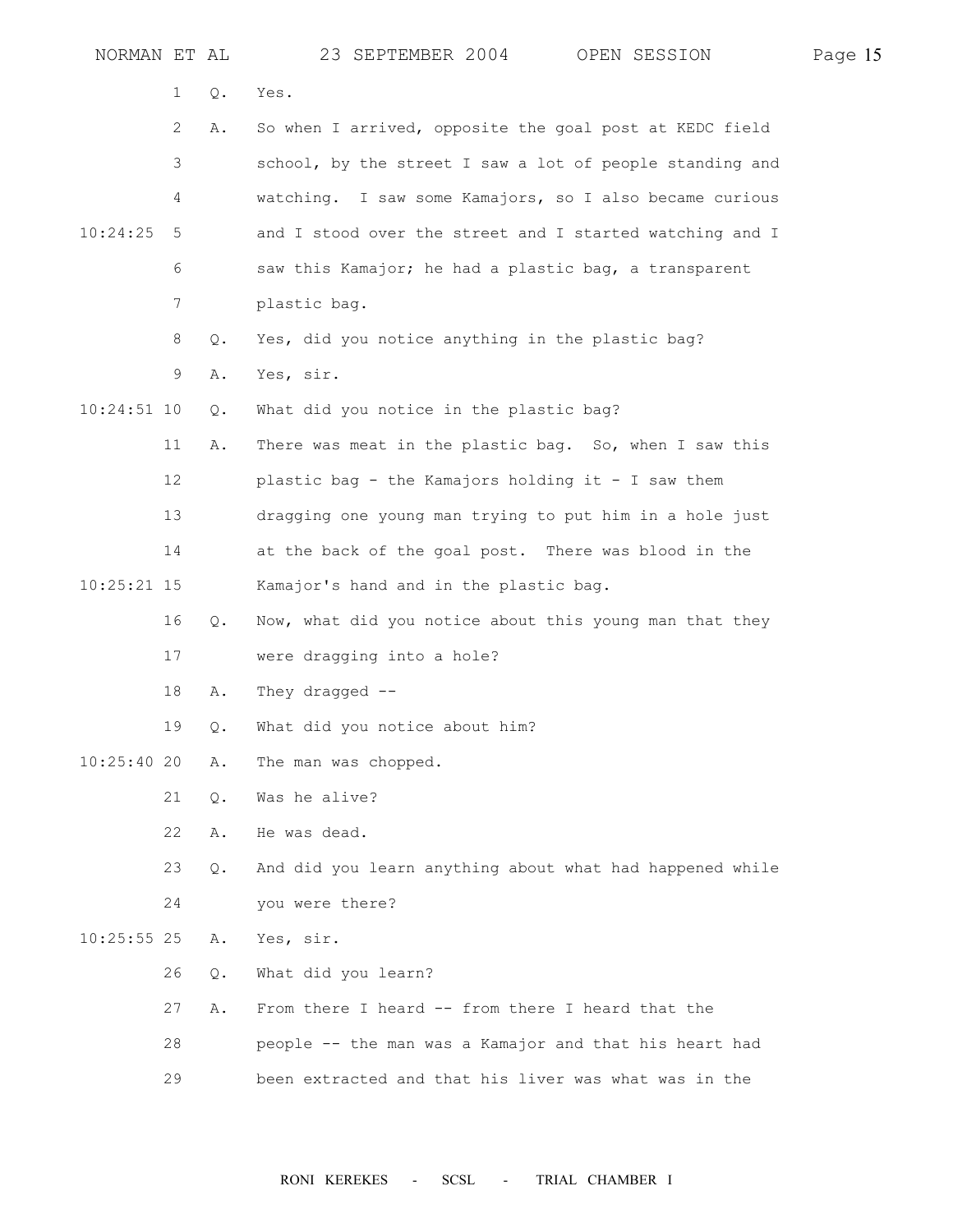| NORMAN ET AL  |                       | 23 SEPTEMBER 2004<br>OPEN SESSION                                     | Page 16 |
|---------------|-----------------------|-----------------------------------------------------------------------|---------|
|               | 1                     | plastic.                                                              |         |
|               | $\mathbf{2}^{\prime}$ | Now, did the Kamajors also dragging this body in the<br>$Q_{\bullet}$ |         |
|               | 3                     | hole, did they do anything further?                                   |         |
|               | 4                     | Yes, sir.<br>Α.                                                       |         |
| 10:26:32      | 5                     | Please say.<br>Q.                                                     |         |
|               | 6                     | PRESIDING JUDGE: I'm sorry, I heard about "liver", "liver".           |         |
|               | 7                     | What is it, please? Let me get that clear.                            |         |
|               | 8                     | MR BANGURA:<br>Your Honours --                                        |         |
|               | 9                     | PRESIDING JUDGE: Let the questions -- let the witness, you            |         |
| $10:26:48$ 10 |                       | know, explain what he meant -- something in the plastic               |         |
|               | 11                    | bag.                                                                  |         |
|               | 12                    | MR BANGURA:                                                           |         |
|               | 13                    | Now, Mr Witness, you say you learned later --<br>Q.                   |         |
|               | 14                    | THE INTERPRETER: Your Honours, would the witness please go a          |         |
| $10:26:59$ 15 |                       | little bit slower so as to give the interpreter the                   |         |
|               | 16                    | opportunity to give the correct interpretation.                       |         |
|               | 17                    | PRESIDING JUDGE: They say you should go slowly, please.               |         |
|               | 18                    | Don't talk too fast, so they can interpret you. Have you              |         |
|               | 19                    | heard, Mr Witness?                                                    |         |
| $10:27:16$ 20 |                       | THE WITNESS: Yes, sir.                                                |         |
|               | 21                    | MR BANGURA:                                                           |         |
|               | 22                    | Now, you say that you learned at the scene that this<br>$Q$ .         |         |
|               | 23                    | person who was lying there, that what was in the bag was              |         |
|               | 24                    | his liver and that his heart had been taken out of his                |         |
| $10:27:32$ 25 |                       | body. Can you be very clear about this, please?                       |         |
|               | 26                    | Yes, sir.<br>Α.                                                       |         |
|               | 27                    | PRESIDING JUDGE: I want him to say it, not you.                       |         |
|               | 28                    | JUDGE BOUTET: Maybe you can just take him back in time to             |         |
|               | 29                    | that field.                                                           |         |
|               |                       |                                                                       |         |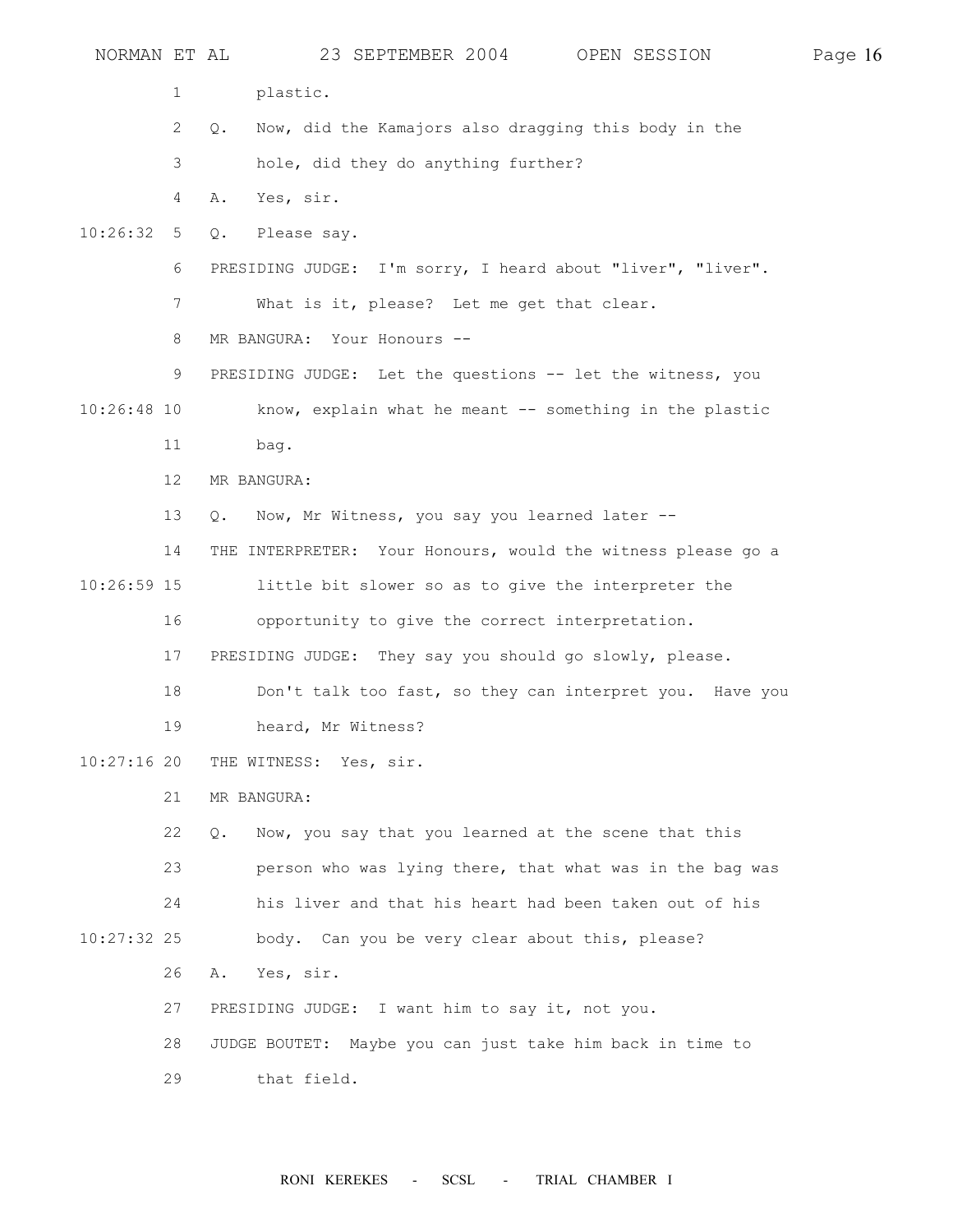| NORMAN ET AL  |                       | 23 SEPTEMBER 2004<br>OPEN SESSION                                        | Page 17 |
|---------------|-----------------------|--------------------------------------------------------------------------|---------|
|               | 1                     | PRESIDING JUDGE: Take him back. Let him give evidence.<br>You            |         |
|               | $\mathbf{2}^{\prime}$ | don't dictate to him what he has to say.                                 |         |
|               | 3                     | MR BANGURA: I am not, Your Honour.                                       |         |
|               | 4                     | JUDGE BOUTET: But if you would, please, just take him back to            |         |
| 10:27:56      | 5                     | when he saw the plastic bag and then let's move along.                   |         |
|               | 6                     | MR BANGURA: As Your Honour pleases.                                      |         |
|               | 7                     | Mr Witness, you came on the scene and you saw a Kamajor<br>$Q_{\bullet}$ |         |
|               | 8                     | holding a plastic bag; not so?                                           |         |
|               | 9                     | Yes, sir.<br>Α.                                                          |         |
| $10:28:13$ 10 |                       | And you saw something in that plastic bag which you said<br>$Q$ .        |         |
|               | 11                    | was meat?                                                                |         |
|               | 12                    | Yes, sir.<br>Α.                                                          |         |
|               | 13                    | Now, after this -- when you saw this, did you later learn<br>Q.          |         |
|               | 14                    | about what had happened to this person that you saw being                |         |
| $10:28:32$ 15 |                       | dragged?                                                                 |         |
|               | 16                    | Yes, sir.<br>Α.                                                          |         |
|               | 17                    | Now, very slowly, can you explain and state to the Court<br>Q.           |         |
|               | 18                    | what you learned about this person? What had happened to                 |         |
|               | 19                    | him?                                                                     |         |
| $10:28:52$ 20 |                       | This person -- I later on came to know that the boy that<br>Α.           |         |
|               | 21                    | was killed, his heart and his liver were the things that                 |         |
|               | 22                    | were in the plastic bag that was in the Kamajor's hands.                 |         |
|               | 23                    | THE INTERPRETER: Your Honours, the witness says he wants to              |         |
|               | 24                    | ease himself.                                                            |         |
| $10:29:26$ 25 |                       | PRESIDING JUDGE: Yes, if he wants to ease himself -- the                 |         |
|               | 26                    | Court will rise for -- you want to ease yourself? Yes,                   |         |
|               | 27                    | the Court will rise for ten minutes, please. The Court                   |         |
|               | 28                    | rises, please, and the record should reflect that.                       |         |
|               | 29                    | [Break taken at 10.35 a.m.]                                              |         |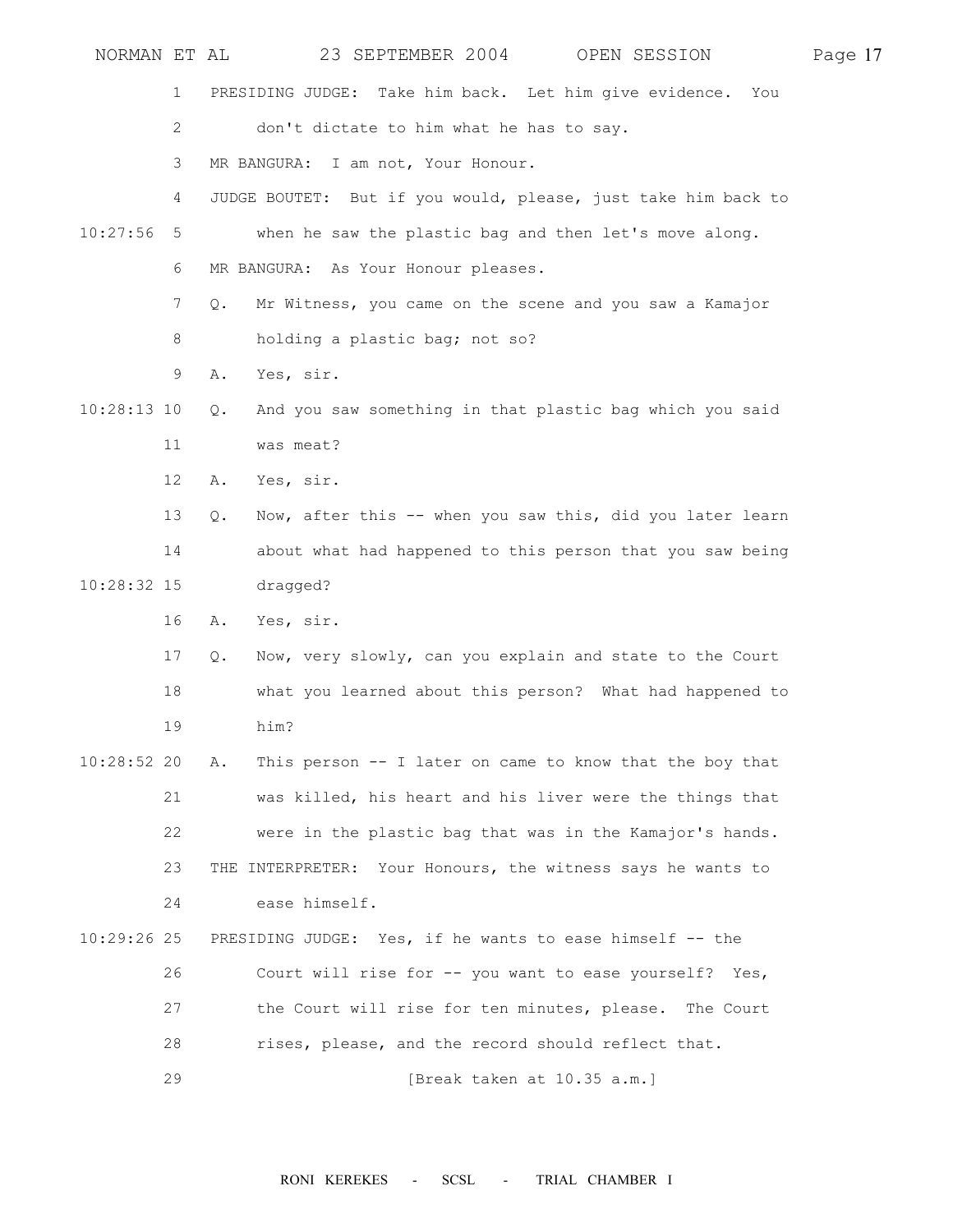NORMAN ET AL 23 SEPTEMBER 2004 OPEN SESSION Page 18 1 [On resuming at  $10.55$  a.m.] 2 PRESIDING JUDGE: Mr Witness, are you now all right? 3 THE WITNESS: Yes, sir. 4 PRESIDING JUDGE: You are now ready to proceed. 10:50:59 5 THE WITNESS: Yes. 6 MR BANGURA: Your Honour, I was just about finishing up with 7 the witness when he indicated that he wished to ease 8 himself. Your Honours, there will be no further 9 questions for this witness. 10:51:15 10 PRESIDING JUDGE: All right. Thank you. 11 MR BANGURA: Thank you, Mr Witness. 12 JUDGE BOUTET: Are we ready to proceed with cross-examination? 13 Counsel for first accused? Again, Mr Counsel, 14 please ask, if you can, short questions and not too fast. 10:51:47 15 MR JABBI: I will, My Lord. 16 JUDGE BOUTET: Thank you. 17 CROSS-EXAMINED BY MR JABBI: 18 Q. Now, Mr Witness, according to you, you found cause to 19 leave Kenema two days before the AFRC was overthrown; is 10:52:13 20 that so? 21 A. Yes, sir. 22 Q. Can you explain to the Court why you had -- 23 PRESIDING JUDGE: Mr Witness, follow the question very well. 24 Make sure you understand the question. Do you understand 10:52:32 25 me? 26 THE WITNESS: Yes, sir. 27 PRESIDING JUDGE: Make sure you understand the question before 28 you volunteer an answer. If you do not understand, you 29 can ask that they put the question again. Do you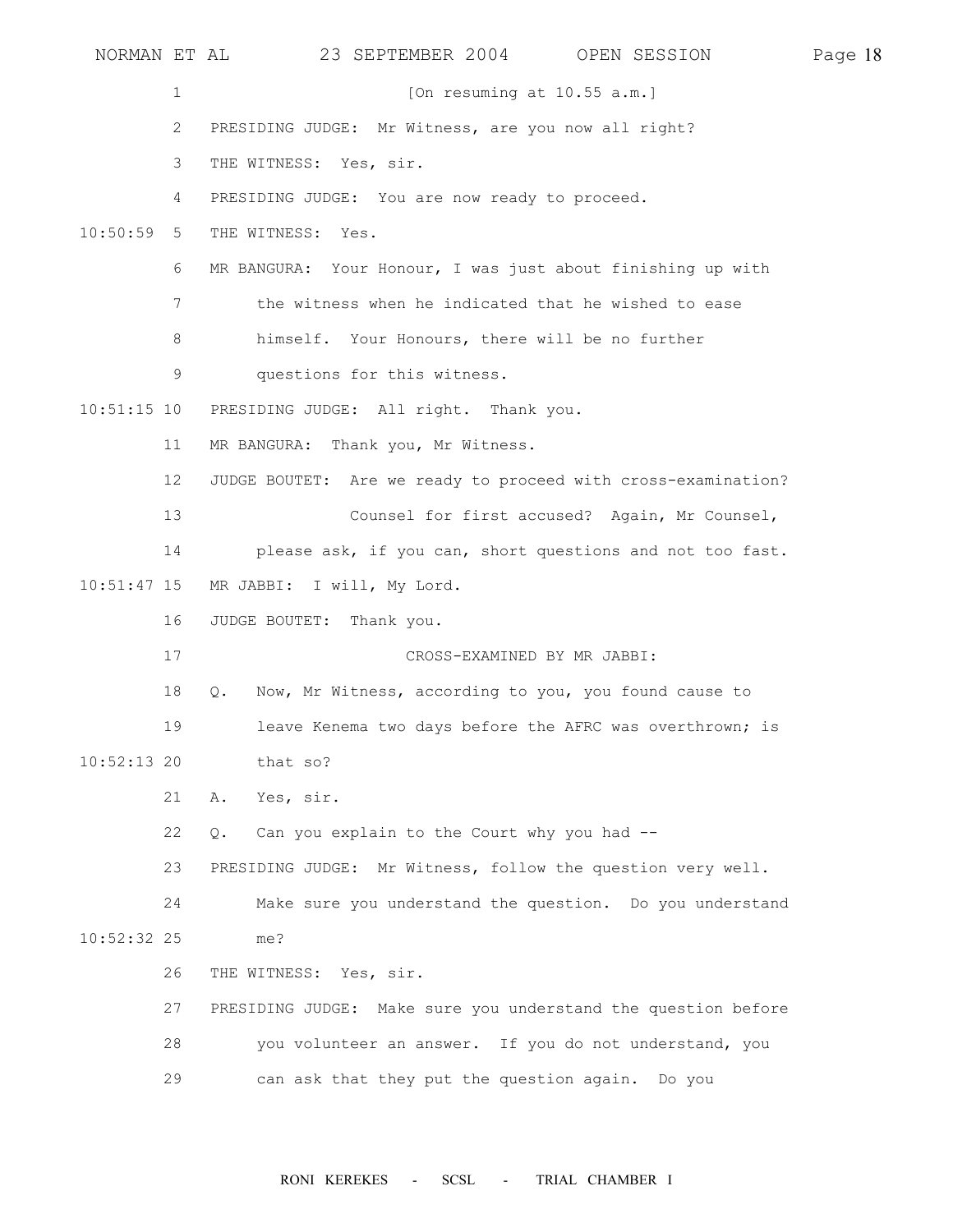| NORMAN ET AL  |                 | 23 SEPTEMBER 2004<br>OPEN SESSION                                  | Page 19 |
|---------------|-----------------|--------------------------------------------------------------------|---------|
|               | 1               | understand me?                                                     |         |
|               | 2               | THE WITNESS: Yes, sir.                                             |         |
|               | 3               | PRESIDING JUDGE: If you know the answer, you give the answer.      |         |
|               | 4               | If you do not know, indicate that you do not know.<br>Have         |         |
| 10:52:56      | 5               | you understood?                                                    |         |
|               | 6               | THE WITNESS: Yes, sir.                                             |         |
|               | $7\phantom{.0}$ | MR JABBI:                                                          |         |
|               | 8               | Now, can you explain to the Court why you left Kenema<br>Q.        |         |
|               | 9               | just before the AFRC was overthrown?                               |         |
| $10:53:13$ 10 |                 | Yes, sir. I left Kenema one, because I wanted to secure<br>Α.      |         |
|               | 11              | my life. Secondly, every day and night there were                  |         |
|               | 12              | gunshots fired. There was looting going on - looting               |         |
|               | 13              | people's shop and people had been killed and I became --           |         |
|               | 14              | and that tormented me and that made me to decide to leave          |         |
| $10:54:15$ 15 |                 | the town.                                                          |         |
|               | 16              | JUDGE BOUTET: Go ahead.                                            |         |
|               | 17              | MR JABBI:                                                          |         |
|               | 18              | All this was before the Kamajors took over from AFRC, was<br>$Q$ . |         |
|               | 19              | it?                                                                |         |
| $10:54:39$ 20 |                 | Α.<br>Yes, sir.                                                    |         |
|               | 21              | Do you know who was doing the killing, shooting and<br>Q.          |         |
|               | 22              | looting?                                                           |         |
|               | 23              | I will not able to tell that.<br>Α.                                |         |
|               | 24              | You said you left -- one of the reasons why you left was<br>Q.     |         |
| $10:55:28$ 25 |                 | in order to secure your life. Did you, in fact, fear for           |         |
|               | 26              | your life during that period?                                      |         |
|               | 27              | During which time, sir?<br>Α.                                      |         |
|               | 28              | The time just before you left Kenema, before the AFRC was<br>$Q$ . |         |
|               | 29              | overthrown.                                                        |         |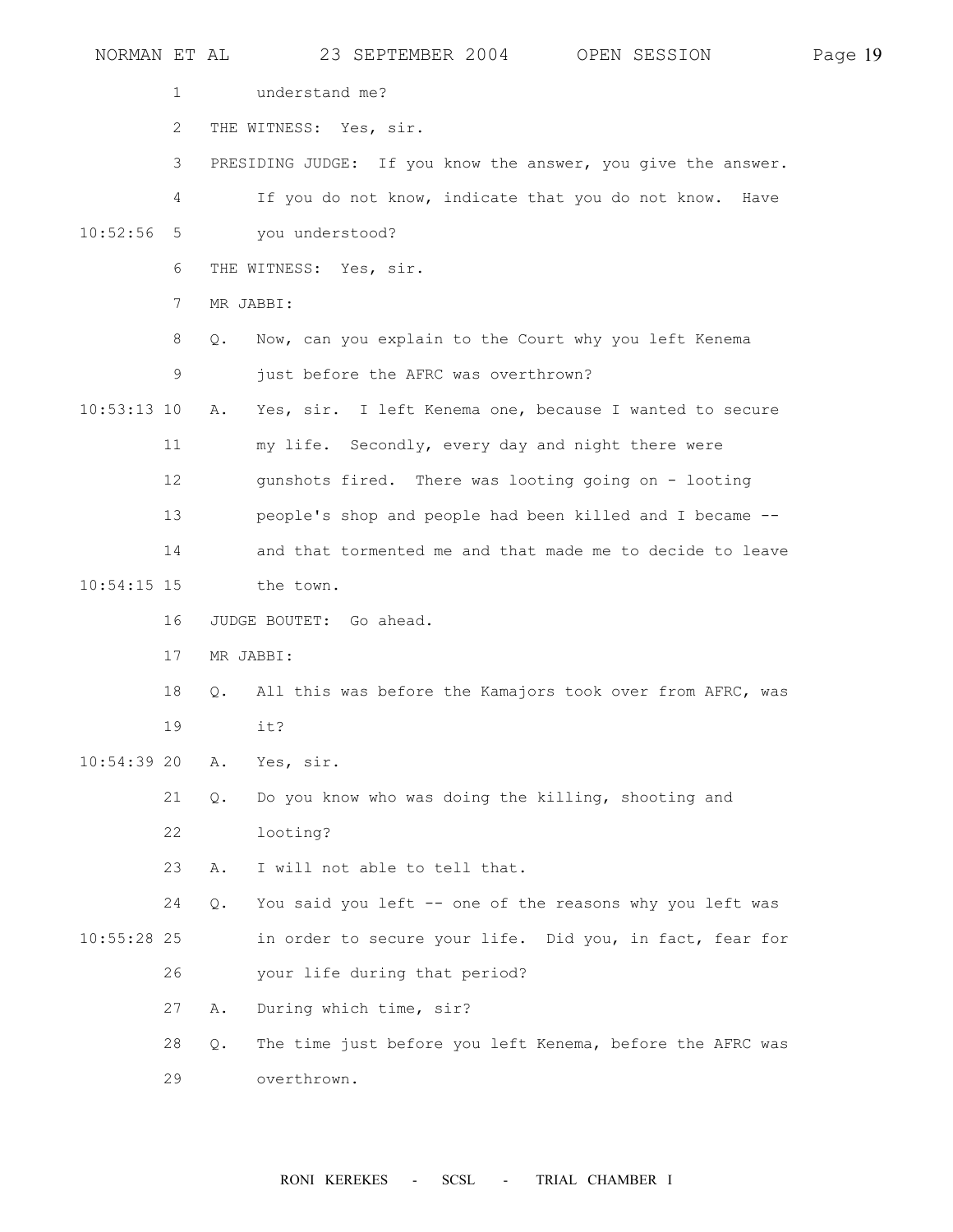| NORMAN ET AL  |                           |           | 23 SEPTEMBER 2004 OPEN SESSION                               | Page 20 |
|---------------|---------------------------|-----------|--------------------------------------------------------------|---------|
|               | 1                         | Α.        | Yes, sir.                                                    |         |
|               | $\mathbf{2}^{\mathsf{I}}$ | Q.        | Why did you fear for your life?                              |         |
|               | 3                         | Α.        | Every day that I went to town, I would hear gunshots; I      |         |
|               | 4                         |           | would see people being killed; I would see shops being       |         |
| 10:56:36      | 5                         |           | That was why I sacrificed everything in my shop,<br>looted.  |         |
|               | 6                         |           | and I loved my life and my life was much better than what    |         |
|               | 7                         |           | I had in my shops, so I decided to leave.                    |         |
|               | 8                         |           | PRESIDING JUDGE: Learned counsel, I was going to say outside |         |
|               | 9                         |           | this question when you put it to him earlier on --           |         |
| $10:57:00$ 10 |                           |           | anyway, you can proceed.                                     |         |
|               | 11                        |           | MR JABBI: It was an answer to a different question earlier.  |         |
|               | 12                        |           | It could still apply to this question.                       |         |
|               | 13                        |           | PRESIDING JUDGE: Okay, proceed, please.                      |         |
|               | 14                        |           | MR JABBI:                                                    |         |
| $10:57:14$ 15 |                           | Q.        | Now, had this condition that you have just explained been    |         |
|               | 16                        |           | existing during the AFRC takeover for a long time? I         |         |
|               | 17                        |           | mean, during the AFRC control of Kenema, had it been         |         |
|               | 18                        |           | going on for a long time?                                    |         |
|               | 19                        | Α.        | Yes, sir.                                                    |         |
| $10:57:39$ 20 |                           |           | Q. Do you remember?                                          |         |
|               | 21                        |           | JUDGE BOUTET: Go ahead.                                      |         |
|               | 22                        |           | MR JABBI:                                                    |         |
|               | 23                        | $\circ$ . | Do you remember how long the AFRC was in control in          |         |
|               | 24                        |           | Kenema?                                                      |         |
| $10:58:14$ 25 |                           | Α.        | I will not be able to tell you precisely the exact month,    |         |
|               | 26                        |           | but they were in control of Kenema for some time.            |         |
|               | 27                        | О.        | Can you guess how many months?                               |         |
|               | 28                        | Α.        | I wouldn't like to guess and tell you and it is proved to    |         |
|               | 29                        |           | be lies. I have come to this Court to say the truth.         |         |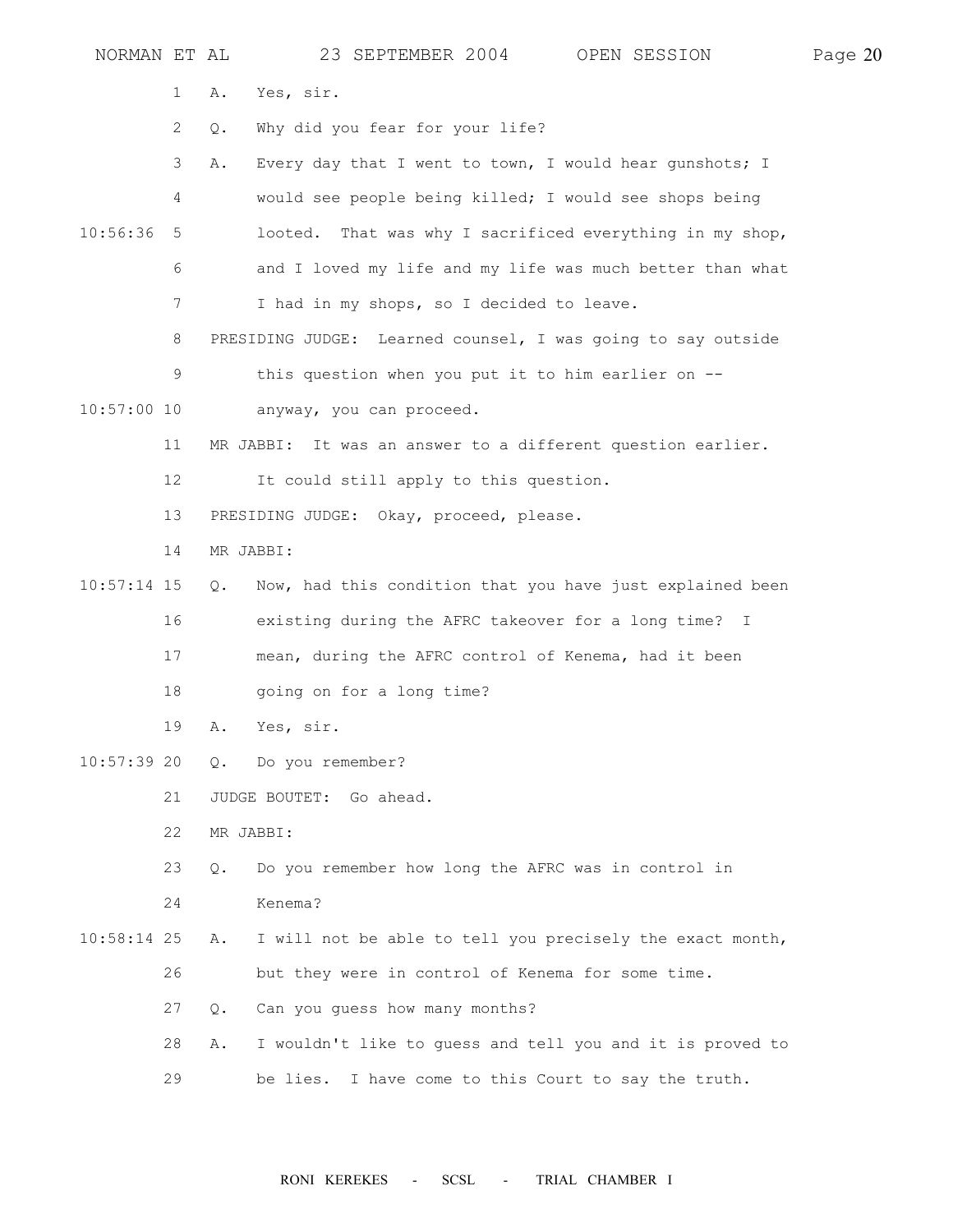| NORMAN ET AL  |                 |       | 23 SEPTEMBER 2004 OPEN SESSION                               | Page 21 |
|---------------|-----------------|-------|--------------------------------------------------------------|---------|
|               | $\mathbf{1}$    | Q.    | Do you know when the AFRC took control of Kenema?            |         |
|               | $\overline{2}$  | Α.    | I wouldn't be able to tell you the exact date.               |         |
|               | 3               |       | JUDGE BOUTET: Mr Witness, you've answered "some time". Is it |         |
|               | 4               |       | more than a year, less than a year, a few years? We're       |         |
| 10:59:19      | 5               |       | not asking you the date, but just --                         |         |
|               | 6               |       | THE WITNESS: 1997.                                           |         |
|               | 7               |       | MR JABBI:                                                    |         |
|               | 8               | Q.    | If I suggest to you a date or a month and say that it was    |         |
|               | 9               |       | in May 1997, would your memory be jogged?                    |         |
| $10:59:47$ 10 |                 |       | PRESIDING JUDGE: That is too technical "jogged" -- for the   |         |
|               | 11              |       | translators, too, you know, it is important.                 |         |
|               | 12 <sup>°</sup> |       | JUDGE THOMPSON: Refreshed.                                   |         |
|               | 13              |       | MR JABBI:                                                    |         |
|               | 14              | Q.    | If I said it was in May 1997, would you remember it as       |         |
| $11:00:05$ 15 |                 |       | correct?                                                     |         |
|               | 16              | Α.    | Yes, sir.                                                    |         |
|               | 17              | Q.    | So you would agree it was in May 1997?                       |         |
|               | 18              | Α.    | Yes, sir.                                                    |         |
|               | 19              | Q.    | Now, do you know the month you left Kenema?                  |         |
| $11:00:29$ 20 |                 | Α.    | Yes, sir.                                                    |         |
|               | 21              | Q.    | When was it?                                                 |         |
|               | 22              | Α.    | February.                                                    |         |
|               | 23              | Q.    | What year?                                                   |         |
|               | 24              | Α.    | 1998.                                                        |         |
| $11:01:10$ 25 |                 | Q.    | 1998. Would I be right to say that you were in Kenema        |         |
|               | 26              |       | for the whole period from May 1997 to February 1998 - you    |         |
|               | 27              |       | were continuously living in Kenema?                          |         |
|               | 28              | Α.    | That is to say, I did not travel out of Kenema at all?       |         |
|               | 29              | $Q$ . | Well, you can say.                                           |         |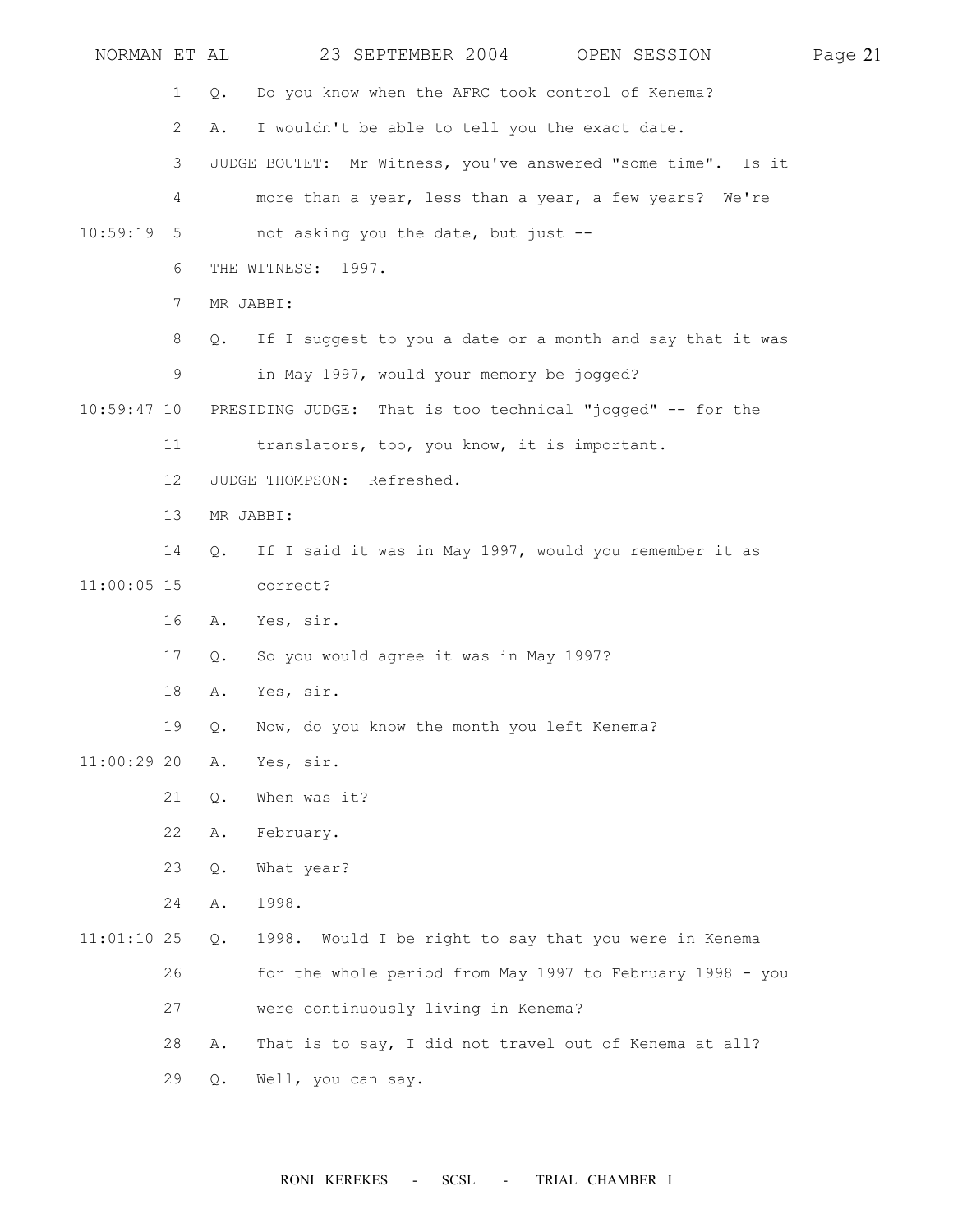| NORMAN ET AL  |    |       | 23 SEPTEMBER 2004 OPEN SESSION                            | Page 22 |
|---------------|----|-------|-----------------------------------------------------------|---------|
|               | 1  | Α.    | I am a resident of Kenema and I've been travelling in and |         |
|               | 2  |       | out of Kenema.                                            |         |
|               | 3  | Q.    | During that period, you mean?                             |         |
|               | 4  | Α.    | Yes, sir.                                                 |         |
| 11:02:10      | 5  | Q.    | How long did you stay out of Kenema on your various       |         |
|               | 6  |       | travels, at a time?                                       |         |
|               | 7  | Α.    | The longest that I spent out was about four days.         |         |
|               | 8  | $Q$ . | Do you know how many times you went out of Kenema during  |         |
|               | 9  |       | that period?                                              |         |
| $11:02:52$ 10 |    | Α.    | I can't remember rightly, but it is not much.             |         |
|               | 11 | Q.    | Would you say three times, around that?                   |         |
|               | 12 | Α.    | Just like I told you earlier, I wouldn't like to guess,   |         |
|               | 13 |       | sir.                                                      |         |
|               | 14 | Q.    | Well, you would certainly know whether it was more or     |         |
| $11:03:21$ 15 |    |       | less than a certain number like three, wouldn't you?      |         |
|               | 16 | Α.    | It's not much, but --                                     |         |
|               | 17 | $Q$ . | We're still working around how many times. You don't      |         |
|               | 18 |       | have to be very exact.                                    |         |
|               | 19 | Α.    | About five times.                                         |         |
| $11:03:54$ 20 |    | $Q$ . | Now, can you tell this Court what your own relationship   |         |
|               | 21 |       | with the AFRC was during that period?                     |         |
|               | 22 | Α.    | I'm glad to tell you that I have no relationship with     |         |
|               | 23 |       | them.                                                     |         |
|               | 24 | Q.    | I am putting it to you that you were very closely         |         |
| $11:04:24$ 25 |    |       | operating with the AFRC during that time.                 |         |
|               | 26 | Α.    | I'm also glad to tell you that it is a big mistake,       |         |
|               | 27 |       | because I had no close ties with them.                    |         |
|               | 28 | Q.    | I am putting it to you that it was because of this close  |         |
|               | 29 |       | relationship that you feared for your life and you had to |         |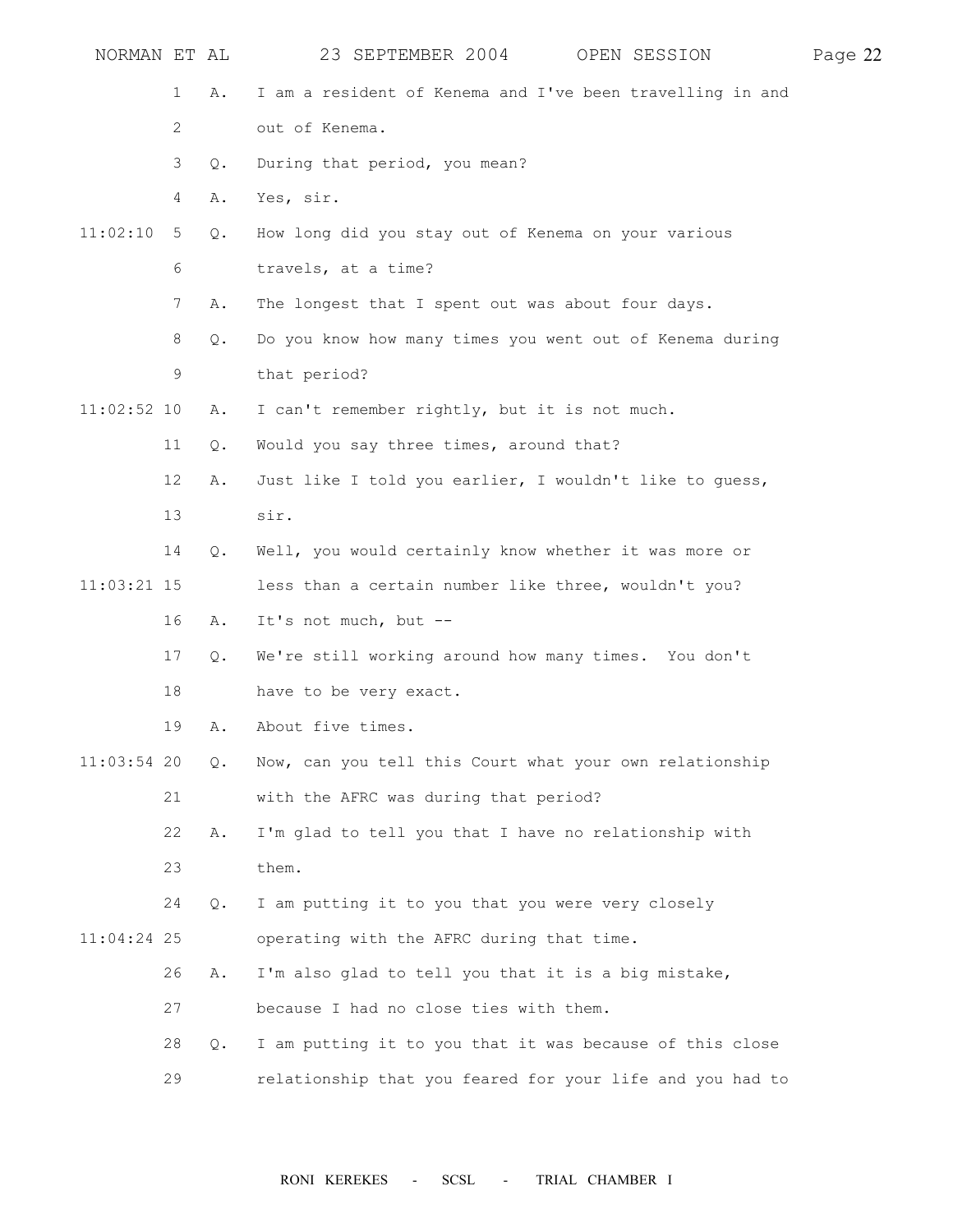| NORMAN ET AL  |                       |    | 23 SEPTEMBER 2004<br>OPEN SESSION                         | Page 23 |
|---------------|-----------------------|----|-----------------------------------------------------------|---------|
|               | 1                     |    | leave Kenema two days before they were overthrown?        |         |
|               | $\mathbf{2}^{\prime}$ | Α. | I'm glad to tell you that I did not have any close        |         |
|               | 3                     |    | relationship with them other than the work that I was     |         |
|               | 4                     |    | doing that was in my life and that of my family.          |         |
| 11:05:17      | 5                     | Q. | When did you return to Kenema after the overthrow of the  |         |
|               | 6                     |    | AFRC?                                                     |         |
|               | 7                     | Α. | I was in Kenema when the overthrow took place. I was in   |         |
|               | 8                     |    | Kenema when they overthrew the AFRC, two days after.      |         |
|               | 9                     | Q. | How long did you stay out of Kenema when you left --      |         |
| $11:05:52$ 10 |                       |    | before the AFRC was overthrown, how long did you stay out |         |
|               | 11                    |    | of Kenema on that occasion?                               |         |
|               |                       |    |                                                           |         |
|               | 12                    | Α. | About four or five days, about that.                      |         |
|               | 13                    | Q. | So would it be correct to say that you returned to Kenema |         |
|               | 14                    |    | in February 1998?                                         |         |
| 11:06:28 15   |                       | Α. | Yes, sir.                                                 |         |
|               | 16                    | Q. | Can you say when - the month - that you say you went to   |         |
|               | 17                    |    | Wesley Street, found some young men playing scrabble and  |         |
|               | 18                    |    | you were watching it until some Kamajor called you? Can   |         |
|               | 19                    |    | you say when that was, what month?                        |         |
| $11:07:01$ 20 |                       | Α. | It was in the same February.                              |         |
|               | 21                    | Q. | February 1998?                                            |         |
|               | 22                    | Α. | Yes, sir.                                                 |         |
|               | 23                    | Q. | But obviously after the AFRC had been overthrown; not so? |         |
|               | 24                    | Α. | I don't understand what you say, sir.                     |         |
| $11:07:25$ 25 |                       | Q. | You said that incident was in February 1998 and I said it |         |
|               | 26                    |    | was obviously after the AFRC had been overthrown; not so? |         |
|               | 27                    | Α. | Yes, sir.                                                 |         |
|               | 28                    |    | PRESIDING JUDGE: Mr Jabbi, is that after or before?       |         |
|               | 29                    |    | It is after, My Lord<br>MR JABBI:                         |         |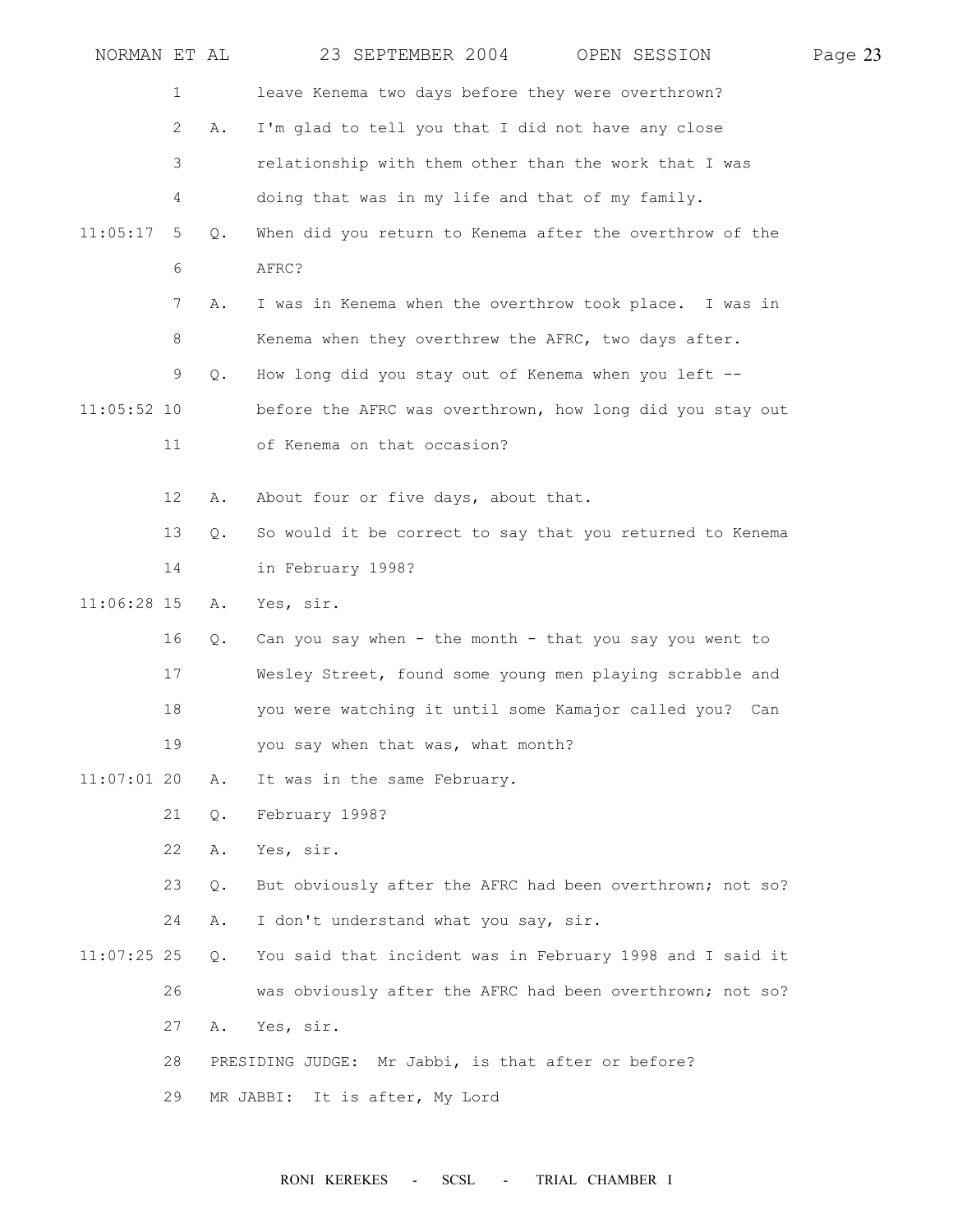| NORMAN ET AL  |                       |       | 23 SEPTEMBER 2004<br>OPEN SESSION                         | Page 24 |
|---------------|-----------------------|-------|-----------------------------------------------------------|---------|
|               | 1                     |       | PRESIDING JUDGE: After.                                   |         |
|               | $\mathbf{2}^{\prime}$ |       | MR JABBI: Yes, My Lord.                                   |         |
|               | 3                     | $Q$ . | Now, your alleged incident in the office with Fefegula,   |         |
|               | 4                     |       | did that also take place in February 1998?                |         |
| 11:08:42      | 5                     | Α.    | Yes, sir.                                                 |         |
|               | 6                     | Q.    | Do you know Fefegula?                                     |         |
|               | 7                     | Α.    | If I see him, I will be able to identify him. I know      |         |
|               | 8                     |       | him, sir.                                                 |         |
|               | 9                     | Q.    | Did you know him before that first incident?              |         |
| $11:09:28$ 10 |                       | Α.    | No, sir.                                                  |         |
|               | 11                    | Q.    | Have you seen him ever since these series of incidents    |         |
|               | 12                    |       | you have narrated to the Court? Have you seen him at      |         |
|               | 13                    |       | all?                                                      |         |
|               | 14                    | Α.    | That was the first day I saw him, sir.                    |         |
| $11:10:03$ 15 |                       | Q.    | No, my question is whether you have since seen him after  |         |
|               | 16                    |       | all these incidents that you've explained? Have you set   |         |
|               | 17                    |       | eyes on him again since these incidents?                  |         |
|               | 18                    | Α.    | No, sir.                                                  |         |
|               | 19                    | Q.    | Now, talking about that first incident when you were      |         |
| $11:10:42$ 20 |                       |       | taken to Fefegula's office, according to you, did you     |         |
|               | 21                    |       | make a report of it?                                      |         |
|               | 22                    | Α.    | Make a report about that, sir?                            |         |
|               | 23                    | Q.    | Did you report that incident, the first incident when you |         |
|               | 24                    |       | were taken into Fefegula's office and you were ultimately |         |
| $11:11:23$ 25 |                       |       | released, did you report it?                              |         |
|               | 26                    |       | JUDGE THOMPSON: To whom? I want to know, because the      |         |
|               | 27                    |       | question is vague. He said -- the context in which he     |         |
|               | 28                    |       | has narrated this series of episodes, it would seem to me |         |
|               | 29                    |       | if cross-examination is to be fair and, of course, we're  |         |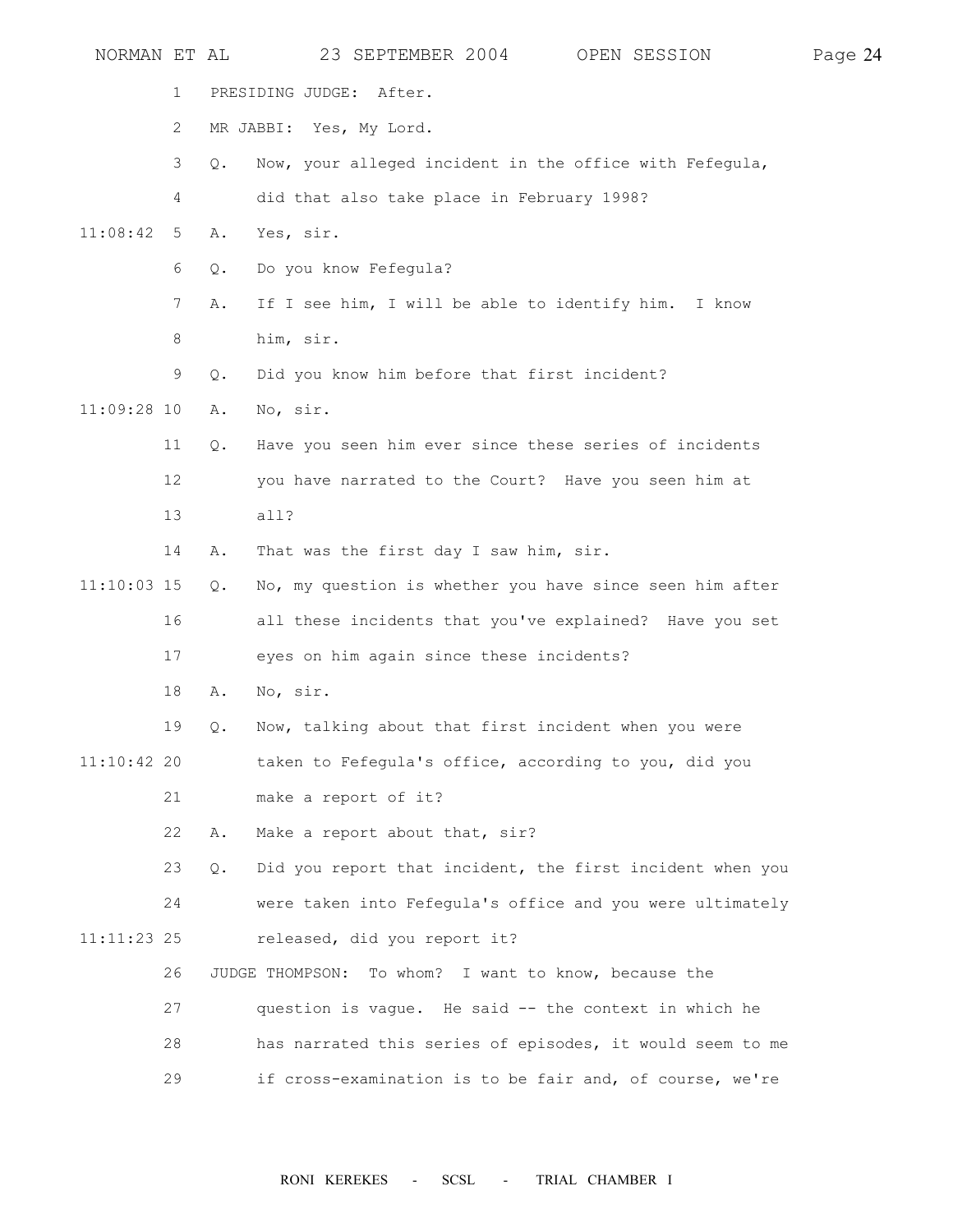| NORMAN ET AL  |    |               | 23 SEPTEMBER 2004 OPEN SESSION                                | Page 25 |
|---------------|----|---------------|---------------------------------------------------------------|---------|
|               | 1  |               | here to be fair to both sides, the question asked should      |         |
|               | 2  |               | not really be that vague. Did he make a report to --          |         |
|               | 3  |               | MR JABBI: Well, My Lord, I will concede that the question is  |         |
|               | 4  |               | wide, but, My Lord, I believe it is quite specific to ask     |         |
| 11:12:09      | 5  |               | if a report of that incident was made by him anywhere, My     |         |
|               | 6  |               | Lord.                                                         |         |
|               | 7  |               | JUDGE THOMPSON: Well, you didn't say "anywhere". You said:    |         |
|               | 8  |               | "Did he make a report?"                                       |         |
|               | 9  |               | MR JABBI:                                                     |         |
| $11:12:21$ 10 |    | $Q_{\bullet}$ | Did you make any report of that incident anywhere at all?     |         |
|               | 11 |               | JUDGE THOMPSON: There is need for absolute precision in these |         |
|               | 12 |               | matters.                                                      |         |
|               | 13 |               | MR JABBI: Thank you, My Lord.                                 |         |
|               | 14 | О.            | Did you make a report of that incident anywhere at all?       |         |
| $11:12:39$ 15 |    | Α.            | No, sir.                                                      |         |
|               | 16 | $Q$ .         | Now, during that first incident, you mentioned one Pa who     |         |
|               | 17 |               | came and inquired what they were doing to you? Do you         |         |
|               | 18 |               | know him?                                                     |         |
|               | 19 | Α.            | I didn't know the Pa personally.                              |         |
| $11:13:37$ 20 |    | $Q$ .         | Did you get to know him from that occasion?                   |         |
|               | 21 | Α.            | I used to see him, but I did not know him personally and      |         |
|               | 22 |               | from that particular incident I became used to him.           |         |
|               | 23 | Q.            | You were seeing him before that incident, or you didn't       |         |
|               | 24 |               | know him personally before that incident; is that what        |         |
| $11:14:08$ 25 |    |               | you're saying?                                                |         |
|               | 26 | Α.            | Yes, sir.                                                     |         |
|               | 27 | Q.            | And are you also saying that thereafter you continued to      |         |
|               | 28 |               | see him?                                                      |         |
|               | 29 | Α.            | From that time I used to see him.                             |         |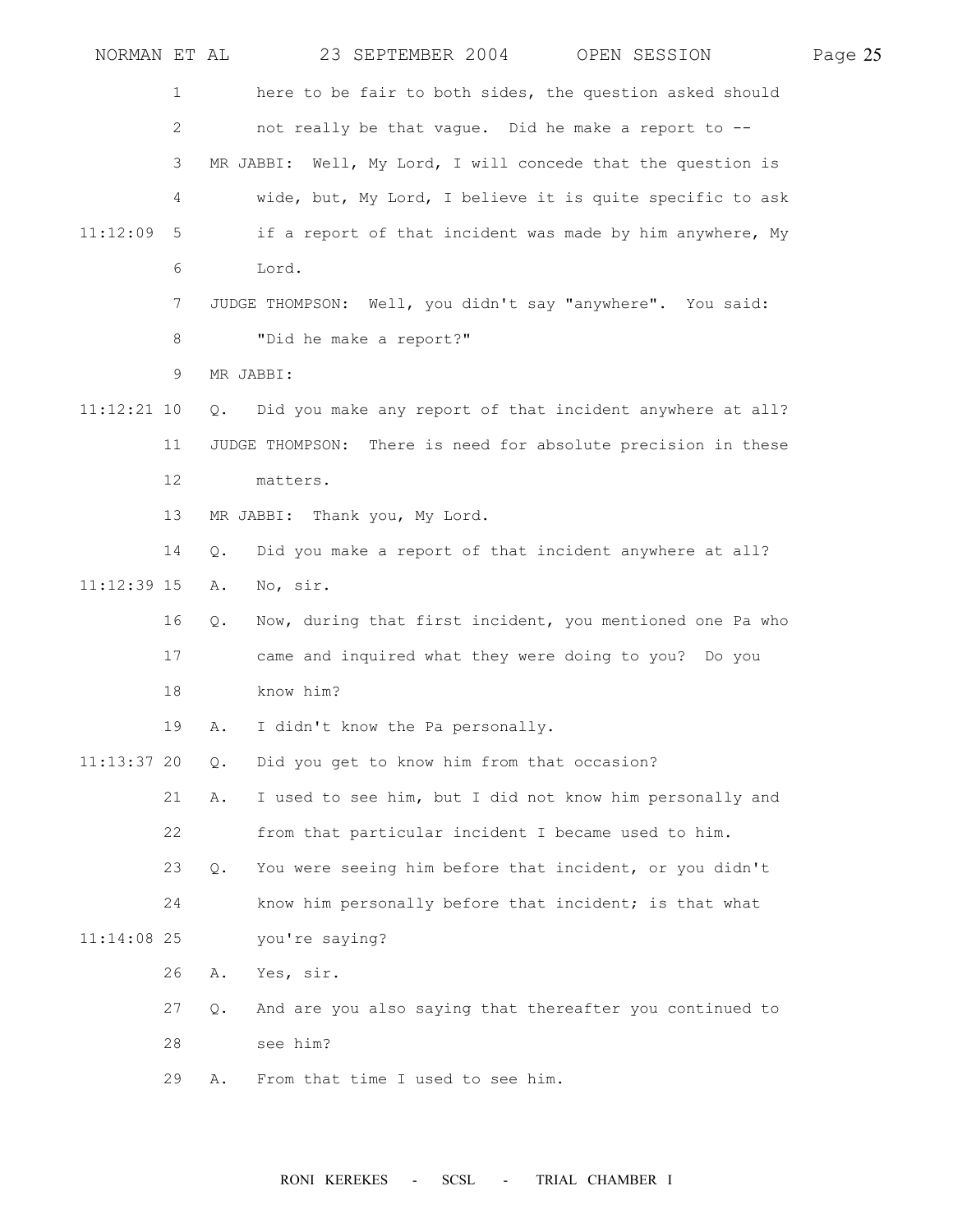1 Q. Often? 2 [11.20 a.m. HN230904B] 3 Q. Now, do you know his name. 4 A. Yes, sir. 11:19:06 5 Q. Would you mind giving his name to the Court? 6 A. Yes, sir. 7 Q. Go on, please? 8 A. Foday Kai-Samba. 9 PRESIDING JUDGE: Foday what Kai? 11:19:36 10 MR JABBI: Kai-Samba. K-A-I-S-A-M-B-A. 11 PRESIDING JUDGE: Foday Kai-Samba. 12 MR JABBI: 13 Q. Do you know his connection with the Kamajors? 14 A. Just like I told you, I did not know anything personal 11:20:18 15 about that man. 16 Q. But he was in the Kamajors office on that day; not so? 17 A. Yes, sir. 18 Q. Now, did you sense some authority in him towards the 19 Kamajors in the office? 11:21:00 20 A. I wouldn't be able to tell you anything about that, sir, 21 because I did not know his relationship with them, sir. 22 Q. But they certainly respected what he said and they 23 released you, didn't they? 24 A. What the man said, I heard them say, "Do you trust him?" 11:22:02 25 And they said, "Yes." "Do you trust him?" And they 26 said, "Yes." That was why they left me. 27 Q. They left you because of his intervention; is that true? 28 A. Yes, sir. 29 Q. Would you also say that it was because they respected him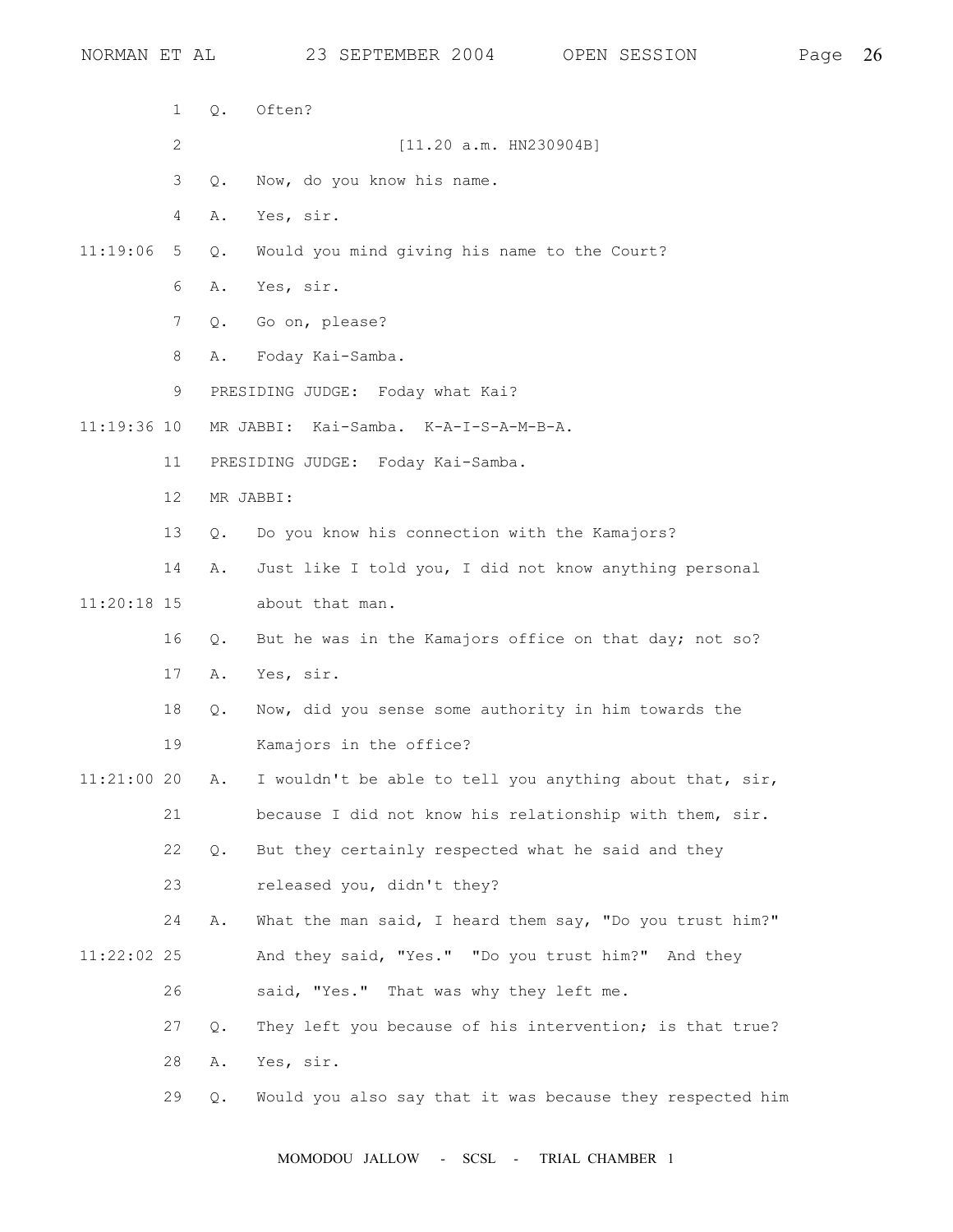| NORMAN ET AL  |                           |               | 23 SEPTEMBER 2004<br>OPEN SESSION                          | Page | 27 |
|---------------|---------------------------|---------------|------------------------------------------------------------|------|----|
|               | $\mathbf{1}$              |               | or what he said?                                           |      |    |
|               | $\mathbf{2}^{\mathsf{I}}$ | Α.            | Well, just like I told you earlier, I do not know the      |      |    |
|               | 3                         |               | relationship between him and them, and --                  |      |    |
|               | 4                         |               | PRESIDING JUDGE:                                           |      |    |
| 11:22:48      | 5                         | $Q_{\bullet}$ | That is not the question. Can you now say that they        |      |    |
|               | 6                         |               | respected him? Because when he said -- when he told them   |      |    |
|               | 7                         |               | that he trusted you twice, isn't it? "Do you trust him?"   |      |    |
|               | 8                         |               | "Yes." "Do you trust him?" "Yes." They released you.       |      |    |
|               | 9                         |               | Do you now say that -- can you say that they respected     |      |    |
| $11:23:08$ 10 |                           |               | him? That is what counsel is asking you.                   |      |    |
|               | 11                        | Α.            | Yes, sir.                                                  |      |    |
|               | 12                        |               | MR JABBI: Thank you.                                       |      |    |
|               | 13                        | Q.            | Now, you spoke about an incident when a jeep halted        |      |    |
|               | 14                        |               | before your shop, and you were invited into the shop -- I  |      |    |
| $11:23:42$ 15 |                           |               | mean, into the jeep by a Kamajor. Can you tell the court   |      |    |
|               | 16                        |               | -- My Lord, I will just give him a little bit of time to   |      |    |
|               | 17                        |               | attend to his eyes, so that his full attention is with me  |      |    |
|               | 18                        |               | when I'm posing the question, My Lord.                     |      |    |
|               | 19                        |               | PRESIDING JUDGE: Mr Witness?                               |      |    |
| $11:24:06$ 20 |                           |               | THE WITNESS: Yes, sir.                                     |      |    |
|               | 21                        | $\circ$ .     | I see you are attending to your eyes -- you are fidgeting  |      |    |
|               | 22                        |               | with your eyes. Are you comfortable; can you go on?        |      |    |
|               | 23                        | Α.            | Yes, sir. My eyes are aching, but that doesn't have        |      |    |
|               | 24                        |               | anything to do with my speech.                             |      |    |
| $11:24:34$ 25 |                           |               | PRESIDING JUDGE: [Microphones not activated] distract your |      |    |
|               | 26                        |               | attention -- your attention, too.                          |      |    |
|               | 27                        | Α.            | I will carry on, sir.                                      |      |    |
|               | 28                        |               | MR JABBI:                                                  |      |    |
|               | 29                        | $\circ$ .     | Now, I was just reminding you of the other incident when   |      |    |
|               |                           |               |                                                            |      |    |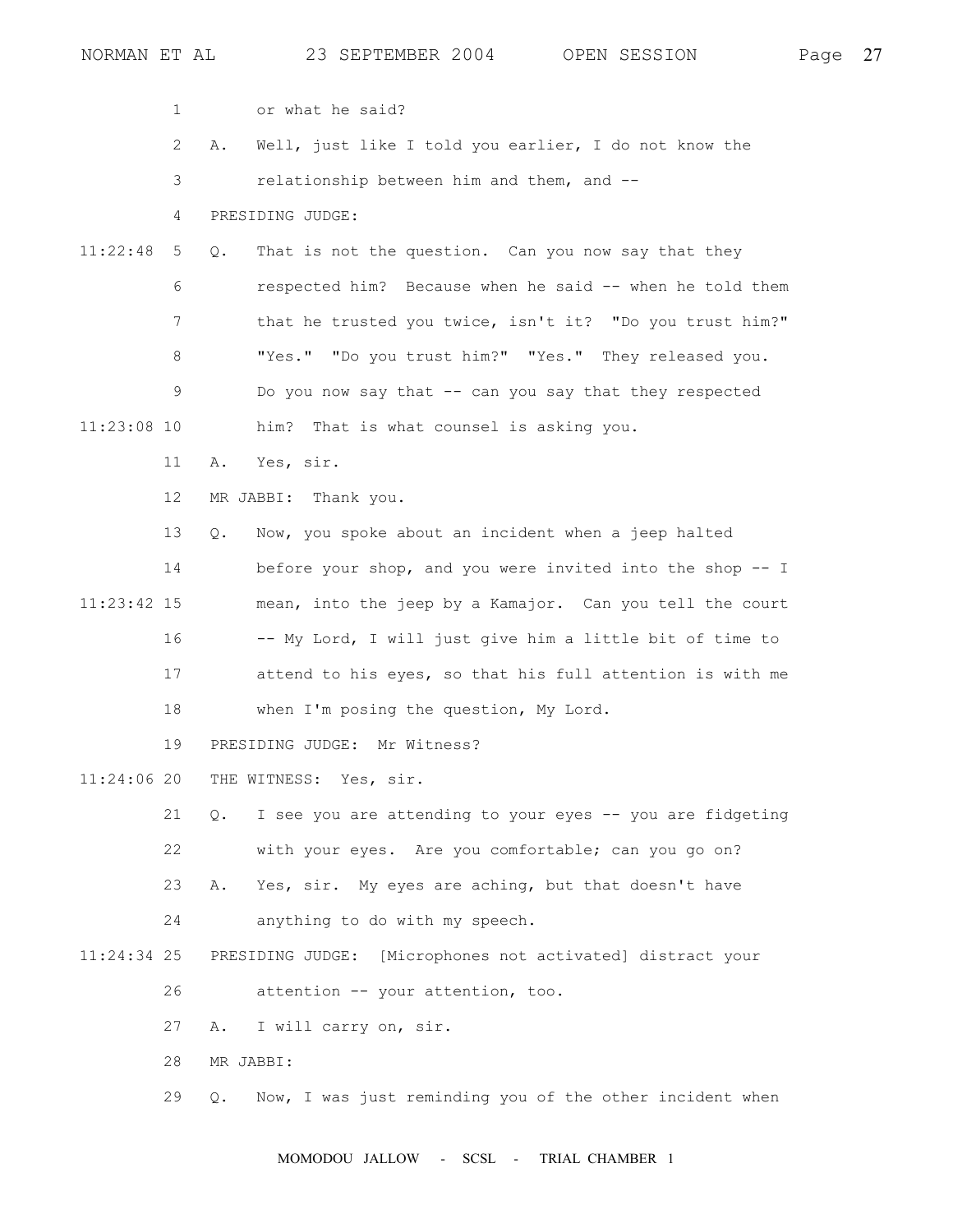| NORMAN ET AL  |      |           | 23 SEPTEMBER 2004 OPEN SESSION                                | Page | 28 |
|---------------|------|-----------|---------------------------------------------------------------|------|----|
|               | 1    |           | a jeep halted before your shop, and you were invited to       |      |    |
|               | 2    |           | the jeep. Can you tell the Court what month and the year      |      |    |
|               | 3    |           | that incident took place?                                     |      |    |
|               | 4    | Α.        | Yes, sir.                                                     |      |    |
| 11:25:06      | $-5$ | Q.        | Yes, please go on.                                            |      |    |
|               | 6    | Α.        | December 1998.                                                |      |    |
|               | 7    | Q.        | Thank you. That jeep, when you entered it, first took         |      |    |
|               | 8    |           | you to a certain shop where you say there was a spare         |      |    |
|               | 9    |           | parts man -- there was a spare parts man in that shop         |      |    |
| $11:25:38$ 10 |      |           | according to you. Did you know the man that time?             |      |    |
|               | 11   |           | MR BANGURA: Your Honour, I don't recollect the witness saying |      |    |
|               | 12   |           | a "spare parts man."                                          |      |    |
|               | 13   |           | PRESIDING JUDGE: I mean, its a shop; isn't it? Spare parts    |      |    |
|               | 14   |           | man is a spare parts shop. It's just a way of putting         |      |    |
| 11:26:00 15   |      |           | it -- it's a shop. They took him to a shop - a spare          |      |    |
|               | 16   |           | parts dealer shop, you know, and that is just what            |      |    |
|               | 17   |           | counsel is putting to him. I don't see --                     |      |    |
|               | 18   |           | MR BANGURA: I agree, it may not turn on anything significant, |      |    |
|               | 19   |           | but the $-$ -                                                 |      |    |
| 11:26:1020    |      |           | PRESIDING JUDGE: And in any event, there is no dispute, you   |      |    |
|               | 21   |           | know, that somebody came out -- anyway, let's go on,          |      |    |
|               | 22   |           | please. You can proceed with your cross-examination.          |      |    |
|               | 23   |           | MR JABBI: As a matter of fact, My Lord, I'm using the         |      |    |
|               | 24   |           | phraseology that the witness was using, "The spare parts      |      |    |
| 11:26:26 25   |      |           | man."                                                         |      |    |
|               | 26   |           | PRESIDING JUDGE: I see nothing wrong -- I see nothing wrong   |      |    |
|               | 27   |           | with that question. Please, go on.                            |      |    |
|               | 28   |           | MR JABBI: Thank you, My Lord.                                 |      |    |
|               | 29   | $\circ$ . | You were taken to a spare parts shop where, according to      |      |    |
|               |      |           |                                                               |      |    |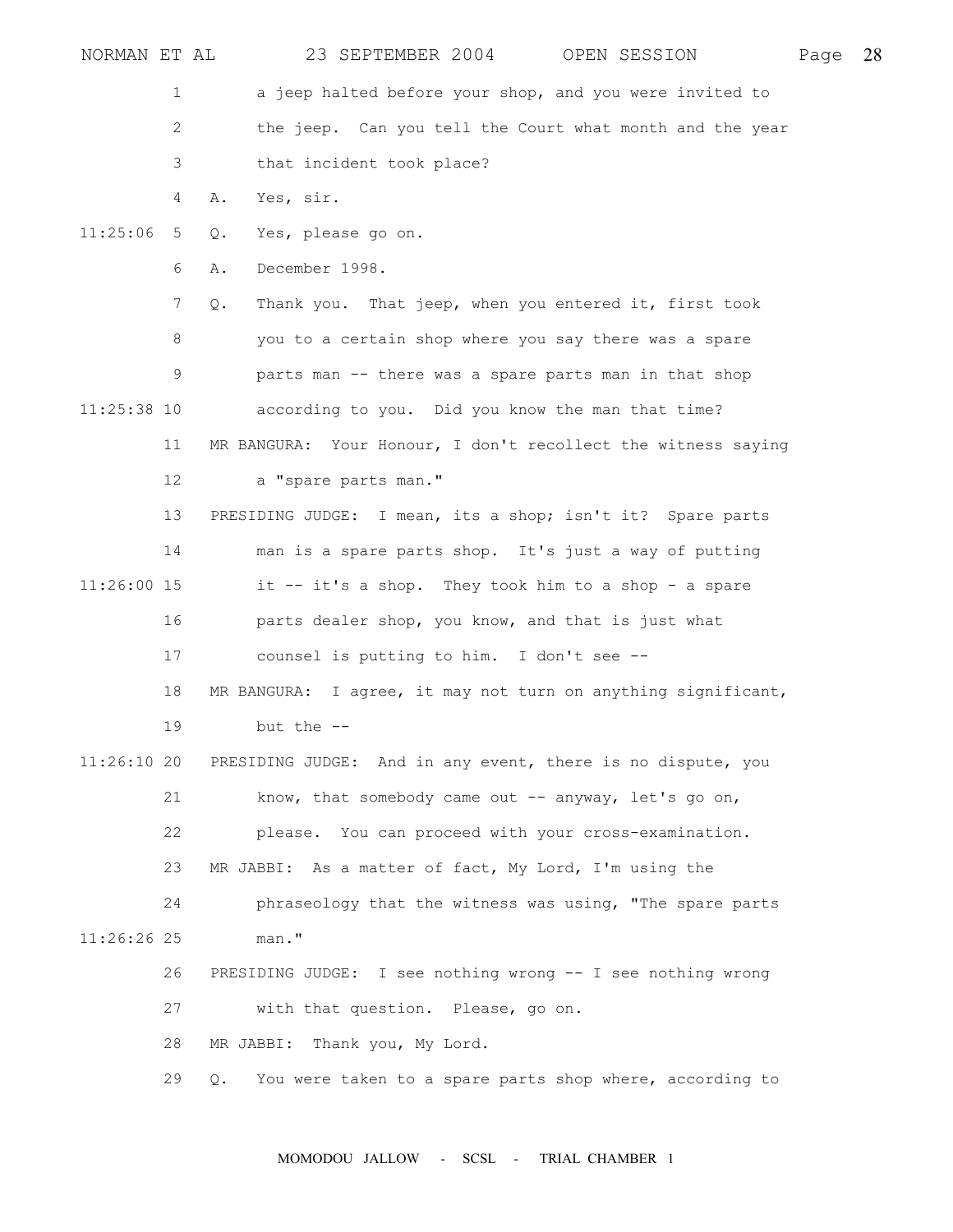|               | 1  |       | you, there was a certain man. Did you know that man at    |
|---------------|----|-------|-----------------------------------------------------------|
|               | 2  |       | that time?                                                |
|               | 3  | Α.    | Excuse me, My Lord, the person that is interpreting said  |
|               | 4  |       | I was talking to one spare parts man, and I wasn't        |
| 11:27:02      | 5  |       | talking to one spare parts man.                           |
|               | 6  |       | PRESIDING JUDGE: May we draw the attention of the person  |
|               | 7  |       | interpreting and translating into Krio to follow the      |
|               | 8  |       | questions attentively, and to translate them faithfully   |
|               | 9  |       | to the witness since it is very, very important. Please,  |
| 11:27:24 10   |    |       | follow the question. If as an interpreter you do not      |
|               | 11 |       | follow the question, ask that it be repeated, and if you  |
|               | 12 |       | do not follow the reply given to this question, ask the   |
|               | 13 |       | reply which is proffered, you know, is repeated. You      |
|               | 14 |       | have to be very careful, because you are a very important |
| $11:27:46$ 15 |    |       | component of the credibility exercise that this Court is  |
|               | 16 |       | to carry out to the best of its ability. Thank you.       |
|               | 17 |       | MR JABBI:                                                 |
|               | 18 | Q.    | So I will just go over it. You were taken to a shop for   |
|               | 19 |       | spare parts, and there was a certain man in that shop     |
| 11:28:12 20   |    |       | according to your evidence.                               |
|               | 21 | Α.    | Yes, sir.                                                 |
|               | 22 | Q.    | Did you know that man at that time?                       |
|               | 23 | Α.    | I know him.                                               |
|               | 24 | Q.    | Who was he?                                               |
| 11:28:30 25   |    | Α.    | He was the owner of the spare parts shop.                 |
|               | 26 | $Q$ . | Did you know his name?                                    |
|               | 27 | Α.    | Yes, sir.                                                 |
|               | 28 | Q.    | Can you tell the Court?                                   |
|               | 29 | Α.    | Yes, sir.                                                 |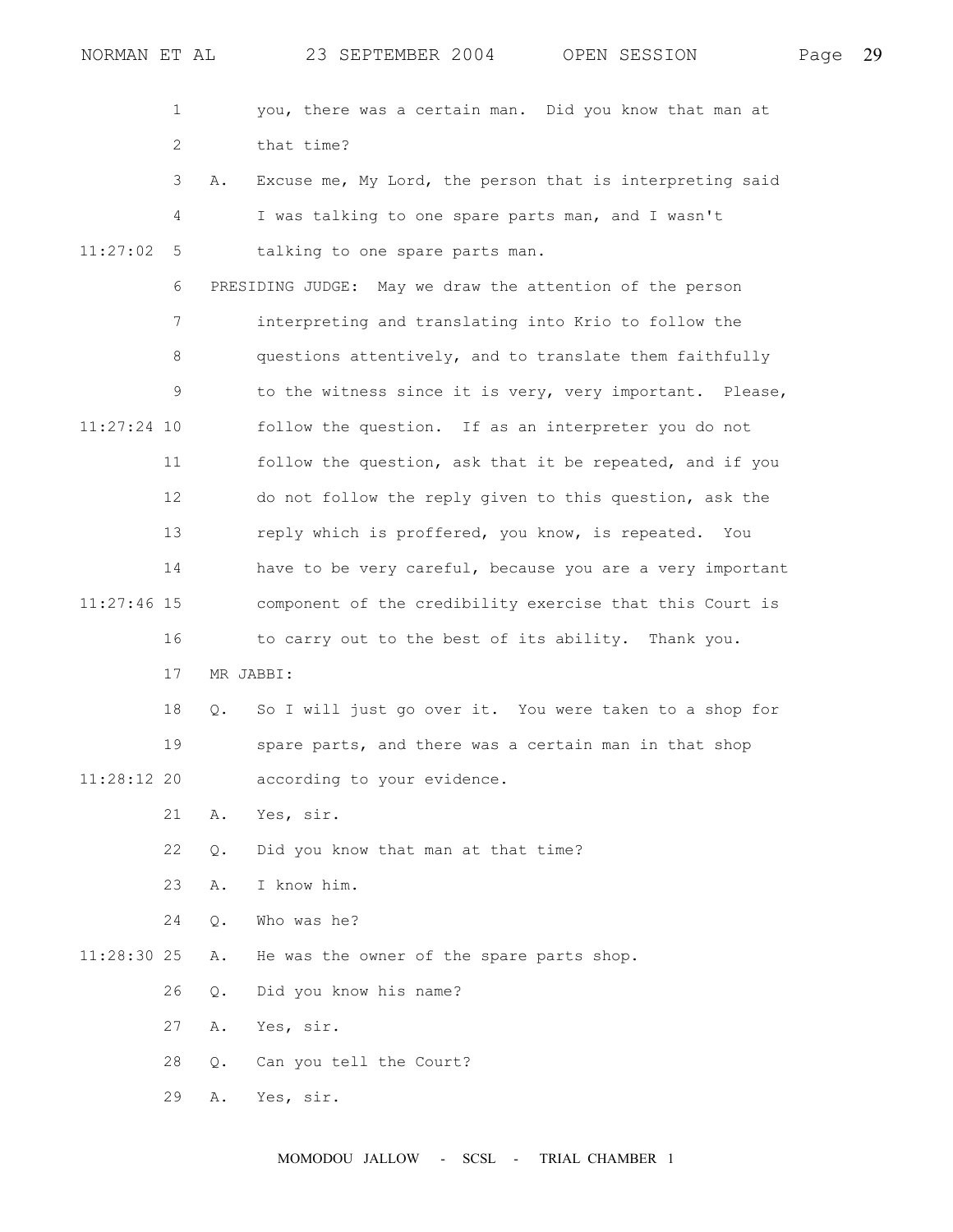| NORMAN ET AL  |    |             | 23 SEPTEMBER 2004                            | OPEN SESSION                                                  | Page | 30 |
|---------------|----|-------------|----------------------------------------------|---------------------------------------------------------------|------|----|
|               | 1  | Q.          | Yes, please.                                 |                                                               |      |    |
|               | 2  | Α.          | Brima xxxx.                                  |                                                               |      |    |
|               | 3  |             | PRESIDING JUDGE: Brima?                      |                                                               |      |    |
|               | 4  |             |                                              | MR JABBI: Brima xxxx. xxxxxx, My Lord -- xxxxx, the           |      |    |
| $11:29:06$ 5  |    | surname.    |                                              |                                                               |      |    |
|               | 6  |             | PRESIDING JUDGE: Thank you. Proceed, please. |                                                               |      |    |
|               | 7  | MR JABBI:   |                                              |                                                               |      |    |
|               | 8  | Q.          |                                              | Now, can you also say the address of that shop?               |      |    |
|               | 9  |             |                                              | MR BANGURA: Your Honour, I'm afraid, the witness, by          |      |    |
| 11:29:32 10   |    |             |                                              | revealing further details about this man, may be exposing     |      |    |
|               | 11 |             |                                              | his identity in some ways, Your Honour. The incident          |      |    |
|               | 12 |             |                                              | that he has narrated to this Court may be within the          |      |    |
|               | 13 |             |                                              | knowledge, specifically, of certain persons who are           |      |    |
|               | 14 |             | following the proceedings.                   |                                                               |      |    |
| $11:29:40$ 15 |    |             | JUDGE THOMPSON: I don't know -- okay.        |                                                               |      |    |
|               | 16 |             |                                              | MR JABBI: My Lord, I would also reply that, in that case, the |      |    |
|               | 17 |             |                                              | very incident by itself on which he has led him in            |      |    |
|               | 18 |             |                                              | evidence would also be able to reveal his identity, but I     |      |    |
|               | 19 |             |                                              | don't think that would be the case, My Lord, of the           |      |    |
| $11:30:10$ 20 |    |             | witness in question.                         |                                                               |      |    |
|               | 21 |             |                                              | JUDGE THOMPSON: So I will ask learned counsel for the         |      |    |
|               | 22 |             |                                              | Prosecution to restate that objection if it's an              |      |    |
|               | 23 |             | objection.                                   |                                                               |      |    |
|               | 24 |             |                                              | MR BANGURA: Your Honour, it's an objection and --             |      |    |
| $11:30:18$ 25 |    |             |                                              | JUDGE THOMPSON: Well, please formulate it legally.            |      |    |
|               | 26 | MR BANGURA: |                                              | Your Honour, the answer -- the question asked to              |      |    |
|               | 27 |             |                                              | the witness, if answered, may reveal facts which could        |      |    |
|               | 28 |             | disclose his identity.                       |                                                               |      |    |
|               | 29 |             | JUDGE THOMPSON: Whose identity?              |                                                               |      |    |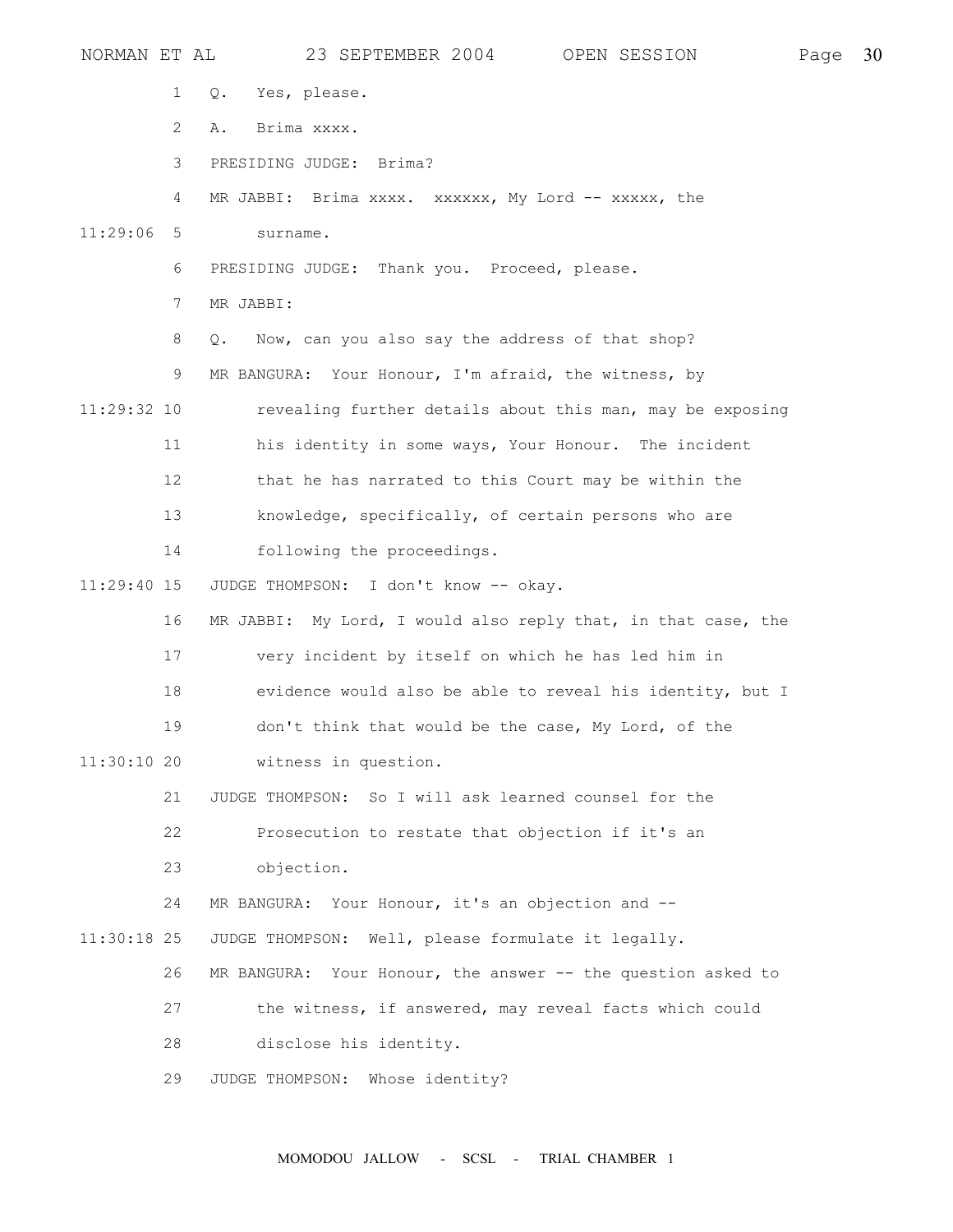1 MR BANGURA: The witness's identity.

2 JUDGE THOMPSON: In what respect?

3 MR BANGURA: Your Honour, in the sense that the specific

4 address that is being asked for could easily link to an

11:30:46 5 incident --

6 JUDGE THOMPSON: Why are you saying "could"? That's

7 hypothesising.

8 MR BANGURA: My Lord, I --

 9 JUDGE THOMPSON: You want to be very careful here. We've got 11:30:54 10 in place certain protective measures. You came for them; 11 we gave you a panoply of protective measures, and I think 12 the rationale behind those protective measures was that 13 we should give you measures that would protect this 14 witness's identity for all sorts of reasons; in other 11:31:16 15 words, shield this witness or witnesses from anonymity. 16 And I'm not sure whether we talked about identifying data 17 in respect of other persons with whom, or whose names 18 might come out during the course of the testimony, 19 because now I'm not yet convinced, unless you canvass 11:31:48 20 some more argument that if he mentions the address of the 21 spare parts shop, that would reveal his own identity -- 22 MR BANGURA: Your Honour, the --

 23 JUDGE THOMPSON: -- because that's the question; in other 24 words, "What is the address of that spare parts shop to 11:32:06 25 which you are taken?" I see a big -- a gap between the 26 two, but if you are able to persuade me that, by giving 27 that answer, his own identity becomes uncovered, then 28 perhaps I might be persuaded.

29 MR BANGURA: Your Honour, we have heard somebody named here,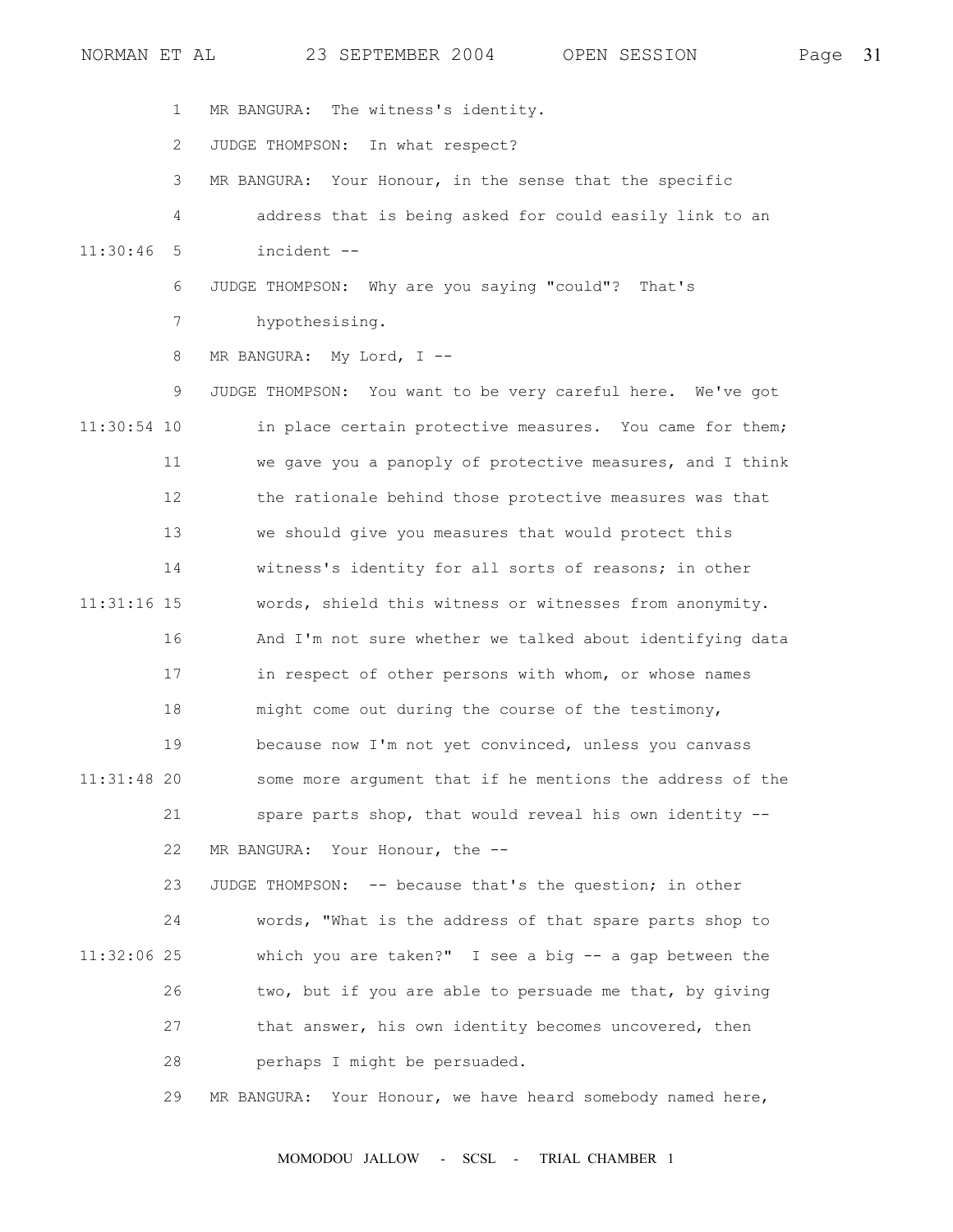| NORMAN ET AL  |                       | 23 SEPTEMBER 2004<br>OPEN SESSION                            | Page | 32 |
|---------------|-----------------------|--------------------------------------------------------------|------|----|
|               | 1                     | and the witness is now being asked about the address of      |      |    |
|               | $\mathbf{2}^{\prime}$ | that person, and Your Honour, the evidence before this       |      |    |
|               | 3                     | Court is that, I believe, on that occasion, this person      |      |    |
|               | 4                     | was also present at the CDF office when he, the witness,     |      |    |
| 11:32:48      | 5                     | was being punished, Your Honour. I believe that              |      |    |
|               | 6                     | evidence, if it comes out fully -- all that information      |      |    |
|               | 7                     | is enough to get that person concerned -- that person --     |      |    |
|               | 8                     | JUDGE THOMPSON: Uncover whose identity?                      |      |    |
|               | 9                     | MR BANGURA: The witness, Your Honour.                        |      |    |
| $11:33:10$ 10 |                       | JUDGE THOMPSON: This witness's identity?                     |      |    |
|               | 11                    | MR BANGURA: Yes, Your Honour.                                |      |    |
|               | 12 <sup>°</sup>       | JUDGE THOMPSON: By giving the address or the name -- the     |      |    |
|               | 13                    | address of the spare parts shop?                             |      |    |
|               | 14                    | MR BANGURA: Your Honour, that, put together with the name of |      |    |
| $11:33:22$ 15 |                       | the person who was at this spare parts shop, whose name      |      |    |
|               | 16                    | has now been mentioned.                                      |      |    |
|               | 17                    | JUDGE BOUTET: Mr Defence Counsel, you wish to reply to this? |      |    |
|               | 18                    | MR JABBI: Yes, My Lords. My Lords, I really cannot at all    |      |    |
|               | 19                    | see in what respect the address of the spare parts shop      |      |    |
| $11:35:22$ 20 |                       | can reveal the identity of this witness. No evidence has     |      |    |
|               | 21                    | been given as to his connection with that spare parts        |      |    |
|               | 22                    | shop -- as to whether he lived there, and the public knew    |      |    |
|               | 23                    | he lived there. It is just that when he was collected by     |      |    |
|               | 24                    | the Kamajors in the jeep, they went first to a spare         |      |    |
| $11:35:50$ 25 |                       | parts shop, according to him, owned by one man. So, My       |      |    |
|               | 26                    | Lord, I really cannot see how that can reveal the            |      |    |
|               | 27                    | identity of the witness if we were also to know the          |      |    |
|               | 28                    | address of that spare parts shop. And, My Lord, for the      |      |    |
|               | 29                    | Defence, we also need to do investigations in respect of     |      |    |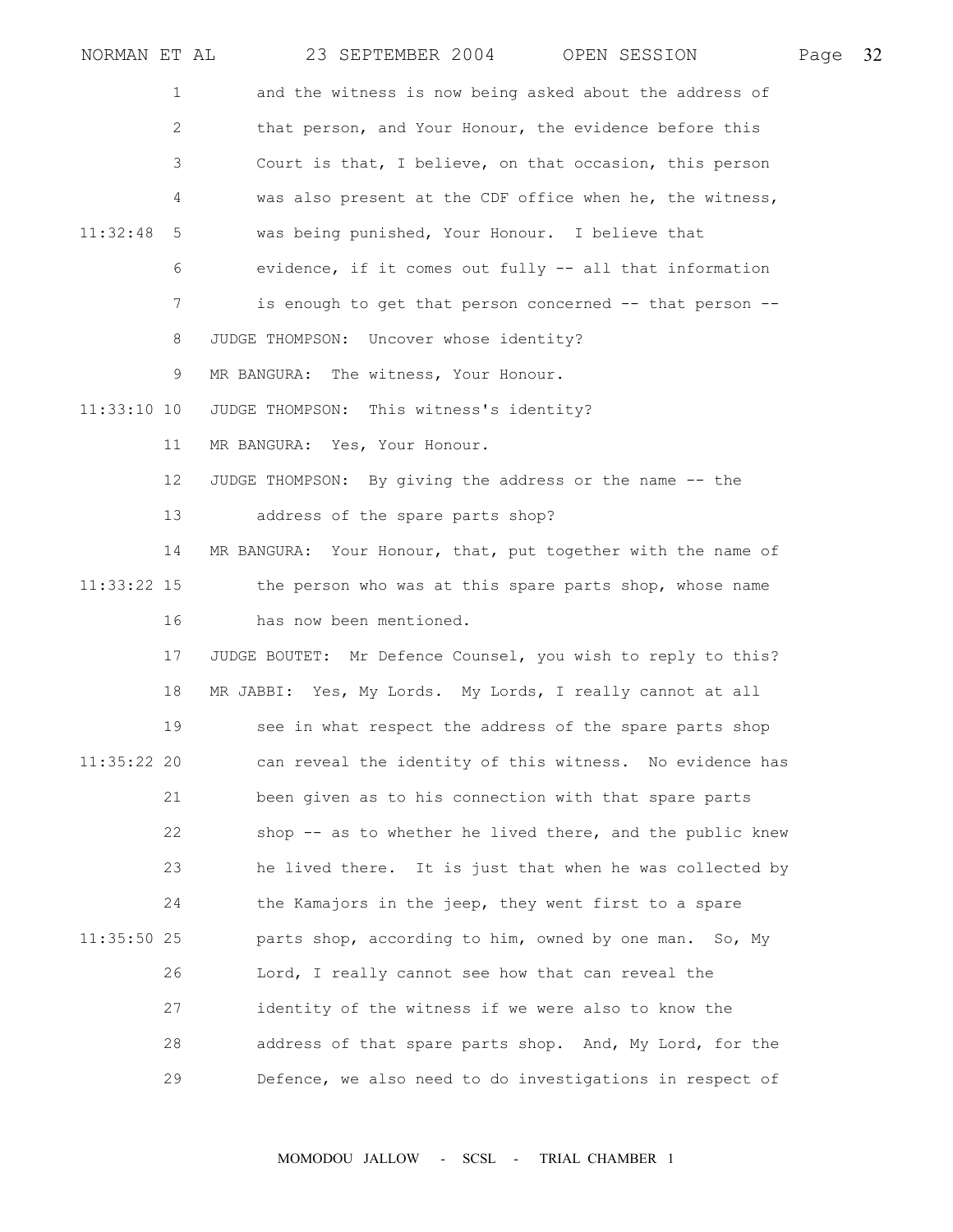NORMAN ET AL 23 SEPTEMBER 2004 OPEN SESSION Page 33 1 our defence, and some of the evidence elicited is 2 elicited for that purpose. So if such evidence does not 3 also prejudicially affect the identity situation of the 4 witness giving evidence, I think it is in the interest of 11:36:44 5 justice - all round justice - that that information 6 should be revealed. I don't see any connection with the 7 identity of the witness in question. 8 JUDGE BOUTET: I agree with you that the Defence has to be 9 given every possible latitude to do investigation. This 11:37:04 10 is not the issue, because if it is required -- and if it 11 required -- there are means to do it; you can go in 12 closed session. You can ask every possible question you 13 wish to explore. So it is not whether or not you should 14 be limited; the question is not to limit you. If we feel 11:37:22 15 it is appropriate and we could -- the question is whether 16 or not this line of question could lead to the identity 17 of this witness, as such. I take your question and your 18 objection to be -- your comments to be, pardon me, that 19 the mere fact of answering that question of the address 11:37:36 20 may not reveal the identity of this particular witness. 21 I agree with you to an extent. I am concerned that 22 already the identity of this shop owner -- I don't know 23 how many shops -- spare parts shops there might be in 24 Kenema. If there are two dozen shops, then I agree with 11:37:52 25 you. If there is only one shop, then we are getting into 26 some difficulty. You see, that is the kind of thing, 27 so -- but certainly, once we get the identity of the 28 owner of that shop, it is already placing this witness in 29 that shop, and if you want to know who is the witness,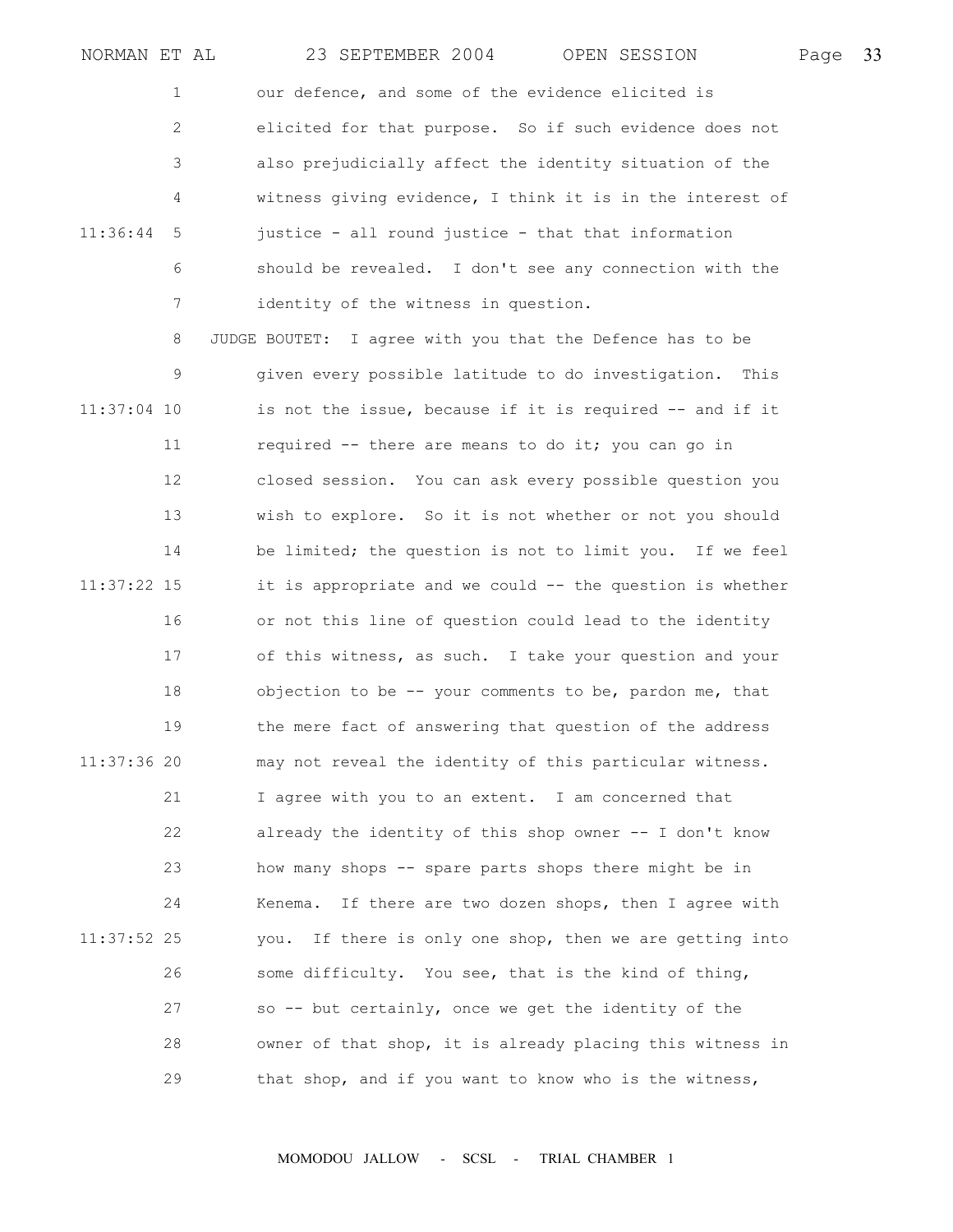| NORMAN ET AL  |    | 23 SEPTEMBER 2004<br>OPEN SESSION                             | Page | 34 |
|---------------|----|---------------------------------------------------------------|------|----|
|               | 1  | all you have to do now is go and talk to the owner of         |      |    |
|               | 2  | that shop, you are going to know who the witness is and,      |      |    |
|               | 3  | therefore, from the public perspective, the owner of the      |      |    |
|               | 4  | shop is a member of the public.                               |      |    |
| 11:38:14      | 5  | Indeed, My Lord. My Lord, I --<br>MR JABBI:                   |      |    |
|               | 6  | JUDGE BOUTET: And that's the problem I have with this. So     |      |    |
|               | 7  | again, Dr Jabbi, the purpose here is not to limit you in      |      |    |
|               | 8  | any way. So if you feel it is important, I will caution       |      |    |
|               | 9  | prudence, and I would rather go in a closed session and       |      |    |
|               | 10 | allow you to ask all of these questions.                      |      |    |
|               | 11 | MR JABBI: My Lord, my simple question is just the address of  |      |    |
|               | 12 | the shop.                                                     |      |    |
|               | 13 | JUDGE BOUTET: I know.                                         |      |    |
|               | 14 | MR JABBI: If the Prosecution think --                         |      |    |
| $11:38:48$ 15 |    | The address in itself, now that the name is<br>JUDGE BOUTET:  |      |    |
|               | 16 | out, what have you -- if it is only the address you are       |      |    |
|               | 17 | pursuing, I will allow that question obviously, because       |      |    |
|               | 18 | the name of the owner of the shop is in the public domain     |      |    |
|               | 19 | as we speak.                                                  |      |    |
| $11:38:58$ 20 |    | MR JABBI: It's just the address I'm asking for, My Lord.      |      |    |
|               | 21 | JUDGE BOUTET: So please, go ahead with the address.           |      |    |
|               | 22 | MR JABBI: Thank you very much, My Lord.                       |      |    |
|               | 23 | Now, can you tell us the address of that spare parts<br>Q.    |      |    |
|               | 24 | shop?                                                         |      |    |
| 11:39:16 25   |    | My Lord, I am glad to say to you inside this Court that<br>Α. |      |    |
|               | 26 | inside this Court I will say they truth, the whole truth      |      |    |
|               | 27 | and nothing but the truth. What happened in Kenema to         |      |    |
|               | 28 | me, every young man -- every youth in Kenema knows me.        |      |    |
|               | 29 | So if this man says I should call all the names of            |      |    |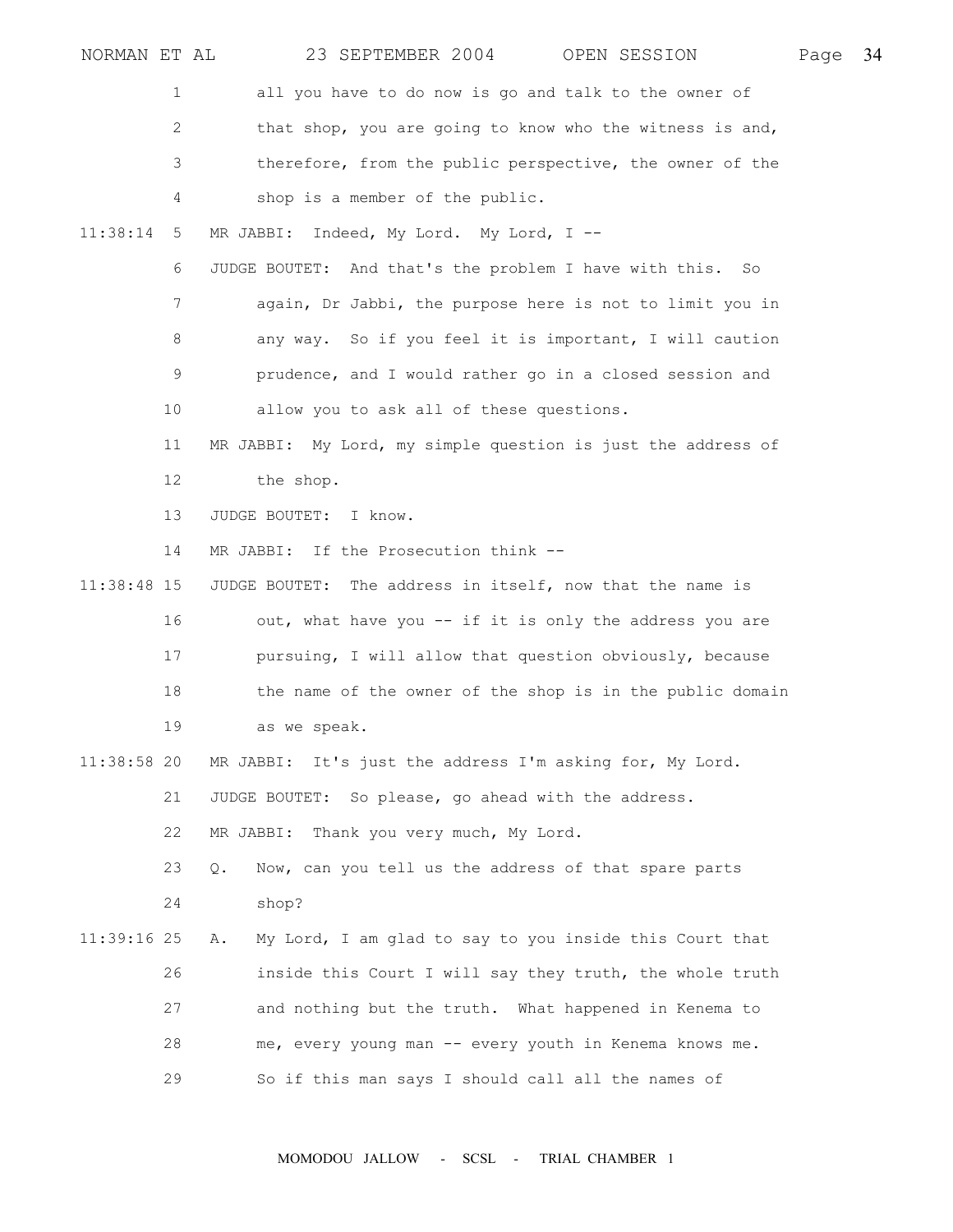| NORMAN ET AL  |    |               | 23 SEPTEMBER 2004<br>OPEN SESSION                          | Page | 35 |
|---------------|----|---------------|------------------------------------------------------------|------|----|
|               | 1  |               | people, and all those that are in the Court's Chamber --   |      |    |
|               | 2  |               | the gallery, who are listening, who came from that town    |      |    |
|               | 3  |               | would know who exactly is giving the testimony, and you    |      |    |
|               | 4  |               | had promised me that you would protect my life, or else    |      |    |
| 11:40:00      | 5  |               | you would expose me to them, but I see that, if you ask    |      |    |
|               | 6  |               | me all other questions that I have answered, then there    |      |    |
|               | 7  |               | would be no security, but if you feel that there is        |      |    |
|               | 8  |               | security, well, fine; I have no other alternative.         |      |    |
|               | 9  |               | JUDGE BOUTET: Mr Witness, we are very much concerned about |      |    |
| $11:40:16$ 10 |    |               | your security, and we have -- we are trying to make sure   |      |    |
|               | 11 |               | that we are protecting your security and your identity,    |      |    |
|               | 12 |               | so -- but you can answer that question, and if it gets     |      |    |
|               | 13 |               | into a scenario where we feel that your identity could be  |      |    |
|               | 14 |               | revealed and therefore your security threatened, we will   |      |    |
| 11:40:32 15   |    |               | move to a closed session.<br>Thank you.                    |      |    |
|               | 16 |               | MR JABBI:                                                  |      |    |
|               | 17 | $\circ$ .     | So, can you tell the Court the address of the spare parts  |      |    |
|               | 18 |               | shop?                                                      |      |    |
|               | 19 | Α.            | I don't know the number, but I will be able to locate      |      |    |
| $11:41:02$ 20 |    |               | where the shop is exactly.                                 |      |    |
|               | 21 | $Q$ .         | Where is it?                                               |      |    |
|               | 22 | Α.            | xxxx xxx xx in Kenema.                                     |      |    |
|               | 23 | Q.            | xxx xxx xxx in Kenema?                                     |      |    |
|               | 24 | Α.            | XXXX XXXX Road.                                            |      |    |
| $11:41:26$ 25 |    | $Q_{\bullet}$ | Thank you.                                                 |      |    |
|               | 26 | Α.            | Welcome.                                                   |      |    |
|               | 27 | Q.            | Now when you went to that shop, according to you, the man  |      |    |
|               | 28 |               | in the shop said, pointing at you that, "You are a         |      |    |
|               | 29 |               | junta." Can you say why he was calling you a junta?        |      |    |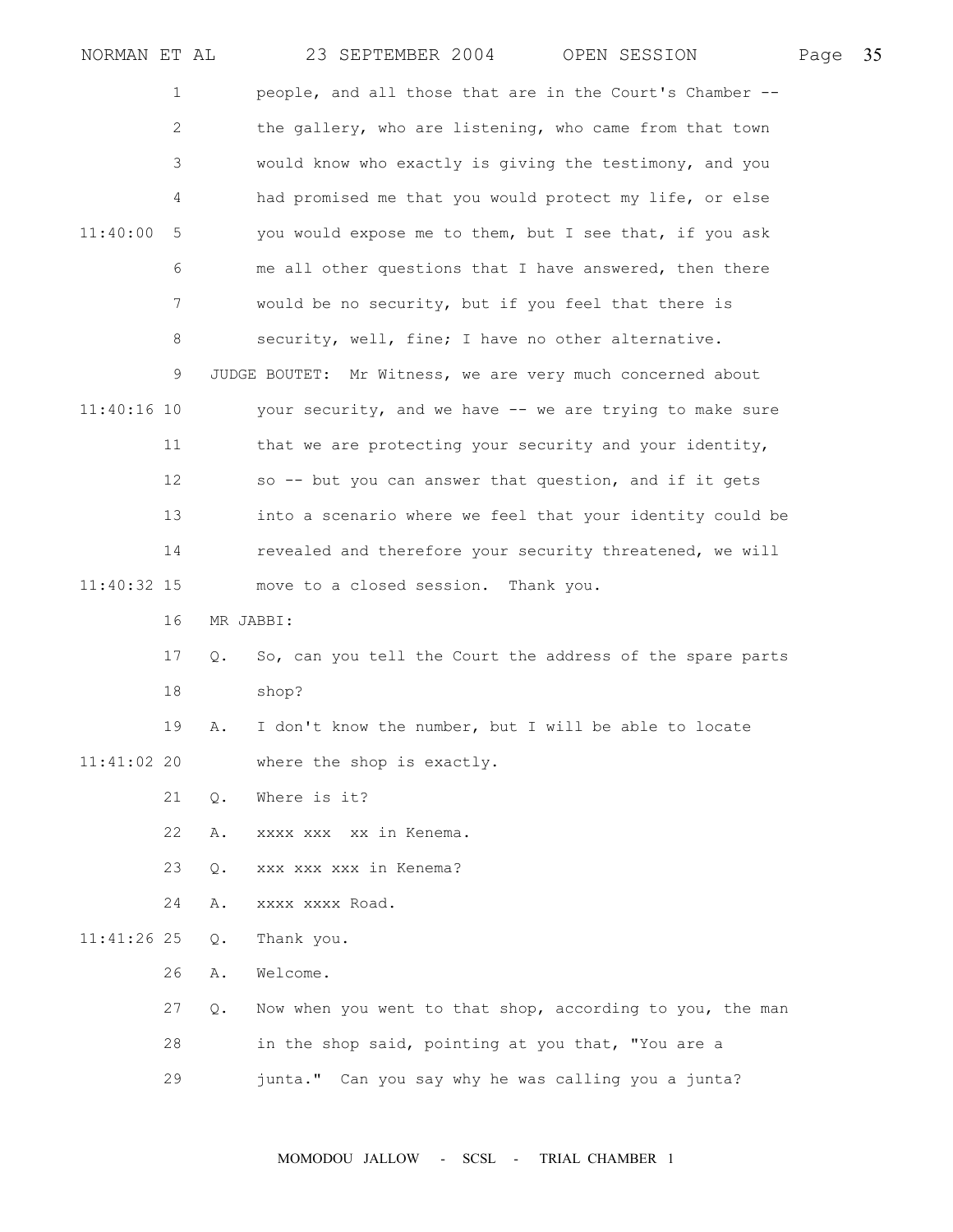| NORMAN ET AL  |    |           | 23 SEPTEMBER 2004 OPEN SESSION                             | Page | 36 |
|---------------|----|-----------|------------------------------------------------------------|------|----|
|               | 1  | Α.        | I did not know what was in his heart, but if you ask my    |      |    |
|               | 2  |           | own view, I will tell you.                                 |      |    |
|               | 3  | Q.        | Yes, tell us your view.                                    |      |    |
|               | 4  | Α.        | I believe that one, it is because I sewed for Mosquito     |      |    |
| 11:42:34      | 5  |           | and Colonel Issa.                                          |      |    |
|               | 6  | $Q$ .     | You said one. Anything more?                               |      |    |
|               | 7  | Α.        | Yes. Secondly, it is because he did not want the           |      |    |
|               | 8  |           | friendship between me and his son.                         |      |    |
|               | 9  | Q.        | Who was his son?                                           |      |    |
| $11:43:14$ 10 |    | Α.        | Mohamed xxxxx.                                             |      |    |
|               | 11 | Q.        | And who was Mohamed xxxxx to you?                          |      |    |
|               | 12 | Α.        | He was my best friend.                                     |      |    |
|               | 13 | Q.        | I will come back to him, but you said one -- two.          |      |    |
|               | 14 |           | Anything more?                                             |      |    |
| $11:44:12$ 15 |    | Α.        | Yes, sir. Thirdly, he knew that I was conscious of all     |      |    |
|               | 16 |           | that he did during --                                      |      |    |
|               | 17 | Q.        | Who is "he" in your last statement?                        |      |    |
|               | 18 | Α.        | Brima xxxxx.                                               |      |    |
|               | 19 |           | PRESIDING JUDGE: During?                                   |      |    |
| $11:44:56$ 20 |    | MR JABBI: |                                                            |      |    |
|               | 21 | $Q$ .     | Yes, during what?                                          |      |    |
|               | 22 | Α.        | During the AFRC.                                           |      |    |
|               | 23 |           | MR BANGURA: Your Honour -- may it please Your Honour. Your |      |    |
|               | 24 |           | Honour, I'm a bit concerned that we seem to be moving      |      |    |
| $11:45:14$ 25 |    |           | more and more into situations where names have been        |      |    |
|               | 26 |           | mentioned, and I believe that has the tendency of          |      |    |
|               | 27 |           | exposing the witness's identity more and more. I would     |      |    |
|               | 28 |           | wish to ask that if counsel for the Prosecution [sic] is   |      |    |
|               | 29 |           | intending to go deeper into these issues, that perhaps we  |      |    |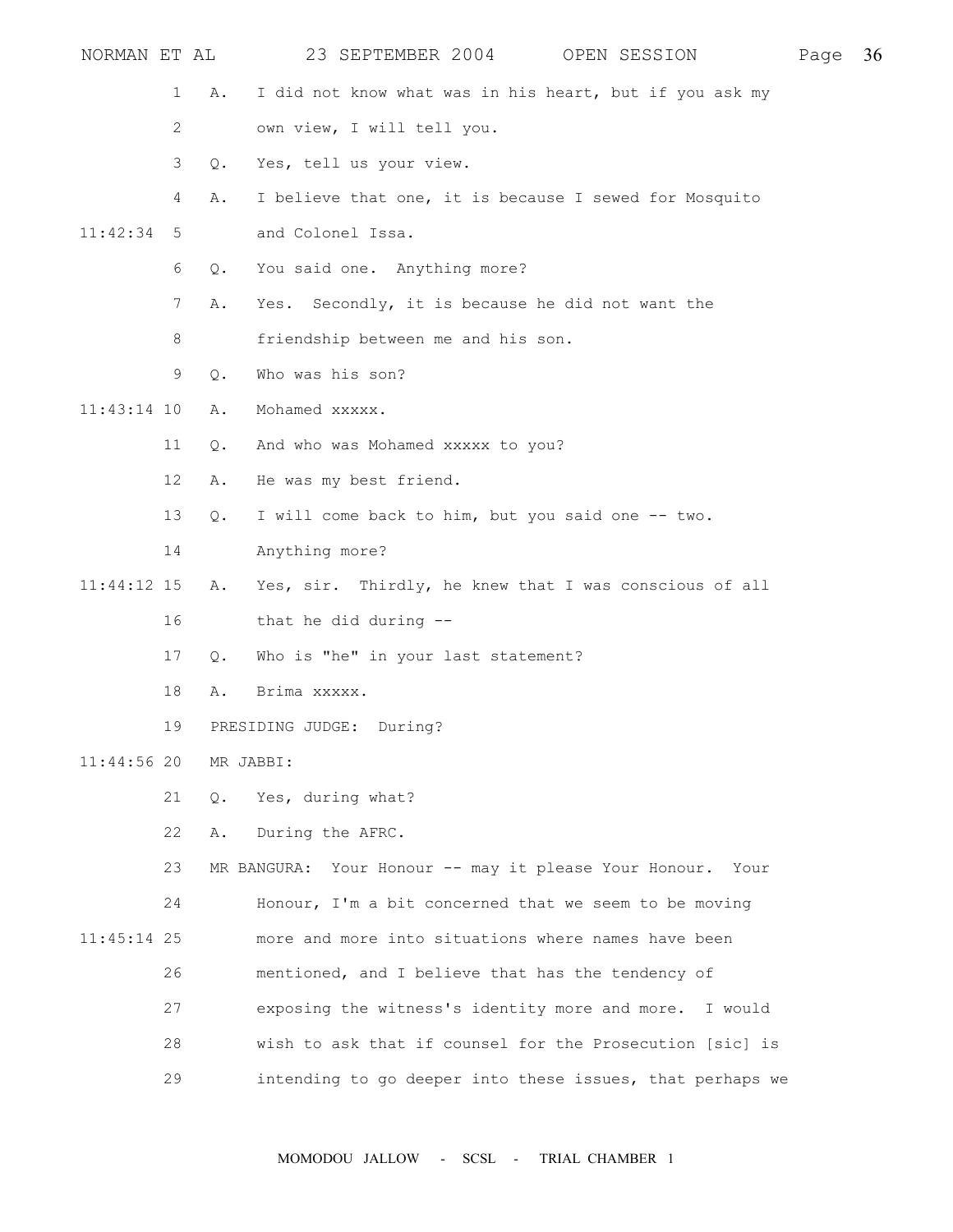|  | NORMAN ET AL |  |  |  | 23 SEPTEMBER 2004 |  |  | OPEN SESSION | Page 37 |  |
|--|--------------|--|--|--|-------------------|--|--|--------------|---------|--|
|--|--------------|--|--|--|-------------------|--|--|--------------|---------|--|

1 have a closed session, Your Honour.

2 JUDGE BOUTET: Mr Counsel?

 3 MR JABBI: Yes, My Lord. My Lord, I believe it is purely just 4 attendant circumstances of the evidence that has been 11:45:58 5 given that I'm trying to evoke. I do not particularly 6 intend to elicit a litany of names that might trace the 7 identity of this witness. I have no objection to going 8 into closed session, but I do not intend to bother upon 9 the discovery of the identity of this witness, and I am 11:46:28 10 only dealing with the things he has said and some 11 circumstantial and attendant factors to those things that 12 he has said in evidence. I do not think the questions 13 I'm asking are any more likely to reveal his identity 14 than the questions that elicited the evidence he has 11:46:54 15 already given, My Lord.

 16 JUDGE BOUTET: You have heard the concerns expressed by the 17 witness himself in this Court about the knowledge he said 18 that the community in Kenema has of his existence, and 19 that he is concerned about his own security. Any 11:47:18 20 information that may come out of this Court that would 21 disclose his identity is of deep concern to this Court, 22 too. However, I have said to you - and I will not change 23 my position in this respect - it is not the intent to 24 restrict, in any way -- you should perform your 11:47:32 25 cross-examination and by -- as you intend to pursue this 26 line of questioning, we will rather move in a closed 27 session as you have no objection, and then you can pass 28 what ever question or identity you wish to ask. 29 MR JABBI: My Lord, I will urge Your Lordships to let me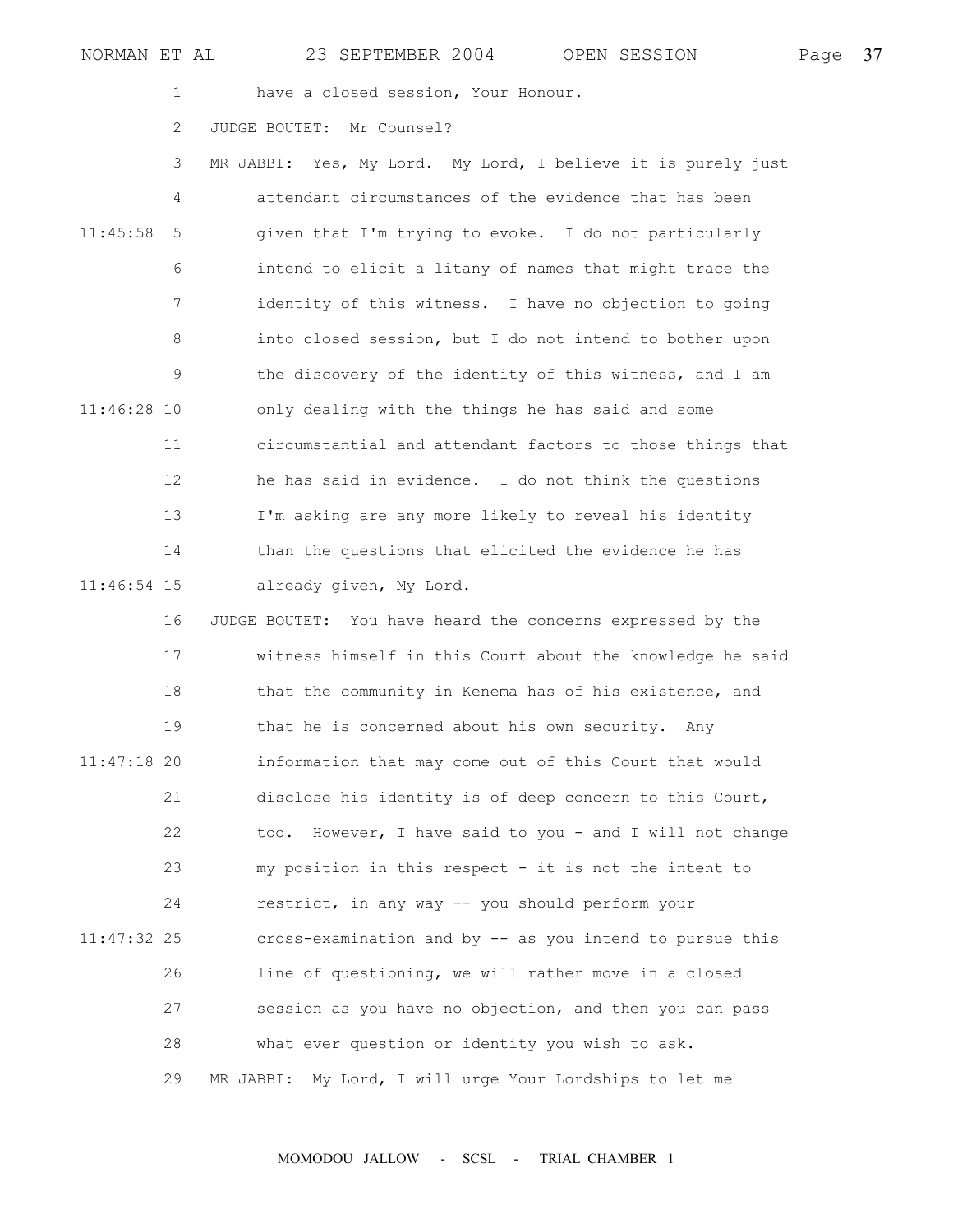| NORMAN ET AL  |             |    |                     | 23 SEPTEMBER 2004               |                                         | OPEN SESSION                                               | Page | 38 |
|---------------|-------------|----|---------------------|---------------------------------|-----------------------------------------|------------------------------------------------------------|------|----|
|               | $\mathbf 1$ |    |                     |                                 |                                         | proceed and I will avoid this so-called identities that    |      |    |
|               | 2           |    |                     |                                 |                                         | might be bothering, upon the discovery of the witness.     |      |    |
|               | 3           |    | JUDGE BOUTET: Fine. |                                 | Thank you.                              |                                                            |      |    |
|               | 4           |    |                     |                                 |                                         | MR JABBI: But he was giving a series of reasons why we     |      |    |
| 11:48:14      | 5           |    |                     |                                 |                                         | thought the man was calling him a junta, and he has given  |      |    |
|               | 6           |    |                     |                                 |                                         | three. I just want to ask if he has any more.              |      |    |
|               | 7           | Q. |                     |                                 |                                         | Do you have any more reason why Brima xxxxx --             |      |    |
|               | 8           | Α. |                     |                                 |                                         | My Lord, I am so glad to explain everything absolutely to  |      |    |
|               | 9           |    |                     |                                 |                                         | this Court, but I am also glad to explain to this Court    |      |    |
| $11:48:42$ 10 |             |    |                     |                                 |                                         | that, finally, my identity has been exposed, and those in  |      |    |
|               | 11          |    |                     |                                 |                                         | Kenema know what is happening here, and people will open   |      |    |
|               | 12          |    |                     |                                 |                                         | the radio and they know. Circumstantial evidence are       |      |    |
|               | 13          |    |                     |                                 |                                         | there in Court, and the people who listen to you, too,     |      |    |
|               | 14          |    |                     |                                 |                                         | they know that it is this individual that has given this   |      |    |
| 11:49:02 15   |             |    |                     |                                 |                                         | evidence, and for me everybody in Kenema knows me - every  |      |    |
|               | 16          |    |                     |                                 |                                         | young man knows me, every middle-aged man knows me, and    |      |    |
|               | 17          |    |                     |                                 |                                         | even the big people in office knows me, because I have     |      |    |
|               | 18          |    |                     |                                 | work for almost all of them in Kenema.  |                                                            |      |    |
|               | 19          |    |                     | MR JABBI: My Lords, if I may -- |                                         |                                                            |      |    |
| $11:49:22$ 20 |             |    |                     | JUDGE BOUTET: Just a minute.    |                                         |                                                            |      |    |
|               | 21          |    |                     |                                 |                                         | PRESIDING JUDGE: We've been having consultations. Yes,     |      |    |
|               | 22          |    |                     |                                 | Dr Jabbi, may we listen to you, please. |                                                            |      |    |
|               | 23          |    |                     |                                 |                                         | MR JABBI: Yes, My Lord. My Lord from what the witness said |      |    |
|               | 24          |    |                     |                                 |                                         | just now, he is not objecting to my questions as such.     |      |    |
| $11:51:58$ 25 |             |    |                     |                                 |                                         | What he is saying is that the evidence he has already      |      |    |
|               | 26          |    |                     |                                 |                                         | given is enough to identify him. That is what he is        |      |    |
|               | 27          |    |                     |                                 |                                         | saying, My Lord. If, according to him, he is so well       |      |    |
|               | 28          |    |                     |                                 |                                         | known that whatever he said here the people in the         |      |    |
|               | 29          |    |                     |                                 |                                         | audience would know who was saying it, it can only be a    |      |    |
|               |             |    |                     |                                 |                                         |                                                            |      |    |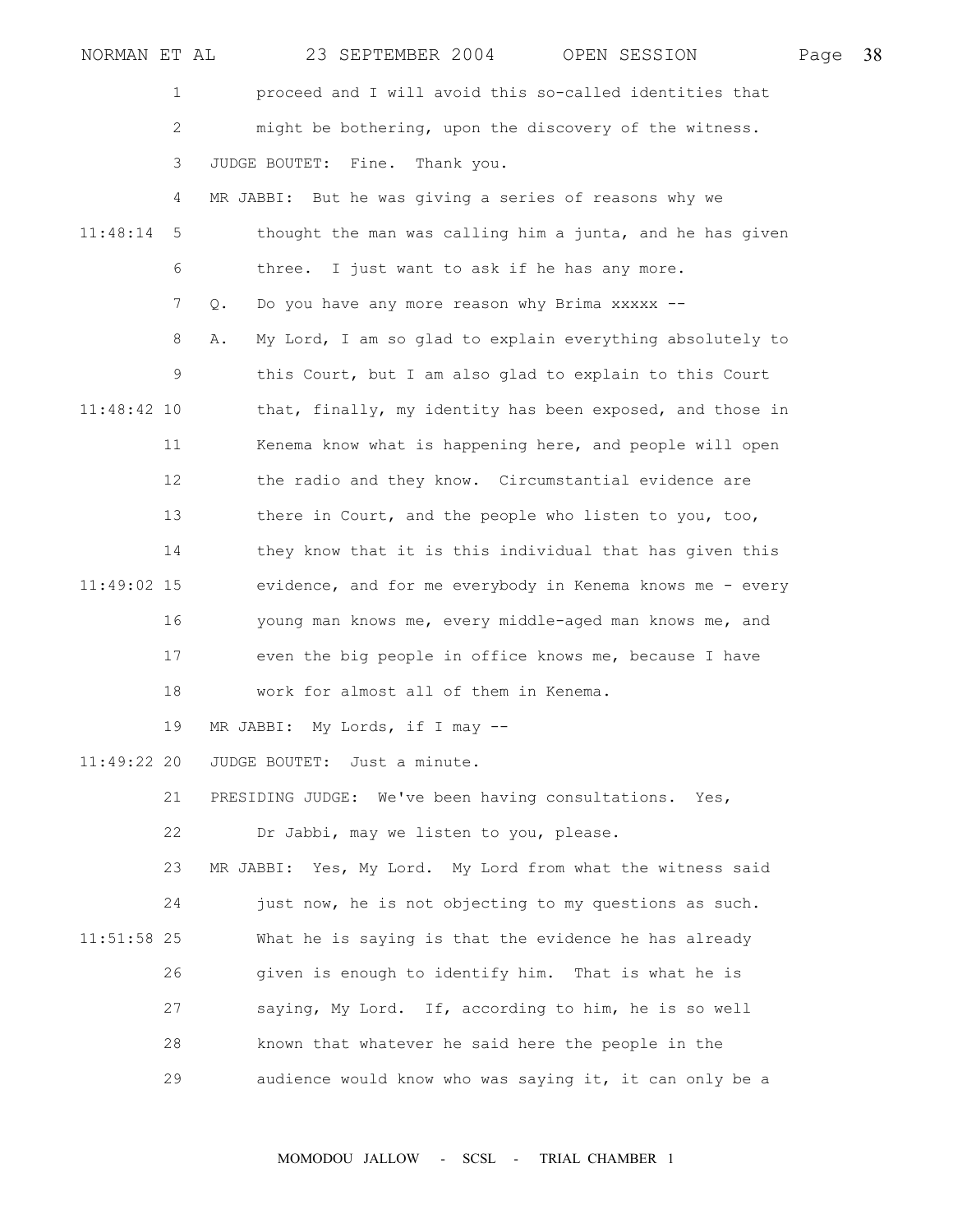| NORMAN ET AL  |    | 23 SEPTEMBER 2004<br>OPEN SESSION                            | Page | 39 |
|---------------|----|--------------------------------------------------------------|------|----|
|               | 1  | question of that factor not having been foreseen or          |      |    |
|               | 2  | envisaged for any protective measures to be sought from      |      |    |
|               | 3  | the Court. My Lord, if, according to him, his identity       |      |    |
|               | 4  | is already known anyway, and he is not particularly          |      |    |
| 11:52:42      | 5  | objecting to the questions that I am asking, in that case    |      |    |
|               | 6  | I cannot see the need to even consider the possibility --    |      |    |
|               | 7  | I cannot see why we should even consider going into          |      |    |
|               | 8  | closed session with this witness. We, on the side of the     |      |    |
|               | 9  | Defence, would urge that this evidence proceeds as is at     |      |    |
| $11:53:16$ 10 |    | present going on, and it can only be prejudicial to the      |      |    |
|               | 11 | Defence if the defence are not allowed to proceed with       |      |    |
|               | 12 | this cross-examination in open session. The witness has      |      |    |
|               | 13 | not at all objected that my questions elicit answers         |      |    |
|               | 14 | identifying him. His explanation was that the evidence       |      |    |
| 11:53:46 15   |    | he has given will let people know him, and that evidence     |      |    |
|               | 16 | was led by the Prosecution itself.                           |      |    |
|               | 17 | JUDGE BOUTET: Mr Counsel, we've taken note of your comments, |      |    |
|               | 18 | and we are still concerned about the security of this        |      |    |
|               | 19 | witness and any other witness that may come to testify in    |      |    |
| $11:54:18$ 20 |    | this Court. This is, as you know, our major concern, and     |      |    |
|               | 21 | before we give any decision in [inaudible] this matter,      |      |    |
|               | 22 | we will suggest that we consult and we will come back on     |      |    |
|               | 23 | this matter. And in this adjournment, we would like to       |      |    |
|               | 24 | see both leading counsel for the first accused and the       |      |    |
| 11:54:56 25   |    | leading counsel for the Prosecution in our Chamber.          |      |    |
|               | 26 | Thank you.                                                   |      |    |
|               | 27 | PRESIDING JUDGE: The Court will rise, please.                |      |    |
|               | 28 | [Recess taken at 11.54 a.m.]                                 |      |    |
|               | 29 |                                                              |      |    |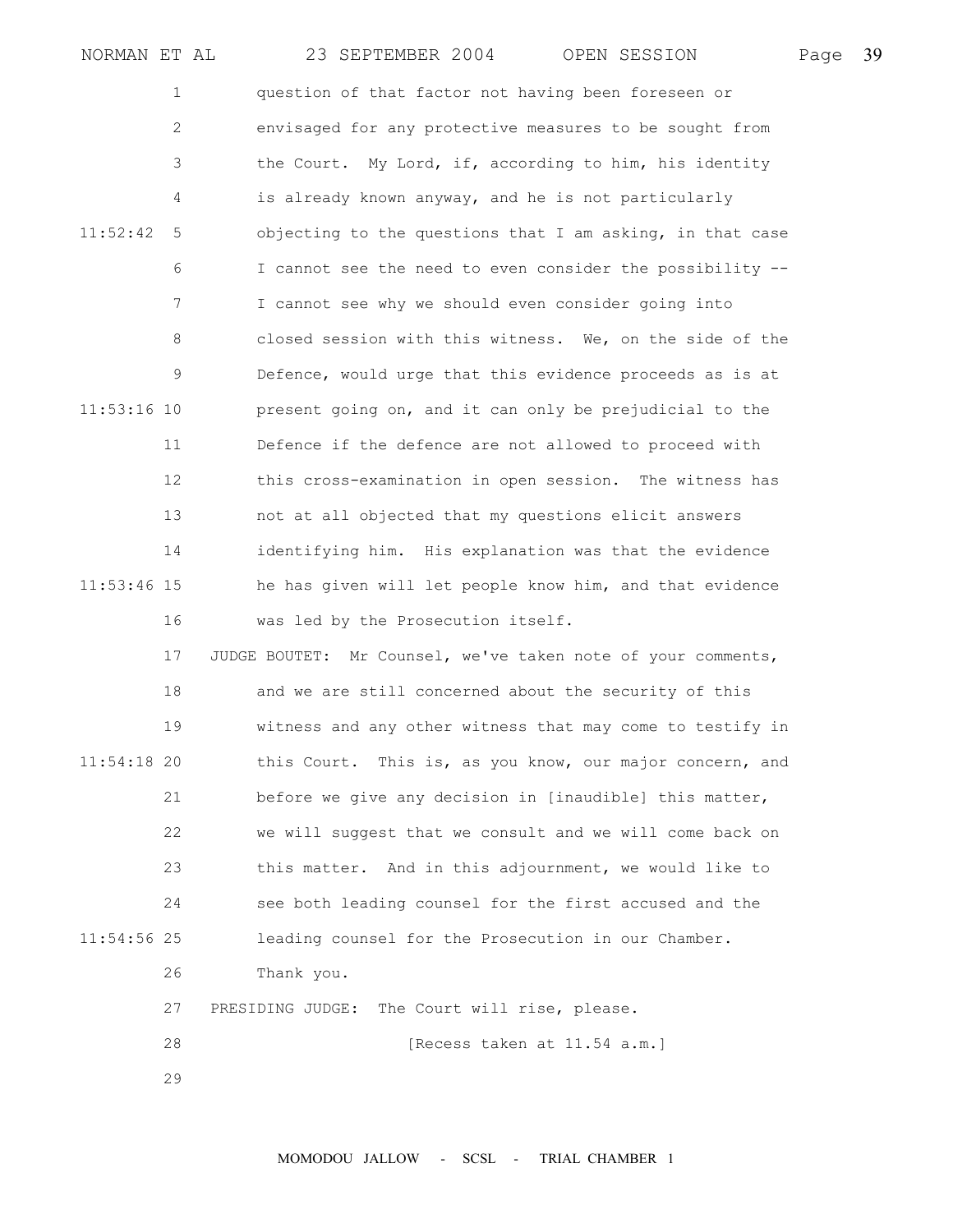1 [Upon resuming at 12.36 p.m.] 2 PRESIDING JUDGE: Mr Witness, are you all right?

3 A. Yes, sir.

 4 PRESIDING JUDGE: We've been having a consultation with the 12:36:44 5 Prosecution, learned counsel for the Prosecution and the 6 counsel for the respective Defence teams, and the issue 7 is whether we should hear this witness as have been 8 suggested -- as was suggested before we rose in a closed 9 session, or that we should continue to hear him in an -- 12:37:26 10 in the open session in which we are, and I think we would 11 like to be briefly addressed on this matter. Can the 12 Prosecution, you know, address us on this very briefly, 13 please, because I would like to have on record, you know, 14 the position of the various parties before we can come to 12:37:50 15 grips, as a court, with the issues that have been raised 16 or the issue that has been raised -- it's just one issue. 17 Should we move to closed session or remain in an open 18 session?

 19 MR BANGURA: Your Honour, the Prosecution wishes to ask this 12:38:08 20 Court that the Chamber goes into closed session, Your 21 Honour, for the reason that already counsel for the first 22 accused in his cross-examination has elicited certain 23 answers from the witness which, in our view, are very 24 much likely to expose his identity and, Your Honour, not 12:38:40 25 only that, the witness has himself on two occasions -- 26 two times -- raised concerns about his identity being 27 exposed by the answers he gave to questions put to him by 28 counsel for the Defence -- first defendant. Your Honour, 29 in light of this, it is the Prosecution's view that the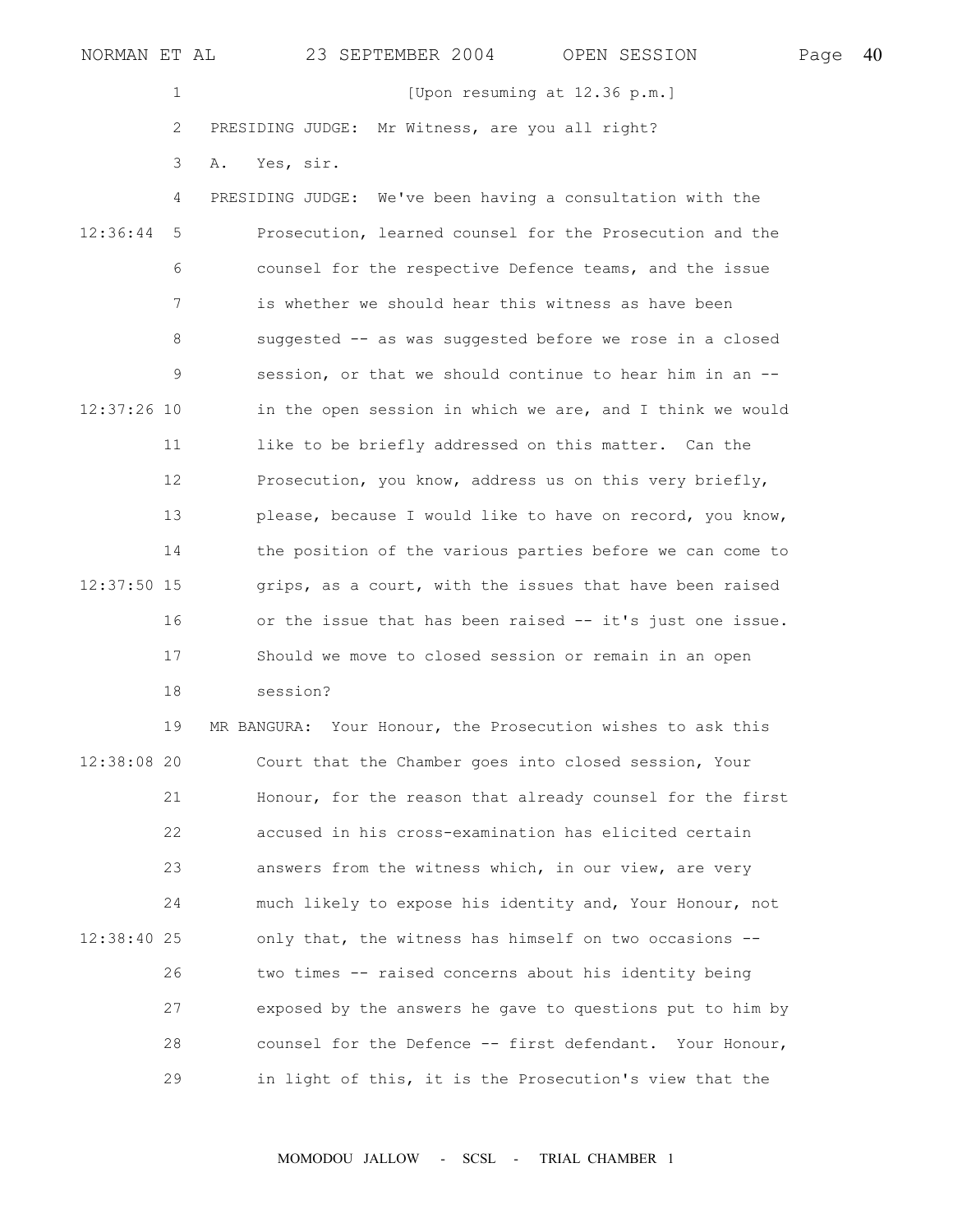| NORMAN ET AL  |    | 23 SEPTEMBER 2004<br>OPEN SESSION                             | Page | - 41 |
|---------------|----|---------------------------------------------------------------|------|------|
|               | 1  | concerns raised by the witness himself should not be          |      |      |
|               | 2  | overlooked by this Court. We thus ask that this Chamber       |      |      |
|               | 3  | moves into closed session. That is all I wish to say.         |      |      |
|               | 4  | PRESIDING JUDGE: Yes. Can we have -- Dr Jabbi, may we have    |      |      |
| 12:39:50      | 5  | briefly, please your --                                       |      |      |
|               | 6  | MR JABBI: My Lord, I would first want to say that the request |      |      |
|               | 7  | that this witness's further evidence and                      |      |      |
|               | 8  | cross-examination move into closed session for the            |      |      |
|               | 9  | reasons that have been outlined by the Prosecution has        |      |      |
| $12:40:18$ 10 |    | been overtaken by events. All the evidence-in-chief has       |      |      |
|               | 11 | been given, and the concern, as I understand it, of the       |      |      |
|               | 12 | witness is not so much that his identity is going to be       |      |      |
|               | 13 | disclosed, but that it has been disclosed, and I cannot       |      |      |
|               | 14 | see how the objective of going into closed session is         |      |      |
| 12:40:54 15   |    | going to be achieved when that is already the case.           |      |      |
|               | 16 | Apart from that, My Lords, as Defence counsel, we put a       |      |      |
|               | 17 | particular premium on the right of the accused, and the       |      |      |
|               | 18 | character of this hearing as a public trial, which            |      |      |
|               | 19 | also brings into focus the right of the public to hear        |      |      |
| $12:41:28$ 20 |    | the evidence that is being given. And we would want this      |      |      |
|               | 21 | Chamber to consider those two rights as pre-eminent and       |      |      |
|               | 22 | overriding as put against the need to protect the witness     |      |      |
|               | 23 | by way of closed session. I am quite sure Your Lordships      |      |      |
|               | 24 | will weigh these factors accordingly, and avoid what I        |      |      |
| 12:42:04 25   |    | would now call the futility of going into closed session      |      |      |
|               | 26 | after the evidence-in-chief has already been given.           |      |      |
|               | 27 | Thank you very much, My Lord.                                 |      |      |
|               | 28 | PRESIDING JUDGE: Yes, Mr Bockarie.                            |      |      |
|               | 29 | Your Honour, inasmuch as I do appreciate the<br>MR BOCKARIE:  |      |      |
|               |    |                                                               |      |      |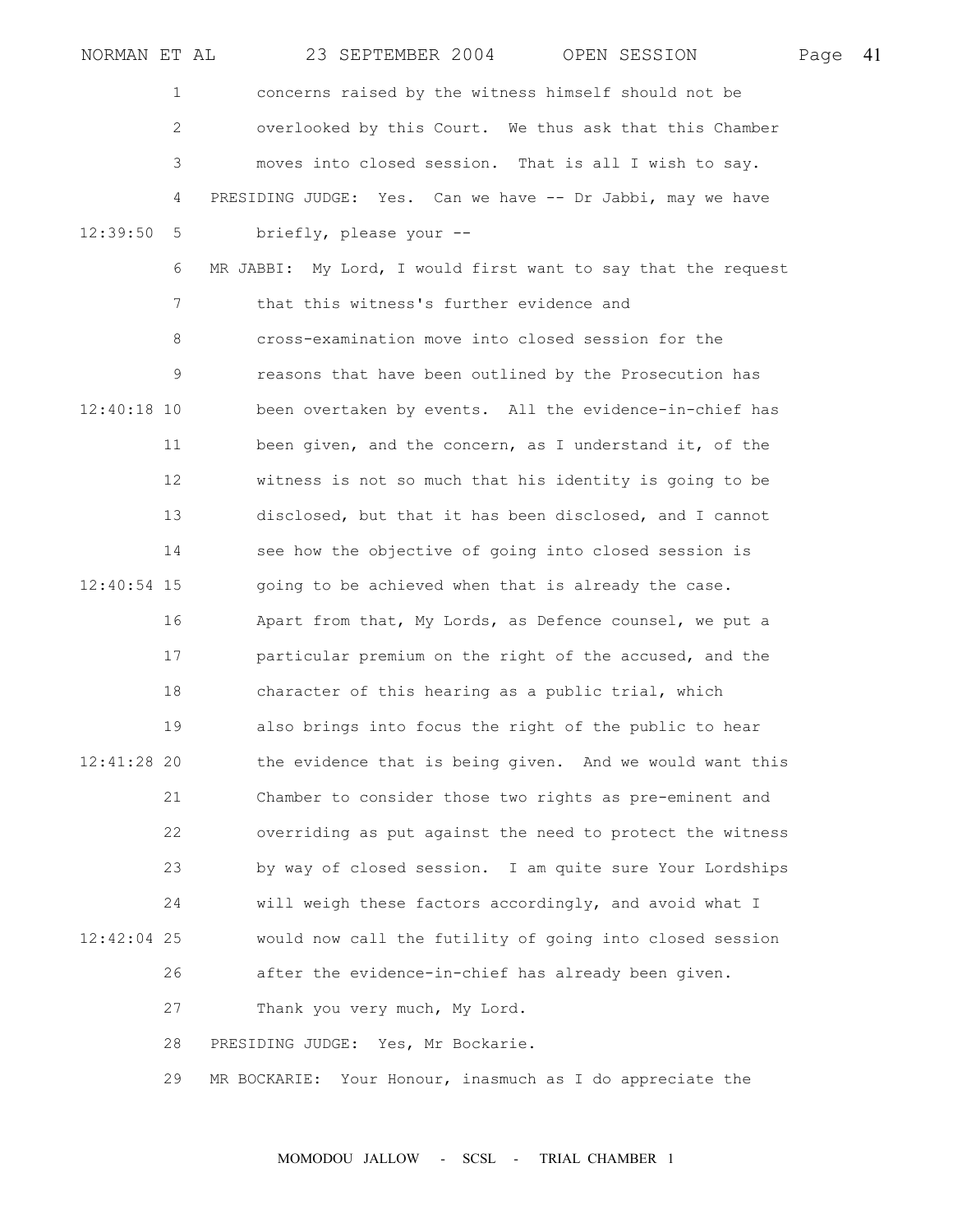| NORMAN ET AL  |                |              | 23 SEPTEMBER 2004                     | OPEN SESSION                                                | Page | 42 |
|---------------|----------------|--------------|---------------------------------------|-------------------------------------------------------------|------|----|
|               | 1              |              |                                       | sentiments raised by the witness regarding security, one    |      |    |
|               | $\mathbf{2}$   |              |                                       | shouldn't lose site of the fact that that shouldn't take    |      |    |
|               | 3              |              |                                       | precedence over the accused's right to a fair and           |      |    |
|               | 4              |              |                                       | public - the word "public" underlined - to a fair and       |      |    |
| 12:43:14      | 5              |              |                                       | public trial. In a situation where the accused's right      |      |    |
|               | 6              |              |                                       | to a fair and public trial is being jeopardised, then one   |      |    |
|               | $7\phantom{.}$ |              |                                       | has to tread cautiously, Your Honour. Your Honour, I am     |      |    |
|               | 8              |              |                                       | an ardent believer of one of the maxims of equity which     |      |    |
|               | 9              |              |                                       | says, "Justice should not only be done, but it should be    |      |    |
| 12:43:50 10   |                |              |                                       | seen to be manifestly done." And this bring, to mind the    |      |    |
|               | 11             |              |                                       | right of the public to be a party to these proceedings,     |      |    |
|               | 12             | sir.         | Thank you.                            |                                                             |      |    |
|               | 13             |              | PRESIDING JUDGE: Mr Williams, please. |                                                             |      |    |
|               | 14             |              |                                       | MR WILLIAMS: Yes, My Lord. We do not have any objections to |      |    |
| $12:44:30$ 15 |                |              |                                       | the application made by the Prosecution, but we would       |      |    |
|               | 16             |              |                                       | request, My Lord, that an edited version of the testimony   |      |    |
|               | 17             |              |                                       | that would be given, if at all we went into closed          |      |    |
|               | 18             |              |                                       | session, be made available to the public. That's all I      |      |    |
|               | 19             |              | wish to say, My Lord.                 |                                                             |      |    |
| $12:45:40$ 20 |                |              |                                       | PRESIDING JUDGE: Thank you. The Chamber has advised itself  |      |    |
|               | 21             |              |                                       | on this application, and has given due consideration to     |      |    |
|               | 22             |              |                                       | the arguments and submissions made by learned counsel for   |      |    |
|               | 23             | the Defence. |                                       | The Chamber is of the opinion that the rest                 |      |    |
|               | 24             |              |                                       | of the evidence of this witness will be taken in a closed   |      |    |
| 12:46:56 25   |                | session.     |                                       | The application for the Prosecution is                      |      |    |
|               | 26             |              |                                       | accordingly upheld, and the reasons for this ruling will    |      |    |
|               | 27             |              |                                       | be given in a written form in due course. This said, the    |      |    |
|               | 28             |              |                                       | Court will rise and resume at 2.30 in closed session for    |      |    |
|               | 29             |              |                                       | a continuation of the cross-examination of this witness     |      |    |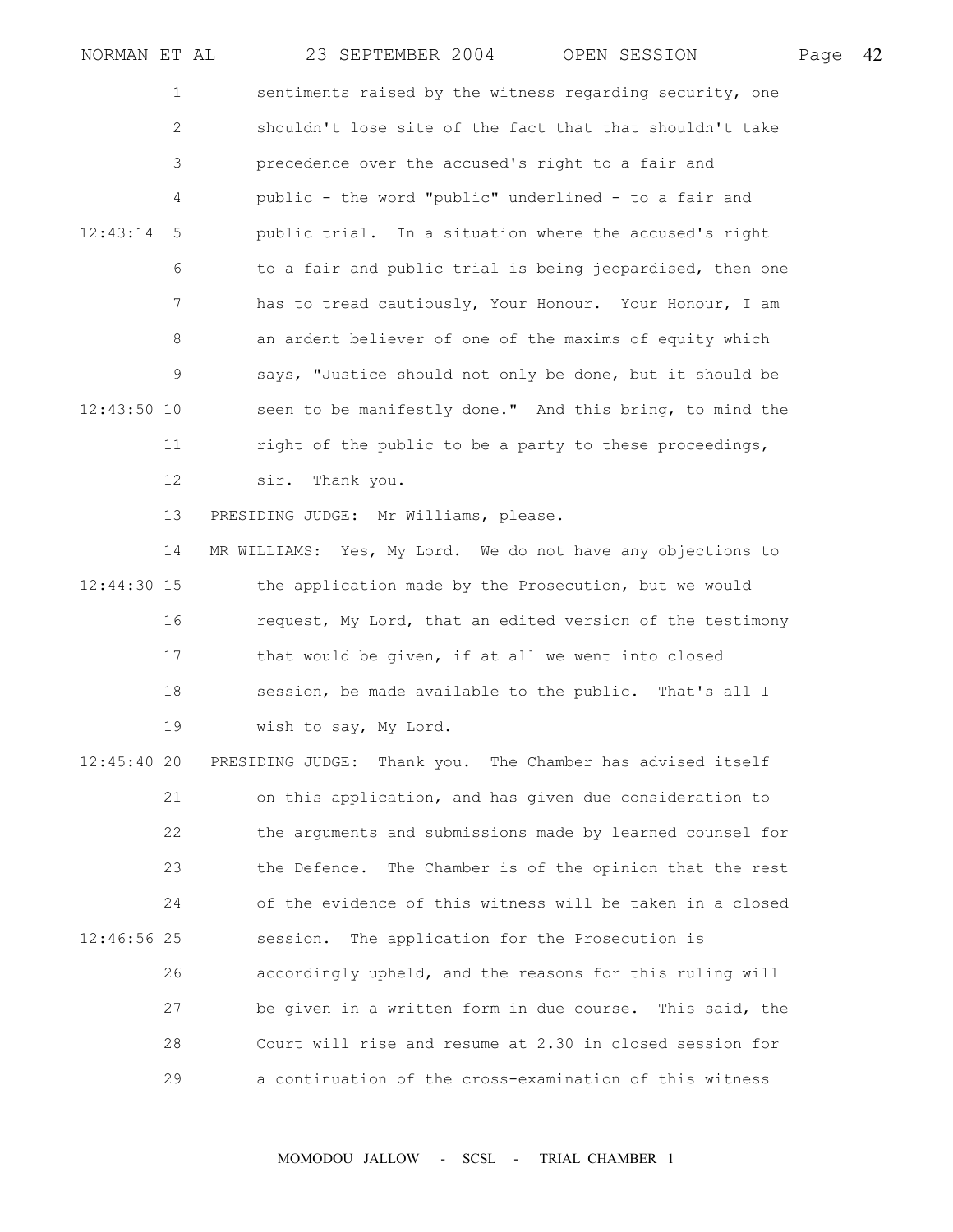| NORMAN ET AL | 23 SEPTEMBER 2004<br>OPEN SESSION                          | Page | 43 |
|--------------|------------------------------------------------------------|------|----|
|              | in closed session by Dr Jabbi. The Court will rise,        |      |    |
| 2            | please. Court rises.                                       |      |    |
| 3            | [Luncheon recess taken at 12.48 p.m.]                      |      |    |
| 4            | [At this point in the proceedings, a portion of the        |      |    |
| 5            | transcript, pages 44 to 92, was extracted and sealed under |      |    |
| 6            | separate cover, as the session was heard in Cameral        |      |    |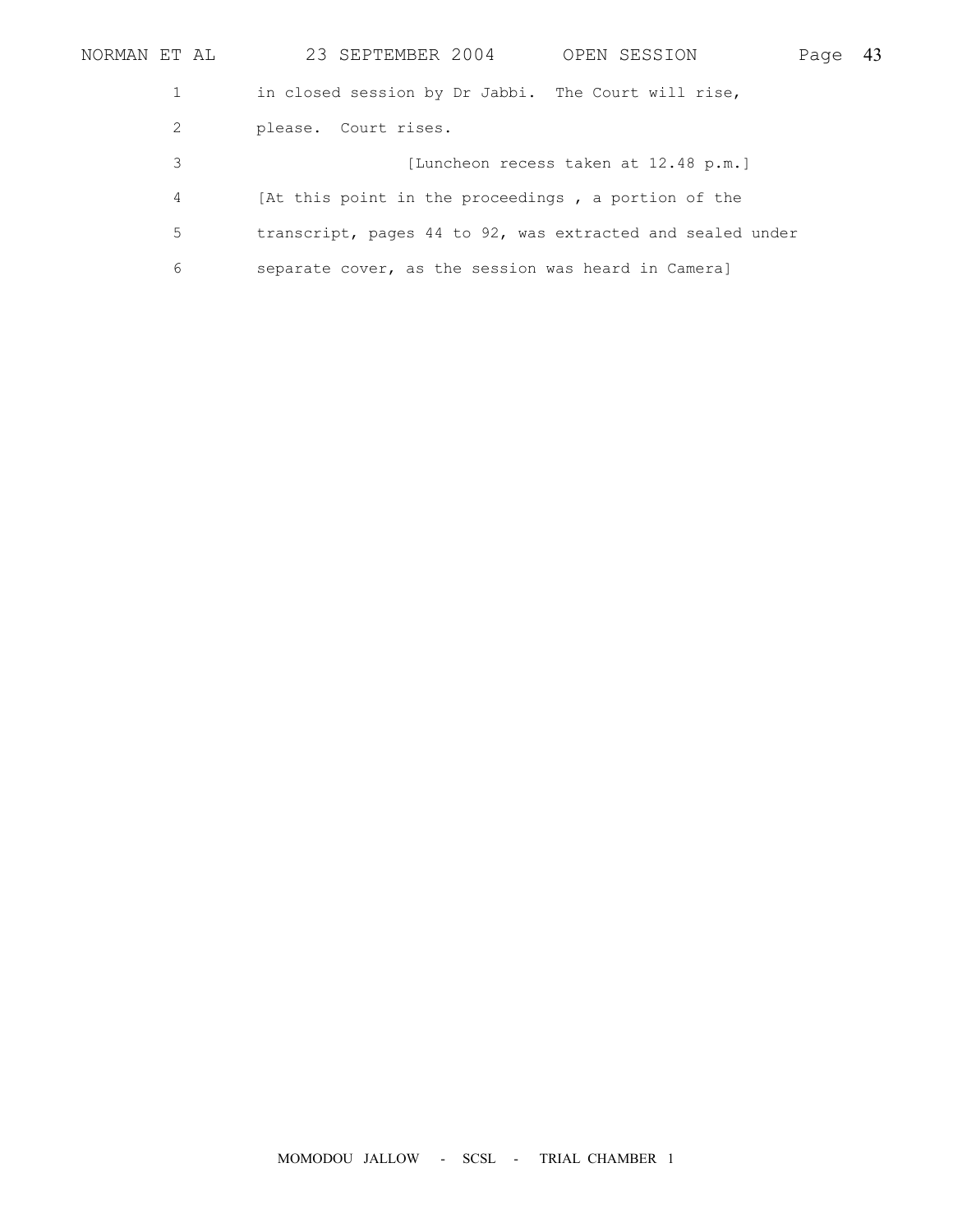|                | 23 SEPTEMBER 2004<br>OPEN SESSION                                            |              | 93   |
|----------------|------------------------------------------------------------------------------|--------------|------|
| $\mathbf{1}$   | [on resuming at $5.12$ p.m.]                                                 |              |      |
| $\overline{c}$ | [HN230904E]                                                                  |              |      |
| 3              | [Open session]                                                               |              |      |
| 4              | [The witness entered court]                                                  |              |      |
| 5              | PRESIDING JUDGE: Yes, you can go on, please.                                 |              |      |
| 6              | MR KAMARA: Yes, Your Honour. It is the wish of the                           |              |      |
| 7              | Prosecution to call witness TF2-039.                                         |              |      |
| 8              | PRESIDING JUDGE: May I remind learned counsel that we are now                |              |      |
| 9              | in open session. We are taking this evidence in open                         |              |      |
|                | session, although the gallery is deserted, but we are in                     |              |      |
| 11             | an open session. And, technically, have things been put                      |              |      |
| 12             | in place for us to be in open session?                                       |              |      |
| 13             | MR WALKER: They have, Your Honour.                                           |              |      |
| 14             | PRESIDING JUDGE: Good. Okay, thank you.                                      |              |      |
|                | WITNESS: TF2-039 sworn                                                       |              |      |
| 16             | [Witness answered through interpretation]                                    |              |      |
| 17             | PRESIDING JUDGE: Yes, Mr Kamara.                                             |              |      |
| 18             | EXAMINED BY MR KAMARA:                                                       |              |      |
| 19             | MR KAMARA:                                                                   |              |      |
|                | Q. Mr Witness --                                                             |              |      |
| 21             | PRESIDING JUDGE: This would be your 14th witness.                            |              |      |
| 22             | MR KAMARA: Yes, Your Honour.                                                 |              |      |
| 23             | Will you tell this Court your age?<br>$\circ$ .                              |              |      |
| 24             | PRESIDING JUDGE: And he is TF?                                               |              |      |
|                | MR KAMARA: 2-039.                                                            |              |      |
| 26             | Mr Witness, will you tell this Court your age?<br>Q.                         |              |      |
| 27             | I am 49 years old.<br>Α.                                                     |              |      |
| 28             | Are you married?<br>$Q_{\bullet}$                                            |              |      |
| 29             | I'm married.<br>Α.                                                           |              |      |
|                | 17:11:38<br>$17:12:46$ 10<br>$17:13:12$ 15<br>$17:13:54$ 20<br>$17:14:12$ 25 | NORMAN ET AL | Page |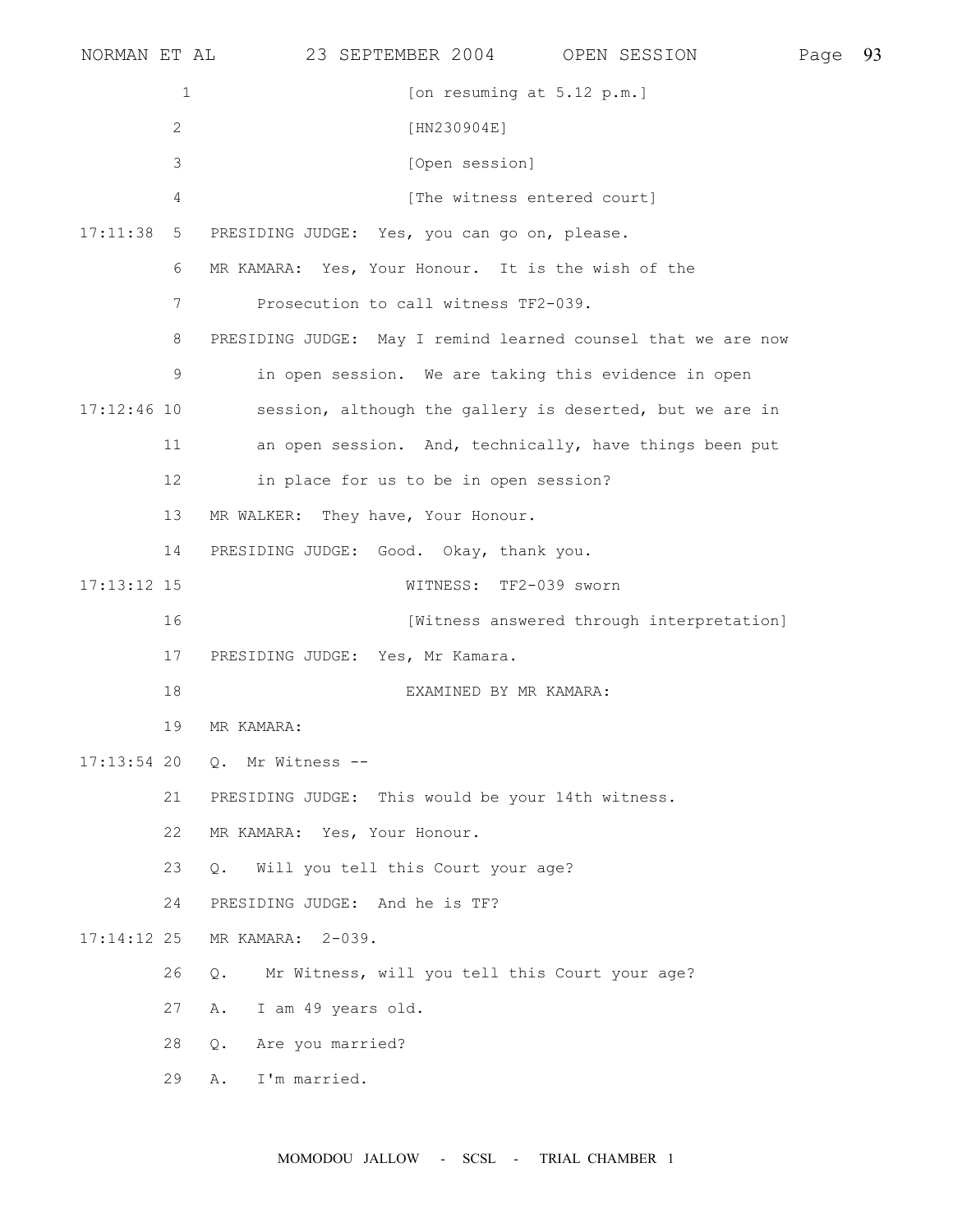| NORMAN ET AL  |                 | 23 SEPTEMBER 2004<br>OPEN SESSION                                           | Page | 94 |
|---------------|-----------------|-----------------------------------------------------------------------------|------|----|
|               | 1               | And do you have children?<br>Q.                                             |      |    |
|               | $\mathbf{2}$    | I have children.<br>Α.                                                      |      |    |
|               | 3               | PRESIDING JUDGE: You are Mr Joseph Kamara?                                  |      |    |
|               | 4               | MR KAMARA: Joseph Kamara, yes, Your Honour.                                 |      |    |
| 17:15:04      | 5               | PRESIDING JUDGE: Good. Okay, thank you.                                     |      |    |
|               | 6               | MR KAMARA:                                                                  |      |    |
|               | $7\phantom{.0}$ | Mr Witness, will you tell this Court what you do for a<br>$Q_{\bullet}$     |      |    |
|               | 8               | living?                                                                     |      |    |
|               | 9               | Except I do police work, that is my livelihood.<br>Α.                       |      |    |
| $17:15:30$ 10 |                 | You are a police officer?<br>$Q_{\bullet}$                                  |      |    |
|               | 11              | Yes, sir.<br>Α.                                                             |      |    |
|               | 12              | For how long have you been in the service $-$ -<br>Q.                       |      |    |
|               | 13              | PRESIDING JUDGE: Counsel, please, you will try to be as                     |      |    |
|               | 14              | brief -- you know, lead this -- you will try to be as                       |      |    |
| $17:15:44$ 15 |                 | brief in your examination-in-chief as possible. Limit                       |      |    |
|               | 16              | yourself to issues which are relevant, please.                              |      |    |
|               | 17              | Thank you, Your Honour.<br>MR KAMARA:                                       |      |    |
|               | 18              | How long have you been in the service?<br>$Q$ .                             |      |    |
|               | 19              | I have been in the police force for 29 years.<br>Α.                         |      |    |
| $17:16:08$ 20 |                 | And what are you functions?<br>$Q_{\bullet}$                                |      |    |
|               | 21<br>22        | Α.<br>The work that I do in the police force, xxxx xxx<br>XXXX XXXX XXX XX. |      |    |
|               | 23              | Mr Witness, take it slowly so that the Court will take<br>Q.                |      |    |
|               | 24              | record of what you are saying. Mr Witness, do you recall                    |      |    |
| $17:16:44$ 25 |                 | the month of February 1998?                                                 |      |    |
|               | 26              | Yes, sir.<br>Α.                                                             |      |    |
|               | 27              | Tell this Court where you were.<br>Q.                                       |      |    |
|               | 28              | I was in Kenema.<br>Α.                                                      |      |    |
|               | 29              | Where in Kenema?<br>Q.                                                      |      |    |
|               | 1               | I was at Kenema police barracks.<br>Α.                                      |      |    |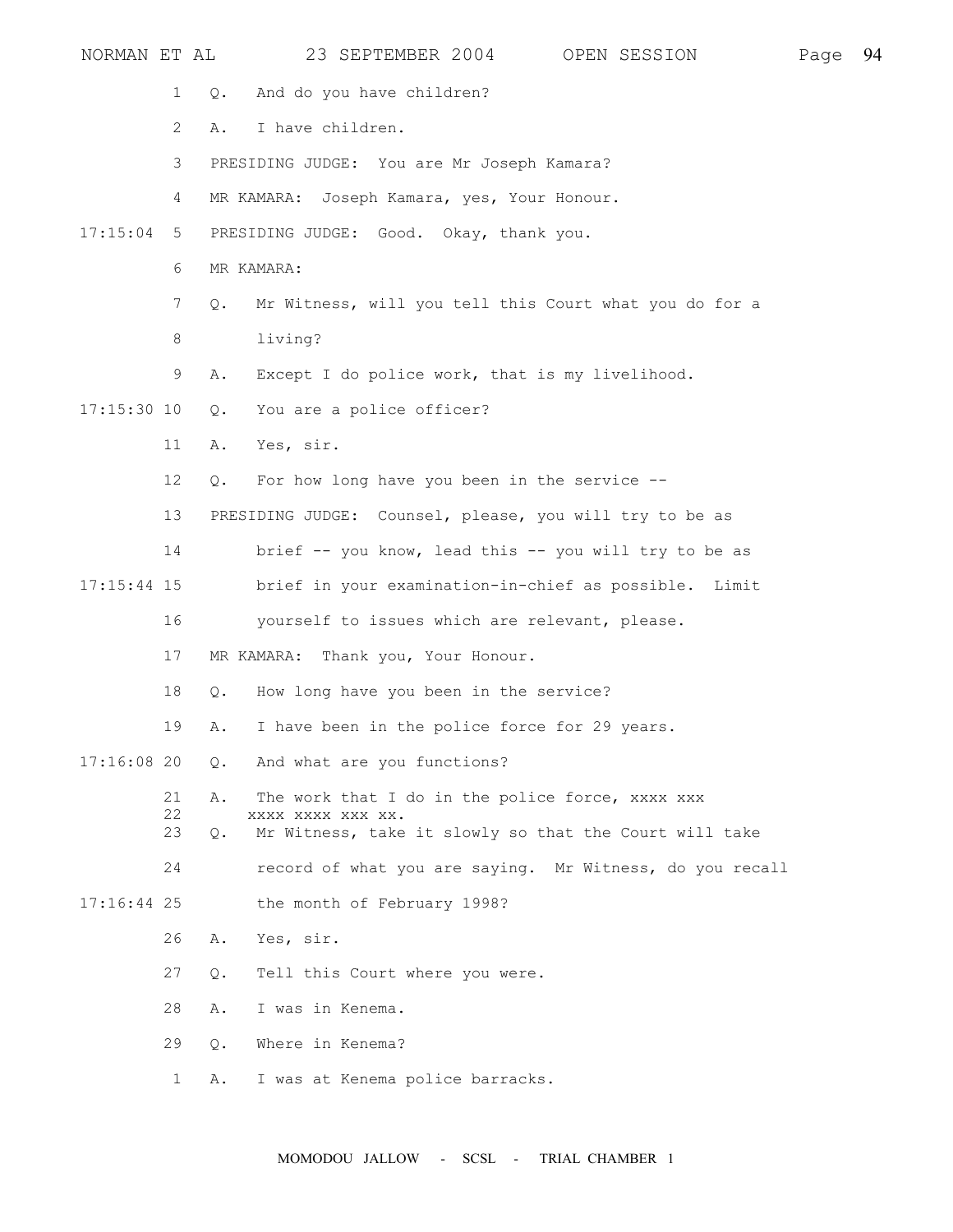| NORMAN ET AL  |                |           | 23 SEPTEMBER 2004<br>OPEN SESSION                         | Page | 95 |
|---------------|----------------|-----------|-----------------------------------------------------------|------|----|
|               | 2              | Q.        | Mr Witness, do you recall the -- you said you recall      |      |    |
|               | 3              |           | February 1998. Did anything happen on that date?          |      |    |
|               | 4              | Α.        | Yes, sir.                                                 |      |    |
| 17:17:26      | 5              | Q.        | Would you wish to tell this Court?                        |      |    |
|               | 6              | Α.        | Yes, sir.                                                 |      |    |
|               | $7\phantom{.}$ | Q.        | What happened?                                            |      |    |
|               | 8              | Α.        | I was in Kenema police station.                           |      |    |
|               | 9              | Q.        | And where is this police station located in Kenema?       |      |    |
| $17:17:54$ 10 |                | Α.        | The police station is at xxx xxx xxx xxx                  |      |    |
|               | 11<br>12       | Q.        | XXX<br>Yes.                                               |      |    |
|               | 13             | Α.        | I was in the police station. Before the time that the     |      |    |
|               | 14             |           | thing happened on the 15th of February, the commander and |      |    |
| 17:18:22 15   |                |           | the CPO told us that that --                              |      |    |
|               | 16             | $Q$ .     | Do you know the name of the commander or the CPO?         |      |    |
|               | 17             | Α.        | The CPO's name is CO xxxx.                                |      |    |
|               | 18             | Q.        | What did CPO xxxx say to you?                             |      |    |
|               | 19             | Α.        | CPO XXXX called us all -- all the police officers and     |      |    |
| $17:18:58$ 20 |                |           | said he had received the message that Kamajors and the    |      |    |
|               | 21             |           | ECOMOG were coming here.                                  |      |    |
|               | 22             | $Q$ .     | CPO XXXX was addressing you. Tell us what he said?        |      |    |
|               | 23             | Α.        | CPO xxxx told us that -- he said when the ECOMOG and the  |      |    |
|               | 24             |           | Kamajors are coming to us, we should have white pieces so |      |    |
| $17:19:50$ 25 |                |           | as to receive them on that particular day that they were  |      |    |
|               | 26             |           | coming.                                                   |      |    |
|               | 27             | $\circ$ . | Where did CPO xxxx address you?                           |      |    |
|               | 28             |           | PRESIDING JUDGE: He said we should have what?             |      |    |
|               | 29             |           | MR KAMARA: White piece of cloths tied in their arms.      |      |    |
|               | 1              | Α.        | CPO Issa addressed us at the police station assembly      |      |    |
|               | 2              |           | hall.                                                     |      |    |
|               |                |           |                                                           |      |    |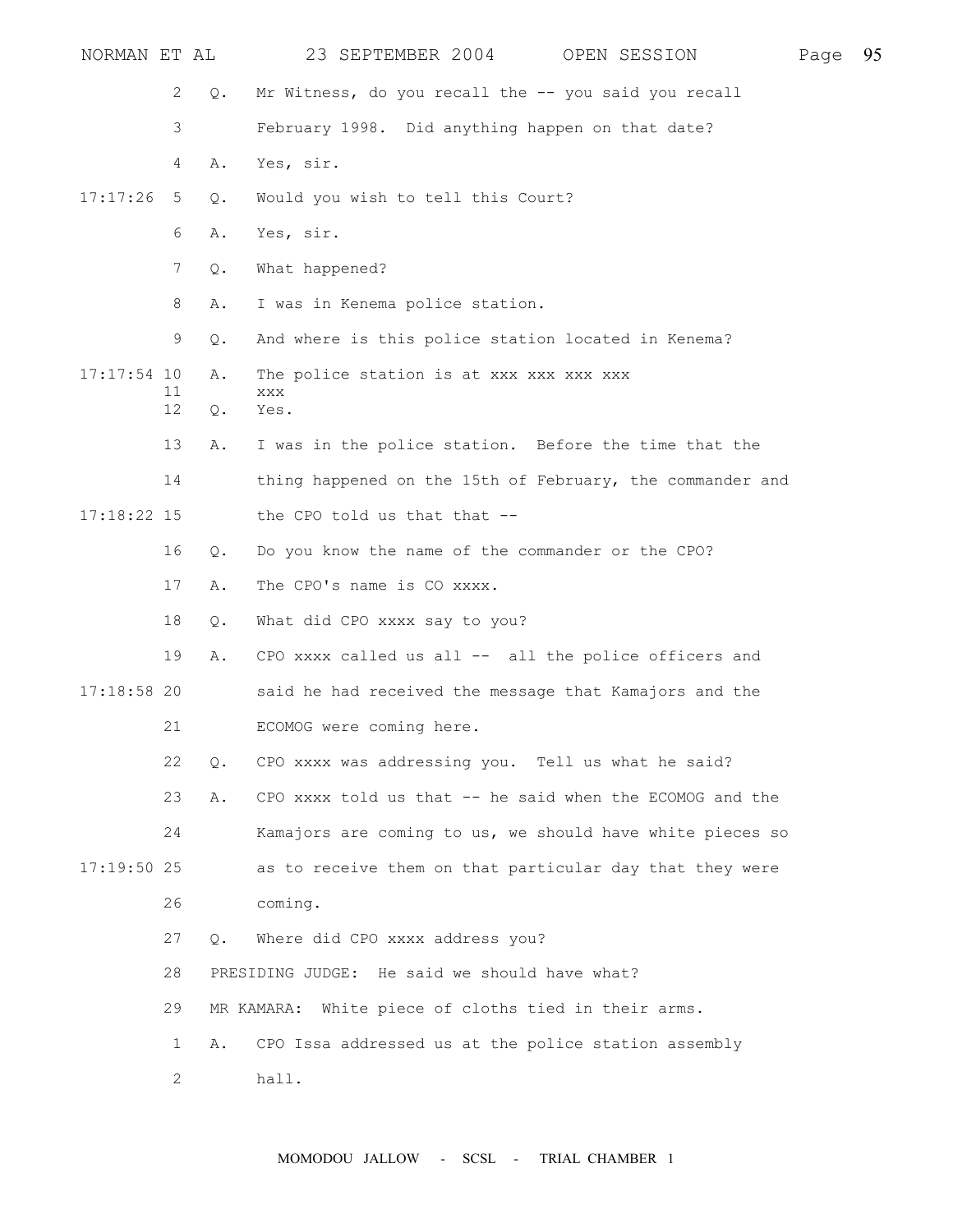| NORMAN ET AL  |              |       | 23 SEPTEMBER 2004<br>OPEN SESSION<br>Page                | 96 |
|---------------|--------------|-------|----------------------------------------------------------|----|
|               | 3            | Q.    | Were you present in that address?                        |    |
|               | 4            | Α.    | Yes, sir.                                                |    |
| 17:20:38      | 5            | Q.    | After the address, did you do anything?                  |    |
|               | 6            | Α.    | Well, we did not do anything again, because we were in   |    |
|               | 7            |       | the station now; we were working. From there I went to   |    |
|               | 8            |       | my house.                                                |    |
|               | 9            | $Q$ . | At what time of the day was this?                        |    |
| $17:21:00$ 10 |              | Α.    | CPO XXXX addressed us on Wednesday -- he told us this.   |    |
|               | 11           | Q.    | Was it in the morning or in the afternoon?               |    |
|               | 12           | Α.    | It was in the morning hours.                             |    |
|               | 13           | Q.    | Did you observe anything on your way home?               |    |
|               | 14           | Α.    | When I was going to my quarter, I did not see anything   |    |
| $17:21:34$ 15 |              |       | until I went to my house.                                |    |
|               | 16           | Q.    | Yes. What happened when you got home?                    |    |
|               | 17           | Α.    | When I got home I told my people that the commander said |    |
|               | 18           |       | we will have to receive the Kamajors and the ECOMOG;     |    |
|               | 19           |       | therefore, I wouldn't like anybody to go on walking too  |    |
| $17:22:16$ 20 |              |       | much.                                                    |    |
|               | 21           | Q.    | So having advised your family, did you do anything else? |    |
|               | 22           | Α.    | I was with them in the house. We were sitting waiting    |    |
|               | 23           |       | expectantly.                                             |    |
|               | 24           | $Q$ . | Did anything happen?                                     |    |
| $17:22:38$ 25 |              | Α.    | We were there Wednesday, Thursday. We did not see        |    |
|               | 26           |       | anything. Friday we were expecting the people we did not |    |
|               | 27           |       | see anything.                                            |    |
|               | 28           | Q.    | Who were you expecting?                                  |    |
|               | 29           | Α.    | We had been expecting the Kamajors and the ECOMOG.       |    |
|               | 1            | Q.    | Yes. Tell us what happened while you waited?             |    |
|               | $\mathbf{2}$ | Α.    | Saturday we expected that the ECOMOG and the Kamajors    |    |
|               |              |       |                                                          |    |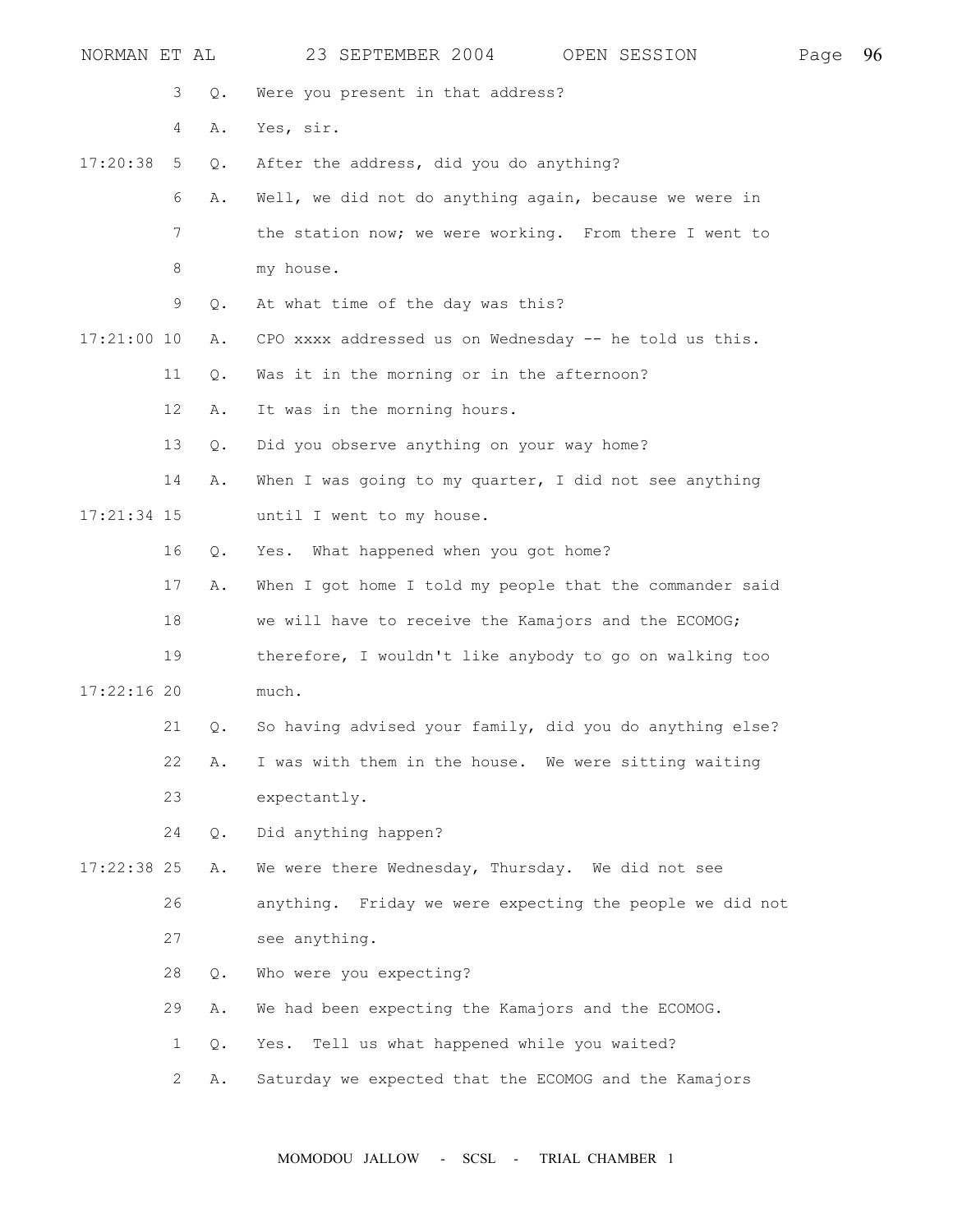| NORMAN ET AL  |                           |               | 23 SEPTEMBER 2004<br>OPEN SESSION                        | Page | 97 |
|---------------|---------------------------|---------------|----------------------------------------------------------|------|----|
|               | 3                         |               | will come. We did not see them. We were there in our     |      |    |
|               | 4                         |               | quarters, we did not see them. Sunday --                 |      |    |
| 17:23:46      | 5                         | Q.            | What happened on Sunday?                                 |      |    |
|               | 6                         | Α.            | Sunday in the morning hours, between 9 and 10, because I |      |    |
|               | 7                         |               | did not have any watch on me --                          |      |    |
|               | 8                         | Q.            | Yes.                                                     |      |    |
|               | 9                         | Α.            | I went with this white rag on my hand and they told me   |      |    |
| 17:24:24 10   |                           |               | that they did not want this white rag or piece, but they |      |    |
|               | 11                        |               | wanted palm leaves -- palm fronds.                       |      |    |
|               | 12                        | $Q$ .         | Where did you go?                                        |      |    |
|               | 13                        | Α.            | I went to Capitol that is where I got the information.   |      |    |
|               | 14                        | $Q$ .         | Did anything happen at the Capitol?                      |      |    |
| $17:24:42$ 15 |                           | Α.            | Capitol, when I went there, I met a lot of young men     |      |    |
|               | 16                        |               | dancing. They said that the ECOMOG were coming.          |      |    |
|               | 17                        | Q.            | Did you do anything as a result?                         |      |    |
|               | 18                        | Α.            | I stood there. We were not able to see the ECOMOG and    |      |    |
|               | 19                        |               | the Kamajors. I moved and went down to the police        |      |    |
| $17:25:22$ 20 |                           |               | station by xxxxx Road.                                   |      |    |
|               | 21                        | Q.            | You went back to the police station?                     |      |    |
|               | 22                        | Α.            | Yes, sir, but I did not reach the police station.        |      |    |
|               | 23                        | $Q$ .         | Did anything happen on your way?                         |      |    |
|               | 24                        | Α.            | Yes, sir. When I reached Kingsway Street and             |      |    |
| $17:25:52$ 25 |                           |               | Kombema road, the junction of Hangha Road --             |      |    |
|               | 26                        | $Q_{\bullet}$ | So what happened at that intersection you are referring  |      |    |
|               | 27                        |               | to?                                                      |      |    |
|               | 28                        | Α.            | That was where we stood looking. Therein, we saw         |      |    |
|               | 29                        |               | Kamajors coming - they were in a queue from Blama Road   |      |    |
|               | 1                         |               | coming to Hangha road.                                   |      |    |
|               | $\mathbf{2}^{\mathsf{I}}$ | Q.            | How were these Kamajors dressed?                         |      |    |
|               |                           |               |                                                          |      |    |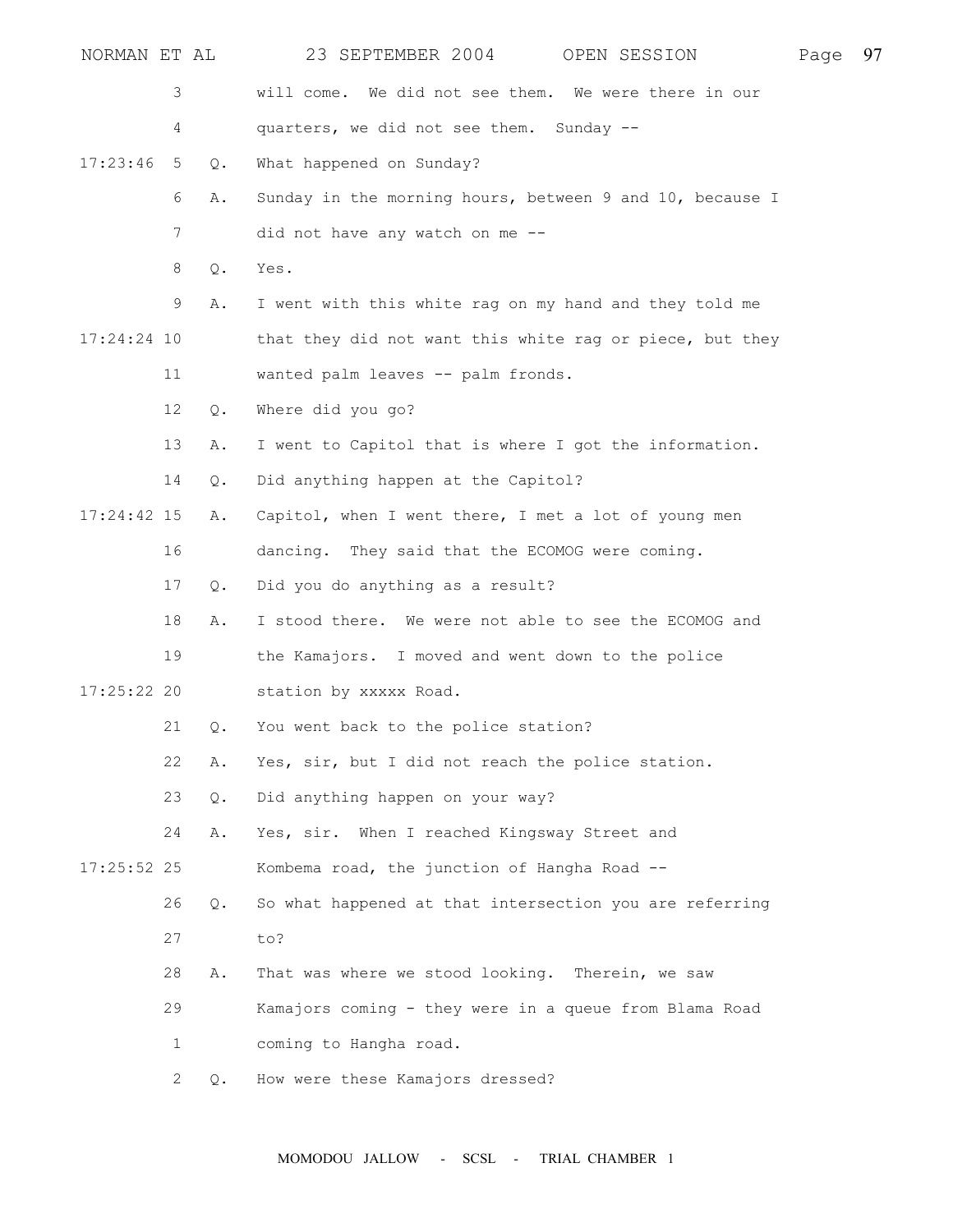| NORMAN ET AL  |                           |    | 23 SEPTEMBER 2004<br>OPEN SESSION                         | Page | 98 |
|---------------|---------------------------|----|-----------------------------------------------------------|------|----|
|               | 3                         | Α. | They had black uniform like a ronko, they had caps on.    |      |    |
|               | 4                         | Q. | Were they carrying anything with them?                    |      |    |
| 17:26:50      | 5                         | Α. | When they were coming, they were in a long queue, and the |      |    |
|               | 6                         |    | one that was right in front was referred to as the        |      |    |
|               | 7                         |    | controller and I asked who were these people and they     |      |    |
|               | 8                         |    | said it is the Kamajors coming.                           |      |    |
|               | 9                         | Q. | [Microphones not activated] carrying something called     |      |    |
| $17:27:14$ 10 |                           |    | control. Could you explain to us so we could benefit;     |      |    |
|               | 11                        |    | what is this control? Describe it for this Court.         |      |    |
|               | 12                        | Α. | It was called controller. It was a long stick with a      |      |    |
|               | 13                        |    | cross -- another stick crossed on the top, and it is      |      |    |
|               | 14                        |    | called the controller.                                    |      |    |
| $17:27:40$ 15 |                           | Q. | Were they carrying anything else with them when you saw   |      |    |
|               | 16                        |    | them?                                                     |      |    |
|               | 17                        | Α. | When they were coming, they had cutlasses in their hands, |      |    |
|               | 18                        |    | they had guns, they had RPGs, and they were coming        |      |    |
|               | 19                        |    | towards us.                                               |      |    |
| $17:28:02$ 20 |                           | Q. | Now, these Kamajors you referred to, were they heading    |      |    |
|               | 21                        |    | for any place in particular?                              |      |    |
|               | 22                        | Α. | They were coming along Hangha Road and I ran away and     |      |    |
|               | 23                        |    | went to my quarter. When I came to my quarter --          |      |    |
|               | 24                        | Q. | Yes, go on.                                               |      |    |
| $17:28:34$ 25 |                           | Α. | I stood up and told my people, I said -- and I told them  |      |    |
|               | 26                        |    | that, "The people that they said were coming are now      |      |    |
|               | 27                        |    | coming. I saw Kamajors, I did not see ECOMOG." In fact,   |      |    |
|               | 28                        |    | the line is so long -- in fact, I left them there and     |      |    |
|               | 29                        |    | came back to my house.                                    |      |    |
|               | 1                         | Q. | Who were these people you were talking to?                |      |    |
|               | $\mathbf{2}^{\mathsf{I}}$ | Α. | It was my children. I was talking to my children.         |      |    |
|               |                           |    |                                                           |      |    |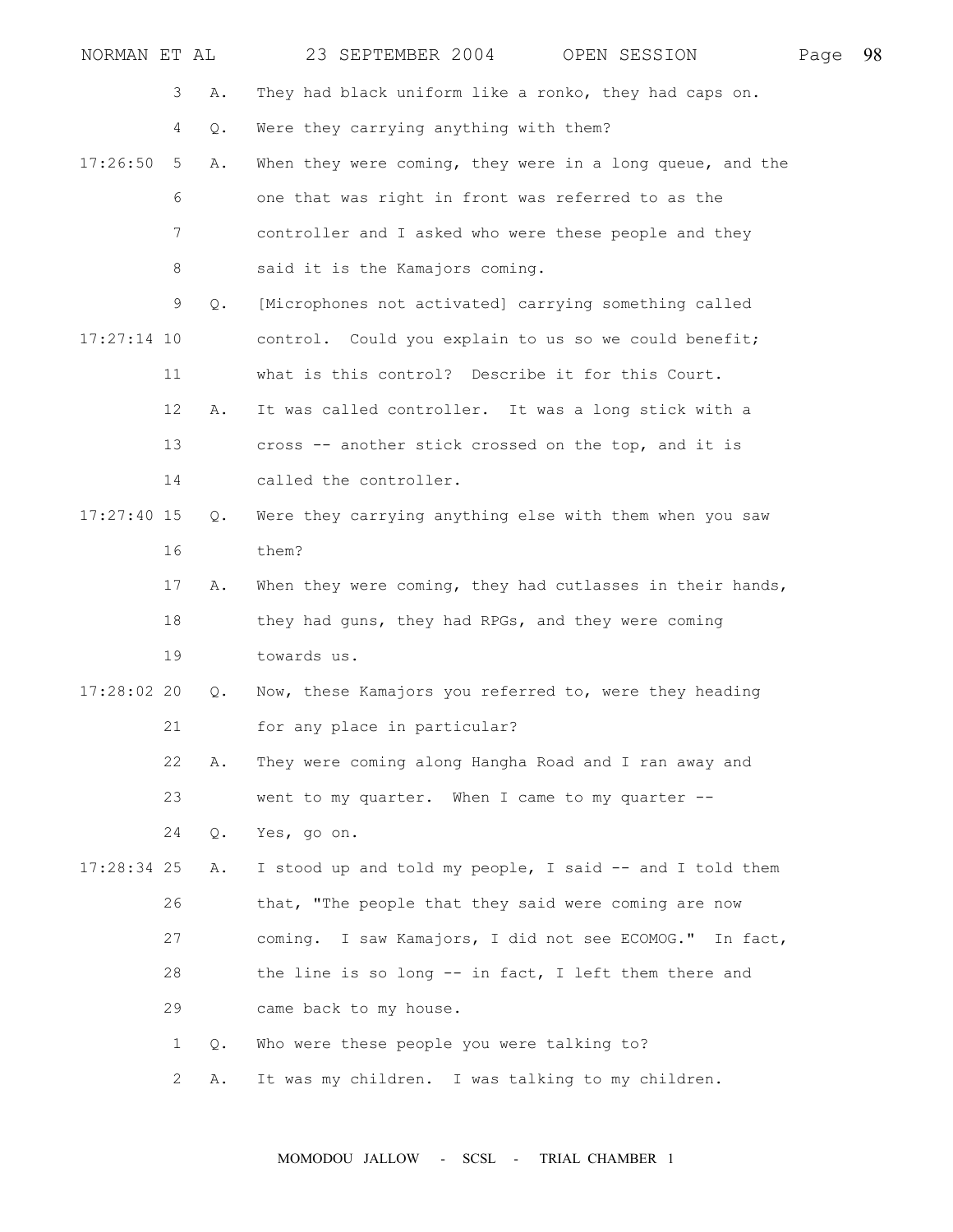| NORMAN ET AL  |    |       | 23 SEPTEMBER 2004                                         | OPEN SESSION | Page | 99 |
|---------------|----|-------|-----------------------------------------------------------|--------------|------|----|
|               | 3  | Q.    | So having admonished them, did anything happen?           |              |      |    |
|               | 4  | Α.    | So, I went to the place and I saw some singing at Capitol |              |      |    |
| 17:29:24      | 5  |       | So I went to the football field.<br>Park.                 |              |      |    |
|               | 6  | Q.    | You heard singing?                                        |              |      |    |
|               | 7  | Α.    | Yes, sir.                                                 |              |      |    |
|               | 8  | Q.    | Did you know who were singing?                            |              |      |    |
|               | 9  | Α.    | The ones that were singing were young men. They were      |              |      |    |
| $17:29:42$ 10 |    |       | singing right in front of the Capitol.                    |              |      |    |
|               | 11 | $Q$ . | Mr Witness, you said you went to the field; at that time  |              |      |    |
|               | 12 |       | you heard singing. Did you see those who were singing?    |              |      |    |
|               | 13 | Α.    | Those ones that were singing were young men just like     |              |      |    |
|               | 14 |       | youths.                                                   |              |      |    |
| 17:30:02 15   |    | $Q$ . | So while at this field did you observe any other thing?   |              |      |    |
|               | 16 | Α.    | Yes, sir. I saw Kamajors; they passed through the         |              |      |    |
|               | 17 |       | Capitol going towards the brigade.                        |              |      |    |
|               | 18 | Q.    | Would you tell this Court where was this brigade?         |              |      |    |
|               | 19 | Α.    | Brigade is in the reservation area.                       |              |      |    |
| $17:30:32$ 20 |    | $Q$ . | Tell this Court -- you saw them pass to the brigade.      |              |      |    |
|               | 21 | Α.    | When I saw that they had gone to the brigade, I returned  |              |      |    |
|               | 22 |       | to my family and told them that, "Hey! My children, let   |              |      |    |
|               | 23 |       | nobody go out again." I said, "The Kamajors have -- a     |              |      |    |
|               | 24 |       | lot of Kamajors have come." And we sat down in the        |              |      |    |
| 17:30:56 25   |    |       | parlour.                                                  |              |      |    |
|               | 26 | $Q$ . | Mr Witness did you observe any other incident relating to |              |      |    |
|               | 27 |       | the Kamajors?                                             |              |      |    |
|               | 28 | Α.    | Well, what I saw from my parlour, I was there and about   |              |      |    |
|               | 29 |       | 15 minutes time I saw my girl child crying, and I went    |              |      |    |
|               |    |       |                                                           |              |      |    |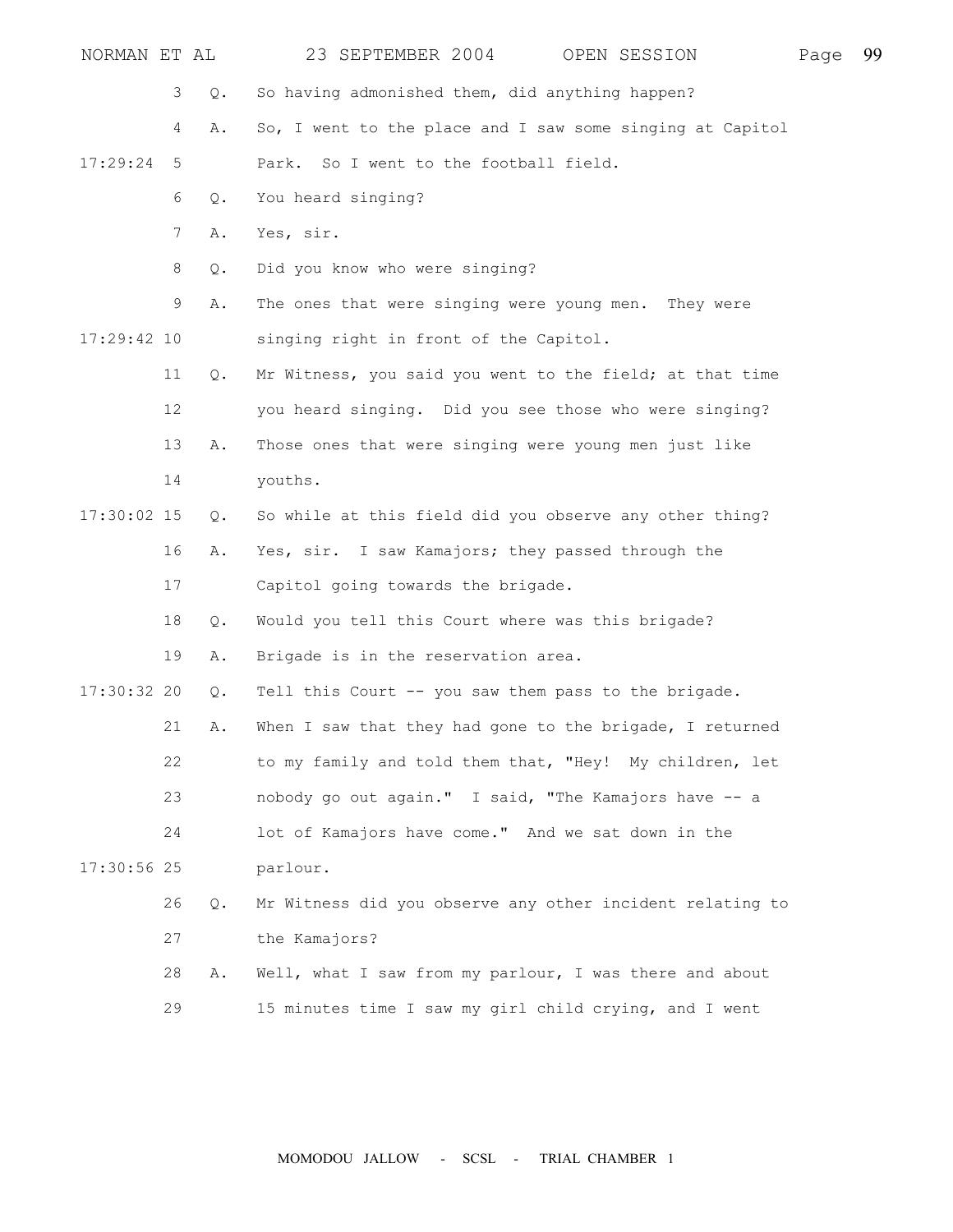| NORMAN ET AL  |    |       | 23 SEPTEMBER 2004                                        | OPEN SESSION | Page 100 |  |
|---------------|----|-------|----------------------------------------------------------|--------------|----------|--|
|               | 1  |       | outside. I saw a man with a sword -- a knife, a long     |              |          |  |
|               | 2  |       | one.                                                     |              |          |  |
|               | 3  | Q.    | This man that you saw, how was he dressed?               |              |          |  |
|               | 4  | Α.    | He dressed just like a Kamajor, but the trousers that he |              |          |  |
| 17:31:40      | 5  |       | wore was black with black ronko shirts and a cap.        |              |          |  |
|               | 6  | Q.    | You mentioned your daughter. How old is your daughter?   |              |          |  |
|               | 7  | Α.    | My daughter would be around seven years old.             |              |          |  |
|               | 8  | Q.    | By that time?                                            |              |          |  |
|               | 9  | Α.    | Yes, at that time.                                       |              |          |  |
| $17:32:02$ 10 |    | Q.    | Thank you. Now tell this court what happened when you    |              |          |  |
|               | 11 |       | saw this man with the sword?                             |              |          |  |
|               | 12 | Α.    | When I was in the parlour, my daughter cried. I came out |              |          |  |
|               | 13 |       | and I saw this man with the sword and he asked me -- and |              |          |  |
|               | 14 |       | he called me near my kitchen and he said, "Who are you?" |              |          |  |
|               | 15 |       | [5.35p.m. H N230904F]                                    |              |          |  |
|               | 16 | Q.    | What was your response.                                  |              |          |  |
|               | 17 | Α.    | I told him that I was a police and I told him that -- I  |              |          |  |
|               | 18 |       | told him that I was not here, you know, I was Levuma.    |              |          |  |
|               | 19 | Q.    | Carry on, Mr Witness.                                    |              |          |  |
|               | 20 | Α.    | When he was asking me -- asking my name and I told him   |              |          |  |
|               | 21 |       | that I was in Levuma. That was when he wanted to ask me  |              |          |  |
|               | 22 |       | another question and I saw another group coming, but all |              |          |  |
|               | 23 |       | of them were dressed in the Kamajor uniform.             |              |          |  |
|               | 24 | $Q$ . | [Microphone not activated] -- you saw another group.     |              |          |  |
|               | 25 | Α.    | Yes, sir.                                                |              |          |  |
|               | 26 | Q.    | [Microphone not activated] -- continue.                  |              |          |  |
|               | 27 | Α.    | They were singing Kamajor songs. They were singing       |              |          |  |
|               | 28 |       | Kamajors songs. They had cutlasses in their hands.       | They         |          |  |
|               | 29 |       | had guns in their hands.                                 |              |          |  |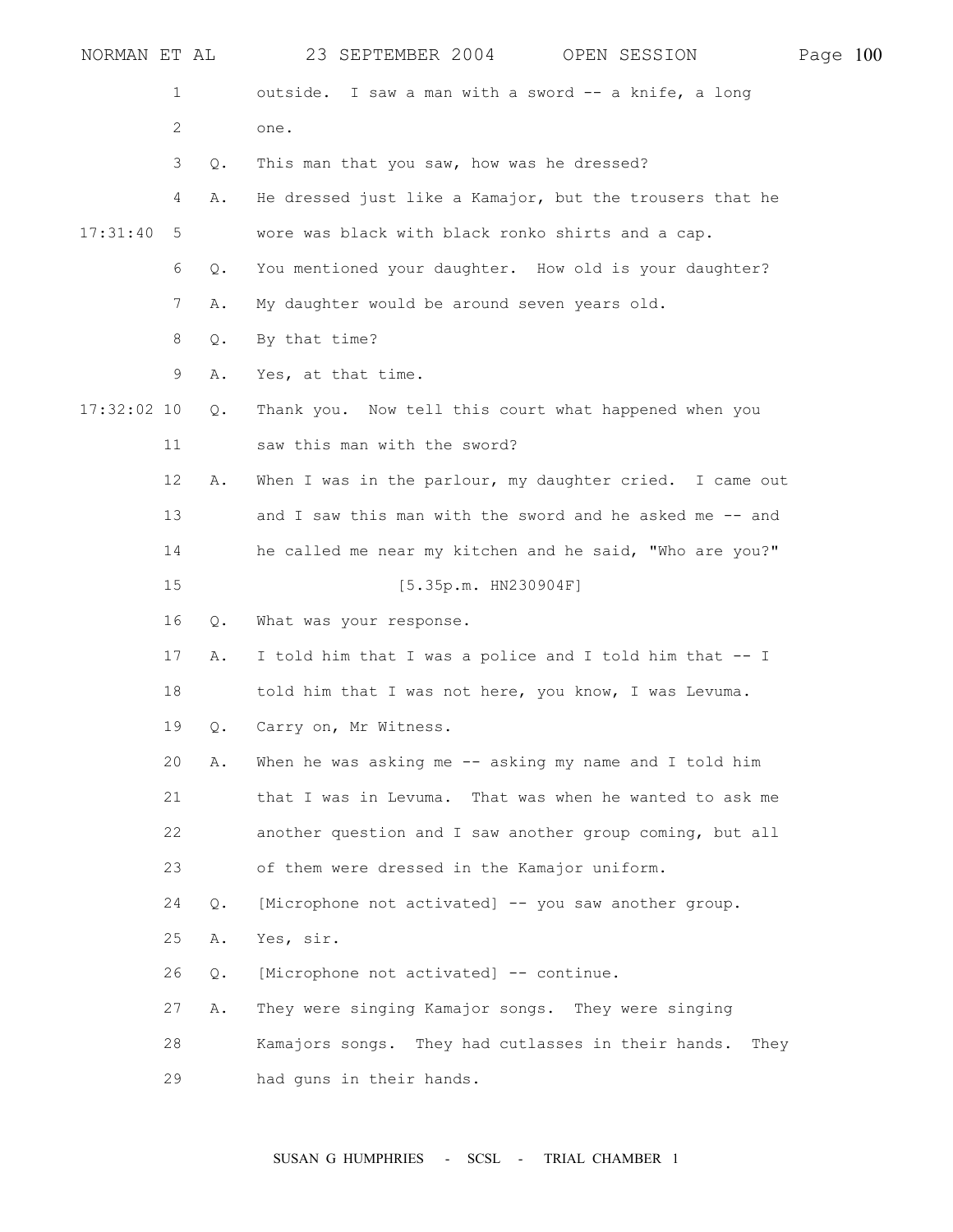| NORMAN ET AL |    |       | 23 SEPTEMBER 2004                                             | OPEN SESSION | Page 101 |  |
|--------------|----|-------|---------------------------------------------------------------|--------------|----------|--|
|              | 1  | Q.    | Do you know how many there were in that group?                |              |          |  |
|              | 2  | Α.    | There were many.                                              |              |          |  |
|              | 3  | $Q$ . | Could you tell if there were ten or above ten?                |              |          |  |
|              | 4  | Α.    | Well, there were many, but I did not count them and, if I     |              |          |  |
|              | 5  |       | had counted them, I would have known the number, but          |              |          |  |
|              | 6  |       | there are many.                                               |              |          |  |
|              | 7  | Q.    | All right, Mr Witness, you saw this other group come in.      |              |          |  |
|              | 8  |       | Did anything happen?                                          |              |          |  |
|              | 9  | Α.    | When I saw they were coming into the compound where the       |              |          |  |
|              | 10 |       | man was asking me questions --                                |              |          |  |
|              | 11 | Q.    | Yes.                                                          |              |          |  |
|              | 12 | Α.    | They said, "Eh, we know this person. We know him; he is       |              |          |  |
|              | 13 |       | not a bad person."                                            |              |          |  |
|              | 14 |       | THE INTERPRETER: Excuse me, Your Honours. Your Honours, the   |              |          |  |
|              | 15 |       | witness is going too fast.                                    |              |          |  |
|              | 16 | Q.    | Take your time, Mr Witness. I would wish to remind you        |              |          |  |
|              | 17 |       | that their Lordships are taking down notes and the            |              |          |  |
|              | 18 |       | stenographer is taking down notes as well as the Defence.     |              |          |  |
|              | 19 |       | Take your time, tell your story and we will get it at the     |              |          |  |
|              | 20 |       | end of the day.                                               |              |          |  |
|              | 21 | Α.    | Yes, sir.                                                     |              |          |  |
|              | 22 | Q.    | Take it [inaudible] and recognised you.                       |              |          |  |
|              | 23 | Α.    | At this -- they said that he knew me.                         |              |          |  |
|              | 24 |       | PRESIDING JUDGE: Which group?                                 |              |          |  |
|              | 25 |       | THE WITNESS: They said they knew me -- they said they knew me |              |          |  |
|              | 26 |       | and they pushed me and I sat just by my daughter.             |              |          |  |
|              | 27 |       | MR KAMARA:                                                    |              |          |  |
|              | 28 | Q.    | Who pushed you?                                               |              |          |  |
|              | 29 | Α.    | The CO who had that long knife - the CO who had that long     |              |          |  |
|              |    |       |                                                               |              |          |  |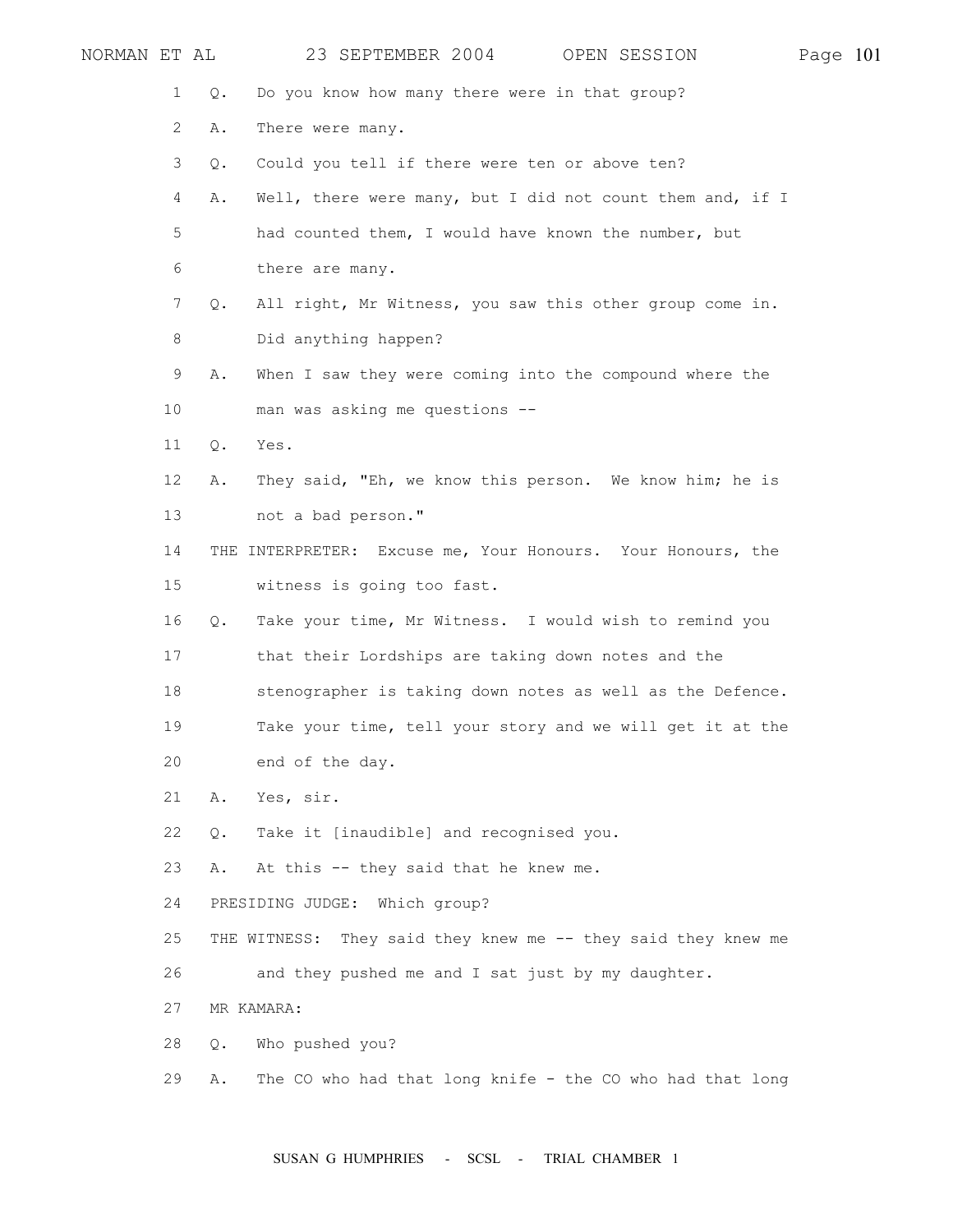| NORMAN ET AL |                |    | 23 SEPTEMBER 2004<br>OPEN SESSION                            | Page 102 |  |
|--------------|----------------|----|--------------------------------------------------------------|----------|--|
|              | 1              |    | knife.                                                       |          |  |
|              | 2              | Q. | What do you mean by "CO"?                                    |          |  |
|              | 3              | Α. | They used to call him CO, that was how he was called.        |          |  |
|              | $\overline{4}$ | Q. | Yes, carry on, please.                                       |          |  |
|              | 5              | Α. | I sat near my daughter and I took my daughter and put her    |          |  |
|              | 6              |    | on my lap. That was where --                                 |          |  |
|              | 7              | Q. | Take your time. You went to your children. Where --          |          |  |
|              | 8              |    | where did you go to sit?                                     |          |  |
|              | 9              | Α. | I sat on the veranda. I sat at the veranda. I was sat        |          |  |
|              | 10             |    | near them and I took my -- my daughter.                      |          |  |
|              | 11             | Q. | Whilst you were sat there, did you observe anything?         |          |  |
|              | 12             | Α. | That was the time when OC SSD they came -- OC SSD they       |          |  |
|              | 13             |    | came.                                                        |          |  |
|              | 14             | Q. | Who is this SSD, do you remember his name?                   |          |  |
|              | 15             | Α. | He was called -- he was called Turay - OC SS Turay.          |          |  |
|              | 16             | Q. | You said he came; came to where?                             |          |  |
|              | 17             | Α. | He came to the CO who had that -- who had that knife. I      |          |  |
|              | 18             |    | had to surrender to him.                                     |          |  |
|              | 19             | Q. | Did you say "either"?                                        |          |  |
|              | 20             | Α. | He said $--$                                                 |          |  |
|              | 21             |    | THE INTERPRETER: Please, Your Honours, let the witness       |          |  |
|              | 22             |    | take -- sorry, the Prosecution -- Prosecutor take the        |          |  |
|              | 23             |    | question back. There is some confusion here. I think         |          |  |
|              | 24             |    | interpreter did not understand what the witness is           |          |  |
|              | 25             |    | saying.                                                      |          |  |
|              | 26             |    | JUDGE BOUTET: You repeat it back again, please.              |          |  |
|              | 27             |    | MR KAMARA: Thank you, Your Honour. I wish the interpreter to |          |  |
|              | 28             |    | take his time and interpret correctly. I heard the           |          |  |
|              | 29             |    | interpreter say "either" and I did not hear the witness      |          |  |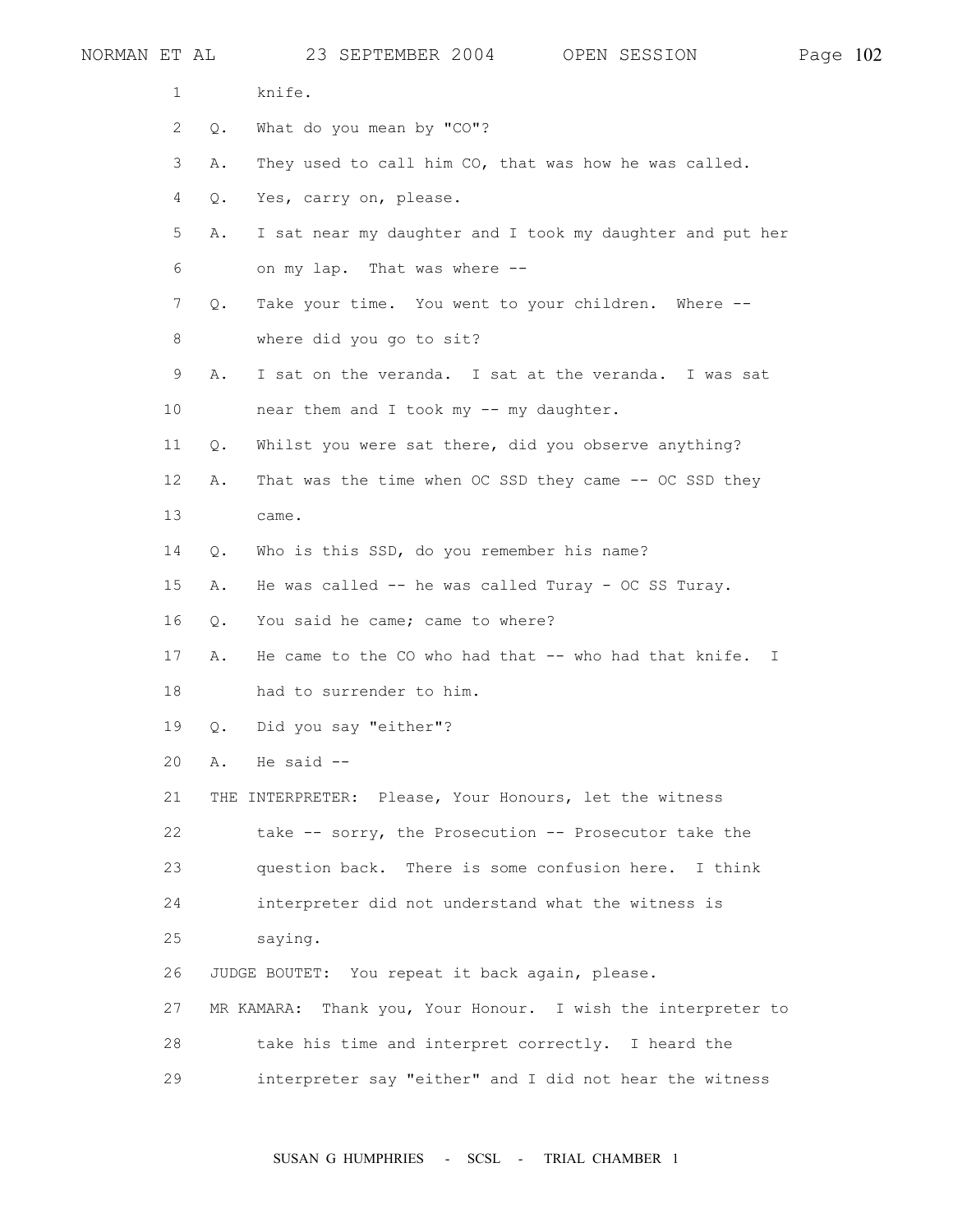| NORMAN ET AL |    | 23 SEPTEMBER 2004<br>OPEN SESSION                        | Page 103 |  |
|--------------|----|----------------------------------------------------------|----------|--|
| 1            |    | say that. So I was asking the witness if he said that.   |          |  |
| 2            | Q. | Now, you say you saw this SSD, OC SSD called Mr Turay    |          |  |
| 3            |    | came to this man with a sword?                           |          |  |
| 4            | Α. | Yes, sir.                                                |          |  |
| 5            | Q. | Why did he come to this man, do you know?                |          |  |
| 6            | Α. | [Microphone not activated] -- and he said he should be   |          |  |
| 7            |    | helped.                                                  |          |  |
| 8            | Q. | Thank you. Did anything happen to this OC Turay?         |          |  |
| 9            | Α. | When he came to him, one of the men who was dancing in   |          |  |
| 10           |    | the group said $-$ he said $-$ he said, "The man $-$ the |          |  |
| 11           |    | people that you have been looking for, this is their     |          |  |
| 12           |    | boss."                                                   |          |  |
| 13           | Q. | Yes.                                                     |          |  |
| 14           | Α. | Then CO told him, "How do you know that you are a        |          |  |
| 15           |    | police?"                                                 |          |  |
| 16           | Q. | Who was this you were speaking to?                       |          |  |
| 17           | Α. | He was talking to OC SSD.                                |          |  |
| 18           | Q. | What was the response of the OC SSD?                     |          |  |
| 19           | Α. | OC SSD said -- he said, "I am an officer. Here is my ID  |          |  |
| 20           |    | card," and he raised it. By the time he raised it up     |          |  |
| 21           |    | they chopped his hand.                                   |          |  |
| 22           | Q. | Do you know who chopped his hand?                        |          |  |
| 23           | Α. | It was the commander -- it was the commander that was    |          |  |
| 24           |    | before them.                                             |          |  |
| 25           | Q. | Do you by any chance know the name of the CO?            |          |  |
| 26           | Α. | Later I came to know his name and his name was Brima     |          |  |
| 27           |    | Massaquoi.                                               |          |  |
| 28           | Q. | Did anything happen after his hand was chopped, the OC   |          |  |
| 29           |    | SSD?                                                     |          |  |
|              |    |                                                          |          |  |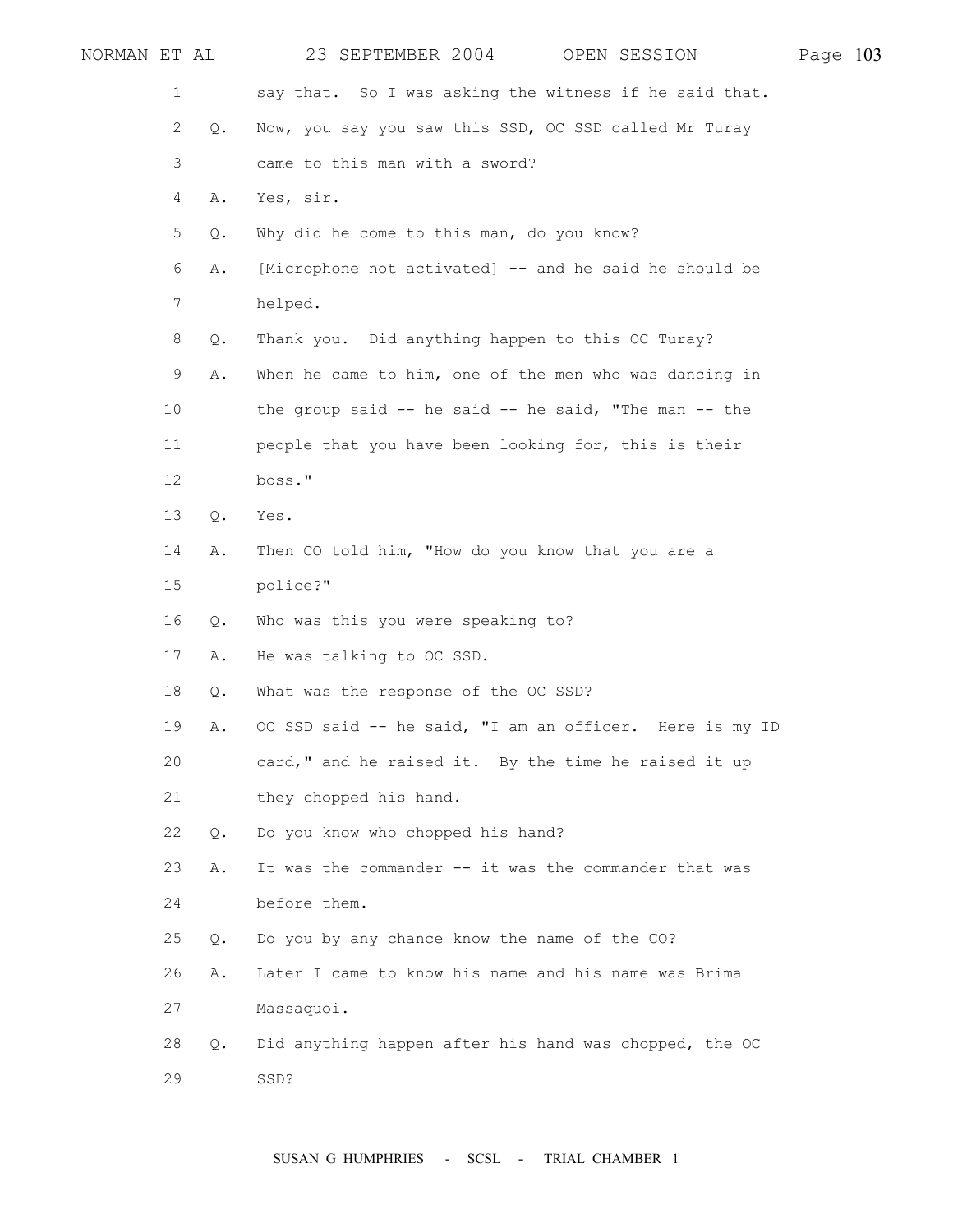|             | NORMAN ET AL          | 23 SEPTEMBER 2004 OPEN SESSION                                             | Page 104 |  |
|-------------|-----------------------|----------------------------------------------------------------------------|----------|--|
|             | 1                     | After the chopping his hand, blood was all oozing from<br>Α.               |          |  |
|             | $\mathbf{2}^{\prime}$ | his hand and he said in Krio saying that, "Don't kill me.                  |          |  |
|             | 3                     | Don't kill me," and he reversed.                                           |          |  |
|             | 4                     | And where were you at this point in time?<br>Q.                            |          |  |
| 5<br>6<br>7 |                       | He said I was on the floor with my children in the<br>Α.                   |          |  |
|             |                       | veranda.                                                                   |          |  |
|             |                       | Could you estimate to this court how far was your place<br>Q.              |          |  |
|             | 8                     | of lying down to where this incident took place?                           |          |  |
|             | 9                     | It's like a -- it's like from that table to where I am<br>Α.               |          |  |
|             | 10                    | sitting, because they were just close to my kitchen and                    |          |  |
|             | 11                    | to my kitchen at the house.                                                |          |  |
|             | 12                    | MR KAMARA: [Microphone not activated] -- good with                         |          |  |
|             | 13                    | measurements, but it looks like 20 feet, if my learned                     |          |  |
|             | 14                    | friends on the other side agree with my calculations.                      |          |  |
|             | 15                    | JUDGE BOUTET: You said 20 feet?                                            |          |  |
|             | 16                    | MR KAMARA: 20 feet, I am suggesting, Your Honours. He said                 |          |  |
|             | 17                    | from where he is sitting to the table in front of him.                     |          |  |
|             | 18                    | JUDGE BOUTET: The table with the legal adviser?                            |          |  |
|             | 19                    | MR KAMARA: The legal adviser, yes, Your Honour.                            |          |  |
|             | 20                    | JUDGE BOUTET: Thank you.                                                   |          |  |
|             | 21                    | MR KAMARA: Thank you, Your Honour.                                         |          |  |
|             | 22                    | You were telling us he was reversing and pleading for his<br>$Q_{\bullet}$ |          |  |
|             | 23                    | life. What happened?                                                       |          |  |
|             | 24                    | As he was reversing and begging and saying, "Don't kill<br>Α.              |          |  |
|             | 25                    | me," then the CO passed an order and said, "Fire!" He                      |          |  |
|             | 26                    | was speaking with a Liberian accent -- speaking English                    |          |  |
|             | 27                    | with a Liberian accent.                                                    |          |  |
|             | 28                    | [Microphone not activated] -- you are referring to, is it<br>$Q_{\bullet}$ |          |  |
|             | 29                    | the same Brima Massaquoi, is it, you mentioned?                            |          |  |
|             |                       |                                                                            |          |  |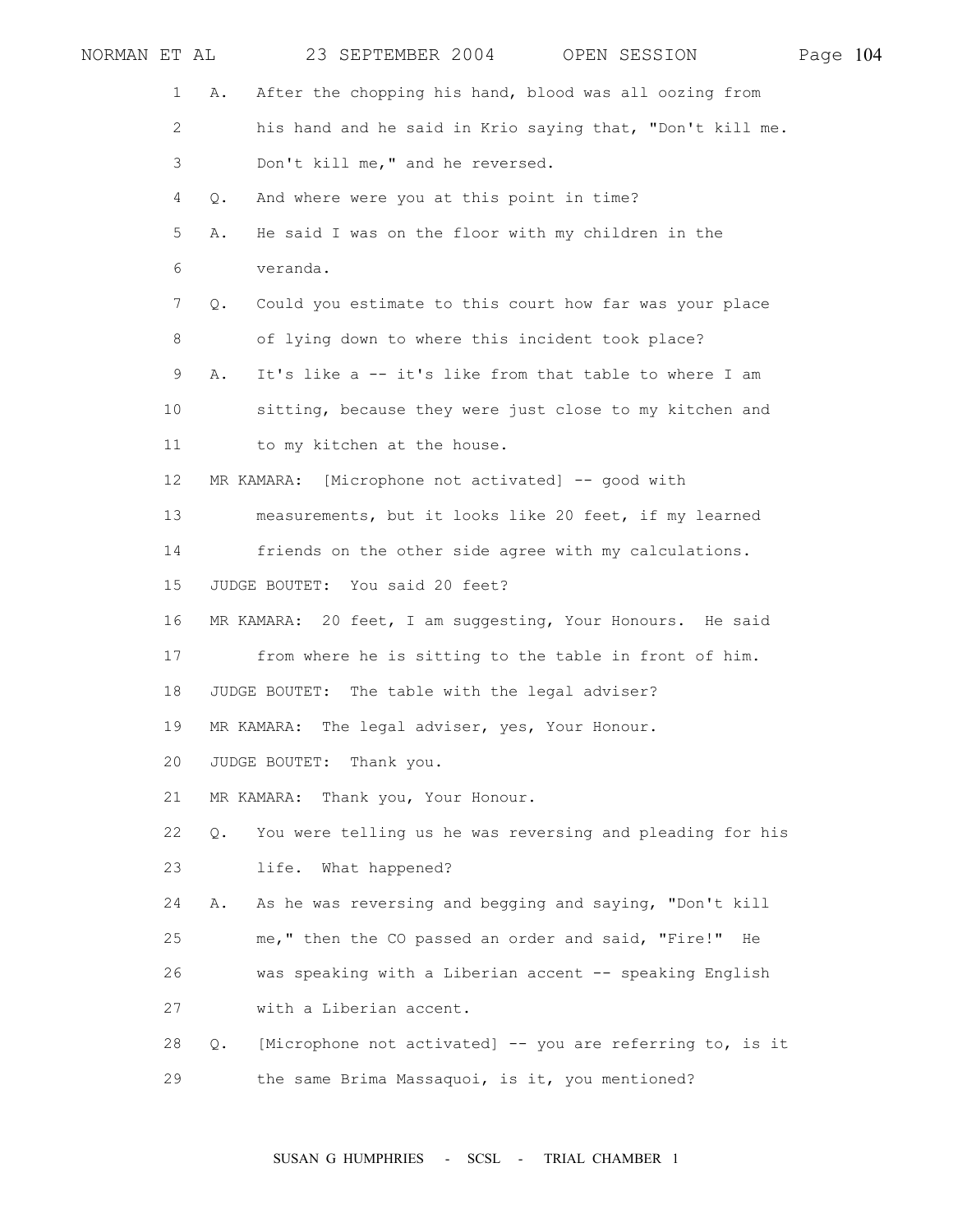| NORMAN ET AL |                           |    | 23 SEPTEMBER 2004<br>OPEN SESSION                        | Page 105 |  |
|--------------|---------------------------|----|----------------------------------------------------------|----------|--|
|              | 1                         | Α. | That is his name.                                        |          |  |
|              | $\mathbf{2}^{\mathsf{I}}$ | Q. | For the purposes of the record, could you continue to    |          |  |
|              | 3                         |    | refer to him as Brima Massaquoi?                         |          |  |
|              | 4                         | Α. | Yes, sir.                                                |          |  |
|              | 5                         | Q. | Okay. Carry on.                                          |          |  |
|              | 6                         | Α. | Then -- then Brima Massaquoi said, "Shoot! Kill him!     |          |  |
|              | $7\phantom{.0}$           |    | Fire!" And there was rapid firing at that time and I was |          |  |
|              | 8                         |    | on the ground. I lay on the ground.                      |          |  |
|              | 9                         | Q. | Upon hearing the firing, did you notice anything?        |          |  |
|              | 10 <sup>°</sup>           | Α. | As the OC was reversing after the flower I saw him. He   |          |  |
|              | 11                        |    | fell down to the ground. He did not get up again because |          |  |
|              | 12                        |    | there was constant firing.                               |          |  |
|              | 13                        | Q. | And from the point where you were in your veranda, you   |          |  |
|              | 14                        |    | saw this happen?                                         |          |  |
|              | 15                        | Α. | I said -- I saw -- I saw -- I raised my hand -- my head. |          |  |
|              | 16                        |    | I saw. I saw him.                                        |          |  |
|              | 17                        | Q. | Did you do anything?                                     |          |  |
|              | 18                        | Α. | I was -- I was also hiding, you know, I couldn't have    |          |  |
|              | 19                        |    | done anything. I was in my veranda.                      |          |  |
|              | 20                        | Q. | You saw the OC SSD fall. Did anything else happen?       |          |  |
|              | 21                        | Α. | When OC SSD fell down, it took about ten minutes because |          |  |
|              | 22                        |    | we feared -- we feared getting out of the house. A       |          |  |
|              | 23                        |    | little bit longer I went -- I ran and went to the next   |          |  |
|              | 24                        |    | block. I went to OC Kowa.                                |          |  |
|              | 25                        | Q. | Now, you said after ten minutes you ran out. Where was   |          |  |
|              | 26                        |    | this crowd of Kamajors at that time?                     |          |  |
|              | 27                        | Α. | When they had passed an order to fire, the group of      |          |  |
|              | 28                        |    | Kamajors went to the police field.                       |          |  |
|              | 29                        | Q. | Why did you go to see OC Kowa?                           |          |  |
|              |                           |    |                                                          |          |  |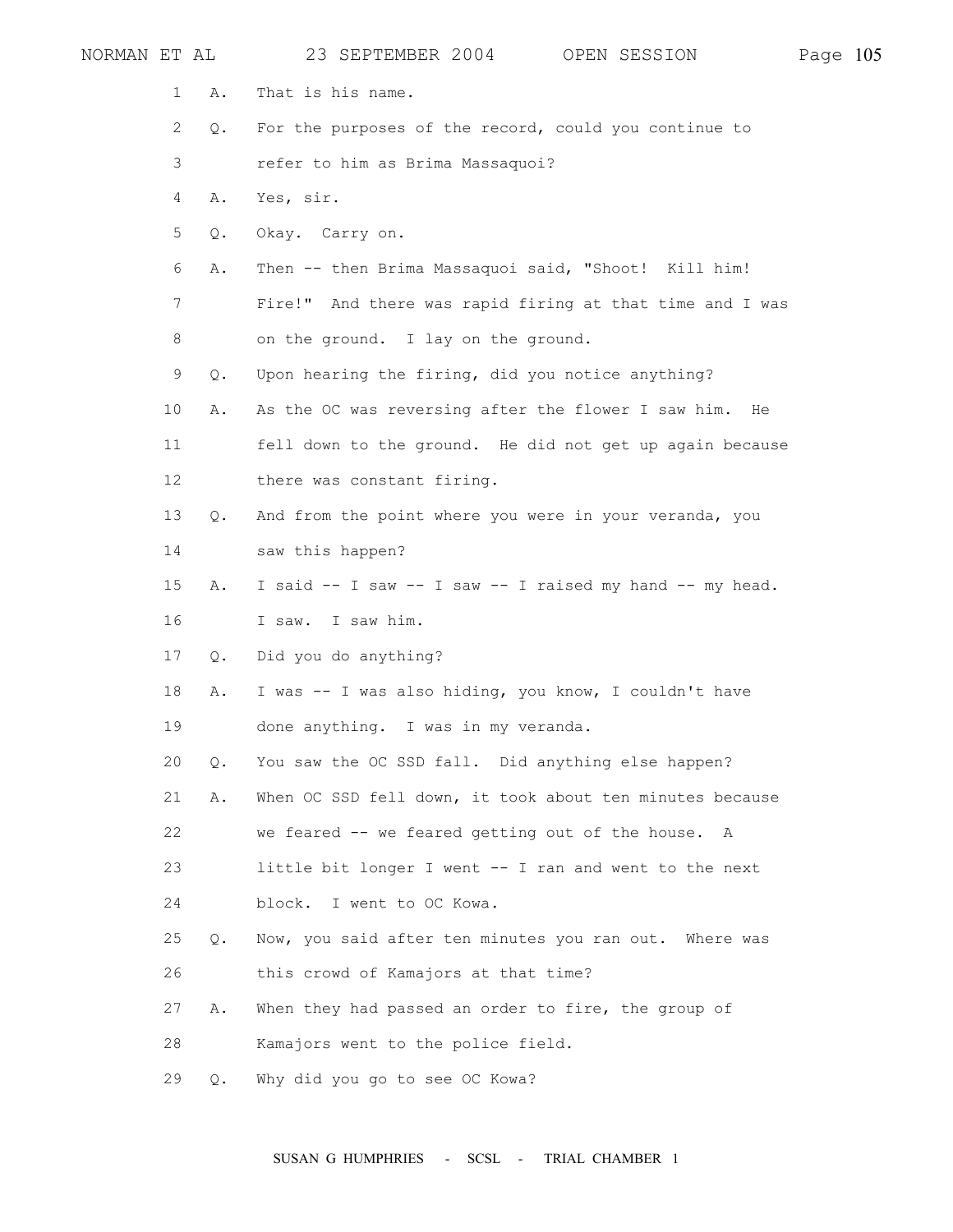| NORMAN ET AL |                       |               | 23 SEPTEMBER 2004 OPEN SESSION                             | Page 106 |  |
|--------------|-----------------------|---------------|------------------------------------------------------------|----------|--|
|              | $\mathbf{1}$          | Α.            | What made me go to OC Kowa was Fofana. I told them that,   |          |  |
|              | $\mathbf{2}^{\prime}$ |               | "Eh," I told them that they were firing OC Kowa, but I     |          |  |
|              | 3                     |               | saw that he had fallen down, but he has not got up.        |          |  |
|              | 4                     | $Q_{\bullet}$ | [Microphone not activated] -- who was it who had been      |          |  |
|              | 5                     |               | fired?                                                     |          |  |
|              | 6                     | Α.            | The one that was fired was OC SSD, he was the one that     |          |  |
|              | 7                     |               | was fired.                                                 |          |  |
|              | 8                     | Q.            | Now, you have spoken to OC Kowa. Did you do anything       |          |  |
|              | 9                     |               | after that?                                                |          |  |
|              | 10 <sup>°</sup>       |               | PRESIDING JUDGE: OC SSD, is that the man you called Turay? |          |  |
|              | 11                    |               | THE WITNESS: Yes, sir.                                     |          |  |
|              | 12 <sup>°</sup>       |               | MR KAMARA:                                                 |          |  |
|              | 13                    | $Q_{\bullet}$ | And what --                                                |          |  |
|              | 14                    |               | PRESIDING JUDGE: Now we are on Kowa. Can you tell us       |          |  |
|              | 15                    |               | who Kowa -- what you did with Kowa, whatever it is?        |          |  |
|              | 16                    |               | MR KAMARA:                                                 |          |  |
|              | 17                    | $Q_{\bullet}$ | Who is this OC Kowa?                                       |          |  |
|              | 18                    | Α.            | OC Kowa was OC SB Fofana was in at CID. He himself was a   |          |  |
|              | 19                    |               | sergeant; Sergeant Fofana.                                 |          |  |
|              | 20                    | Q.            | [Microphone not activated] -- what you mean by OC SB?      |          |  |
|              | 21                    | Α.            | OC SB is a Special Branch.                                 |          |  |
|              | 22                    | Q.            | [Microphone not activated] -- commander of Special         |          |  |
|              | 23                    |               | Branch?                                                    |          |  |
|              | 24                    | Α.            | Yes, sir.                                                  |          |  |
|              | 25                    | Q.            | [Microphone not activated]                                 |          |  |
|              | 26                    | Α.            | Yes, sir.                                                  |          |  |
|              | 27                    | Q.            | You informed him about the death of OC SSD Turay?          |          |  |
|              | 28                    | Α.            | Yes, sir.                                                  |          |  |
|              | 29                    | Q.            | What was his response?                                     |          |  |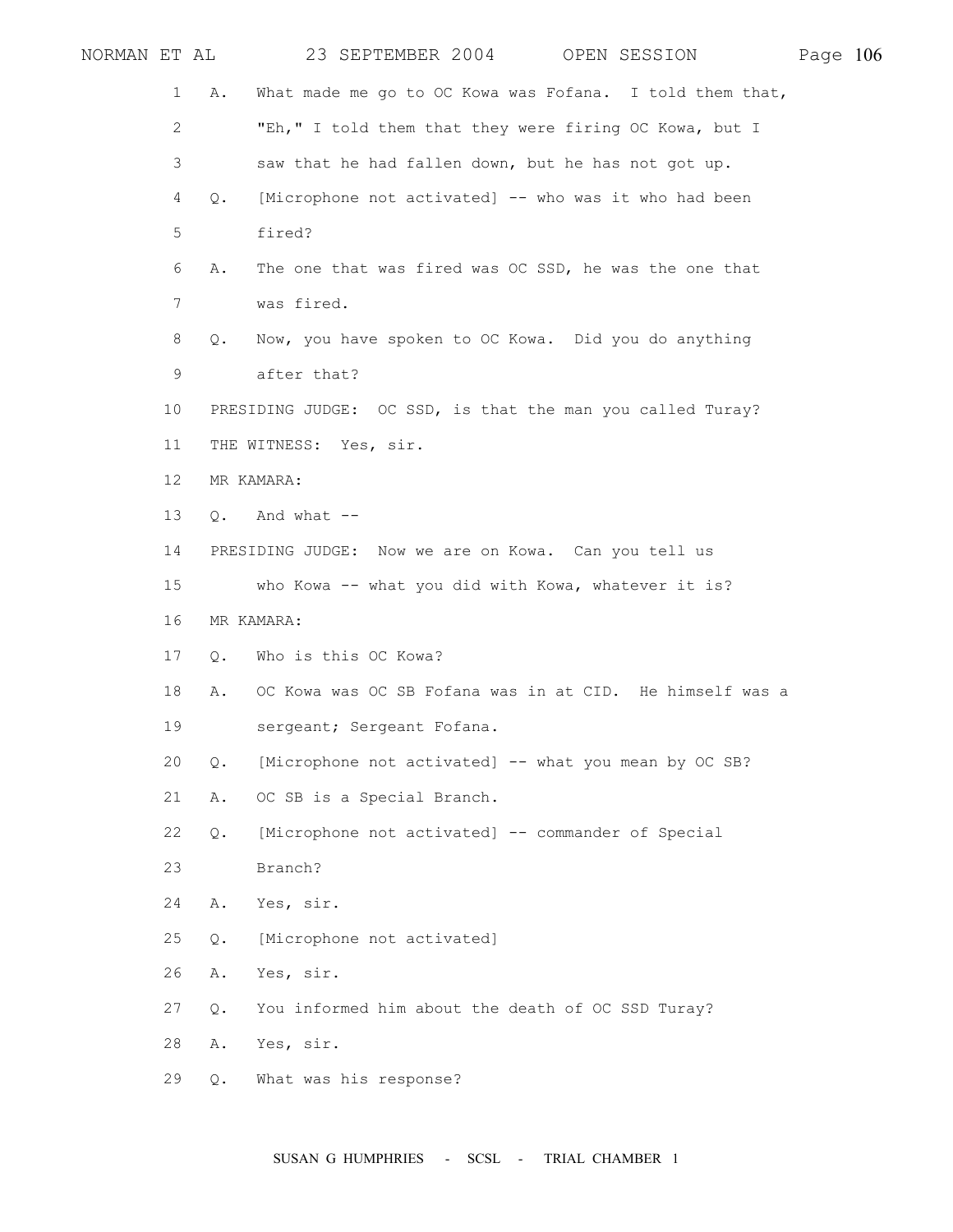| NORMAN ET AL |    |               | 23 SEPTEMBER 2004<br>OPEN SESSION                         | Page 107 |  |
|--------------|----|---------------|-----------------------------------------------------------|----------|--|
|              | 1  | Α.            | He said, "Officer, when that group went by your house I   |          |  |
|              | 2  |               | thought they were going to kill you. So what you are      |          |  |
|              | 3  |               | going to do, go back to your family."                     |          |  |
|              | 4  | Q.            | So, did anything else happen after your contact with      |          |  |
|              | 5  |               | OC Kowa?                                                  |          |  |
|              | 6  | Α.            | I came back to my quarter. I wanted to climb the stairs   |          |  |
|              | 7  |               | and my wife -- and my wife told me that, "Do you know     |          |  |
|              | 8  |               | that they have killed Sergeant Turay himself?"            |          |  |
|              | 9  | $Q$ .         | Is this another Turay different from the OC SSD Turay you |          |  |
|              | 10 |               | referred to earlier on?                                   |          |  |
|              | 11 | Α.            | Yes, sir. Yes, sir. This is Sergeant Turay. It is not     |          |  |
|              | 12 |               | OC, this Sergeant Turay.                                  |          |  |
|              | 13 | Q.            | Thank you. You were telling us what your wife said to     |          |  |
|              | 14 |               | you.                                                      |          |  |
|              | 15 | Α.            | She told me that -- she told me that in fact this         |          |  |
|              | 16 |               | firing -- this firing that took place, you know,          |          |  |
|              | 17 |               | somebody had been killed. Look at the tar, you know,      |          |  |
|              | 18 |               | someone has been killed there. He went -- I went there    |          |  |
|              | 19 |               | stealthily and found out whether there was anybody there. |          |  |
|              | 20 | $\circ$ .     | Did you find anything there?                              |          |  |
|              | 21 | Α.            | I went by the tar. I met -- I met Turay -- I met Turay    |          |  |
|              | 22 |               | lying down.<br>They shot him.                             |          |  |
|              | 23 | $Q_{\bullet}$ | [Microphone not activated]                                |          |  |
|              | 24 | Α.            | They shot him in the neck.                                |          |  |
|              | 25 | Q.            | You say they referred to Sergeant Turay.                  |          |  |
|              | 26 | Α.            | Yes. Sergeant Turay - not OC SSD Turay - Sergeant Turay.  |          |  |
|              | 27 | Q.            | Where was he shot?                                        |          |  |
|              | 28 | Α.            | They fired him by the pump in his neck.                   |          |  |
|              | 29 | Q.            | Did you see or observe anything else other than seeing    |          |  |
|              |    |               |                                                           |          |  |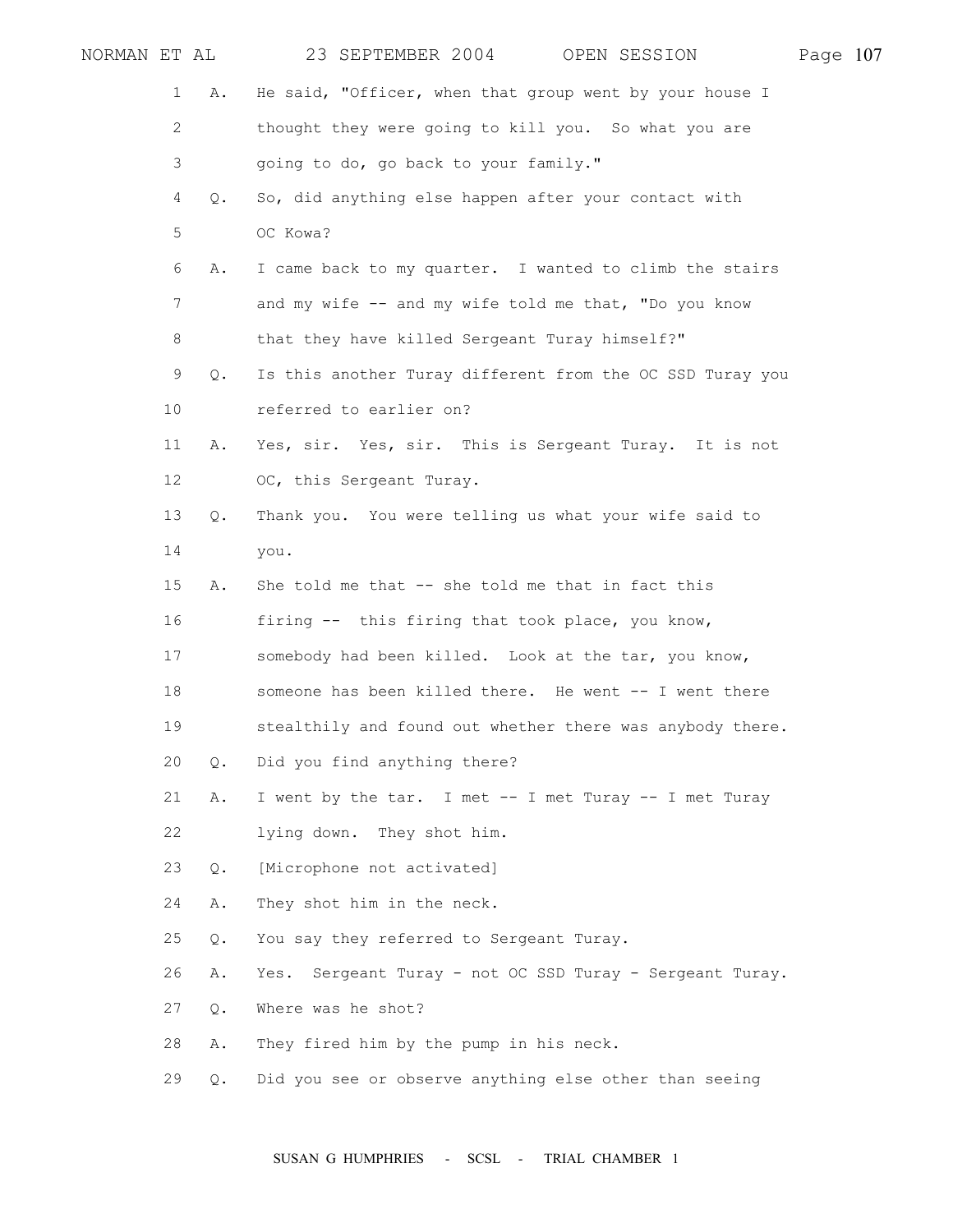| NORMAN ET AL |                       |               | 23 SEPTEMBER 2004                                           | OPEN SESSION | Page 108 |  |
|--------------|-----------------------|---------------|-------------------------------------------------------------|--------------|----------|--|
|              | 1                     |               | the corpse of Sergeant Turay?                               |              |          |  |
|              | $\mathbf{2}^{\prime}$ | Α.            | After I had seen -- after I had --                          |              |          |  |
|              | 3                     |               | THE INTERPRETER: Your Honours, please, let the witness go a |              |          |  |
|              | 4                     |               | little bit slower.                                          |              |          |  |
|              | 5                     | Q.            | [Microphone not activated] -- who is this Desmond?          |              |          |  |
|              | 6                     | Α.            | He also was a police officer.                               |              |          |  |
|              | $7\phantom{.}$        | $Q$ .         | What did you notice about Desmond?                          |              |          |  |
|              | 8                     | Α.            | I met him also lying down under a mango tree. He also       |              |          |  |
|              | 9                     |               | was chopped and he was killed.                              |              |          |  |
|              | 10                    |               | JUDGE BOUTET: Pardon me. Where did he see Desmond?          |              |          |  |
|              | 11                    |               | MR KAMARA:                                                  |              |          |  |
|              | 12                    | Q.            | Where did you see Desmond lying?                            |              |          |  |
|              | 13                    | Α.            | Where -- where Turay's corpse was and where Desmond's       |              |          |  |
|              | 14                    |               | corpse was, was not that far at all. He was under a         |              |          |  |
|              | 15                    |               | mango tree.                                                 |              |          |  |
|              | 16                    | Q.            | How far was the corpse of Desmond to that of Sergeant       |              |          |  |
|              | 17                    |               | Turay?                                                      |              |          |  |
|              | 18                    | Α.            | Sergeant Turay -- Sergeant Turay was lying down where I     |              |          |  |
|              | 19                    |               | am sitting here and Desmond was lying down by those         |              |          |  |
|              | 20                    |               | steps, right up there.                                      |              |          |  |
|              | 21                    | $Q_{\bullet}$ | [Microphone not activated] -- estimate, Your Honour,        |              |          |  |
|              | 22                    |               | would be something like 25 or 26 [inaudible].               |              |          |  |
|              | 23                    |               | JUDGE BOUTET: Very well.                                    |              |          |  |
|              | 24                    |               | MR KAMARA:                                                  |              |          |  |
|              | 25                    | Q.            | Did you see any other corpse lying around?                  |              |          |  |
|              | 26                    | Α.            | After this had happened, we did not go out that day,        |              |          |  |
|              | 27                    |               | because I was afraid of going out because I, myself, I am   |              |          |  |
|              | 28                    |               | a policeman.                                                |              |          |  |
|              | 29                    | Q.            | Mr Witness, I asked you a question whether you saw any      |              |          |  |
|              |                       |               |                                                             |              |          |  |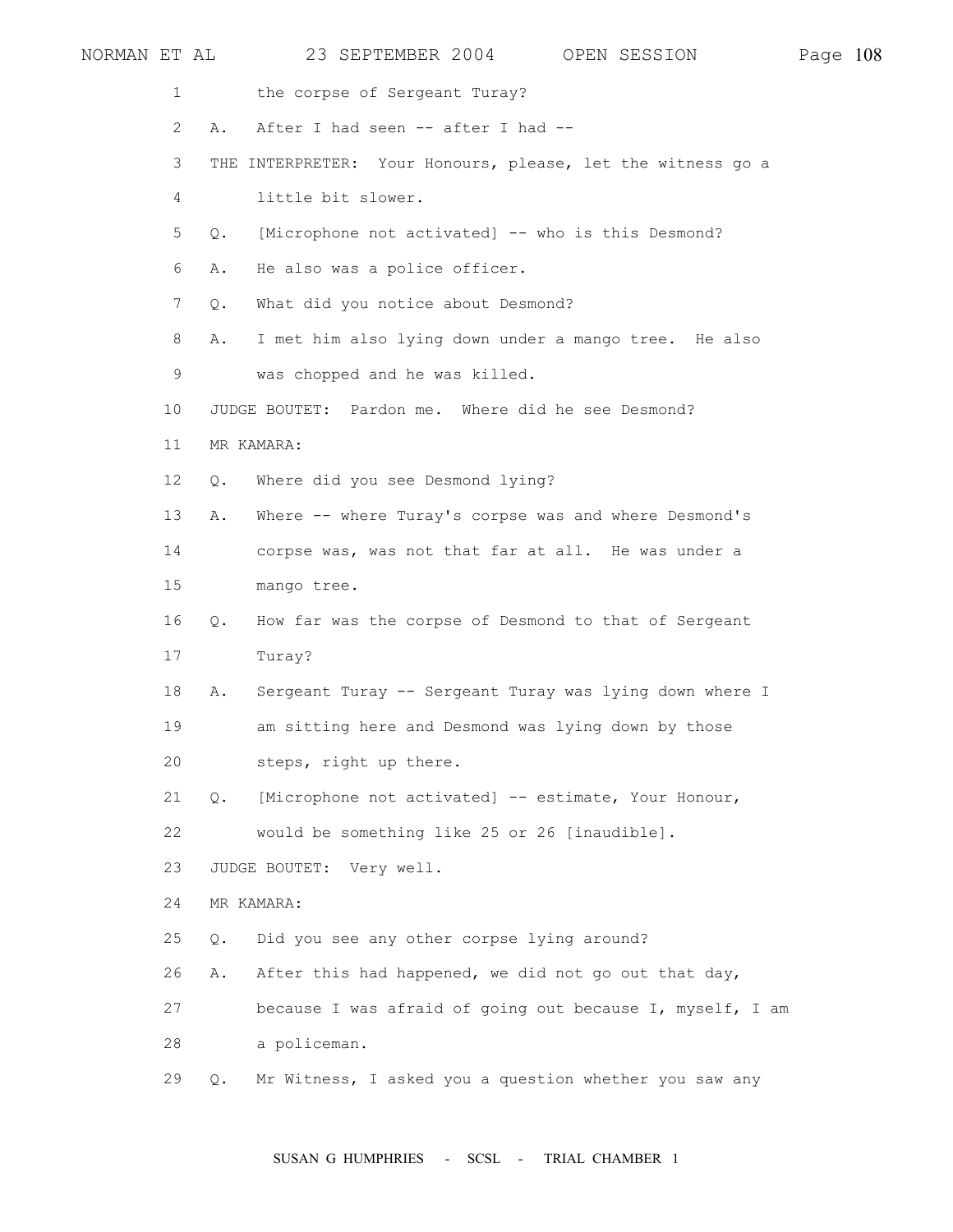| NORMAN ET AL    |    | 23 SEPTEMBER 2004<br>OPEN SESSION                           | Page 109 |  |
|-----------------|----|-------------------------------------------------------------|----------|--|
| 1               |    | other corpse other than Sergeant Turay and Desmond you      |          |  |
| 2               |    | have identified.                                            |          |  |
| 3               | Α. | Yes, sir.                                                   |          |  |
| 4               | Q. | Was it on the same day?                                     |          |  |
| 5               | Α. | Yes, sir.                                                   |          |  |
| 6               | Q. | [Microphone not activated]                                  |          |  |
| $7\phantom{.}$  | Α. | I see $--$                                                  |          |  |
| 8               | Q. | Hold it. Hold it. Hold it.                                  |          |  |
| 9               | Α. | [No interpretation]                                         |          |  |
| 10              | Q. | Now, tell us where you saw Momoh Tawol.                     |          |  |
| 11              | Α. | [No interpretation]                                         |          |  |
| 12 <sup>°</sup> | Q. | And you mentioned another --                                |          |  |
| 13              | Α. | Fandai, Fandai and Momoh Tawol were in the same block.      |          |  |
| 14              |    | They killed them in the same place.                         |          |  |
| 15              | Q. | Yes, which one was the other one?                           |          |  |
| 16              | Α. | They killed -- they killed Sergeant Mason. He said close    |          |  |
| 17              |    | by the Capitol, because this old block was close to the     |          |  |
| 18              |    | Capitol.                                                    |          |  |
| 19              | Q. | [Microphone not activated]                                  |          |  |
| 20              | Α. | His corpse was at the back of his house, say -- which was   |          |  |
| 21              |    | a path, you know, to go to town. It was a path to go to     |          |  |
| 22              |    | There his body lay, inside the barracks.<br>town.           |          |  |
| 23              | Q. | There was another one you mentioned; what is his name?      |          |  |
| 24              | Α. | Mimor -- Mimor -- Mimor was by his -- the door of his       |          |  |
| 25              |    | That was why they killed him.<br>kitchen.                   |          |  |
| 26              | Q. | So having seen these corpses, did you do anything?          |          |  |
| 27              | Α. | When I seen these corpses, the next day we went to $-$ - we |          |  |
| 28              |    | went to Mammy Batta Holist and I told her that they had     |          |  |
| 29              |    | "What are we going to do?" And then<br>killed policemen.    |          |  |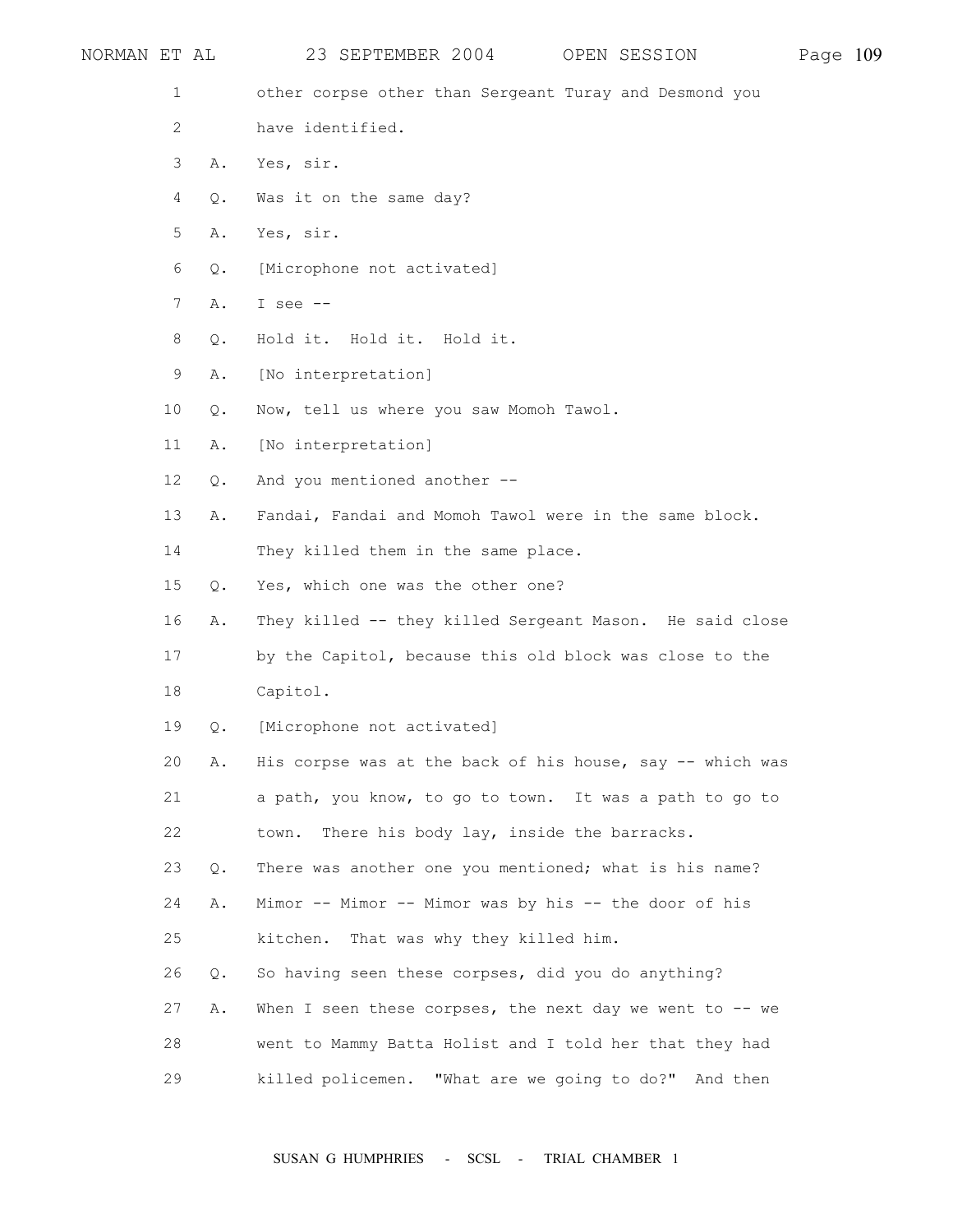| NORMAN ET AL |       | 23 SEPTEMBER 2004                                             | OPEN SESSION | Page 110 |  |
|--------------|-------|---------------------------------------------------------------|--------------|----------|--|
| 1            |       | he said we had to talk to COs to see whether it would be      |              |          |  |
| 2            |       | possible for us to bury them.                                 |              |          |  |
| 3            | $Q$ . | Who did you have to talk to?                                  |              |          |  |
| 4            | Α.    | Batta should talk to one of the COs who is from Beudu. I      |              |          |  |
| 5            |       | didn't know the CO's name, but Batta Holist knew the name     |              |          |  |
| 6            |       | of this CO, so I begged her.                                  |              |          |  |
| 7            | Q.    | [Microphone not activated] -- in that police force or         |              |          |  |
| 8            |       | some other [inaudible] are you referring to?                  |              |          |  |
| 9            | Α.    | It was a CO from the Kamajor.                                 |              |          |  |
| 10           | Q.    | Did you get permission from the CO Kamajors to do the         |              |          |  |
| 11           |       | burial?                                                       |              |          |  |
| 12           | Α.    | Yes, the CO gave permission to Mrs Batta so that the          |              |          |  |
| 13           |       | burial could carry on.                                        |              |          |  |
| 14           | О.    | Did you yourself talk to the CO for the permission?           |              |          |  |
| 15           | Α.    | Yes, sir.                                                     |              |          |  |
| 16           | $Q$ . | Tell this Court what you did after you got the permission     |              |          |  |
| 17           |       | to bury the other officers.                                   |              |          |  |
| 18           | Α.    | After the CO had given us the permission, I went to one       |              |          |  |
| 19           |       | church -- I went to a church where all the families had       |              |          |  |
| 20           |       | hidden.                                                       |              |          |  |
| 21           |       | JUDGE BOUTET: Mr Prosecutor, before you proceed further, I am |              |          |  |
| 22           |       | raising a concern that I have raised earlier with another     |              |          |  |
| 23           |       | witness about some of the evidence of this witness when -     |              |          |  |
| 24           |       | bearing in mind that this witness is giving evidence in       |              |          |  |
| 25           |       | open session this time, I do appreciate there is nobody       |              |          |  |
| 26           |       | in the audience, but this is still a public session - he      |              |          |  |
| 27           |       | is describing locations, persons and so on, some of whom      |              |          |  |
| 28           |       | have testified under protection and the one this witness      |              |          |  |
| 29           |       | is describing events at this particular moment, all you       |              |          |  |
|              |       |                                                               |              |          |  |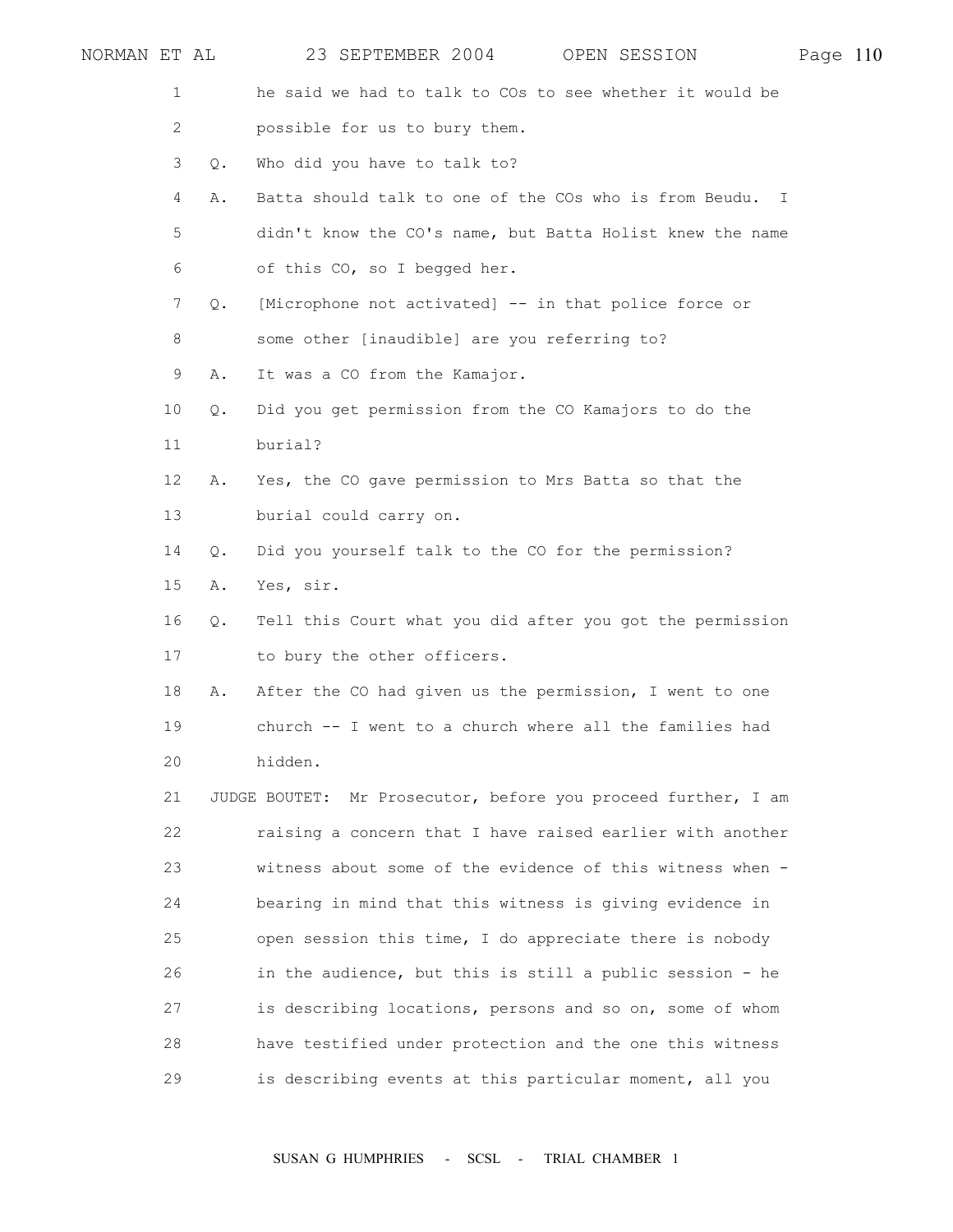| NORMAN ET AL | 23 SEPTEMBER 2004<br>OPEN SESSION                                | Page 111 |  |
|--------------|------------------------------------------------------------------|----------|--|
| 1            | have to do is put one and one together and you will know         |          |  |
| 2            | exactly who is who.                                              |          |  |
| 3            | MR KAMARA: I take your cue, Your Honour.                         |          |  |
| 4            | I am talking especially of this policewoman and<br>JUDGE BOUTET: |          |  |
| 5            | others, so in her evidence she did describe the burial,          |          |  |
| 6            | who was there, what permission and so on. So I am                |          |  |
| 7            | concerned, again, about identity of witnesses. So it is          |          |  |
| 8            | either applicable and applied, or we lift the protection.        |          |  |
| 9            | So, I mean, this is one of your witnesses and I                  |          |  |
| 10           | understand your difficulty. I know you are trying to get         |          |  |
| 11           | to that evidence, but I am raising this matter, because I        |          |  |
| 12           | will suggest that we strike out those names from the             |          |  |
| 13           | record for public consumption. So the record is of a             |          |  |
| 14           | public nature. I am concerned that this part will lead           |          |  |
| 15           | to the identification of at least one, if not two,               |          |  |
| 16           | witnesses.                                                       |          |  |
| 17           | MR KAMARA: I concede to that position, Your Honour.              |          |  |
| 18           | JUDGE BOUTET: So I am cautioning you again about these           |          |  |
| 19           | matters, because -- although a name in itself may not be         |          |  |
| 20           | of importance, but a name in context, as such, is.               |          |  |
| 21           | MR KAMARA: I concede to that position, Your Honour.              |          |  |
| 22           | JUDGE BOUTET:<br>Thank you.                                      |          |  |
| 23           | MR KAMARA:<br>Thank you.                                         |          |  |
| 24           | So, Mr Witness, I asked you about the -- what did you do<br>Q.   |          |  |
| 25           | once you got permission to do the burial and if you              |          |  |
| 26           | could, Mr Witness - don't worry to mention names of              |          |  |
| 27           | persons - describe the incident for us.                          |          |  |
| 28           | After -- when they had given us permission, I went to the<br>Α.  |          |  |
| 29           | church and the families came from the church and met me          |          |  |
|              |                                                                  |          |  |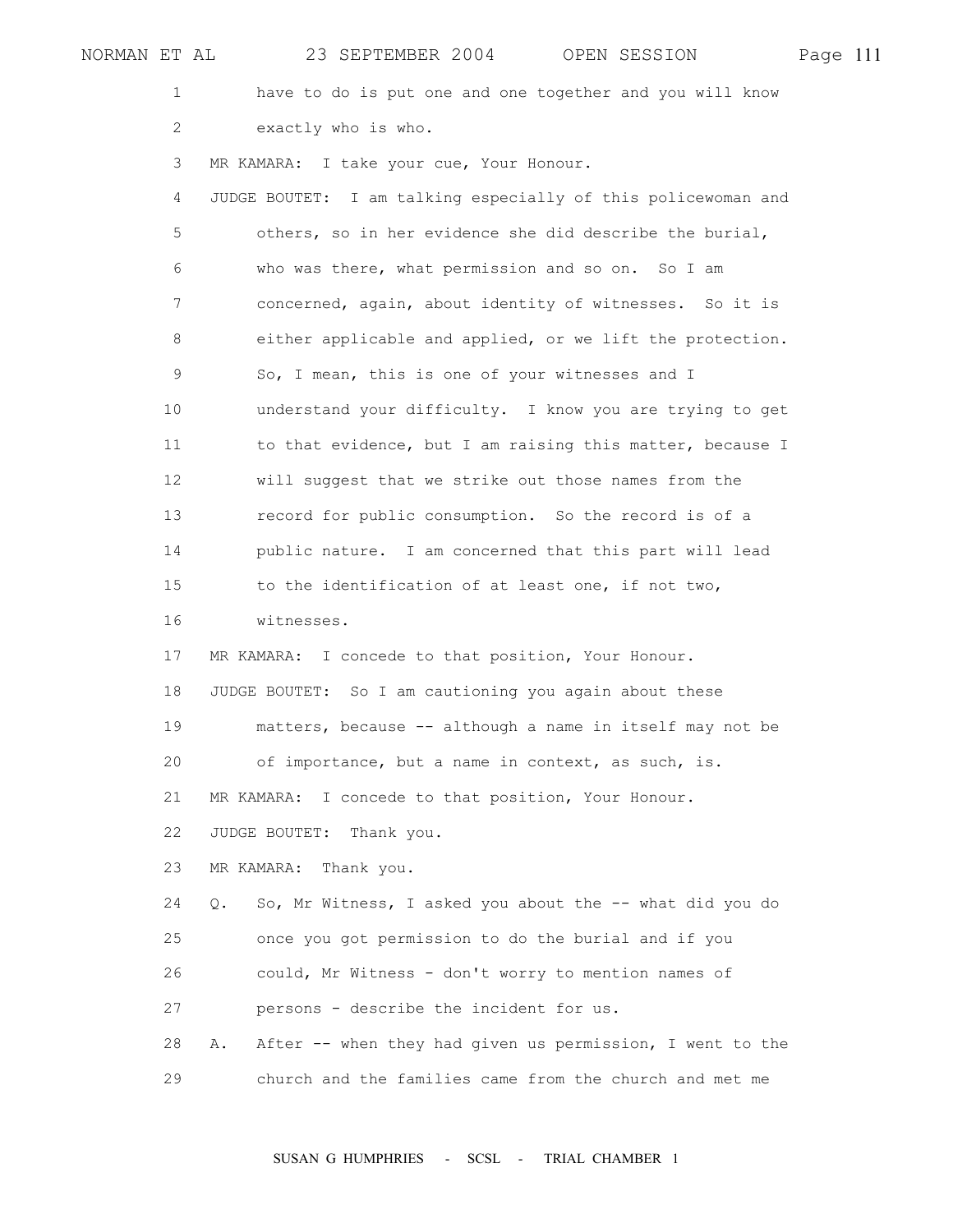| NORMAN ET AL |                |           | 23 SEPTEMBER 2004<br>OPEN SESSION                          | Page 112 |  |
|--------------|----------------|-----------|------------------------------------------------------------|----------|--|
|              | 1              |           | and they said the CO has allowed us, you know, to bury     |          |  |
|              | $\mathbf{2}$   |           | the dead. He said -- and I went and took a pickaxe and a   |          |  |
|              | 3              |           | shovel and I dug a mass grave and buried my $--$ my $--$ I |          |  |
|              | 4              |           | and my colleagues.                                         |          |  |
|              | 5              | Q.        | Did you do it all by yourself?                             |          |  |
|              | 6              | Α.        | No, I and my colleagues; the policemen that were with me   |          |  |
|              | $7\phantom{.}$ |           | all helped me.                                             |          |  |
|              | 8              |           | PRESIDING JUDGE: [Microphone not activated]                |          |  |
|              | 9              |           | MR KAMARA:                                                 |          |  |
|              | 10             | Q.        | Now, would you tell us the persons that were buried in     |          |  |
|              | 11             |           | that mass grave?                                           |          |  |
|              | 12             | Α.        | Yes, sir.                                                  |          |  |
|              | 13             | Q.        | Tell this court.                                           |          |  |
|              | 14             | Α.        | The first person that we took was OC OSD Turay.            |          |  |
|              | 15             | Q.        | Yes.                                                       |          |  |
|              | 16             | Α.        | We brought Sergeant -- Sergeant Turay.                     |          |  |
|              | 17             | Q.        | Yes.                                                       |          |  |
|              | 18             | Α.        | We took Momoh Tawol.                                       |          |  |
|              | 19             | Q.        | Yes. We brought Fandai. We brought Mason. We brought       |          |  |
|              | 20             |           | Mimor.                                                     |          |  |
|              | 21             | $\circ$ . | We have heard five.                                        |          |  |
|              | 22             |           | PRESIDING JUDGE:<br>Six.                                   |          |  |
|              | 23             |           | MR KAMARA: Six. Yes, Your Lordship, we have six.           |          |  |
|              | 24             | $\circ$ . | OC as is this sergeant -- Turay -- Sergeant Turay, Momoh   |          |  |
|              | 25             |           | Tawol, Fandai, Mason and Mimor. We have got six.           |          |  |
|              | 26             | Α.        | There should be seven.                                     |          |  |
|              | 27             | Q.        | Your Honour, Turay, Sergeant Turay, Momoh Tawol, Fandai,   |          |  |
|              | 28             |           | Mason and Mimor. We have got six. There should be          |          |  |
|              | 29             |           | seven.                                                     |          |  |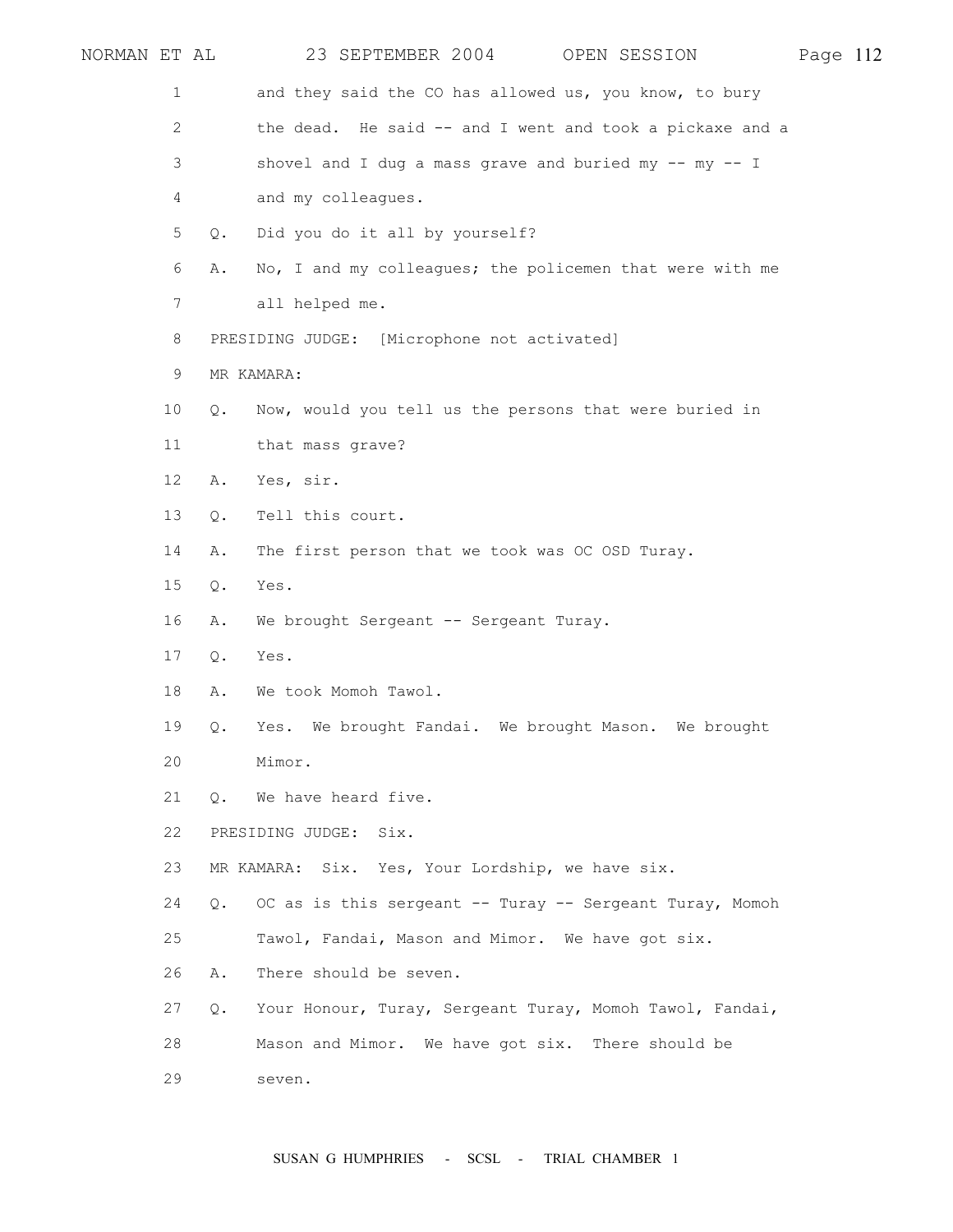| NORMAN ET AL  |                 |               | 23 SEPTEMBER 2004<br>OPEN SESSION                             | Page 113 |  |
|---------------|-----------------|---------------|---------------------------------------------------------------|----------|--|
|               | 1               | $Q_{\bullet}$ | Okay, Mr Witness, now you dug this grave. Do you              |          |  |
|               | 2               |               | remember putting seven or six of these people into that       |          |  |
|               | 3               |               | mass grave?                                                   |          |  |
|               | 4               | Α.            | We took Fandai -- we took Fandai. His wife said he was a      |          |  |
|               | 5               |               | church member and that he should be buried separately.        |          |  |
|               | 6               |               | [HN230904G 6.05 p.m.]                                         |          |  |
|               | 7               | Q.            | So Fandai was buried separately?                              |          |  |
|               | 8               | Α.            | Yes, sir.                                                     |          |  |
|               | 9               | Q.            | What happened to the rest?                                    |          |  |
| $18:05:53$ 10 |                 | Α.            | The other ones were buried in the mass grave.                 |          |  |
|               | 11              | Q.            | Was there any other person that was buried there that is      |          |  |
|               | 12 <sup>°</sup> |               | not a police officer?                                         |          |  |
|               | 13              | Α.            | There was one that was buried who was not a police            |          |  |
|               | 14              |               | officer.                                                      |          |  |
| 18:06:14 15   |                 | Q.            | Tell this Court the circumstance of that.                     |          |  |
|               | 16              | Α.            | At the time when -- when they attacked Kenema by Kombema      |          |  |
|               | 17              |               | Road, when we ran -- when we came, we met that corpse         |          |  |
|               | 18              |               | there, and he had soldier's uniform on him.                   |          |  |
|               | 19              | $Q$ .         | And where was that soldier buried?                            |          |  |
| $18:06:51$ 20 |                 | Α.            | They were not taken anywhere else, so we buried them all      |          |  |
|               | 21              |               | in this mass grave with the others.                           |          |  |
|               | 22              | Q.            | Now, Mr Witness, are you in a position to identify this       |          |  |
|               | 23              |               | grave if asked to do so?                                      |          |  |
|               | 24              | Α.            | Yes, sir.                                                     |          |  |
| $18:07:09$ 25 |                 | Q.            | Thank you, Your Honours. That is all for this witness.        |          |  |
|               | 26              |               | JUDGE BOUTET: Although it's getting late a bit, we would like |          |  |
|               | 27              |               | to see if we could not complete the evidence of this          |          |  |
|               | 28              |               | witness today, so Mr -- or a counsel for the first            |          |  |
|               | 29              |               | accused?<br>Mr Hall?                                          |          |  |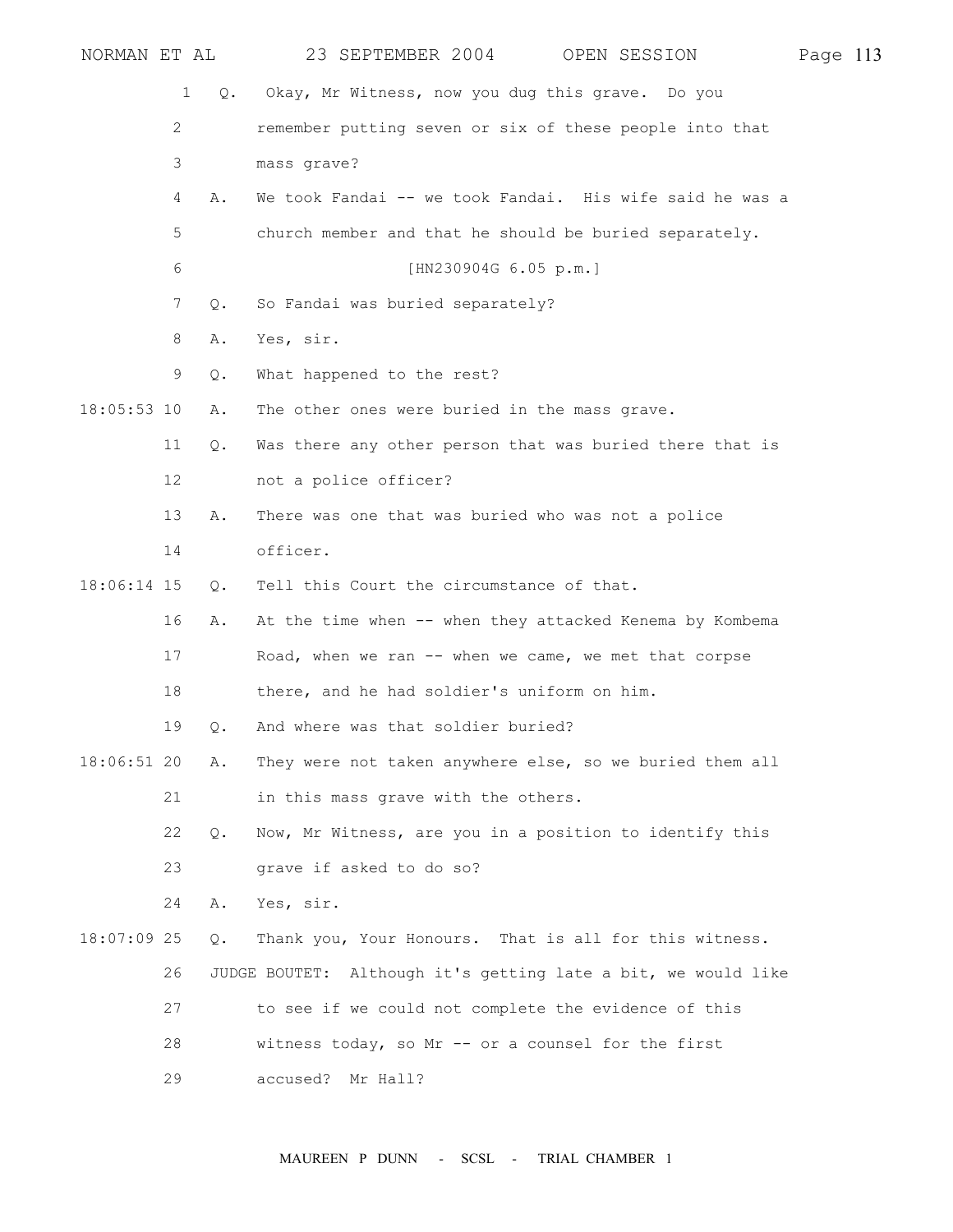| NORMAN ET AL |             |          | 23 SEPTEMBER 2004<br>OPEN SESSION                         | Page 114 |  |
|--------------|-------------|----------|-----------------------------------------------------------|----------|--|
|              | $\mathbf 1$ |          | CROSS-EXAMINED BY MR HALL:                                |          |  |
|              | 2           |          | Thank you, Your Honour.<br>MR HALL:                       |          |  |
|              | 3           | О.       | Mr Witness, could you tell us how long the AFRC and the   |          |  |
|              | 4           |          | RUF were in control of Kenema?                            |          |  |
| 18:08:17     | 5           | Α.       | Well, I would not know the time now, but I know that they |          |  |
|              | 6           |          | controlled Kenema, but I wouldn't tell you the time.      |          |  |
|              | 7           | Q.       | Could it have been six months, a year -- less, more, if   |          |  |
|              | 8           |          | you know?                                                 |          |  |
|              | 9           | Α.       | I wouldn't know, because I would not put the precise      |          |  |
| 18:08:45 10  |             |          | time.                                                     |          |  |
|              | 11          | Q.       | And when the AFRC and then the RUF were in control there, |          |  |
|              | 12          |          | they also directed what the police would do, did they     |          |  |
|              | 13          |          | not?                                                      |          |  |
|              | 14          | Α.       | Oh, yes.                                                  |          |  |
| 18:09:06 15  |             | Q.       | And the police had to do what they wanted, or something   |          |  |
|              | 16          |          | bad would happen to them; is that correct?                |          |  |
|              | 17          |          | THE INTERPRETER: Would you please repeat the question?    |          |  |
|              | 18          | MR HALL: |                                                           |          |  |
|              | 19          | Q.       | The police would do what the AFRC and the RUF wanted, or  |          |  |
| 18:09:24 20  |             |          | something bad might happen to them?                       |          |  |
|              | 21          | Α.       | The only thing that they used to tell us to do was that   |          |  |
|              | 22          |          | of cleaning the town. That is what they did not tell us   |          |  |
|              | 23          |          | to do.                                                    |          |  |
|              | 24          | Q.       | And when the AFRC and the RUF were in power, they brought |          |  |
| 18:10:04 25  |             |          | people to the police station to be held in the gaol, did  |          |  |
|              | 26          |          | they not?                                                 |          |  |
|              | 27          | Α.       | Before me, I'm not aware of that.                         |          |  |
|              | 28          | $Q$ .    | And when the AFRC and the RUF were telling the police     |          |  |
|              | 29          |          | what to do, they were helping them enforce order in the   |          |  |
|              |             |          |                                                           |          |  |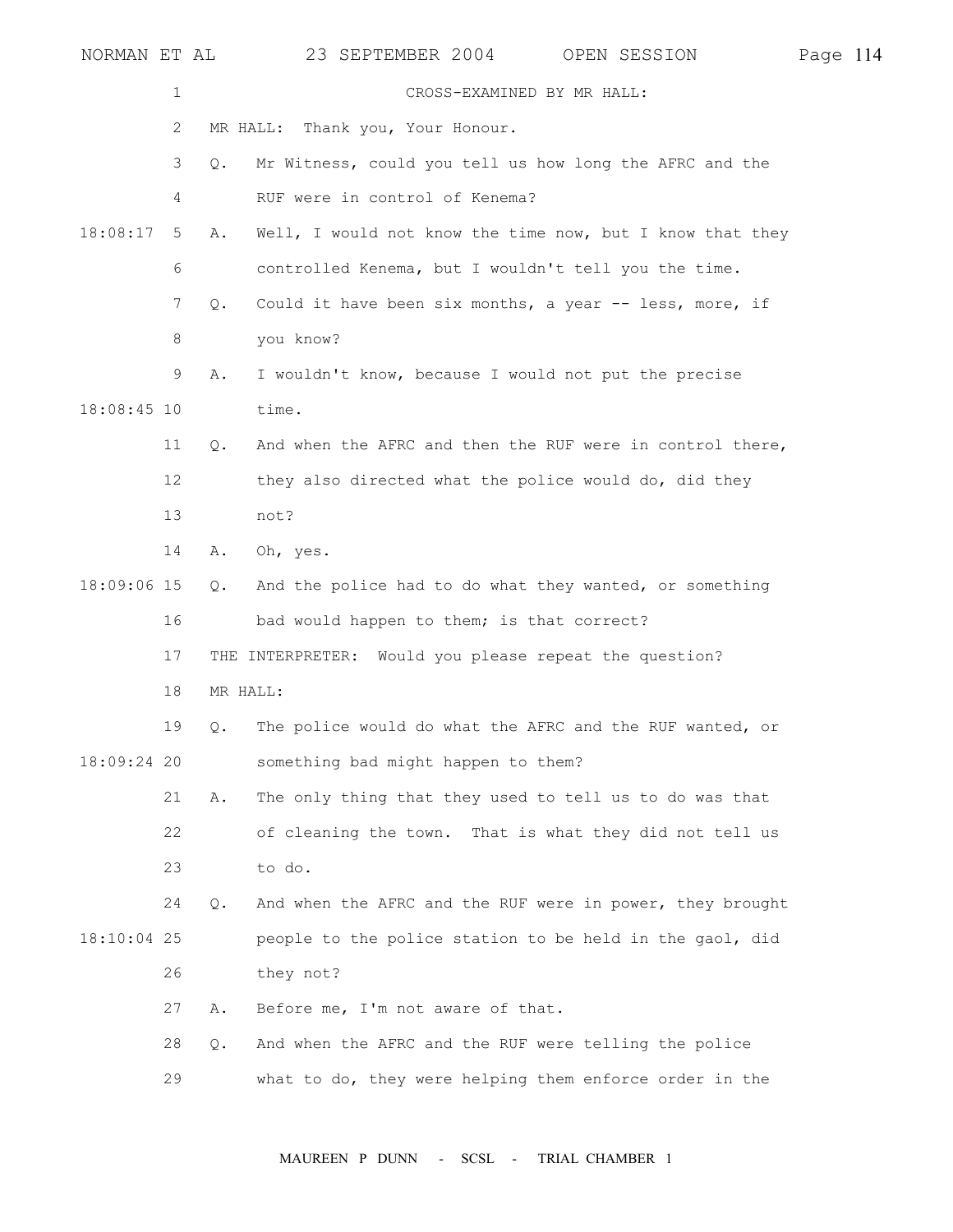| NORMAN ET AL  |    |           | 23 SEPTEMBER 2004 OPEN SESSION                            | Page 115 |  |
|---------------|----|-----------|-----------------------------------------------------------|----------|--|
|               | 1  |           | community?                                                |          |  |
|               | 2  | Α.        | Yes, at that -- I would not be able to tell that, because |          |  |
|               | 3  |           | in the morning I would go to my xxxxxxx, because I'm a    |          |  |
|               | 4  |           | xxxxxxx, so I would not be able to tell you.              |          |  |
| 18:11:02      | 5  | Q.        | So you were more a xxxxxxx than a police officer?         |          |  |
|               | 6  |           | PRESIDING JUDGE: That's what he said.                     |          |  |
|               | 7  |           | THE WITNESS: Yes, sir.                                    |          |  |
|               | 8  |           | MR HALL:                                                  |          |  |
|               | 9  | $\circ$ . | You did not enforce laws at all?                          |          |  |
| $18:11:27$ 10 |    | Α.        | Well, if I was ordered to do that, I would do it.         |          |  |
|               | 11 | Q.        | And the AFRC and the RUF ordered you to do things?        |          |  |
|               | 12 | Α.        | I can only do these orders if these orders were passed    |          |  |
|               | 13 |           | through my boss. Then I would do them.                    |          |  |
|               | 14 | О.        | And would your boss be Turay, or somebody else?           |          |  |
| 18:12:03 15   |    | Α.        | My boss was xxxx, and he was the one that was passing     |          |  |
|               | 16 |           | orders directly to me, and I would do them.               |          |  |
|               | 17 | Q.        | Was Turay Issa's boss?                                    |          |  |
|               | 18 | Α.        | Issa was the CPO.                                         |          |  |
|               | 19 | Q.        | Turay was head of the SSD?                                |          |  |
| $18:12:38$ 20 |    | Α.        | Yes, sir.                                                 |          |  |
|               | 21 | Q.        | And the SSD would detain people -- question them?         |          |  |
|               | 22 | Α.        | Well, during that time, I cannot go into that, because    |          |  |
|               | 23 |           | it's their own office.                                    |          |  |
|               | 24 | $Q$ .     | Did they operate in secret from you?                      |          |  |
| $18:13:10$ 25 |    | Α.        | Well, it's police work. When they make details in the     |          |  |
|               | 26 |           | office, normally I was not there.                         |          |  |
|               | 27 | $\circ$ . | So you can't tell this Court whether SSD interrogated     |          |  |
|               | 28 |           | people for the RUF?                                       |          |  |
|               | 29 | Α.        | Not at all, sir.                                          |          |  |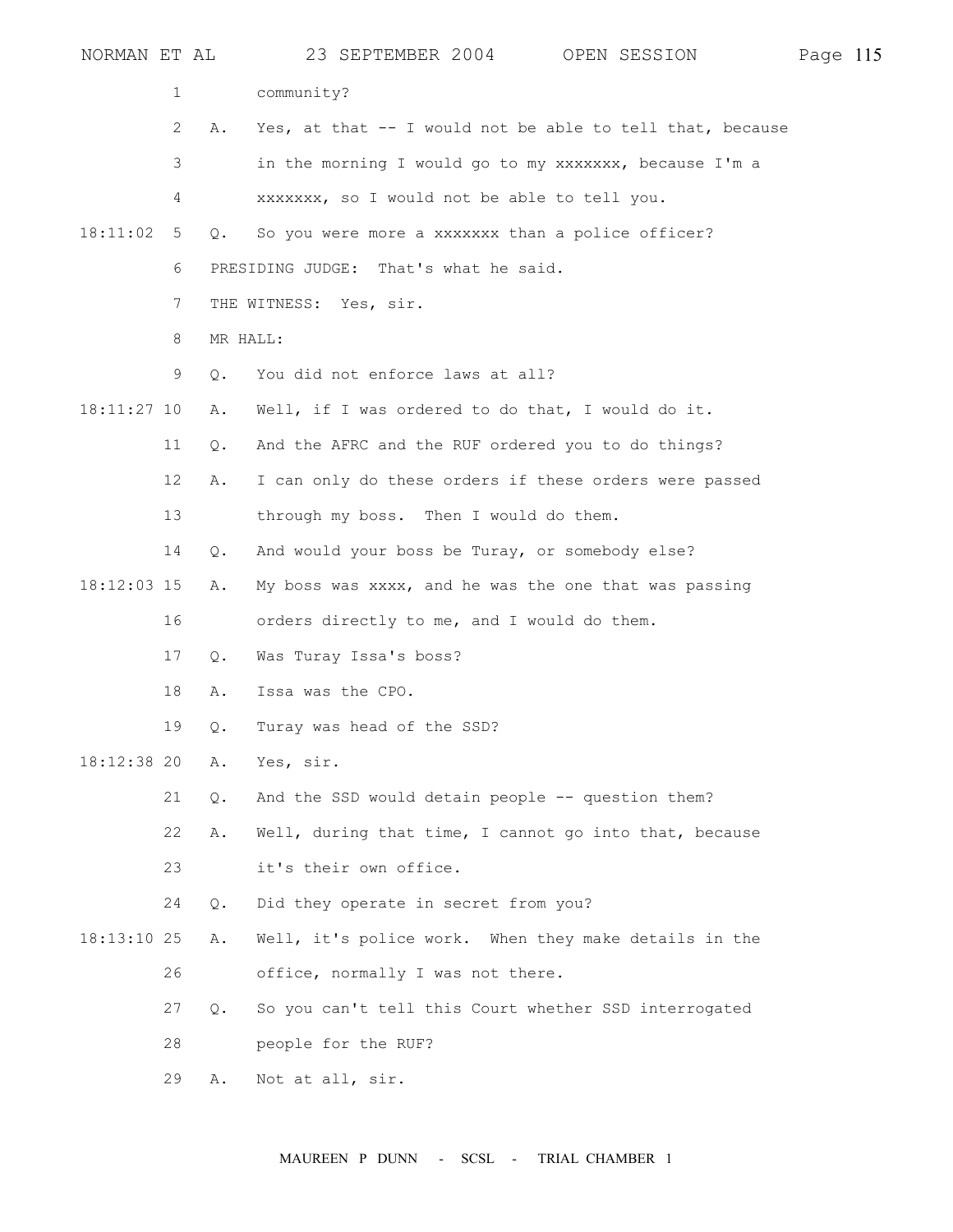| NORMAN ET AL  |    |           | 23 SEPTEMBER 2004<br>OPEN SESSION                         | Page 116 |  |
|---------------|----|-----------|-----------------------------------------------------------|----------|--|
|               | 1  | Q.        | But it's apparent when the Kamajors got to town they were |          |  |
|               | 2  |           | looking for Turay?                                        |          |  |
|               | 3  | Α.        | Well, I don't know that, you know. That was their own     |          |  |
|               | 4  |           | way. I did not know what happened.                        |          |  |
| 18:14:01      | 5  | Q.        | You heard them say, when he identified himself, "They     |          |  |
|               | 6  |           | were looking for you."                                    |          |  |
|               | 7  | Α.        | Well, that was what they said. They said the people that  |          |  |
|               | 8  |           | we've been looking for, this is their boss.               |          |  |
|               | 9  | Q.        | You heard the Kamajors say that to Turay?                 |          |  |
| 18:14:37 10   |    | Α.        | Yes, sir.                                                 |          |  |
|               | 11 | Q.        | And in your examination-in-chief you used the             |          |  |
|               | 12 |           | word "chop" -- that they "chopped" his hand; is that      |          |  |
|               | 13 |           | correct?                                                  |          |  |
|               | 14 | Α.        | That is cruel language, but what I meant was his hand was |          |  |
| $18:15:14$ 15 |    |           | chopped off.                                              |          |  |
|               | 16 | Q.        | His hand was chopped off?                                 |          |  |
|               | 17 | Α.        | It was not taken off, but it was chopped.                 |          |  |
|               | 18 | Q.        | Do you remember giving a statement to the Office of the   |          |  |
|               | 19 |           | Prosecutor? This would have been 10 January 2003.         |          |  |
| 18:16:00 20   |    | Α.        | I cannot remember now.                                    |          |  |
|               | 21 | Q.        | You may not remember the date, but you remember giving a  |          |  |
|               | 22 |           | statement; correct?                                       |          |  |
|               | 23 | Α.        | They went to me and, when they went to me, I gave a       |          |  |
|               | 24 |           | statement concerning what happened when the Kamajors      |          |  |
| 18:16:30 25   |    |           | entered the barracks.                                     |          |  |
|               | 26 | Q.        | And you signed the statement that they took from you at   |          |  |
|               | 27 |           | the end; do you remember that?                            |          |  |
|               | 28 | Α.        | Yes, sir. I gave statements and I signed beneath.         |          |  |
|               | 29 | $\circ$ . | Can you read and write, sir?                              |          |  |
|               |    |           |                                                           |          |  |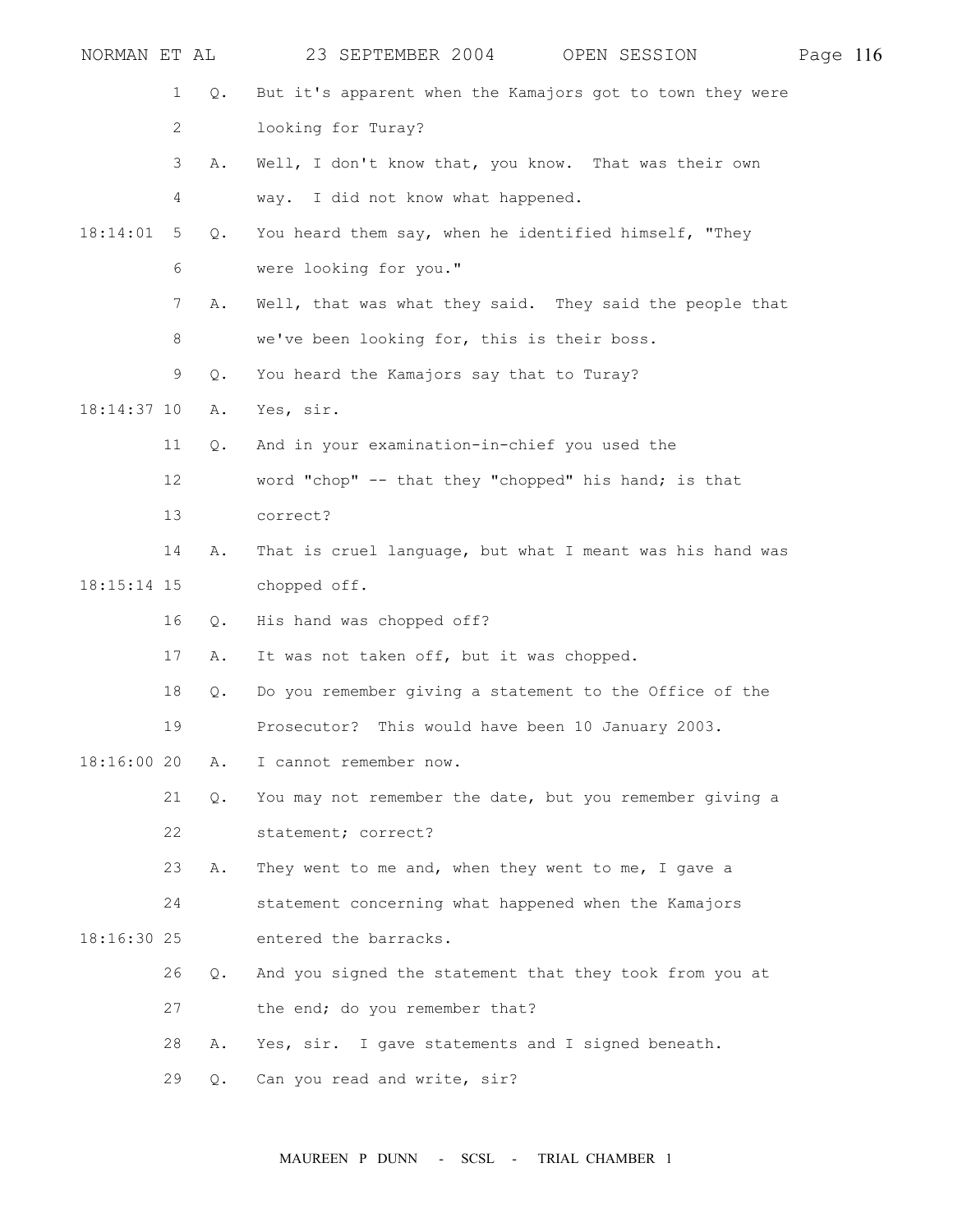| NORMAN ET AL |                       |    | 23 SEPTEMBER 2004 OPEN SESSION                              | Page 117 |  |
|--------------|-----------------------|----|-------------------------------------------------------------|----------|--|
|              | 1                     | Α. | No, sir.                                                    |          |  |
|              | $\mathbf{2}^{\prime}$ | Q. | But you understand Krio?                                    |          |  |
|              | 3                     | Α. | Yes, sir.                                                   |          |  |
|              | 4                     | Q. | So somebody took the statement down for you in English      |          |  |
| 18:17:16     | 5                     |    | and then read it back to you and then you signed it; is     |          |  |
|              | 6                     |    | that how it happened?                                       |          |  |
|              | $7\phantom{.0}$       | Α. | Yes, sir.                                                   |          |  |
|              | 8                     | Q. | I'm going to ask you about page 5 now. I read from your     |          |  |
|              | 9                     |    | quote halfway down the page: "Kamajor with the long         |          |  |
| 18:17:36 10  |                       |    | knife slashed OC Turay's hand." Do you remember saying      |          |  |
|              | 11                    |    | that?                                                       |          |  |
|              | 12                    | Α. | I said that when OC Turay came, he said, "This is the       |          |  |
|              | 13                    |    | boss man" and the Kamajor who had the long knife, you       |          |  |
|              | 14                    |    | know, he -- he chopped his hand but he did not -- it was    |          |  |
| 18:18:05 15  |                       |    | not removed.                                                |          |  |
|              | 16                    | Q. | Cut it down to the bone?                                    |          |  |
|              | 17                    | Α. | No, his hand -- his hand. When he straightened his hand,    |          |  |
|              | 18                    |    | he chopped it, but he did not remove it.                    |          |  |
|              | 19                    | Q. | But did you use the word "slashed" to the investigator      |          |  |
| 18:18:36 20  |                       |    | and Prosecutor, or is that their word?                      |          |  |
|              | 21                    | Α. | I did not get it properly, sir.                             |          |  |
|              | 22                    | Q. | Do you remember using the word "chopped" back in            |          |  |
|              | 23                    |    | January 2003, or the word "slashed"?                        |          |  |
|              | 24                    | Α. | In the Krio language, you only say "cut" -- when you say    |          |  |
| 18:19:24 25  |                       |    | "cut", it will be taken off, but when you say "chopped"     |          |  |
|              | 26                    |    | -- when you say "chopped", that doesn't mean it's           |          |  |
|              | 27                    |    | removed. So when you say "cut" in Krio, it means you        |          |  |
|              | 28                    |    | take off, but when you say "chop" --                        |          |  |
|              | 29                    |    | JUDGE THOMPSON: This witness has admitted not being able to |          |  |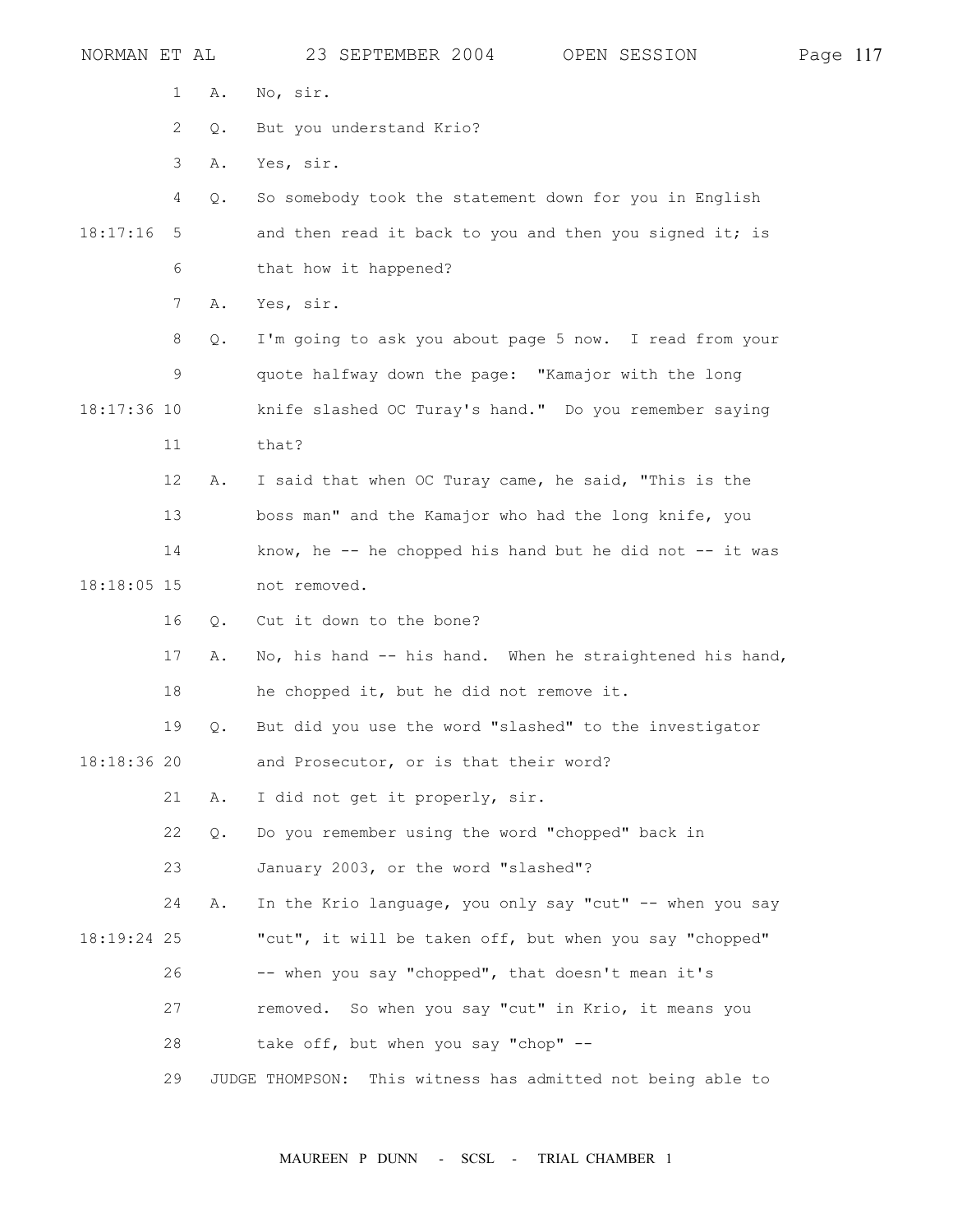| NORMAN ET AL |                   |          | 23 SEPTEMBER 2004                                              | OPEN SESSION | Page 118 |  |
|--------------|-------------------|----------|----------------------------------------------------------------|--------------|----------|--|
|              | 1                 |          | read and write. I reckon what he means is that he's not        |              |          |  |
|              | 2                 |          | literate in English, and he speaks and gives his evidence      |              |          |  |
|              | 3                 |          | in Krio.<br>I think it would be fairer to this witness,        |              |          |  |
|              | 4                 |          | from your perspective, to put to him the word "slash",         |              |          |  |
| 18:20:07     | 5                 |          | which you're using from his note -- from the statement         |              |          |  |
|              | 6                 |          | there and ask him whether he understands that, whether         |              |          |  |
|              | 7                 |          | that is part of his vocabulary, because if you are             |              |          |  |
|              | 8                 |          | seeking to make this distinction, quite rightly,               |              |          |  |
|              | 9                 |          | between "slash", "chopped" -- because he's talking about       |              |          |  |
| 18:20:28 10  |                   |          | "cut", "chopped", "but not removed", and I'm sure that he      |              |          |  |
|              | 11                |          | has that -- that distinction seems to be quite pertinent,      |              |          |  |
|              | $12 \overline{ }$ |          | so perhaps you might want to test him on your own use of       |              |          |  |
|              | 13                |          | the word "slashed".                                            |              |          |  |
|              | 14                | MR HALL: |                                                                |              |          |  |
| 18:20:45 15  |                   | Q.       | I take it, Mr Witness, you heard that exchange between         |              |          |  |
|              | 16                |          | the judge and I. Is there a word in Krio for "slashed"?        |              |          |  |
|              | 17                |          | JUDGE THOMPSON: Does he know the concept of "slash", first of  |              |          |  |
|              | 18                |          | all. Remember, the premise here is that he's not               |              |          |  |
|              | 19                |          | literate in English -- that's the assumption. He speaks        |              |          |  |
| 18:21:08 20  |                   |          | Krio. Of course, I'm not making an assumption that every       |              |          |  |
|              | 21                |          | concept in English has a rendition in Krio, so if you're       |              |          |  |
|              | 22                |          | really trying to make the distinction for the purpose of       |              |          |  |
|              | 23                |          | the record, why not put to him whether he's familiar with      |              |          |  |
|              | 24                |          | the concept of "slash".                                        |              |          |  |
| 18:21:30 25  |                   | MR HALL: |                                                                |              |          |  |
|              | 26                | Q.       | You used the word "cut" before and you also used the           |              |          |  |
|              | 27                |          | word "chop".                                                   |              |          |  |
|              | 28                | Α.       | When he asked me $-$ - yes $-$ - you know, it was cut a little |              |          |  |
|              | 29                |          | bit, but it was not removed.                                   |              |          |  |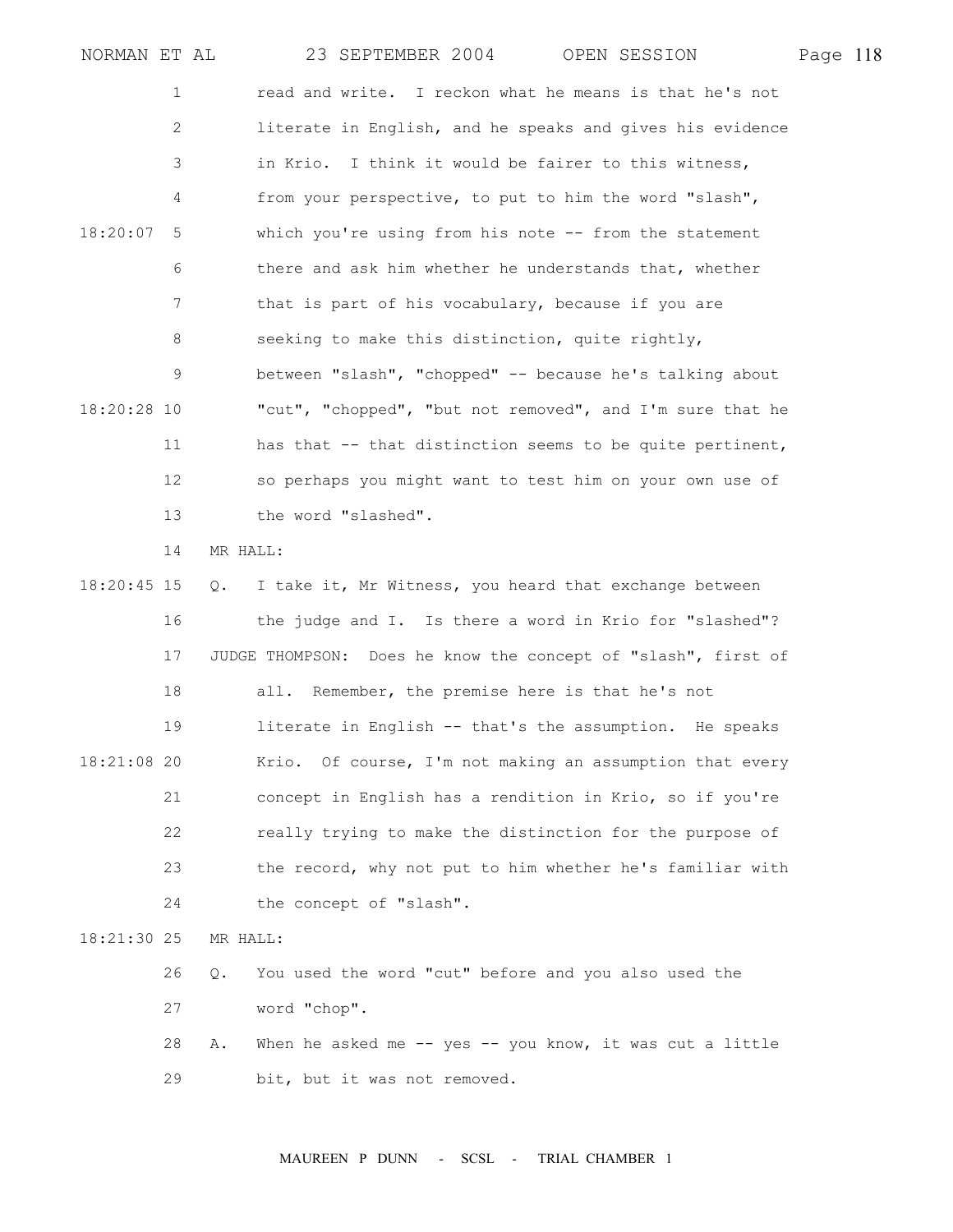| NORMAN ET AL  |              |               | 23 SEPTEMBER 2004                                          | OPEN SESSION                                              | Page 119 |  |
|---------------|--------------|---------------|------------------------------------------------------------|-----------------------------------------------------------|----------|--|
|               | $\mathbf{1}$ | Q.            | It was cut a little bit?                                   |                                                           |          |  |
|               | 2            | Α.            | Yes, sir.                                                  |                                                           |          |  |
|               | 3            | Q.            | The person that gave the order to shoot, you said was      |                                                           |          |  |
|               | 4            |               |                                                            | Liberian, or had a Liberian accent -- that was the person |          |  |
| 18:22:19      | 5            |               | who ordered Turay shot?                                    |                                                           |          |  |
|               | 6            | Α.            |                                                            | He spoke Liberian-English -- he spoke English with some   |          |  |
|               | 7            |               |                                                            | Liberian accent saying, "Meh-meh", so that is why I was   |          |  |
|               | 8            |               | able to know that he was a Liberian.                       |                                                           |          |  |
|               | 9            | Q.            | And he was with the Kamajors?                              |                                                           |          |  |
| $18:22:55$ 10 |              | Α.            | The CO?                                                    |                                                           |          |  |
|               | 11           | Q.            | The person who spoke Liberian.                             |                                                           |          |  |
|               | 12           | Α.            | Yes, sir.                                                  |                                                           |          |  |
|               | 13           | О.            | Did he act like he was in charge?                          |                                                           |          |  |
|               | 14           | Α.            | He was the one that was $-$ he was the one that was        |                                                           |          |  |
| $18:23:14$ 15 |              |               | leading the team. He was before them.                      |                                                           |          |  |
|               | 16           | Q.            | Was he dressed like the others?                            |                                                           |          |  |
|               | 17           | Α.            | Yes, sir.                                                  |                                                           |          |  |
|               | 18           | $Q$ .         | After all this happened, did you find out who was in       |                                                           |          |  |
|               | 19           |               | charge of the Kamajors there -- any name at all?           |                                                           |          |  |
| 18:23:50 20   |              | Α.            |                                                            | I did not go to know who the head of the Kamajors in the  |          |  |
|               | 21           |               |                                                            | place, but my closest officer was the one that I went and |          |  |
|               | 22           |               | -- so that these people could be buried and he was the     |                                                           |          |  |
|               | 23           |               | one who told me that he knew the person.                   |                                                           |          |  |
|               | 24           | $Q_{\bullet}$ | [Overlapping microphones] he was a Liberian?               |                                                           |          |  |
| 18:24:12 25   |              |               | [Microphone not activated]<br>JUDGE BOUTET:                |                                                           |          |  |
|               | 26           |               | THE WITNESS: I'm not a Liberian -- you see, I'm a Sierra   |                                                           |          |  |
|               | 27           |               | Leonean, you know, and I speak Krio.                       |                                                           |          |  |
|               | 28           |               | JUDGE BOUTET: Sorry, Mr Hall, I was trying to intervene or |                                                           |          |  |
|               | 29           |               | intervene in your cross-examination. Please carry on.      |                                                           |          |  |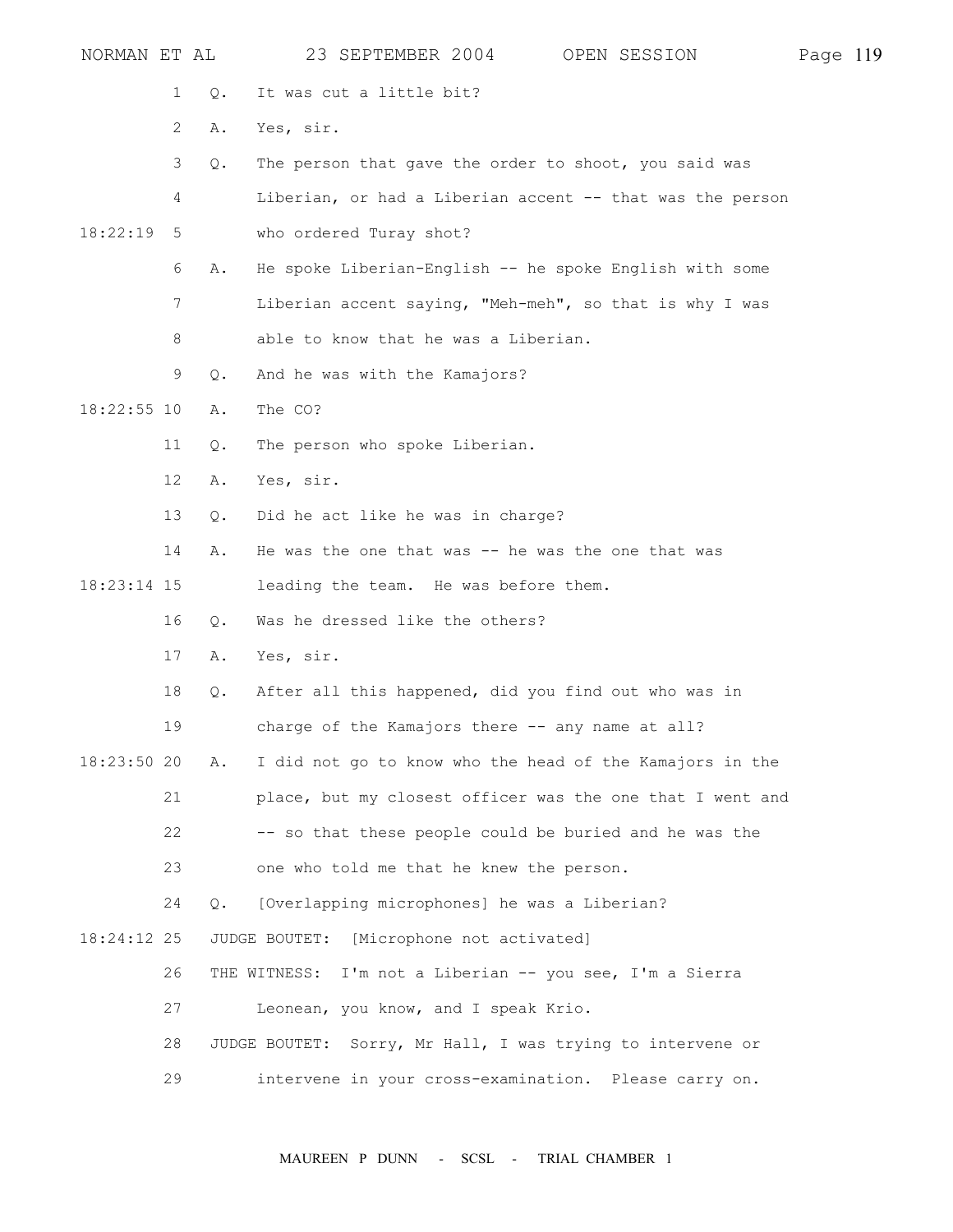| NORMAN ET AL  |              |       | 23 SEPTEMBER 2004<br>OPEN SESSION                         | Page 120 |  |
|---------------|--------------|-------|-----------------------------------------------------------|----------|--|
|               | 1            |       | MR HALL: I've completed, thank you, Your Honour.          |          |  |
|               | $\mathbf{2}$ |       | JUDGE BOUTET:<br>Thank you.                               |          |  |
|               | 3            |       | CROSS-EXAMINED BY MR BOCKARIE:                            |          |  |
|               | 4            |       | JUDGE BOUTET: Mr Bockarie, are you prepared to proceed.   |          |  |
| 18:24:57      | 5            |       | MR BOCKARIE: If the Court is --                           |          |  |
|               | 6            |       | JUDGE BOUTET: Yes, yes.                                   |          |  |
|               | 7            |       | MR BOCKARIE:                                              |          |  |
|               | 8            | Q.    | Mr Witness, you said you heard rapid firing; am           |          |  |
|               | 9            |       | I correct?                                                |          |  |
| $18:25:10$ 10 |              | Α.    | Yes, yes.                                                 |          |  |
|               | 11           | Q.    | For how long did it last?                                 |          |  |
|               | 12           | Α.    | I wouldn't tell you how long it lasted, because I did not |          |  |
|               | 13           |       | have a clock on me, but I mean, it took some time.        |          |  |
|               | 14           | Q.    | So you agree that the firing was sustained, isn't it?     |          |  |
| $18:25:42$ 15 |              | Α.    | Yes, sir.                                                 |          |  |
|               | 16           | Q.    | This firing was when?                                     |          |  |
|               | 17           | Α.    | It was Sunday, 15 February.                               |          |  |
|               | 18           | Q.    | And this firing was in the barracks -- the police         |          |  |
|               | 19           |       | barracks -- isn't it?                                     |          |  |
| 18:26:02 20   |              | Α.    | Yes, in the barracks where I was living.                  |          |  |
|               | 21           | Q.    | Now, Mr Witness, you said you had white gloves on. Do     |          |  |
|               | 22           |       | you know the meaning of wearing these white gloves?       |          |  |
|               | 23           | Α.    | Well, they told us that we should tie these white rags on |          |  |
|               | 24           |       | our wrists to show that we are in support of peace.       |          |  |
| 18:26:38 25   |              | $Q$ . | Thank you. Now, did you work during the reign of the      |          |  |
|               | 26           |       | AFRC in Kenema? Did you carry out duties as a police      |          |  |
|               | 27           |       | officer?                                                  |          |  |
|               | 28           | Α.    | Yes, sir.                                                 |          |  |
|               | 29           | Q.    | And ordered personnel to carry out their respective       |          |  |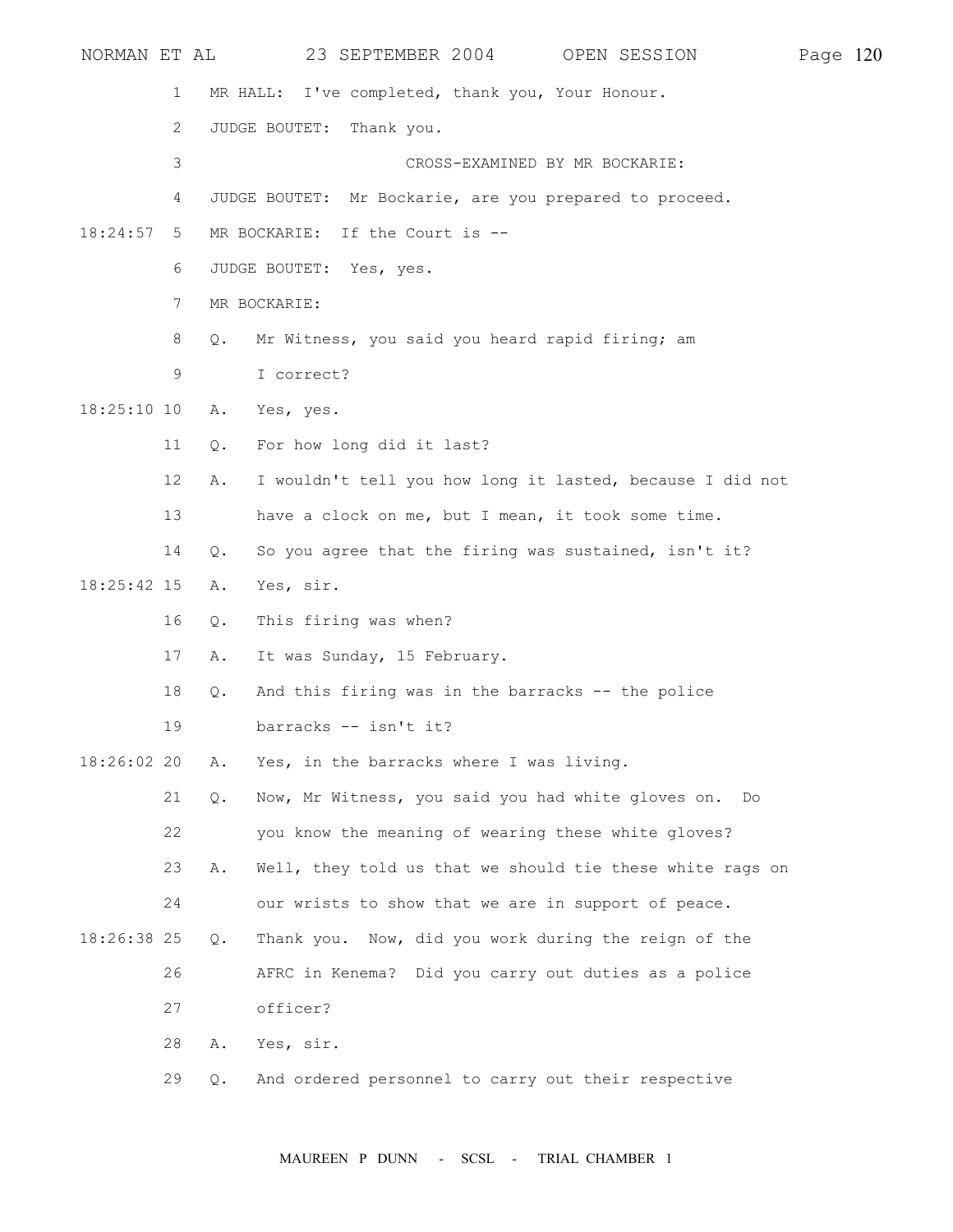| NORMAN ET AL  |    |       | 23 SEPTEMBER 2004<br>OPEN SESSION                         | Page 121 |  |
|---------------|----|-------|-----------------------------------------------------------|----------|--|
|               | 1  |       | duties, like officials of the Special Branch -- SB -- am  |          |  |
|               | 2  |       | I correct?                                                |          |  |
|               | 3  | Α.    | Yes, sir.                                                 |          |  |
|               | 4  | Q.    | The CID personnel; is it correct?                         |          |  |
| 18:27:18      | 5  | Α.    | Yes, sir.                                                 |          |  |
|               | 6  | $Q$ . | And, of course, the SSDs, isn't it?                       |          |  |
|               | 7  | Α.    | Yes, sir.                                                 |          |  |
|               | 8  | Q.    | Now, during the reign of the AFRC, were the SSDs armed in |          |  |
|               | 9  |       | Kenema?                                                   |          |  |
| $18:27:42$ 10 |    | Α.    | Yes, sir, they had guns.                                  |          |  |
|               | 11 | Q.    | Mr Witness, during the reign of the AFRC, there were      |          |  |
|               | 12 |       | intermittent clashes between the Kamajors and the AFRC in |          |  |
|               | 13 |       | Kenema; am I correct?                                     |          |  |
|               | 14 | Α.    | Yes, I used to see that.                                  |          |  |
| 18:28:14 15   |    | $Q$ . | And the SSD participated in these clashes on the side of  |          |  |
|               | 16 |       | the AFRC, isn't it?                                       |          |  |
|               | 17 | Α.    | I did not see that at all with my eyes.                   |          |  |
|               | 18 | Q.    | Mr Witness, I am putting it to you that the SSD fought    |          |  |
|               | 19 |       | alongside the AFRC in Kenema.                             |          |  |
| 18:28:44 20   |    | Α.    | Well, if that's what happened, I was not there. I was     |          |  |
|               | 21 |       | there in Kenema, but I did not -- I was not there; I was  |          |  |
|               | 22 |       | not present when this happened.                           |          |  |
|               | 23 | Q.    | Yes, Mr Witness. Now, did the Kamajors work with ECOMOG   |          |  |
|               | 24 |       | in Kenema?                                                |          |  |
| 18:29:26 25   |    | Α.    | Yes, sir.                                                 |          |  |
|               | 26 | $Q$ . | And you'll agree with me that during this time law and    |          |  |
|               | 27 |       | order was being maintained in the township?               |          |  |
|               | 28 | Α.    | Yes, sir.                                                 |          |  |
|               | 29 | Q.    | Thank you. Yes, Mr Witness, you said in your testimony    |          |  |
|               |    |       |                                                           |          |  |

MAUREEN P DUNN - SCSL - TRIAL CHAMBER 1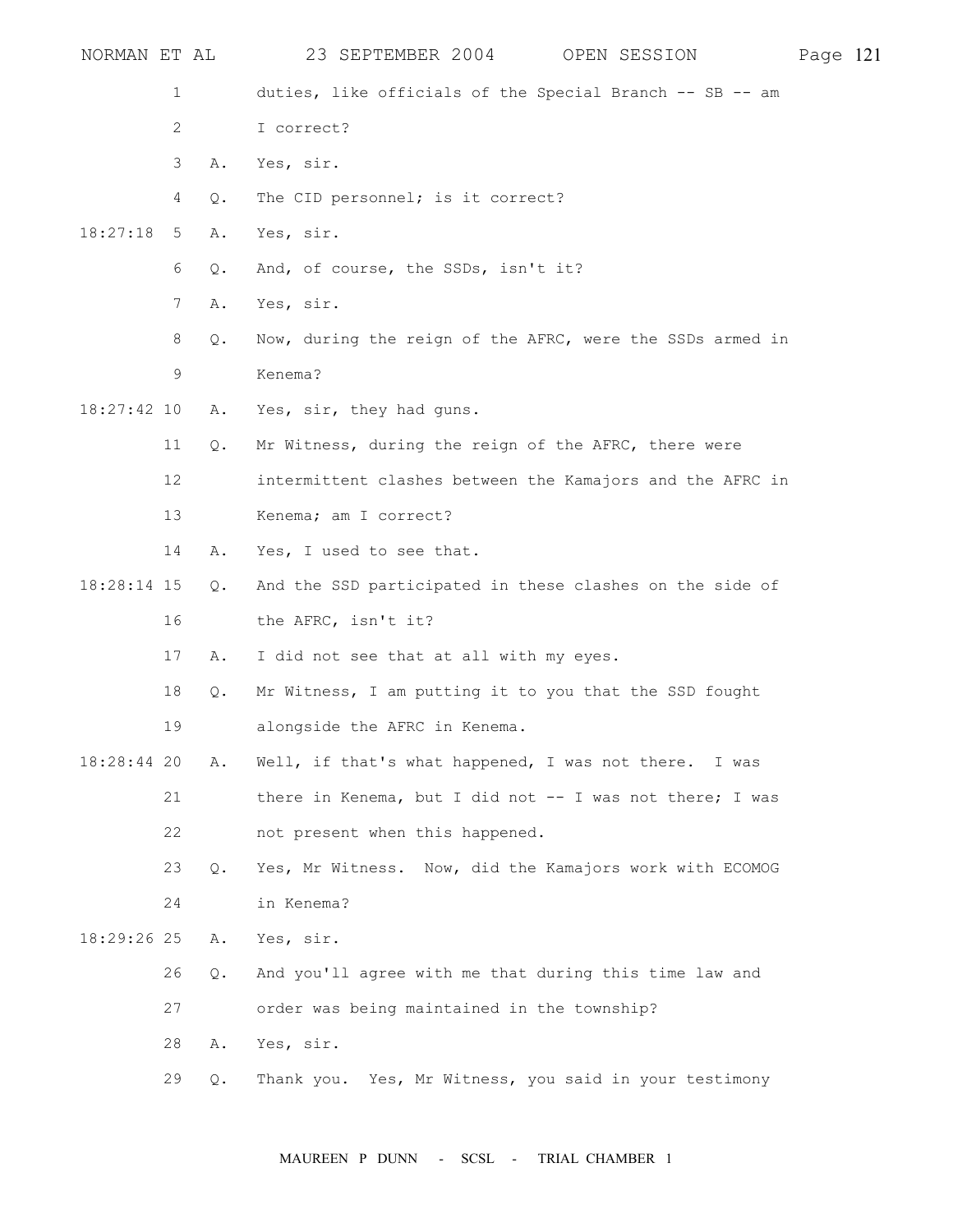| NORMAN ET AL  |                |       | 23 SEPTEMBER 2004                                        | OPEN SESSION | Page 122 |  |
|---------------|----------------|-------|----------------------------------------------------------|--------------|----------|--|
|               | $\mathbf 1$    |       | you heard [inaudible] the Kamajors to say to Sergeant    |              |          |  |
|               | $\mathbf{2}$   |       | Turay, "The people we are looking for, this is their     |              |          |  |
|               | 3              |       | boss, " isn't it? You said, "The people we are looking   |              |          |  |
|               | 4              |       | for, this is their boss."                                |              |          |  |
| 18:30:09      | 5              | Α.    | Yes, that came right into my ear. That is why I said it. |              |          |  |
|               | 6              | Q.    | Do you remember if they were looking for any other       |              |          |  |
|               | $\overline{7}$ |       | particular person?                                       |              |          |  |
|               | 8              | Α.    | I don't know, sir.                                       |              |          |  |
|               | 9              | Q.    | You don't know? Now, did you stay in Kenema throughout   |              |          |  |
| 18:30:37 10   |                |       | the reign of the AFRC?                                   |              |          |  |
|               | 11             | Α.    | Yes, sir.                                                |              |          |  |
|               | 12             | Q.    | And during the reign of the AFRC you resided at the      |              |          |  |
|               | 13             |       | police barracks?                                         |              |          |  |
|               | 14             | Α.    | Yes, sir.                                                |              |          |  |
| $18:30:53$ 15 |                | Q.    | Now, I just wanted to have a flashback, if you know. If  |              |          |  |
|               | 16             |       | you don't, just say so. Do you know about an incident    |              |          |  |
|               | 17             |       | when the SSD fired at Kamajors when they were trying to  |              |          |  |
|               | 18             |       | cross to Pujehun?                                        |              |          |  |
|               | 19             | Α.    | I've never gone there.                                   |              |          |  |
| $18:31:19$ 20 |                | Q.    | No, do you know of an incident in Kenema where the SSDs  |              |          |  |
|               | 21             |       | opened fire on Kamajors when they attempted to go to     |              |          |  |
|               | 22             |       | Pujehun?                                                 |              |          |  |
|               | 23             | Α.    | That was not to my knowledge. That was not to my         |              |          |  |
|               | 24             |       | knowledge.                                               |              |          |  |
| 18:31:43 25   |                | $Q$ . | You don't know. Now --                                   |              |          |  |
|               | 26             |       | PRESIDING JUDGE: When they were going to where?          |              |          |  |
|               | 27             |       | MR BOCKARIE: Pujehun, Your Honour.                       |              |          |  |
|               | 28             |       | PRESIDING JUDGE: Pujehun?                                |              |          |  |
|               | 29             |       | MR BOCKARIE: Yes, Your Honour.                           |              |          |  |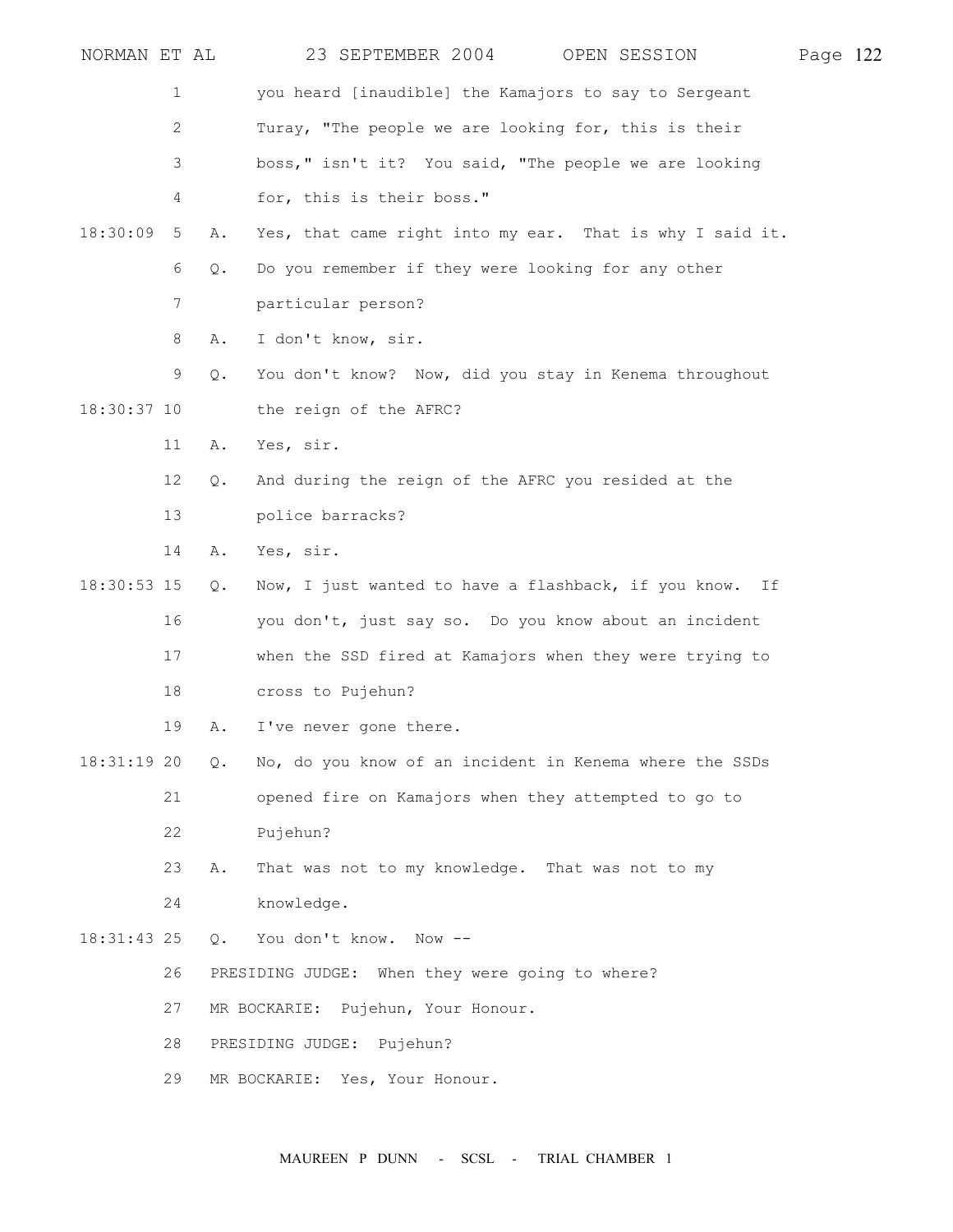| NORMAN ET AL  |                       |    | 23 SEPTEMBER 2004 OPEN SESSION                            | Page 123 |  |
|---------------|-----------------------|----|-----------------------------------------------------------|----------|--|
|               | 1                     | Q. | Mr Witness, before the coup, Kamajors were based in       |          |  |
|               | $\mathbf{2}^{\prime}$ |    | Kenema, am I correct? Before the coup in 1997, Kamajors   |          |  |
|               | 3                     |    | were based in Kenema; am I correct?                       |          |  |
|               | 4                     | Α. | Yes, yes, they were based there.                          |          |  |
| 18:32:26      | 5                     | Q. | After the coup, Kamajors were asked to surrender to the   |          |  |
|               | 6                     |    | AFRC soldiers; am I correct?                              |          |  |
|               | 7                     | Α. | I wouldn't know, because in the morning I would go to my  |          |  |
|               | 8                     |    | xxxxxxx, so I would remember all those things.            |          |  |
|               | 9                     | Q. | Yes, okay. Mr Witness, you just informed us that during   |          |  |
| 18:33:06 10   |                       |    | the reign of the AFRC the personnel attached to Kenema    |          |  |
|               | 11                    |    | police station were working. Can you describe this        |          |  |
|               | 12                    |    | relationship as cordial with the AFRC? The police         |          |  |
|               | 13                    |    | personnel who worked, would you describe that             |          |  |
|               | 14                    |    | relationship as being very cordial with the AFRC soldiers |          |  |
| 18:33:29 15   |                       |    | at Kenema?                                                |          |  |
|               | 16                    | Α. | Which ones?                                               |          |  |
|               | 17                    | Q. | Between the police and the AFRC, could they be described  |          |  |
|               | 18                    |    | as very cordial at that time?                             |          |  |
|               | 19                    | Α. | They used to work together, you see, and there was no     |          |  |
| $18:33:55$ 20 |                       |    | palaver as far as I saw, you know. There was some good    |          |  |
|               | 21                    |    | rapport between them.                                     |          |  |
|               | 22                    | Q. | Thank you. So you executed your duties as a police        |          |  |
|               | 23                    |    | officer during that time, didn't you?                     |          |  |
|               | 24                    | Α. | Yes, sir.                                                 |          |  |
| 18:34:12 25   |                       | Q. | So, more or less, you were taking orders from the AFRC,   |          |  |
|               | 26                    |    | weren't you?                                              |          |  |
|               | 27                    | Α. | If I took orders -- if I took orders from the AFRC, they  |          |  |
|               | 28                    |    | must have come through my boss, who is xxxx, and not      |          |  |
|               | 29                    |    | directly from them.                                       |          |  |

MAUREEN P DUNN - SCSL - TRIAL CHAMBER 1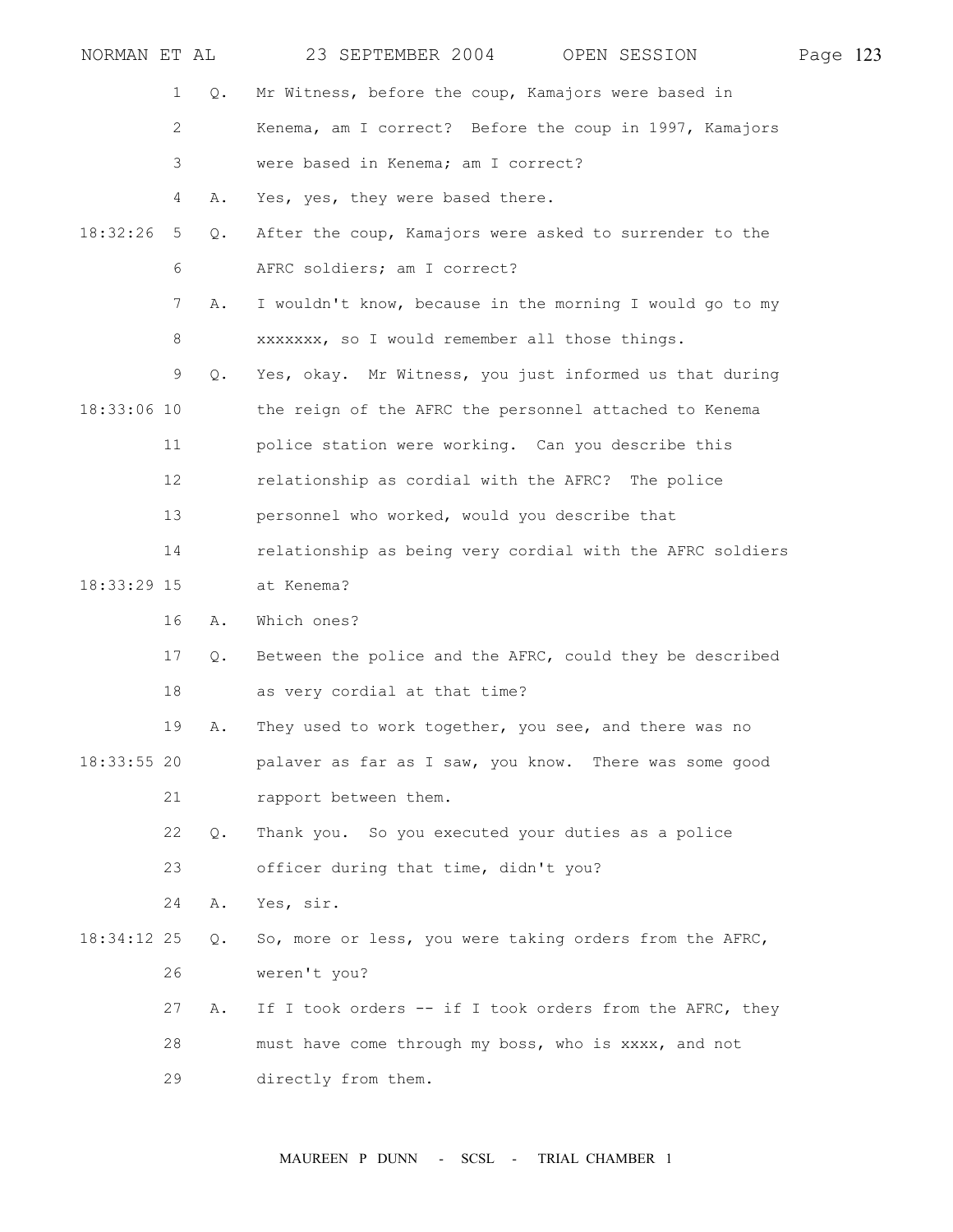| NORMAN ET AL  |    |       | 23 SEPTEMBER 2004                                            | OPEN SESSION | Page 124 |  |
|---------------|----|-------|--------------------------------------------------------------|--------------|----------|--|
|               | 1  | Q.    | Thank you, thank you.                                        |              |          |  |
|               | 2  |       | MR BOCKARIE: That will be all for him, sir. Thank you very   |              |          |  |
|               | 3  |       | much.                                                        |              |          |  |
|               | 4  |       | Thank you. Mr Williams.<br>JUDGE BOUTET:                     |              |          |  |
| 18:34:41      | 5  |       | CROSS-EXAMINED BY MR WILLIAMS:                               |              |          |  |
|               | 6  | Q.    | Mr Witness, was it the day that the Kamajors entered         |              |          |  |
|               | 7  |       | Kenema that you went to Capitol Cinema?                      |              |          |  |
|               | 8  | Α.    | Yes, I went there.                                           |              |          |  |
|               | 9  | $Q$ . | And was it that day when the soldiers were killed?           |              |          |  |
| $18:35:18$ 10 |    | Α.    | Yes, sir.                                                    |              |          |  |
|               | 11 | Q.    | On that day there was fighting between the AFRC - that       |              |          |  |
|               | 12 |       | is, the soldiers and the rebels - and the Kamajors on the    |              |          |  |
|               | 13 |       | other; is that correct?                                      |              |          |  |
|               | 14 | Α.    | No, sir.                                                     |              |          |  |
| $18:35:41$ 15 |    | Q.    | So there was no fighting at all between the rebels and       |              |          |  |
|               | 16 |       | the Kamajors?                                                |              |          |  |
|               | 17 | Α.    | The day that the Kamajors entered in Kenema, there was no    |              |          |  |
|               | 18 |       | fight between the rebels and the Kamajors.                   |              |          |  |
|               | 19 | Q.    | Were the RUF $-$ - when they were retreating, they did $-$ - |              |          |  |
| $18:36:23$ 20 |    |       | when the rebels were retreating, you would agree with me     |              |          |  |
|               | 21 |       | that they carried out a lot of atrocities; is that           |              |          |  |
|               | 22 |       | correct?                                                     |              |          |  |
|               | 23 | Α.    | Yes, sir.                                                    |              |          |  |
|               | 24 |       | [6.35 p.m. H N230904H]                                       |              |          |  |
| $18:33:02$ 25 |    | $Q$ . | They burnt houses?                                           |              |          |  |
|               | 26 | Α.    | When the rebels were retreating during that week, I did      |              |          |  |
|               | 27 |       | not witness any burning of houses by them.                   |              |          |  |
|               | 28 | Q.    | They looted properties?                                      |              |          |  |
|               | 29 | Α.    | I did not see them taking people's property, but I saw       |              |          |  |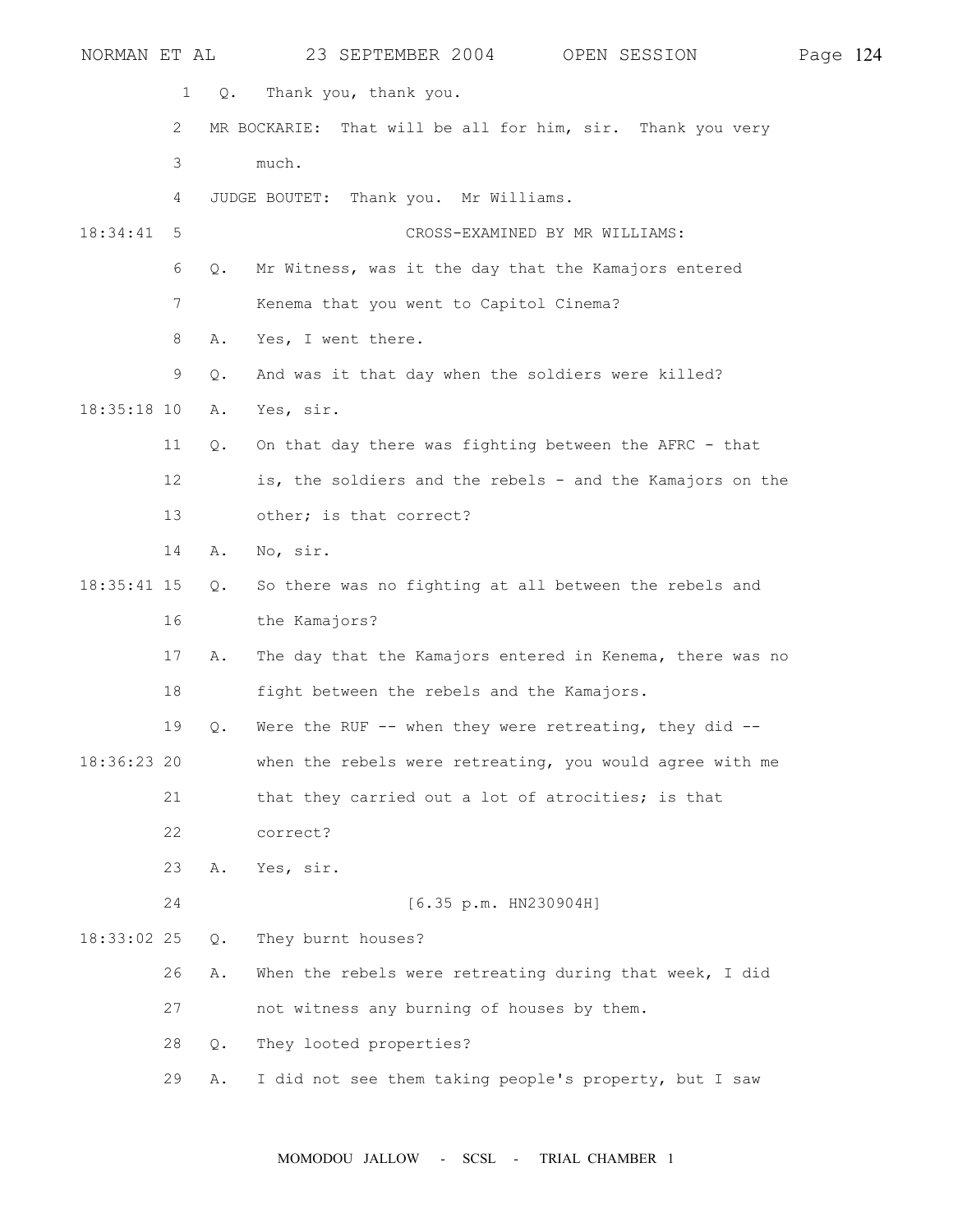| NORMAN ET AL  |                |               | 23 SEPTEMBER 2004<br>OPEN SESSION                            | Page 125 |  |
|---------------|----------------|---------------|--------------------------------------------------------------|----------|--|
|               | $\mathbf 1$    |               | them taking people's vehicle and moving away from Kenema     |          |  |
|               | $\overline{c}$ |               | town.                                                        |          |  |
|               | 3              | $Q_{\bullet}$ | Were firing --                                               |          |  |
|               | 4              |               | PRESIDING JUDGE:                                             |          |  |
| 18:33:46      | 5              | Q.            | Taking whose vehicles? Please, I want to get the answer.     |          |  |
|               | 6              |               | People's vehicles you say.                                   |          |  |
|               | 7              | Α.            | I wouldn't know, but I saw them taking vehicles. Whether     |          |  |
|               | 8              |               | these vehicles belonged to them or not, I wouldn't know,     |          |  |
|               | 9              |               | but they went with vehicles out of Kenema.                   |          |  |
| $18:34:08$ 10 |                |               | MR WILLIAMS:                                                 |          |  |
|               | 11             | $Q$ .         | But you know that the vehicles do not belong to them; you    |          |  |
|               | 12             |               | know that as a matter of fact?                               |          |  |
|               | 13             | Α.            | Well, I should think so, sir. I do not know whether they     |          |  |
|               | 14             |               | were the owners, or their brothers were the owners, but I    |          |  |
| 18:34:30 15   |                |               | saw them moving out with vehicles.                           |          |  |
|               | 16             | $Q_{\bullet}$ | And you saw and heard them firing indiscriminately --        |          |  |
|               | 17             |               | firing their guns indiscriminately; is that correct?         |          |  |
|               | 18             | Α.            | Who?                                                         |          |  |
|               | 19             | Q.            | The RUF.                                                     |          |  |
| 18:34:56 20   |                | Α.            | That was the day on the 15th, on Sunday. When they were      |          |  |
|               | 21             |               | going I saw one of them shooting when they were going        |          |  |
|               | 22             |               | towards brigade.                                             |          |  |
|               | 23             | $Q_{\bullet}$ | So you saw one RUF soldier or one rebel shooting his gun     |          |  |
|               | 24             |               | indiscriminately.                                            |          |  |
| 18:35:24 25   |                | Α.            | He was shooting in the air and was running at the same       |          |  |
|               | 26             |               | time.                                                        |          |  |
|               | 27             | Q.            | And, they were -- I mean, there were lots of people          |          |  |
|               | 28             |               | firing guns on that particular day.                          |          |  |
|               | 29             |               | Are you asking him a question? Is that a<br>PRESIDING JUDGE: |          |  |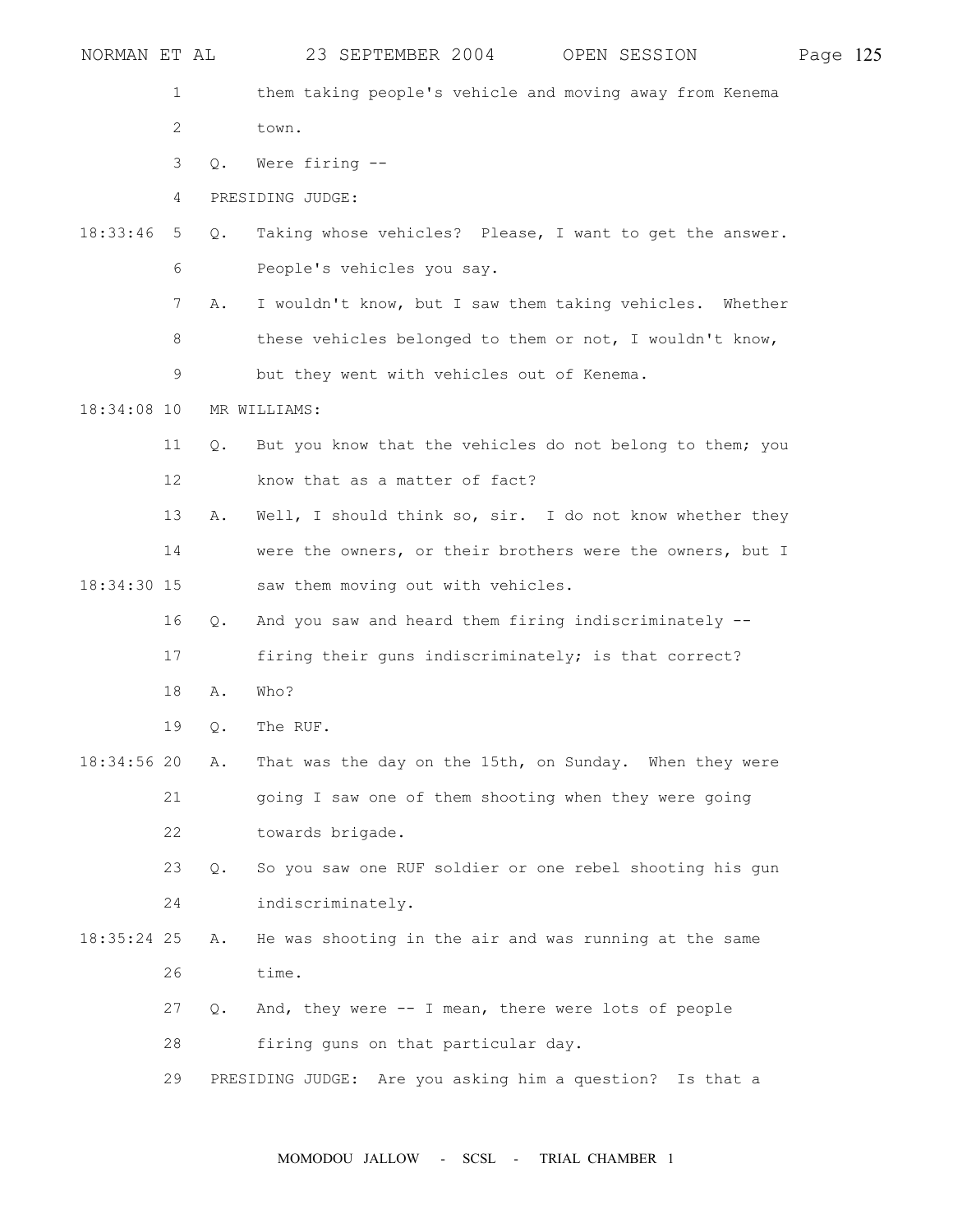| NORMAN ET AL  |                |    |                   | 23 SEPTEMBER 2004                         |  | OPEN SESSION                                              | Page 126 |  |
|---------------|----------------|----|-------------------|-------------------------------------------|--|-----------------------------------------------------------|----------|--|
|               | 1              |    |                   |                                           |  | question or a statement? You want him to adopt your       |          |  |
|               | $\overline{c}$ |    |                   |                                           |  | statement to say yes, there were a lot of people --       |          |  |
|               | 3              |    |                   | MR WILLIAMS: It is a question, My Lord.   |  |                                                           |          |  |
|               | 4              |    |                   |                                           |  | PRESIDING JUDGE: Mr Williams, please frame the question   |          |  |
| 18:36:02      | 5              |    | properly.         |                                           |  |                                                           |          |  |
|               | 6              |    | MR WILLIAMS:      |                                           |  |                                                           |          |  |
|               | $7\phantom{.}$ | Q. |                   |                                           |  | There were lots of people -- you would agree with me that |          |  |
|               | 8              |    |                   |                                           |  | there were lots of people firing guns on that particular  |          |  |
|               | 9              |    | day?              |                                           |  |                                                           |          |  |
| $18:36:18$ 10 |                | Α. |                   |                                           |  | The only people that were being firing guns during that   |          |  |
|               | 11             |    |                   | particular day were the Kamajors.         |  |                                                           |          |  |
|               | 12             | Q. |                   |                                           |  | So no fighting took place -- you want to tell this Court  |          |  |
|               | 13             |    |                   |                                           |  | that no fighting took place between the rebels and the    |          |  |
|               | 14             |    |                   | Kamajors on that day?                     |  |                                                           |          |  |
| 18:36:40 15   |                | Α. |                   | No, not at all, sir.                      |  |                                                           |          |  |
|               | 16             | Q. |                   |                                           |  | And it was only one RUF soldier you saw firing his gun    |          |  |
|               | 17             |    | indiscriminately? |                                           |  |                                                           |          |  |
|               | 18             | Α. |                   |                                           |  | It was only one that I saw firing one after the other and |          |  |
|               | 19             |    |                   | running towards brigade.                  |  |                                                           |          |  |
| $18:37:10$ 20 |                | Q. |                   |                                           |  | And the following day there was also firing of weapons    |          |  |
|               | 21             |    |                   | between the soldiers and the Kamajors?    |  |                                                           |          |  |
|               | 22             | Α. |                   |                                           |  | I wouldn't be able to know that particular day, because I |          |  |
|               | 23             |    |                   | did not know where the firing took place. |  |                                                           |          |  |
|               | 24             | Q. |                   |                                           |  | It was the following day that you went to the house of    |          |  |
| 18:37:40 25   |                |    |                   |                                           |  | Sergeant Fofana and OC Kora (phonetic) you recall that    |          |  |
|               | 26             |    | vividly?          |                                           |  |                                                           |          |  |
|               | 27             | Α. |                   |                                           |  | That had already passed. A few days later when we were    |          |  |
|               | 28             |    |                   |                                           |  | in the house, we heard firing at brigade in the morning   |          |  |
|               | 29             |    | hours.            |                                           |  | In the morning hours there was firing that was            |          |  |
|               |                |    |                   |                                           |  |                                                           |          |  |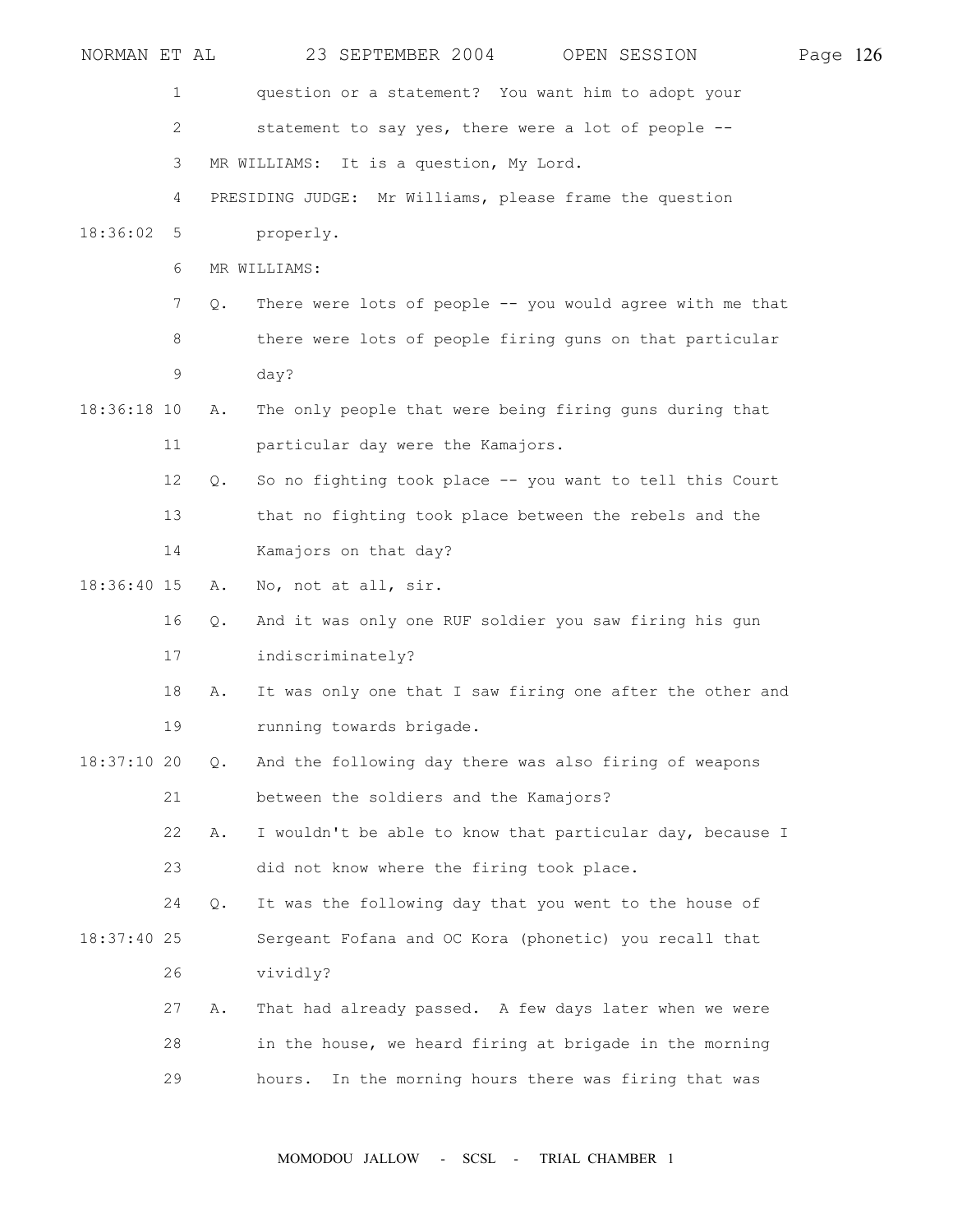| NORMAN ET AL |                       |       | 23 SEPTEMBER 2004<br>OPEN SESSION                               | Page 127 |  |
|--------------|-----------------------|-------|-----------------------------------------------------------------|----------|--|
|              | 1                     |       | coming from the direction of Kombema, from the back of          |          |  |
|              | $\mathbf{2}^{\prime}$ |       | the Hospital Kisco (phonetic) KSS. There was firing from        |          |  |
|              | 3                     |       | that particular end of the school. I saw people.                |          |  |
|              | 4                     | Q.    | And then you were told that the RUF had launched an             |          |  |
| 18:38:30     | 5                     |       | attack on the Kamajors?                                         |          |  |
|              | 6                     | Α.    | They were coming towards Kenema Town, but unfortunately,        |          |  |
|              | 7                     |       | the ECOMOG went in order to attack them.                        |          |  |
|              | 8                     | Q.    | To attack who?                                                  |          |  |
|              | 9                     | Α.    | To attack those that were coming. So I wouldn't know.           |          |  |
| 18:39:02 10  |                       | $Q$ . | But you were told that the RUF had launched an attack on        |          |  |
|              | 11                    |       | the township?                                                   |          |  |
|              | 12                    | Α.    | We heard that later. It was people that came and                |          |  |
|              | 13                    |       | informed us. The people --                                      |          |  |
|              | 14                    | $Q$ . | Go on.                                                          |          |  |
| 18:39:28 15  |                       | Α.    | The people told us that the ECOMOG had stopped those            |          |  |
|              | 16                    |       | people that were firing towards the town.                       |          |  |
|              | 17                    | Q.    | But you will agree with me that fighting actually took          |          |  |
|              | 18                    |       | place after that Sunday -- fighting actually took place         |          |  |
|              | 19                    |       | between the AFRC and the Kamajors after the Sunday the          |          |  |
| 18:39:40 20  |                       |       | Kamajors entered?                                               |          |  |
|              | 21                    | Α.    | No, sir; no sir.                                                |          |  |
|              | 22                    |       | PRESIDING JUDGE: The witness has answered this question.<br>Trv |          |  |
|              | 23                    |       | to -- don't give the impression, you know, that you are         |          |  |
|              | 24                    |       | going forwards and coming backwards and so on, you know.        |          |  |
| 18:40:12 25  |                       |       | He has answered that question, Mr Williams.                     |          |  |
|              | 26                    |       | MR WILLIAMS:                                                    |          |  |
|              | 27                    | Q.    | You -- in your evidence-in-chief, you said when you were        |          |  |
|              | 28                    |       | approached by -- all right, let me ask you. During the          |          |  |
|              | 29                    |       | nine-month period of the AFRC, where were you based?            |          |  |
|              |                       |       |                                                                 |          |  |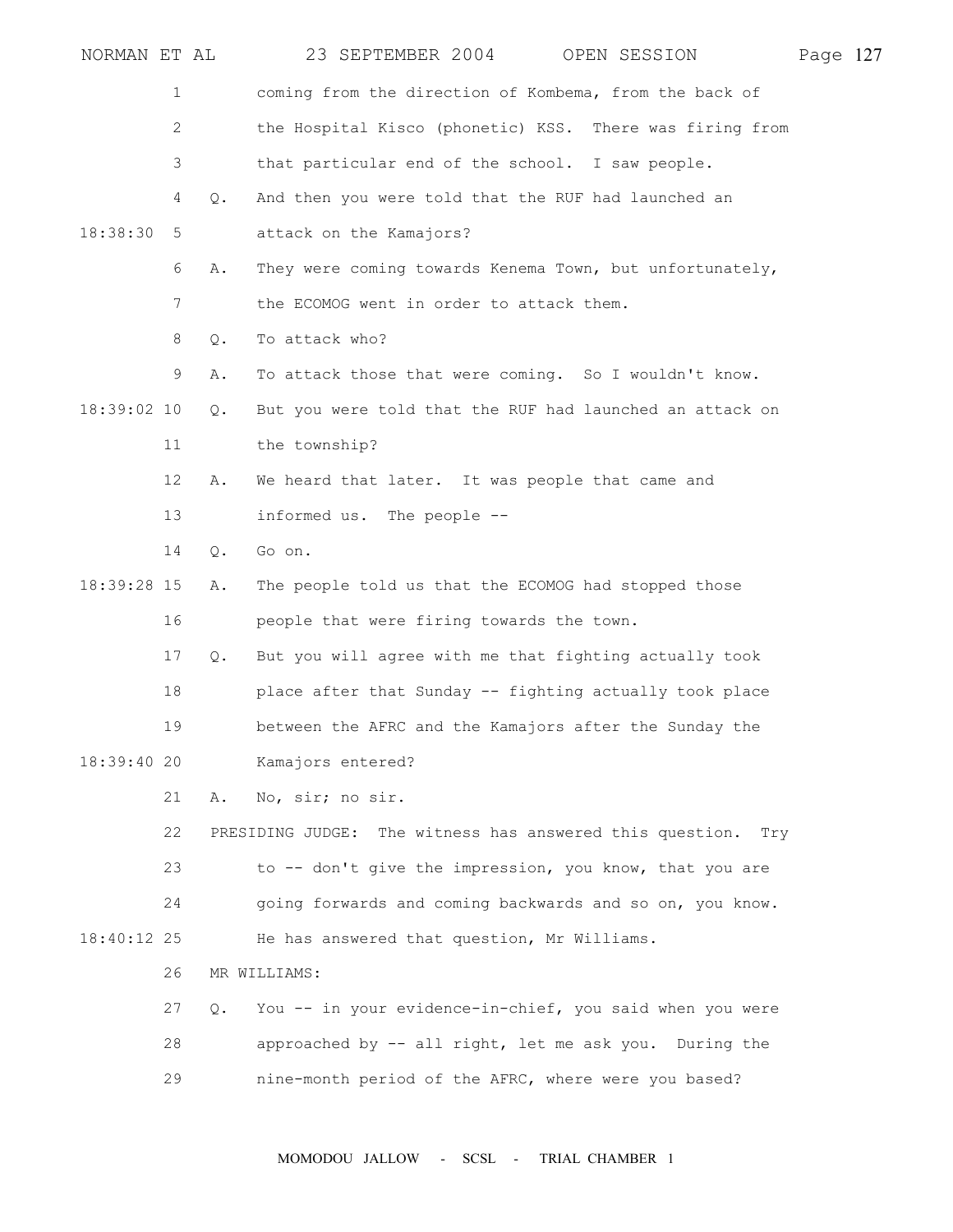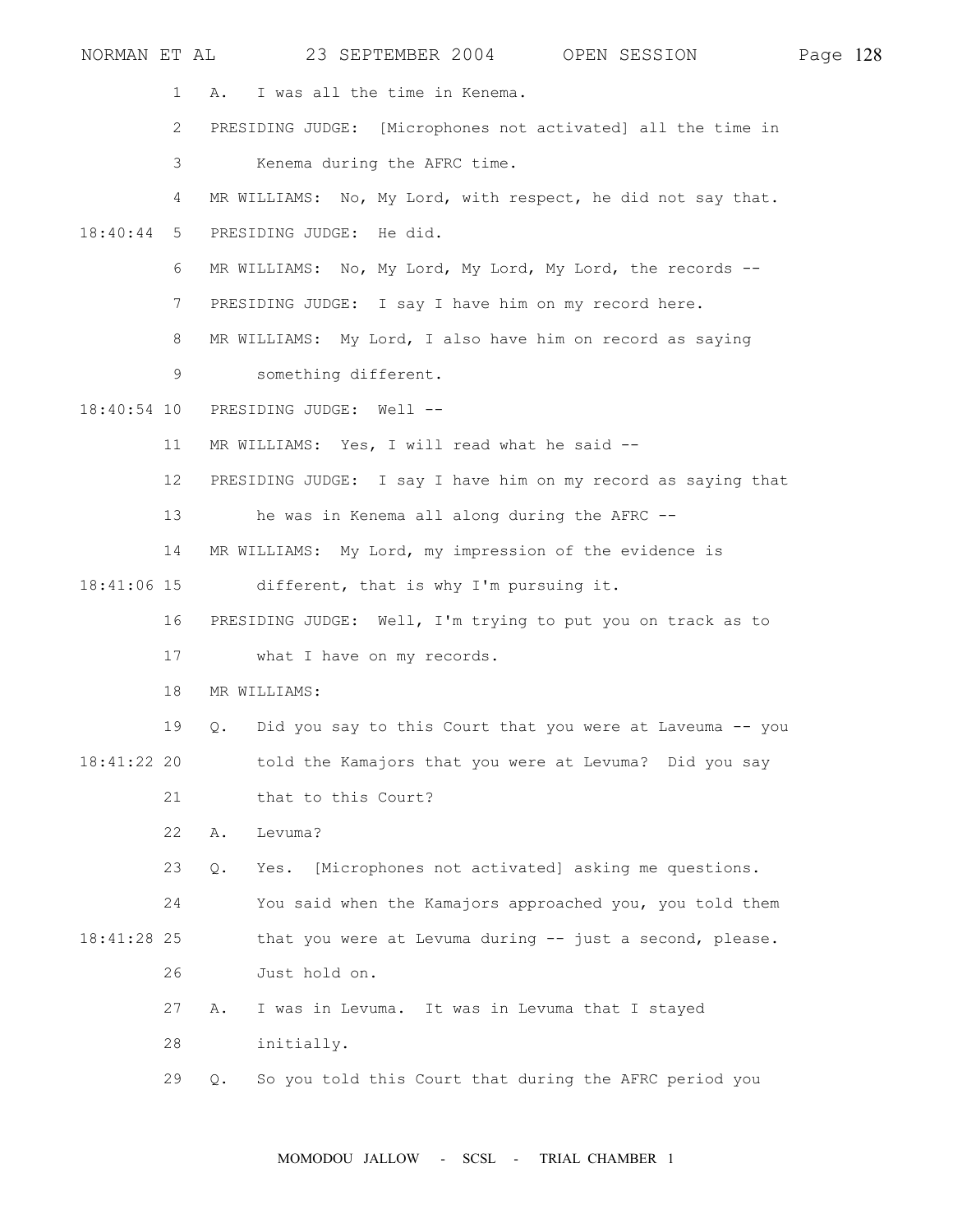| NORMAN ET AL |                |               |                                                      | 23 SEPTEMBER 2004 OPEN SESSION                              | Page 129 |  |
|--------------|----------------|---------------|------------------------------------------------------|-------------------------------------------------------------|----------|--|
|              | 1              |               |                                                      | were at Levuma for part of the time; is that correct?       |          |  |
|              | $\overline{2}$ | Α.            | I was in Levuma for some time.                       |                                                             |          |  |
|              | 3              | $Q_{\bullet}$ | For how long?                                        |                                                             |          |  |
|              | 4              | Α.            | I cannot just remember the time -- how many months I |                                                             |          |  |
| 18:42:12     | 5              |               | stayed there.                                        |                                                             |          |  |
|              | 6              | Q.            | And then Levuma is out of Kenema; is that correct?   |                                                             |          |  |
|              | 7              | Α.            | Yes, sir.                                            |                                                             |          |  |
|              | 8              | $Q$ .         |                                                      | And, could you -- you also told the Court that when you     |          |  |
|              | 9              |               | returned back to your family, you told them to stay  |                                                             |          |  |
| 18:42:34 10  |                |               | indoors?                                             |                                                             |          |  |
|              | 11             | Α.            |                                                      | Yes. When I left the station -- I am in Kenema now --       |          |  |
|              | 12             |               |                                                      | that was on Sunday. When I was in Kenema near the police    |          |  |
|              | 13             |               | station towards Hangha Road, Kingsway Street,        |                                                             |          |  |
|              | 14             |               | Kombema Road junction, when I saw the movement of    |                                                             |          |  |
| 18:43:04 15  |                |               | Kamajors coming towards us, that was the time when I |                                                             |          |  |
|              | 16             |               |                                                      | returned to my house and admonished my family to stay       |          |  |
|              | 17             |               | indoors.                                             |                                                             |          |  |
|              | 18             |               | MR WILLIAMS: No further question, My Lord.           |                                                             |          |  |
|              | 19             |               | JUDGE BOUTET: Prosecution?                           |                                                             |          |  |
| 18:43:44 20  |                |               | MR KAMARA: No re-examination, Your Honour.           |                                                             |          |  |
|              | 21             |               | JUDGE BOUTET:<br>Thank you.                          |                                                             |          |  |
|              | 22             |               |                                                      | PRESIDING JUDGE: Well, learned counsel, thank you. We've, I |          |  |
|              | 23             |               | think -- you said you have no re-examination?        |                                                             |          |  |
|              | 24             |               | MR KAMARA: Yes.                                      |                                                             |          |  |
| 18:44:38 25  |                |               |                                                      | PRESIDING JUDGE: Right. We would be rising, and tomorrow we |          |  |
|              | 26             |               |                                                      | are asking the Prosecution to have a witness, you know,     |          |  |
|              | 27             |               |                                                      | to stand by just in case, you know, we have some time to    |          |  |
|              | 28             |               | take on this witness after listening to possible --  |                                                             |          |  |
|              | 29             |               |                                                      | possible motions, if there are any. So we would rise now    |          |  |